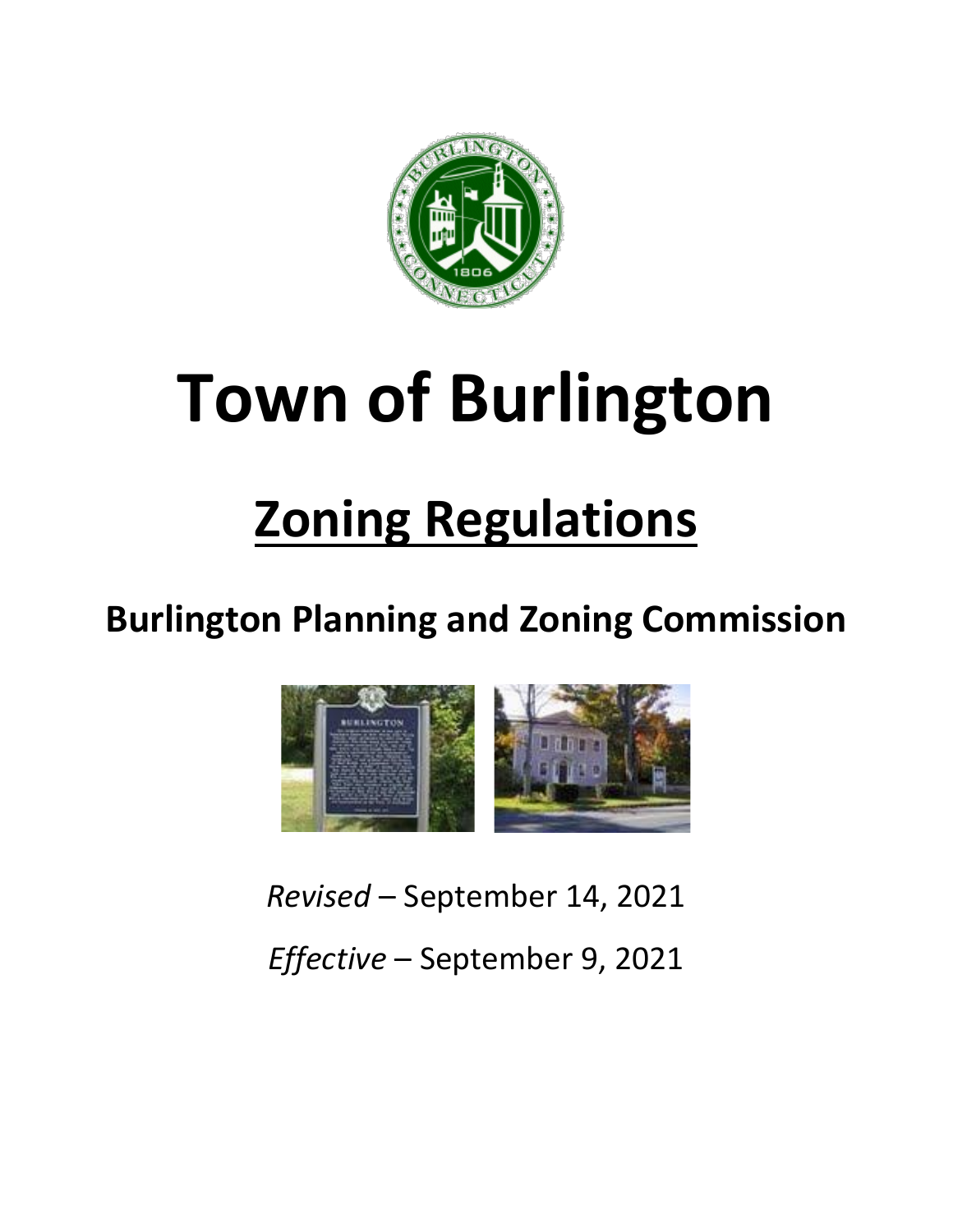# **Table of Contents - Zoning Regulations**

| L.          |                                                                   |  |
|-------------|-------------------------------------------------------------------|--|
|             |                                                                   |  |
| Ш.          |                                                                   |  |
|             |                                                                   |  |
| III.        |                                                                   |  |
|             | H. TEMPORARY AND LIMITED MORATORIUM ON CANNABIS ESTABLISHMENTS45  |  |
| IV.         |                                                                   |  |
|             |                                                                   |  |
| $V_{\cdot}$ |                                                                   |  |
|             | D. OUTDOOR DINING SPACE PERMITS ISSUED PER EXECUTIVE ORDER 7MM 53 |  |
| VI.         |                                                                   |  |
|             |                                                                   |  |
| VII.        |                                                                   |  |
|             |                                                                   |  |
| VIII.       |                                                                   |  |
|             |                                                                   |  |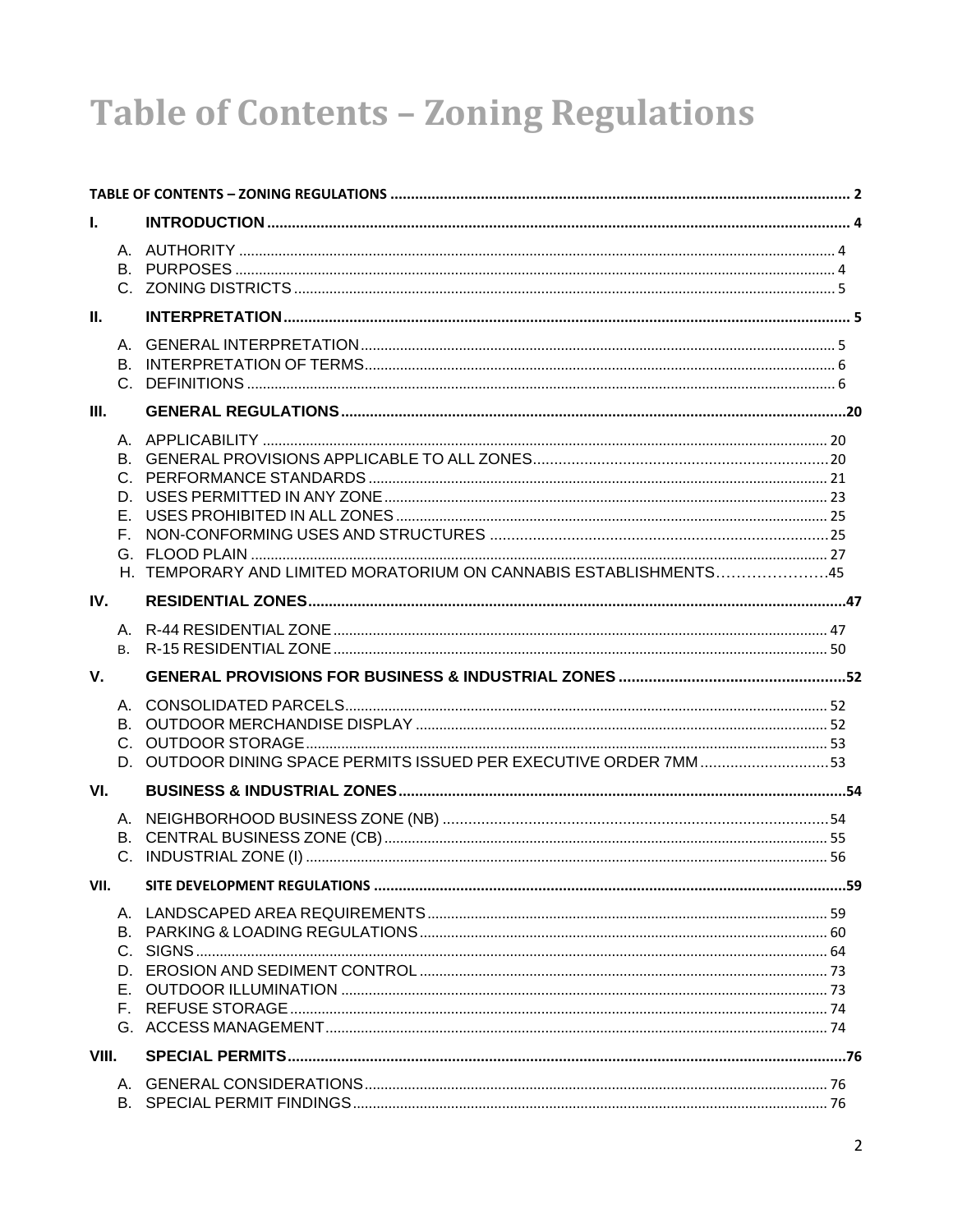| IX.       |          |                                                                     |  |
|-----------|----------|---------------------------------------------------------------------|--|
|           | D.<br>E. |                                                                     |  |
| <b>X.</b> |          |                                                                     |  |
|           | R.       |                                                                     |  |
|           |          |                                                                     |  |
|           |          |                                                                     |  |
|           |          | APPENDIX C - BURLINGTON CENTRAL BUSINESS ZONE DESIGN GUIDELINES 117 |  |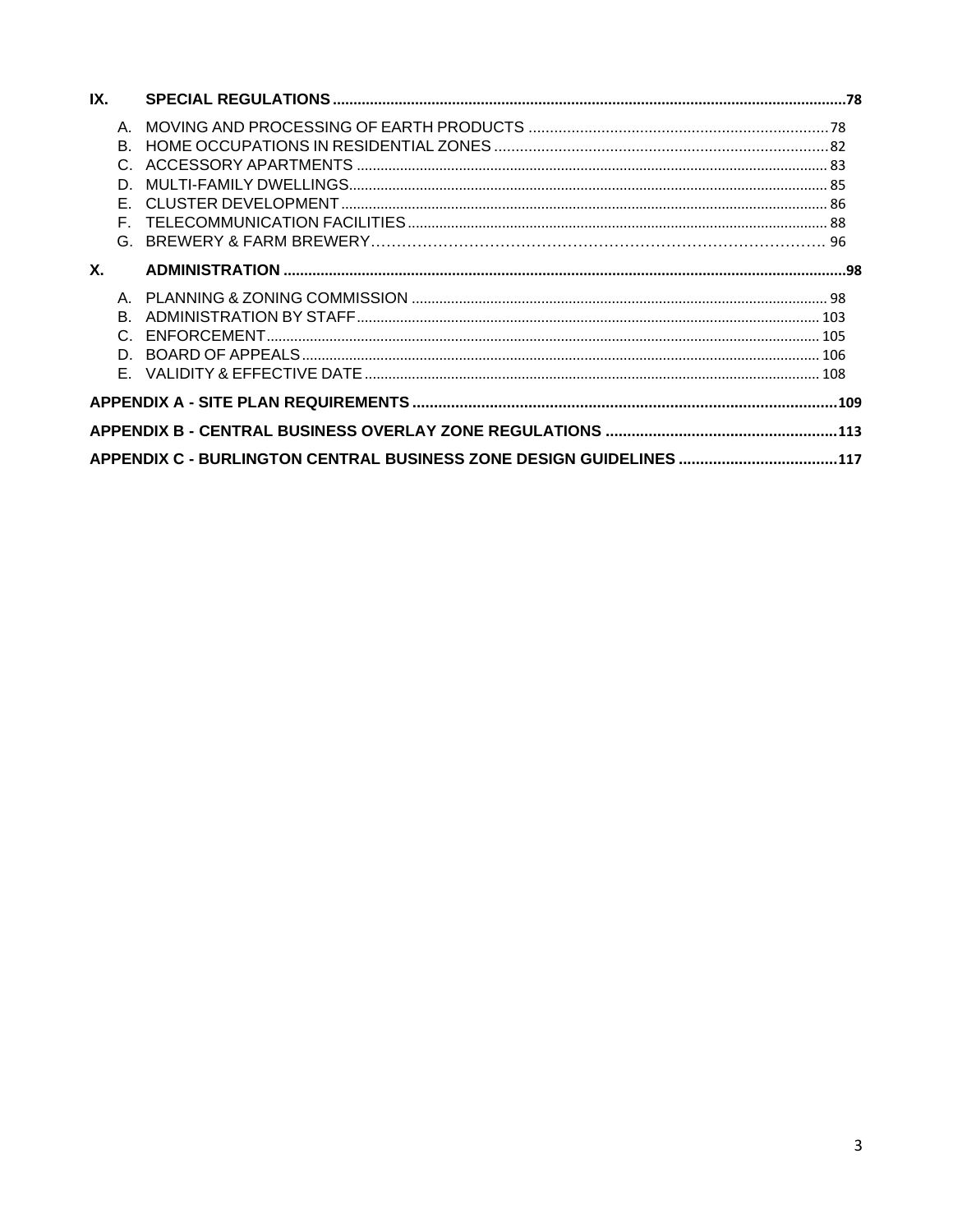# **INTRODUCTION**

# **A. AUTHORITY**

These regulations are adopted by the Burlington Planning and Zoning Commission under the authority of Chapter 124 of the Connecticut General Statutes, as amended.

# **B. REQUIRED PURPOSES**

# **1. TO FURTHER PUBLIC PURPOSES**

- a. To further the purposes set forth in Chapter 124 of the Connecticut General Statutes.
- b. To promote, with the greatest efficiency and economy, the coordinated development of the town and the general welfare and prosperity of its people.

# **2. TO GUIDE DEVELOPMENT**

- a. To guide the further development of the town in accordance with a comprehensive plan so that the town may realize its potential as a desirable place in which to live.
- b. To aid in the implementation of the Plan of Conservation and Development for the Town of Burlington.
- c. To provide suitable areas for desirable commercial and industrial development within the town, and to reserve the most appropriate land for such uses, in order to promote the growth of employment conveniently located for residents of the town, and to facilitate the provision of adequate public services on an economical basis.

# **3. TO PROMOTE COMPATIBILITY**

- a. To help bring about the most beneficial relationship between the uses of buildings and land and the circulation of traffic through and within the town, with particular emphasis on safe, adequate, and convenient access, and on avoiding congestion in the streets.
- b. To achieve the best possible relationships among residential, commercial, and industrial areas, with due consideration for the particular suitability of each area for various uses; and conditions and trends in populations, economic activity, use, and building development.
- c. To encourage an orderly pattern of residential development in the town, in order to facilitate the adequate provision of schools and other public services on an economical basis, and to avoid the disorderly and blighting pattern of unguided development.
- d. To protect the value of land and the value of buildings appropriate to the various zones and to protect and improve the general visual appearance of the town.

# **4. TO PERSERVE NATURAL FEATURES**

a. To protect and maintain a level of environmental quality through the prudent use and management of natural resources, including designated Inland Wetlands and Watercourses, in order to safeguard the health and tranquility of Burlington residents and preserve the valuable natural beauty for future residents.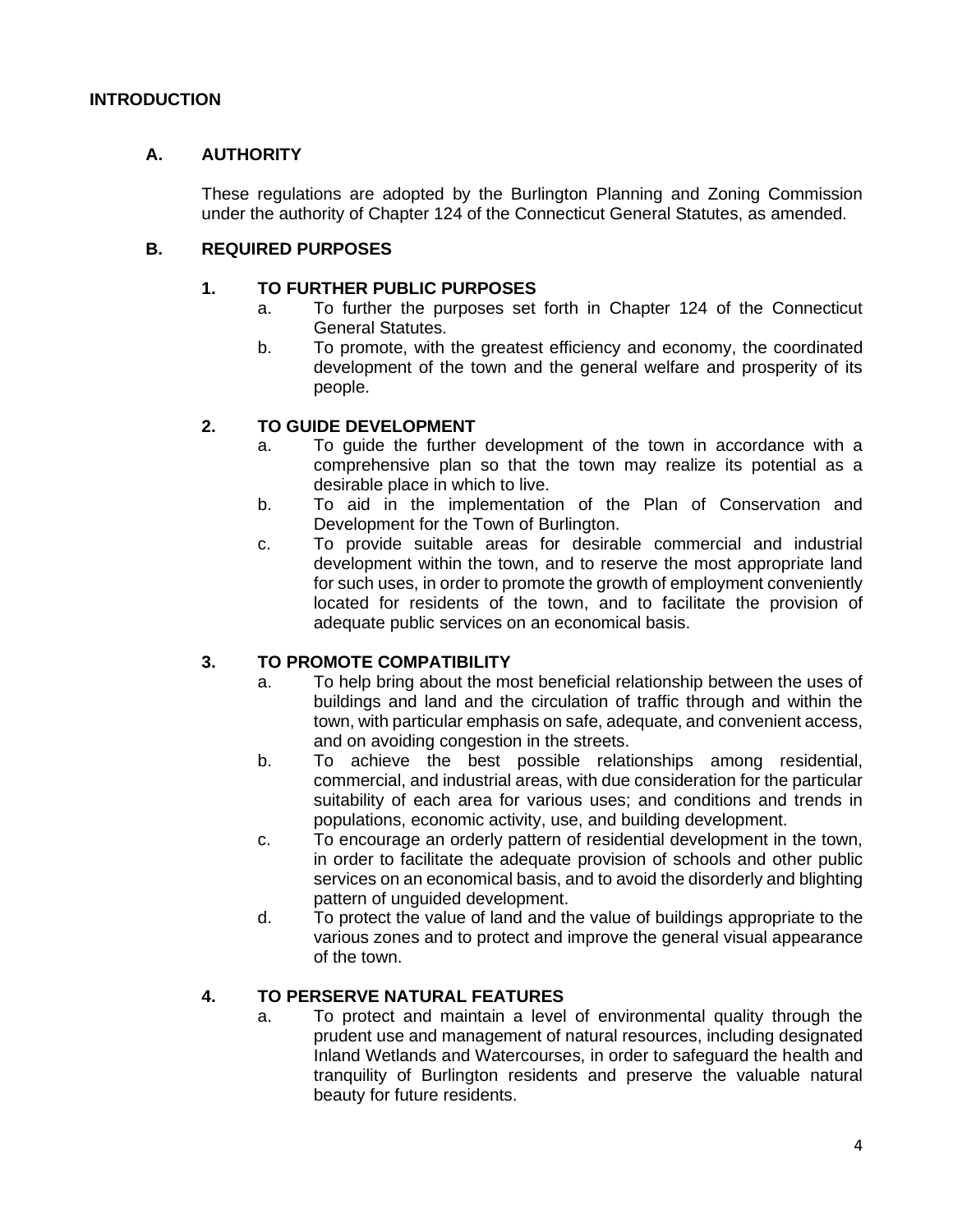# **C. ZONING DISTRICTS**

# **1. ZONE TYPES**

For the purpose of these Regulations, the Town of Burlington is hereby divided into the following zoning districts for the use of land and buildings:

- R-44 Residential Zone NB Neighborhood Business Zone
- R-15 Residential Zone CB Central Business Zone
	- I Industrial Zone

# **2. ZONE LOCATIONS**

The boundaries of such districts or zones are shown on a map entitled "Zoning Map-Town of Burlington", adopted March 7, 1958 as amended, which is filed in the office of the Town Clerk. Such map, with all explanatory material thereon, is hereby declared to be a part of these Regulations as if set forth herein.

The water surface of any lake, pond, reservoir or stream and land there under shall be subject to the regulations of the applicable Zone district in which they are located.

# **3. ZONE BOUNDARY INTERPRETATION**

- a. Unless otherwise indicated in figures on the Zoning Map, zone boundaries shall be constructed as follows:
	- i. Following the centerline of a street, highway, railroad, right-of-way, or easement.
	- ii. Following the lines of particular geophysical feature including brooks, streams, floodplains, or steep slopes.
	- iii. Following lot lines, such being lines of record at the time of adoption of these Regulations or relevant amendments hereto.
	- iv. Where zone boundaries are set back from such lines, they shall be considered running parallel thereto, at distances indicated.
- b. In case of uncertainty on the Zoning Map, the Commission shall determine the Zone Boundary.

# **II. INTERPRETATION**

# **A. GENERAL INTERPRETATION**

# **1. PROHIBITED IF NOT PERMITTED**

Use of land, buildings or structures not clearly permitted in the various zoning districts is prohibited. Activities not clearly permitted in the Regulations are prohibited.

# **2. MINIMUM OR MAXIMUM STANDARDS**

In their interpretation and application, the provisions of these Regulations shall be held to be the minimum requirements unless the context clearly indicates that such provision is intended to be a maximum limitation.

# **3. IN THE EVENT OF CONFLICT**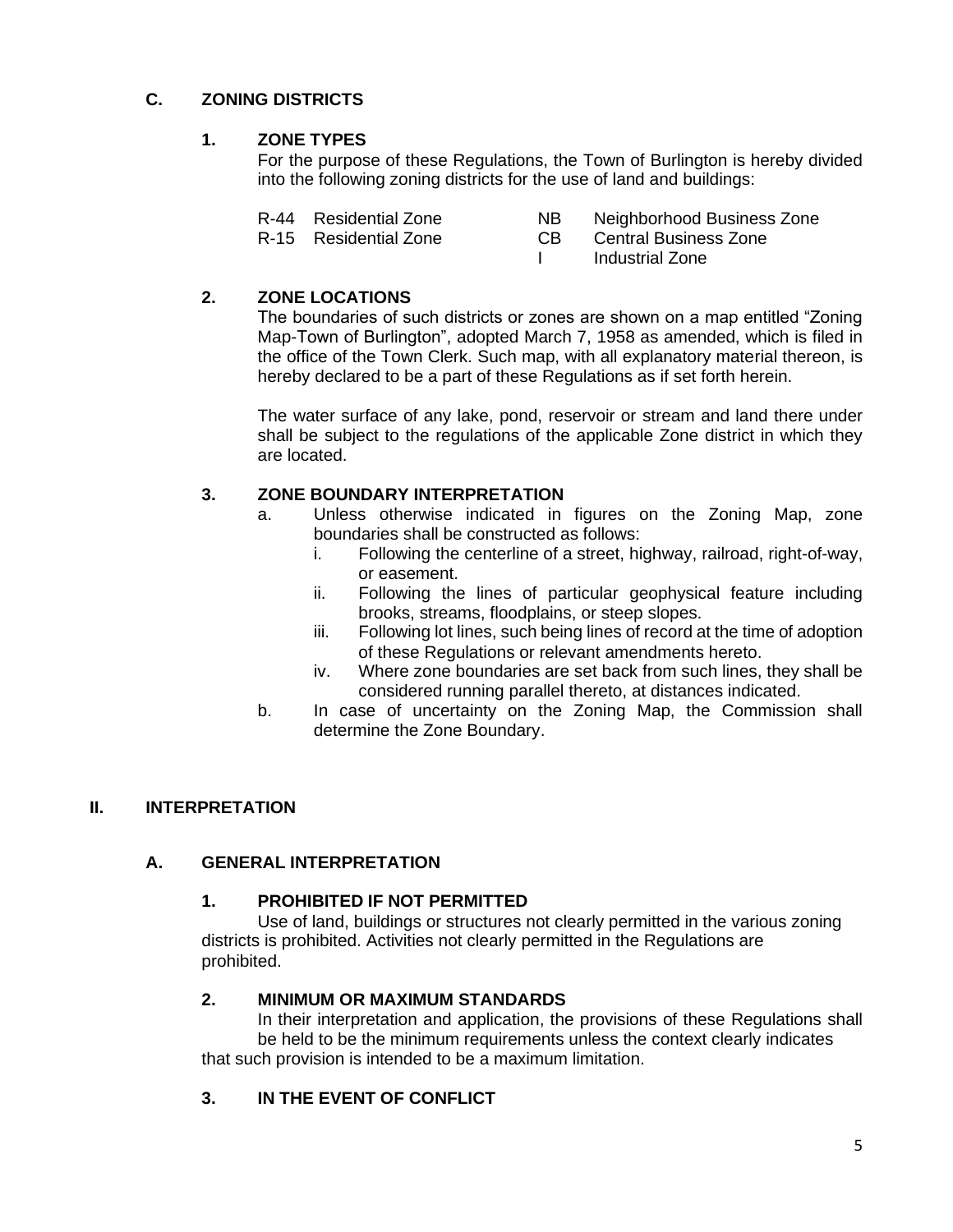Where these Regulations impose greater restrictions upon land, buildings or structures than is imposed or required by any existing provision of law, ordinance, covenant, rule, regulation, permit, contract, or deed, the provisions of these Regulations shall control.

# **B. INTERPRETATION OF TERMS**

# **1. INTERPRETATION OF SPECIFIC TERMS**

For the purpose of these Regulations, certain words and terms shall be interpreted as follows:

- a. As defined in Section II of the Regulations.
- b. When not inconsistent with the context:
	- i. Words in the present tense include the future and vice-versa,
	- ii. Words in the singular include the plural and vice-versa, and
	- iii. Words used in the masculine include the feminine and neuter and vice-versa.
- c. The word "shall" is mandatory and not discretionary.
- d. The word "may" is permissive.
- e. The words "zone", "zoning district", and "district" have the same meaning.
- f. The phrase "used for" shall include the phrases "arranged for", "intended for", "maintained for", and "occupied for".
- g. The word "person" also includes a partnership, association, trust, corporation or other legal entity.
- h. The phrase "these Regulations" shall refer to the entire Zoning Regulations.

# **2. INTERPRETATION OF OTHER TERMS**

The precise meaning of other words and terms shall be determined by the Planning and Zoning Commission after reference to:

a. The Connecticut General Statutes,

- b. Black's Law Dictionary,
- c. The Illustrated Book of Development Definitions, and
- d. Webster's Third New International Dictionary.

# **C. DEFINITIONS**

#### **ACRE**

Forty-three thousand, five hundred sixty (43,560) square feet.

#### **ACCESSORY**

Customarily and actually incidental and subordinate to a principal use, building, or structure which is located on the same lot.

#### **ACCESSORY APARTMENT**

A separate dwelling unit, containing both a bathroom with sink, toilet, and tub or shower and a kitchen with a stove, sink and refrigerator, accessory to and located within or having a common wall at least 12 feet in length with a single family residential dwelling.

# **ACCESSORY USE OR BUILDING**

A use or building customarily and actually incidental and subordinate to the principle use or building which is located on the same lot as such principal use or building.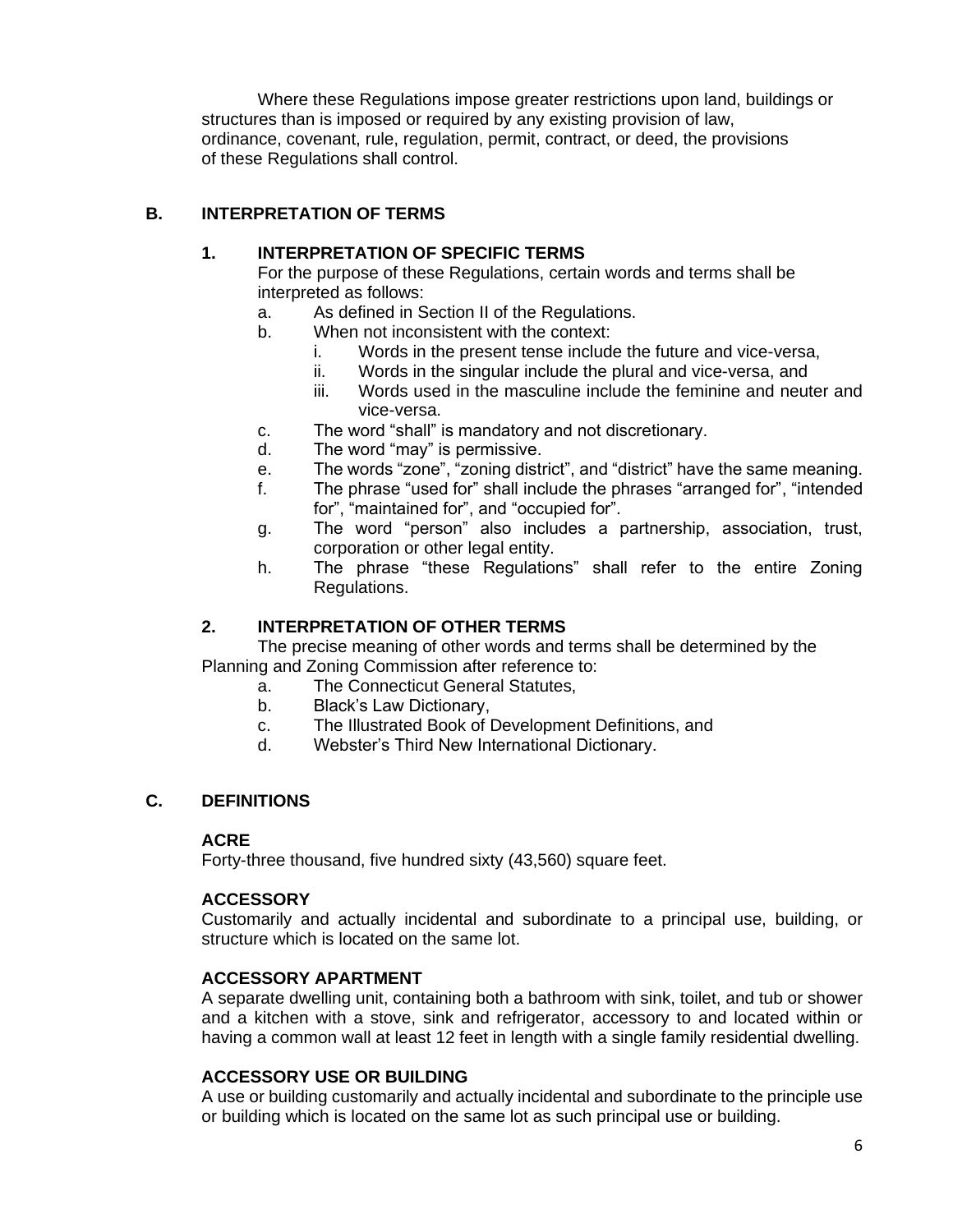# **ADULT USE**

A use deriving a substantial or significant portion of its stock or trade in sexually oriented media or entertainment.

### **AGRICULTURE**

Agriculture as defined in the Connecticut General Statues Section 1-1(q), as amended.

#### **ALCOHOLIC BEVERAGE**

The term alcoholic beverage shall include all spirituous and intoxicating liquors, all mixed liquors, all mixed liquor of which a part is spirituous and intoxicating, all distilled spirits, all Jamaica ginger, all wine, ale, port, and all beer manufactured from hops and malt or from hops and barley.

#### **ANTENNA**

Any device used to collect or transmit telecommunications or radio signals. Examples include but are not limited to panel, whip and dish antennae.

#### **BARN**

A building used primarily to house livestock, or intended for such use, but not used for human habitation.

#### **BASE FLOOD**

The flood having a one (1) percent chance of being equaled or exceeded in any given year, also referred to as the one hundred (100) year flood, as published by the Federal Emergency Management Agency (FEMA) as part of a Flood Insurance Study (FIS) and depicted on a Flood Insurance Rate Map (FIRM)

# **BASE FLOOD ELEVAION (BFE)**

The elevation of the crest of the base flood or 100-year flood. The height in relation to mean sea level expected to be reached by the waters of the base flood at pertinent points in the floodplains of coastal and riverine areas.

# **BASEMENT**

Any area of building having its floor subgrade (below ground level) on all sides. **BED & BREAKFAST**

Overnight accommodations and a morning meal in a dwelling unit provided to transients for compensation.

#### **BOARDING HOUSE**

Room and/or board in a dwelling unit provided to transients for compensation for periods of several days or longer.

#### **BREWERY**

An establishment where beer and beverages are manufactured on the lot from the fermentation of malt with or without cereal grains or fermentable sugars or hops and then sold or distributed.

#### **BREWERY, FARM**

A farm, as defined in Article II Section B Interpretations of Terms of the Zoning Regulations, that manufactures beer in accordance with the CT State requirements for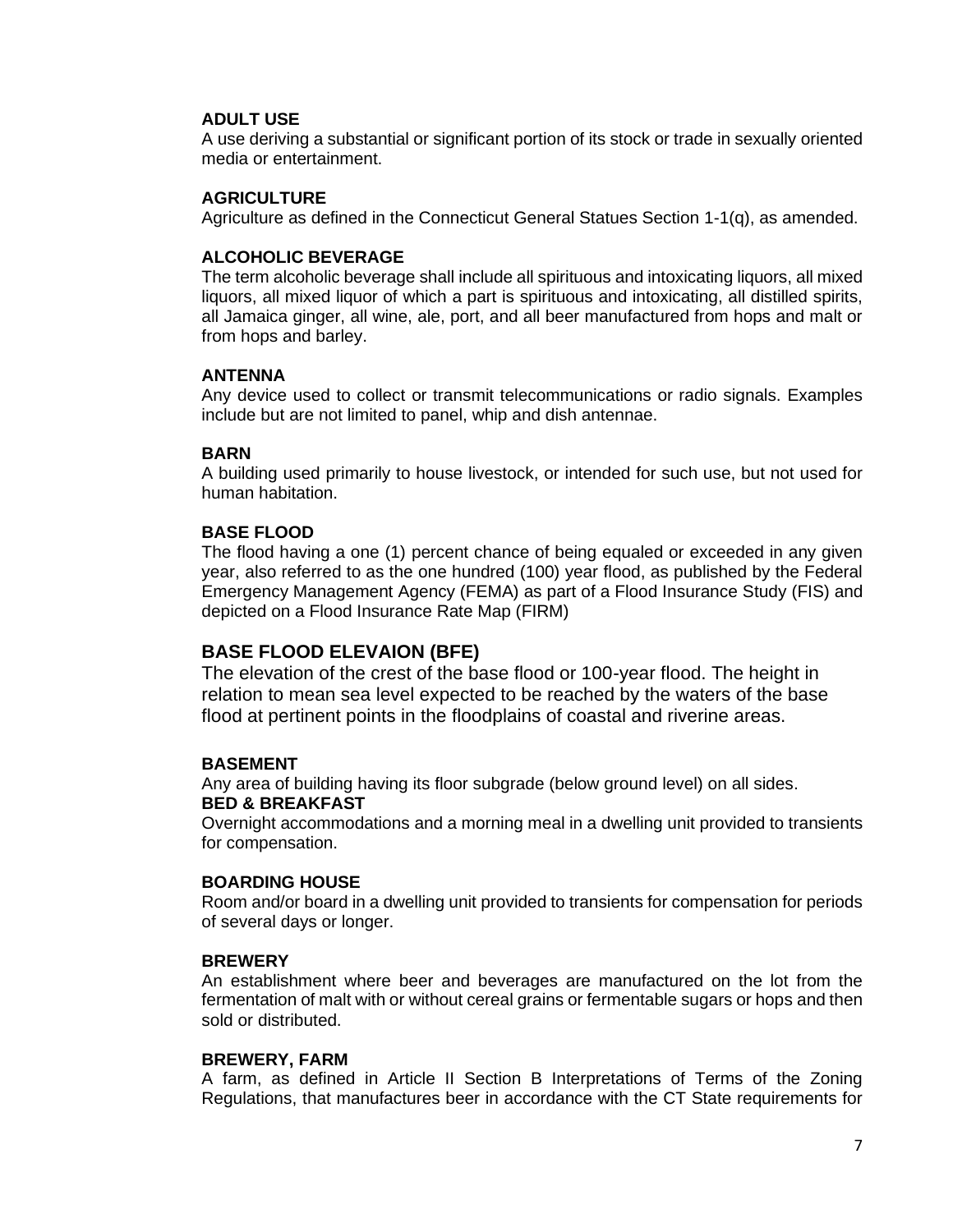a manufacturer's permit – farm brewery in accordance CT General Statues 30-16 as amended.

# **BUILDABLE AREA**

An area of contiguous buildable land at least 50 feet wide that is intended to ensure adequate area for construction of a permitted use with associated utilities.

# **BUILDABLE LAND**

The amount of land area available for development on a parcel after the reduction factors have been applied. The reduction factors are as follows:

- Flood Plain zero percent may be used,
- Wetland zero percent may be used,
- Watercourse zero percent may be used,
- Sloped in excess of 15 percent 75 percent may be used,
- Other land 100 percent may be used provided that such land meets all other applicable criteria and regulations.

# **BUILDING**

A walled and roofed building which is principally above ground, including a manufactured home, a gas or liquid storage tank, or other man-made facilities or infrastructures.

# **BUILDING AREA**

The area enclosed by the exterior dimensions of a building, together with the area of all covered porches and other roofed portions.

# **BUILDING HEIGHT**

The vertical distance from the average ground level at the building walls to the highest point of the roof surface of a flat roof, to the deck line of a mansard roof, to the mean height level between the highest eaves and ridge for hip, gabled and gambrel roof.

# **BUILDING SETBACK LINE**

A line within a lot defining the minimum required distance between any adjacent street or lot line and a building or structure.

# **CLUB**

An organization of persons incorporated pursuant to the provisions of the membership corporation's law or the benevolent orders law which:

- a. Is comprised of bona fide members who maintain membership by payment of annual dues in a bona fide manner in accordance with club by-laws, and whose name and address are entered on the list of membership,
- b. Is the owner, lessee or occupant of an establishment operated solely for a recreational, social, patriotic, political, benevolent or athletic purpose but not for pecuniary gain,
- c. Shall cater only to its members or guests accompanying them but not the general public at an establishment so operated, and
- d. Does not include any such association or establishment the chief activity of which is a service customarily carried on as a business enterprise.

# **COMMERCIAL**

Any use facilitating the barter, sale, or exchange of things of value, or sale of services or exchange of services, and includes the storage of goods.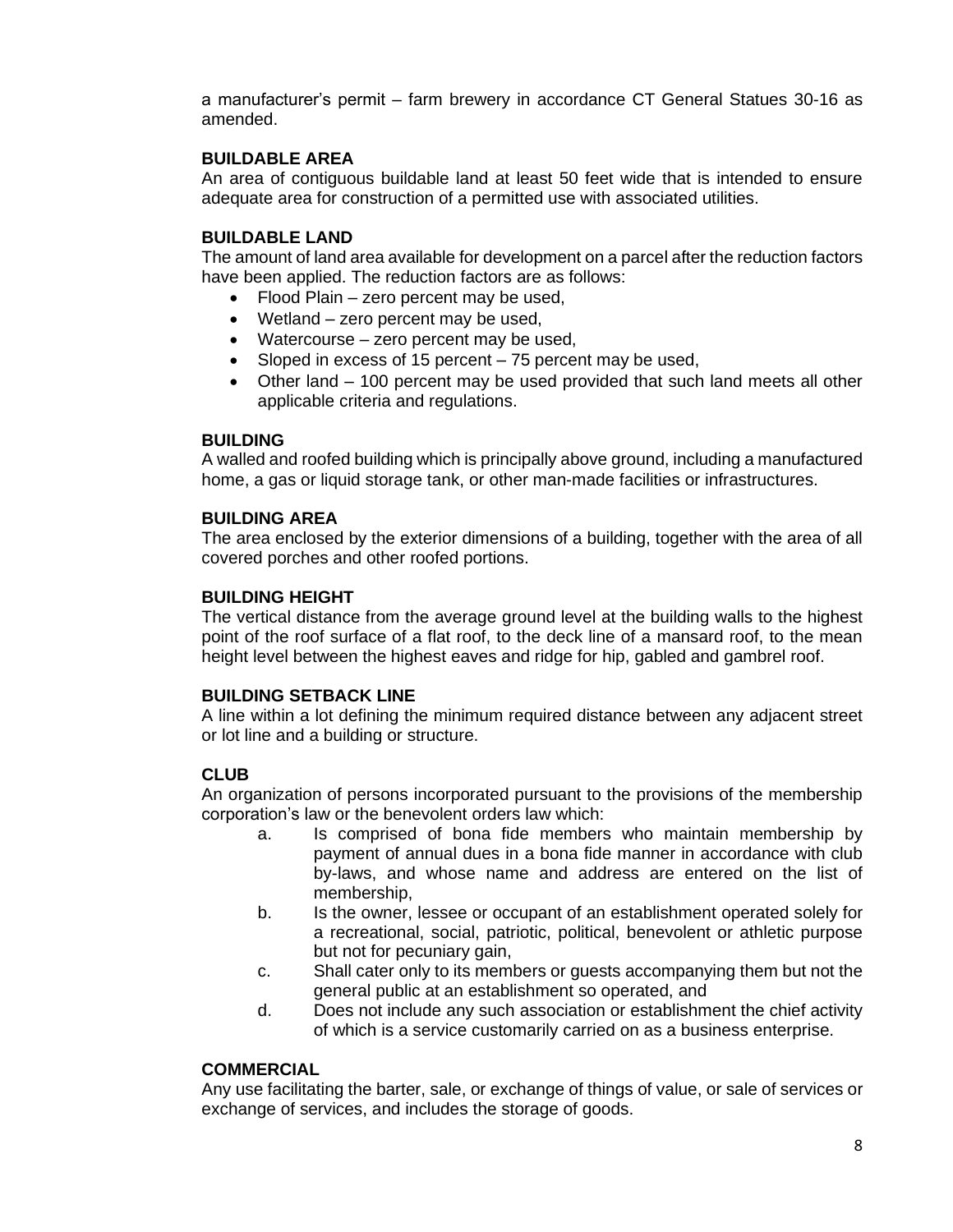#### **COMMISSION**

The Planning and Zoning Commission of the Town of Burlington.

#### **COST**

As related to substantial improvements, the cost of any reconstruction, rehabilitation, addition, alteration, repair or other improvement of a structure shall be established by a detailed written contractor's estimate. The estimate shall include, but not be limited to: the cost of materials (interior finishing elements, structural elements, utility and service equipment); sales tax on materials, building equipment and fixtures, including heating and air conditioning and utility meters; labor; built-in appliances; demolition and site preparation; repairs made to damaged parts of the building worked on at the same time; contractor's overhead; contractor's profit; and grand total. Items to be excluded include: cost of plans and specifications, survey costs, permit fees, outside improvements such as septic systems, water supply wells, landscaping, sidewalks, fences, yard lights, irrigation systems, and detached structures such as garages, sheds, and gazebos.

#### **DEVELOPMENT**

Any man-made change to improved or unimproved real estate, including but not limited to the construction of buildings or structures; the construction of additions, alterations or substantial improvements to buildings or structures; the placement of buildings or structures; mining, dredging, filling, grading, paving, excavation or drilling operations or storage of equipment; the storage, deposition, or extraction of materials; and the installation, repair or removal of public or private sewage disposal systems or water supply facilities.

# **DWELLING OR RESIDENCE**

A building primarily intended or used for human habitation.

#### **DWELLING, MULTI-FAMILY**

A building designed or intended to be occupied as a residence for three or more families living independently of each other.

#### **DWELLING, SINGLE-FAMILY**

A building designed or intended to be occupied as a residence for one family.

#### **DWELLING, TWO-FAMILY**

A building designed or intended to be occupied as a residence for two families living independently of each other.

#### **DWELLING UNIT**

One or more rooms providing complete living facilities for one family, including equipment for cooking or provision for the same, and including room or rooms for living, sleeping, eating, bathing and sanitary facilities.

#### **ELDERLY HOUSING**

A dwelling unit designed exclusively for the needs of single people age 55 or over or couples with at least one member over age 55.

#### **EXISTING MANUFACTURED HOME PARK OR SUBDIVISION**

A manufactured home park or subdivision for which the construction of facilities for servicing the lots on which the manufactured home are to be affixed (including, as a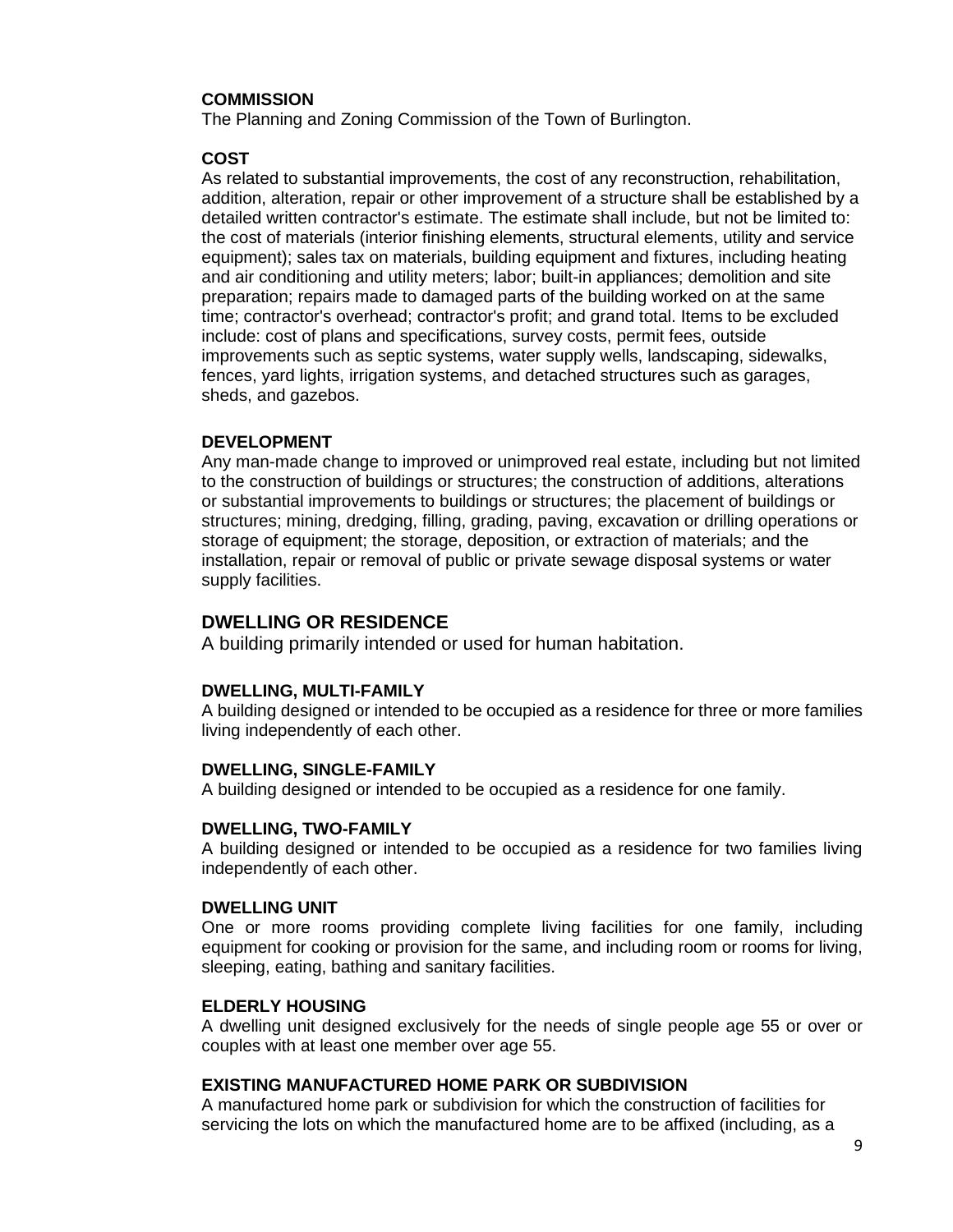minimum, the installation of utilities, the construction of streets, and either final site grading or the pouring of concrete pads) is completed before the effective date of the floodplain management regulations adopted by a community.

#### **EXPANSION TO AN EXISTING MAUFACTURED HOME PARK OR SUBDIVISION**

The preparation of additional sites by the construction of facilities for servicing the lots on which the manufacturing homes are to be affixed (including the installation of utilities, the construction of streets, and either final site grading or the pouring of concrete pads).

# **FAMILY**

Any number of individuals related by blood, marriage, legal adoption or legal guardianship and up to two (2) additional unrelated persons, living and cooking together in the same dwelling unit as a single housekeeping unit.

# **FARM**

A parcel of land containing no less than five acres, used principally for the raising of livestock, poultry or dairy products or a parcel of land containing at least two acres used principally for the growing and harvesting of crops, plants or trees.

#### **FARM STORE**

A permanent structure used by an agricultural operation for seasonal or year – round sale of raw and/or processed agricultural and horticultural products, services and activities, and accessory items.

#### **FARMING**

Using the land in part or wholly for agricultural purposes such as the raising of crops, livestock, poultry, dairy products, plants or trees, including orchards, truck and nursery gardening, dairy farming, livestock, boarding of horses and poultry raising, but excluding the commercial raising of pigs and fur bearing animals.

# **FEDERAL EMERGENCY MANAGEMENT AGENCY (FEMA)**

The federal agency that administers the National Flood Insurance Program (NFTP).

# **FINISHED LIVING SPACE**

Finished living space can include, but is not limited to, a space that is heated and/or cooled, contains finished floors (tile, linoleum, hardwood, etc.), has sheetrock walls that may or may not be painted or wallpapered, and other amenities such as furniture, appliances, bathrooms, fireplaces and other items that are easily damaged by floodwaters and expensive to clean, repair or replace. A fully enclosed area below the base flood elevation (BFE) cannot have finished living space and needs to be designed for exposure to flood forces. These spaces can only to be used for parking, building access or limited storage.

#### **FLOOD OR FLOODING**

A general and temporary condition of partial or complete inundation of normally dry land areas from either the overflow of inland or tidal waters, or the unusual and rapid accumulation or runoff of surface waters from any source**.**

#### **FLOOD INSURANCE RATE MAP (FIRM)**

The official map of a community on which the Federal Emergency Management Agency (FEMA) has delineated both the special flood hazard areas (100year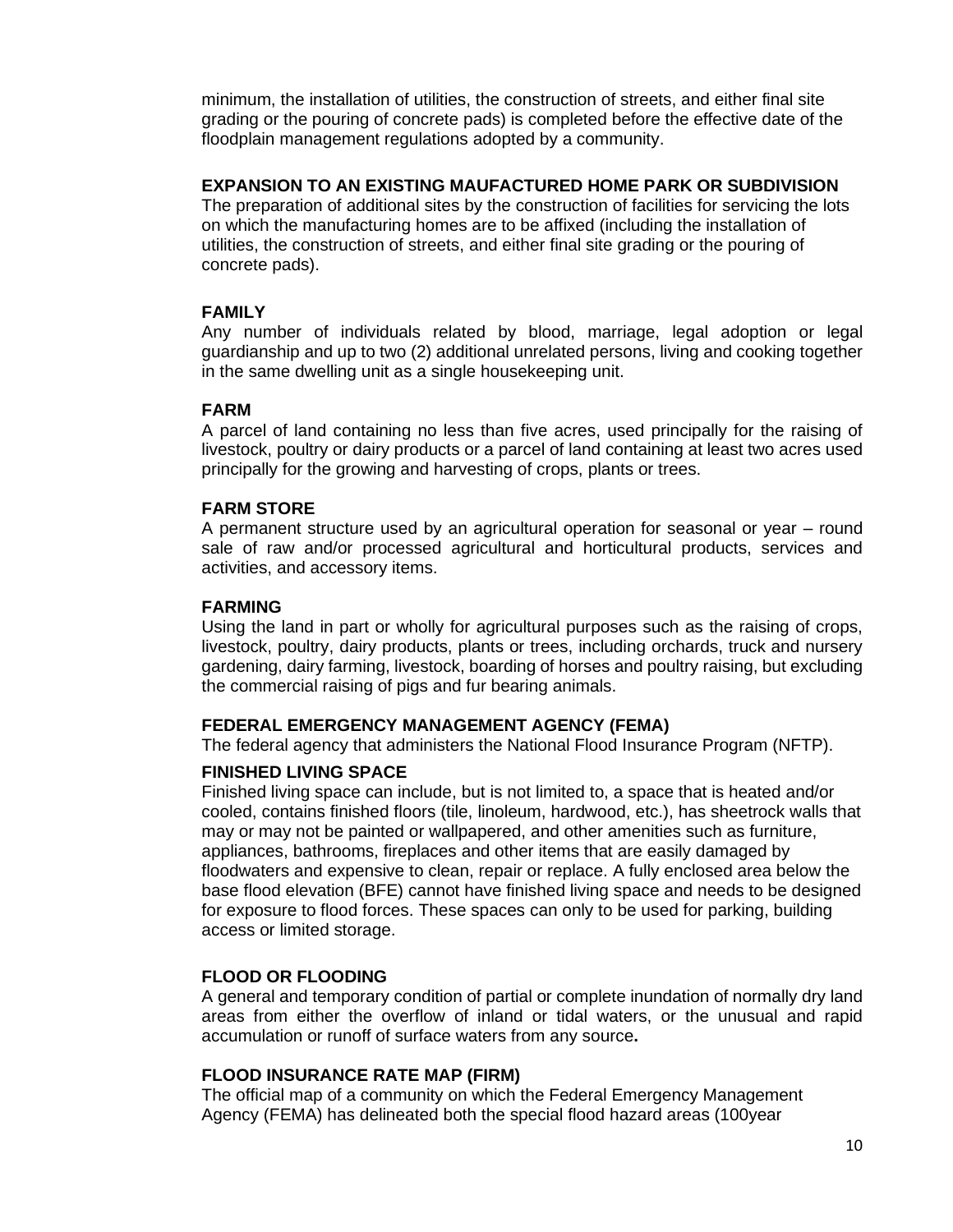floodplain) and the insurance risk premium zones applicable to a community. FIRM published after January 1990 may also show the limits of the regulatory floodway.

#### **FLOOD INSURANCE STUDY (FIS)**

The official study of a community in which the Federal Emergency Management Agency (FEMA) has conducted a technical engineering evaluation and determination of local flood hazards, flood profiles and water surface elevations. The Flood Insurance Rate Maps (FRM), which accompany the FIS, provide both flood insurance rate zones and base flood elevations, and may provide the regulatory floodway limits.

#### **FLOODWAY**

The channel of a river or other watercourse and adjacent land areas that must be reserved in order to discharge the base flood without cumulatively increasing the water surface elevation more than one (1.0) foot. For the purposed of these regulations, the term "Regulatory Floodway" is synonymous in meaning with the term "Floodway".

#### **FRONTAGE**

The front lot line adjacent to a street; the distance along the front lot line adjacent to the street; or that portion a building façade facing the street.

#### **FUNCTIONALLY DEPENTENT USE OF FACILTY**

A use or facility that cannot perform its intended purpose unless it is located or carried out in close proximity to water. The tern includes only docking facilities, port facilities that are necessary for the loading and unloading of cargo or passengers, and ship building and ship repair facilities. The term does not include seafood processing facilities, long-term storage, manufacturing, sales or service facilities.

#### **GARAGE, PRIVATE**

A detached accessory building or a portion of a main building for the parking of automobiles belonging to the occupants of the premises, for storage of household or recreational equipment and materials, and in which no occupation or business for profit is carried on.

#### **GARAGE, PUBLIC**

A building or part thereof, other than a private garage, used for maintenance, repair and storage of motor vehicles.

#### **GENERAL STATUTES**

The General Statutes of Connecticut, as amended.

#### **HIGHEST ADJACENT GRADE (HAG)**

The highest natural elevation of the ground surface prior to construction next to the proposed walls of a structure.

#### **HISTORIC STRUCTURE**

Any structure that is: (a) Listed individually in the National Register of Historic Places (a listing maintained by the Department of the Interior) or preliminarily determined by the Secretary of the Interior as meeting the requirements for individual listing on the National Register; (b) Certified or preliminarily determined by the Secretary of the Interior as contributing to the historic significance of a registered historic district or a district preliminarily determined by the Secretary to qualify as a registered historic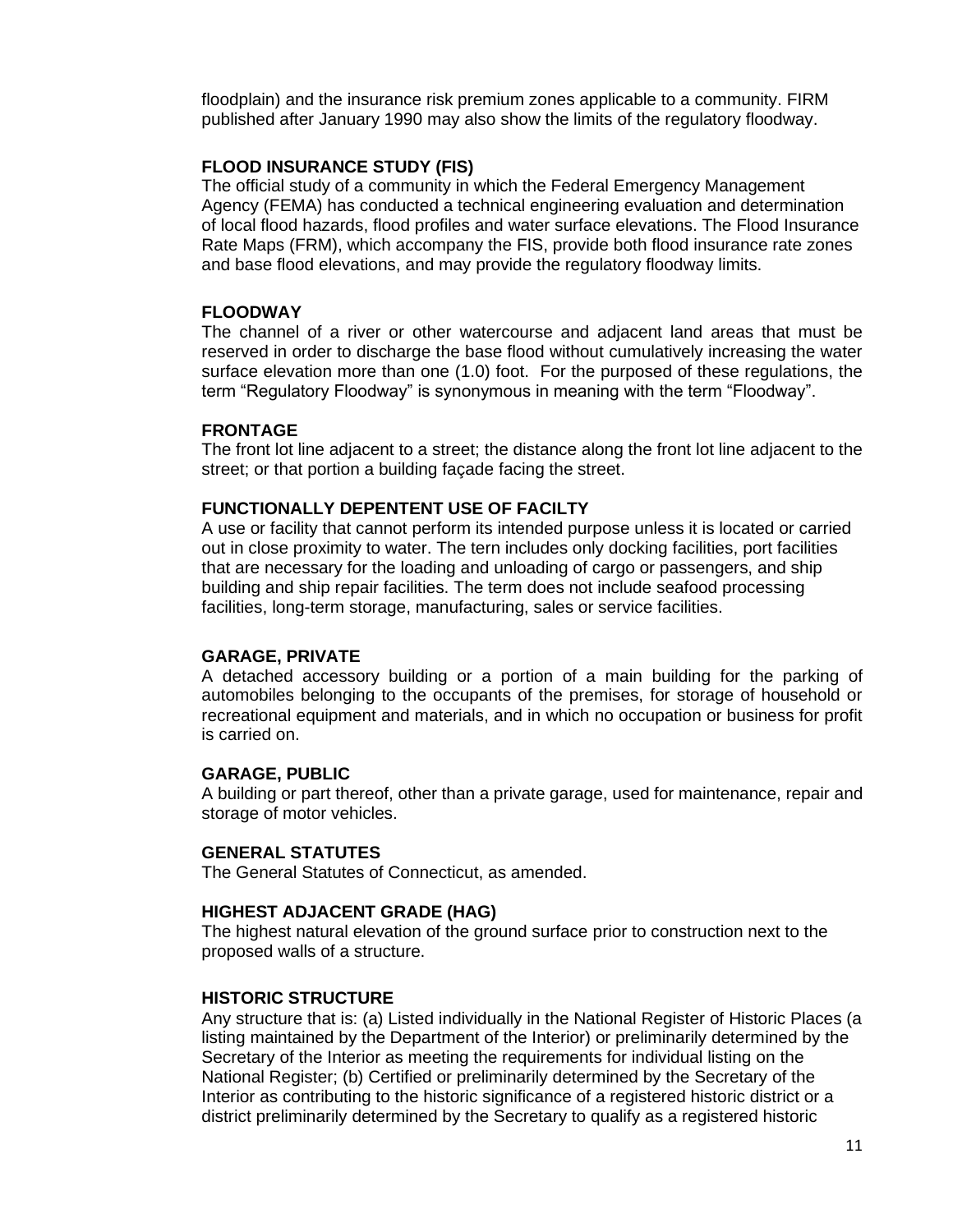district; (c) Individually listed on a state inventory of historic places in states with historic preservation programs which have been approved by the Secretary of the Interior; or (d) Individually listed on a local inventory of historic places in communities with historic preservation programs that have been certified either: (1) By an approved state program as determined by the Secretary of the Interior or (2) Directly by the Secretary of the Interior in states without approved programs.

### **HOME OCCUPATON**

Any use conducted within a dwelling carried on for compensation.

#### **HOTEL**

A building or buildings designed or use exclusively for temporary occupancy by transients, which may include the serving of food, alcoholic beverage, and rooms for public assembly.

#### **JUNK**

Any article or material or collection thereof which is worn out, cast off, or discarded and which is ready for destruction or has been collected or stored for salvage or conversion.

#### **JUNK YARD**

The use of any area of any lot, whether inside or outside a building, for the storage, keeping, or abandonment of junk, scrap, discarded materials, or two or more unregistered motor vehicles, or for the dismantling, demolition, or abandonment of automobiles or other vehicles or machinery, or parts thereof.

#### **KENNEL**

Any premises, other than a farm, on which four or more dogs, cats, or other animals six months old or older are kept.

#### **LANDSCAPED AREA**

An open area consisting or existing vegetation, lawn, natural ground cover, plantings and trees, and may include walks and drives to and from a street.

#### **LANDSCAPED BUFFER**

An area consisting of walls, fencing, existing vegetation, or proposed vegetation to provide a visual or other barrier.

#### **LAND SURVEYOR**

A licensed land surveyor registered in the State of Connecticut.

#### **LIVESTOCK**

Animals (other than dogs or cats) kept for use or profit.

#### **LIVING AREA**

That portion of the Building Area actually utilized for living, sleeping, cooking or eating and excluding garages, basements, rooms used for heating equipment, open or closed outside vestibules, porches or verandahs, and those portions of rooms having less than 7'6'' ceilings and further excluding common stairways, halls, and basements in multiple family dwellings.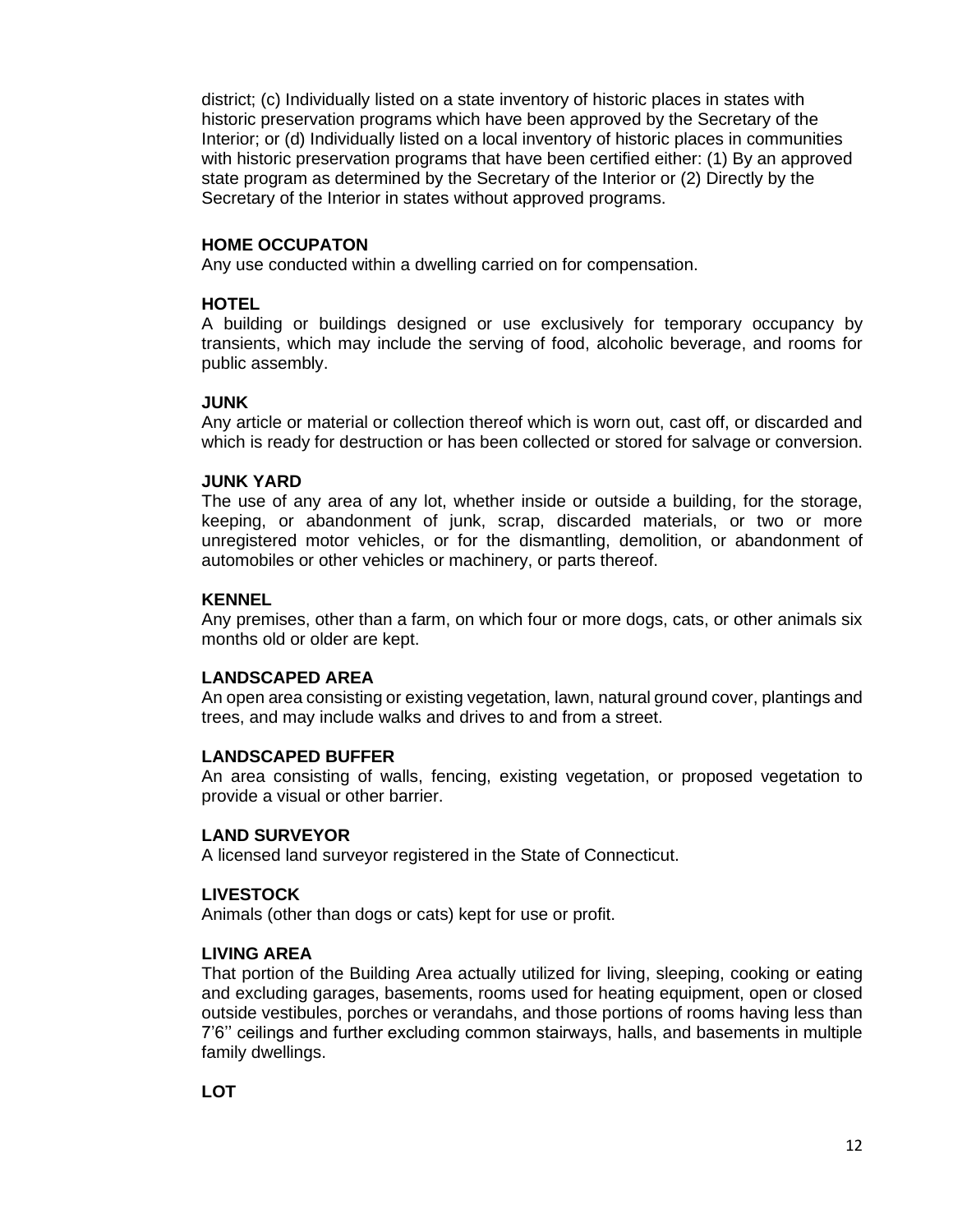A plot or parcel of land occupied, or capable of being occupied, by a principal building or, where permitted, a group of principal buildings and the accessory buildings or uses customarily incidental to it.

#### **LOT AREA**

The actual area in square feet enclosed by all boundaries of the lot.

#### **LOT, CORNER**

A lot abutting on two or more streets at their intersection.

### **LOT COVERAGE**

The percentage of lot area covered by the sum of the Building Areas of all buildings on the lot.

#### **LOT LINE**

Any property line bounding a lot.

#### **LOT, REAR**

A lot without the required lot width for the zone in which it is located.

#### **LOT, WIDTH**

The distance between the side lines of a lot measured along the street line except where the street line is an arc or the side lines converge toward the street line, in which case the distance may be measured along the minimum front yard setback line.

#### **LOWEST FLOOR**

The lowest floor of the lowest enclosed area (including basement). An unfinished or flood resistant enclosure, usable solely for parking of vehicles, building access or storage, in an area other than a basement area is not considered a building's lowest floor, provided that such an area meets the design requirements specified in Section III,G.8.c.1.c of this regulation.

#### **MANUFACTURED HOME**

A structure, transportable in one (1) or more sections, which is built on a permanent chassis and is designed for use with or without a permanent foundation when attached to the required utilities. The term also includes park trailers, travel trailers, recreational vehicles and other similar vehicles or transportable structures placed on a site for one hundred and eighty (180) consecutive days or longer and intended to be improved property.

#### **MANUFACTURED HOME PARK OR SUBDIVISION**

A parcel or contiguous parcels of land divided into two (2) or more manufactured home lots for rent or sale.

#### **MARKET VALUE**

Market value of the structure shall be determined by the property's tax assessment, minus land value.

#### **MEAN SEA LEVEL (MSL)**

The North American Vertical Datum (NAVD) of 1988 or other datum, to which base flood elevations shown on a community's Flood Insurance Rate Map (FIRM) are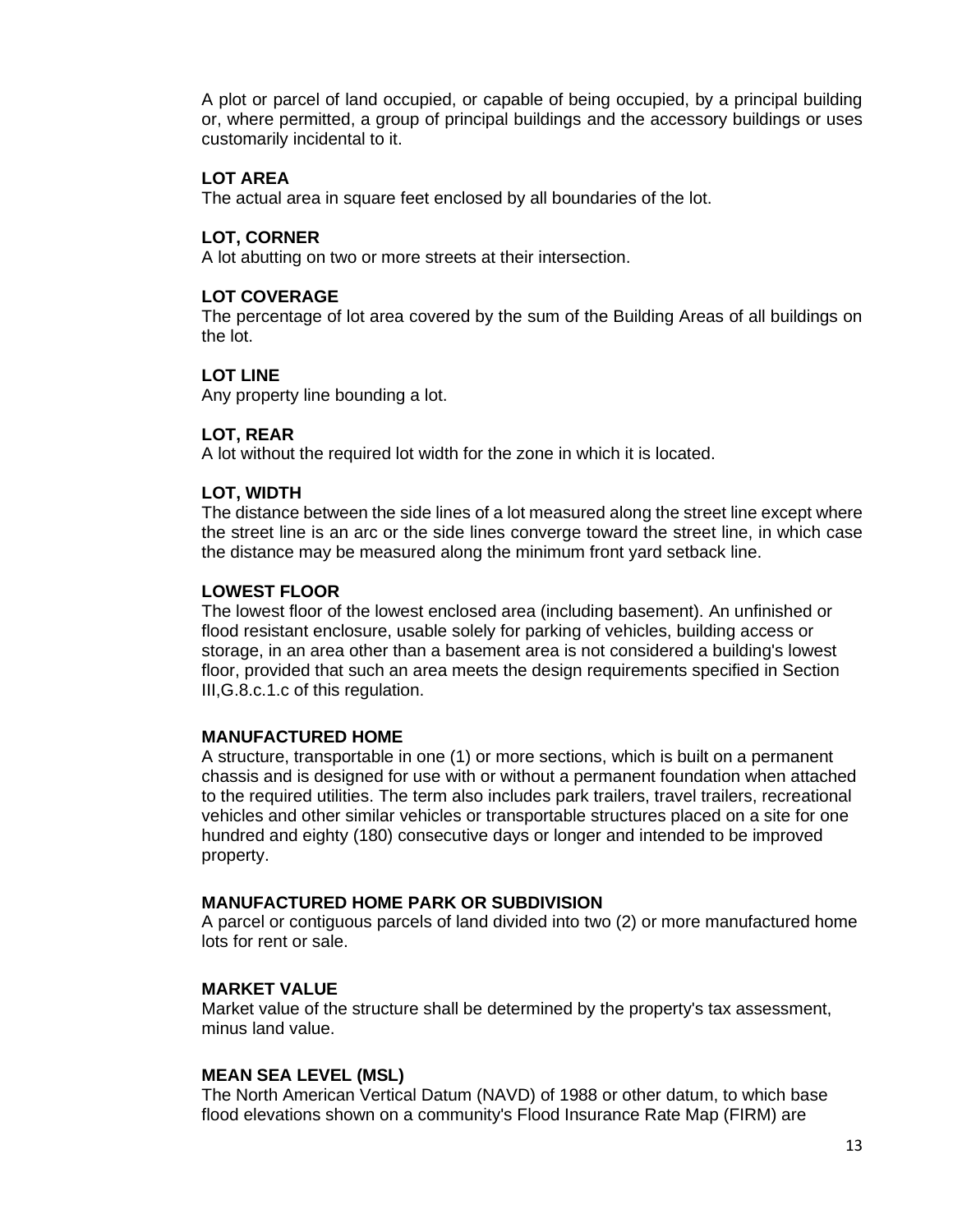referenced.

#### **MERCHANDISE DISPLAY**

The display of merchandise or other finished products for sale or rent.

#### **MOBILE HOME**

A movable or once portable dwelling built on a chassis, and which is, has been, or may be, mounted or moved on wheels, connected to utilities, and designed without a permanent foundation for year-round occupancy and exceeding 19.5 feet in length, used for sleeping, living, working quarters or other human habitation but excluding "modular homes" as defined by statute.

#### **MOBILE HOME CAMP OR PARK**

A lot, parcel or area which is divided into two or more sites for the purpose of leasing, but not for the sale of, sites and/or mobile homes to be occupied for living purposes.

#### **MOTOR FUEL SALES STATION**

A building or structure and required accessories designed or used for the retail sale or supply of fuels, lubricants, air, water, and other operating commodities for motor vehicles (see Motor Vehicle Repair and Services also).

#### **MOTOR VEHICLE REPAIR AND SERVICES, GENERAL**

The business of repairing, overhauling, removing, adjusting, or replacing parts of any motor vehicle and body, including the business of a "Repairer" as defined by Section 14- 51 of the Connecticut General Statues.

#### **MOTOR VEHICLE REPAIR AND SERVICE, LIMITED**

The business of minor repairs to any motor vehicle such as repairs and replacement of cooling, electrical, fuel exhaust systems, brakes adjustments, relining and repairs, wheel alignment and balancing and repair and replacement of shock absorbers excluding anything covered in the business of a "Repairer" as defined by Section 14-51 of the Connecticut General Statues.

#### **NEW CONSTRUCTION**

Structures for which the "start of construction' commenced on or after effective date of floodplain regulations, June 1, 1981, the effective date of the floodplain management regulations, and includes any subsequent improvements to such structures.

#### **NEW MANUFACTURED HOME PARK OR SUBDIVISION**

A manufactured home park or subdivision for which the construction of facilities for servicing the lots on which the manufactured homes are to be affixed (including at a minimum, the installation of utilities, the construction of streets, and either final site grading or the pouring of concrete pads) is completed on or after the effective date, effective date of floodplain regulations, June 1, 1981, of the floodplain management regulation adopted by the community.

#### **NON-CONFORMING BUILDING**

A building which does not conform to all the applicable provisions of these Regulations, and which legally existed at the time of the adoption of these Regulations or of any amendments.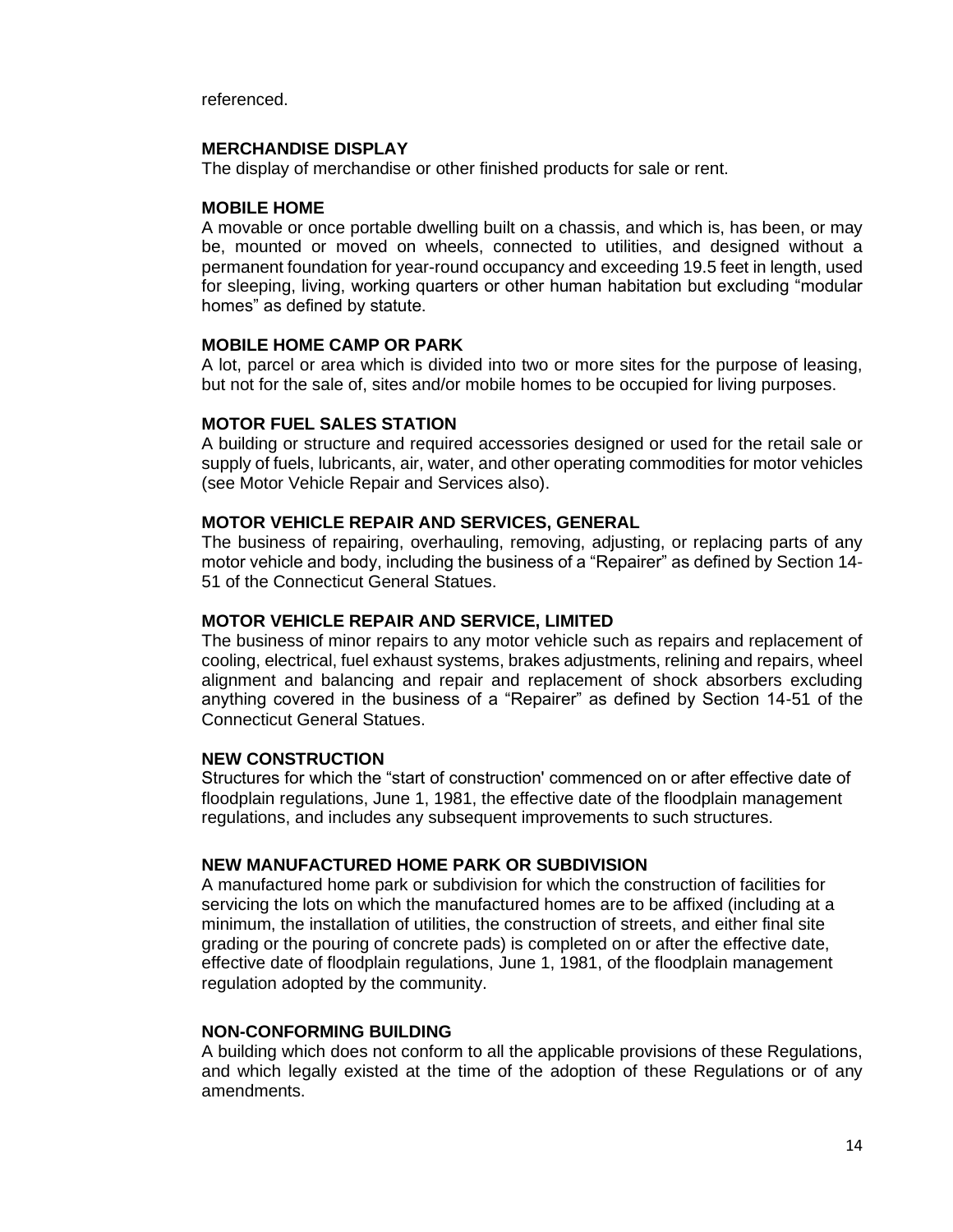#### **NON-CONFORMING USE**

A use of land, including buildings or premises, which do not conform to all the applicable provisions of these Regulations and which legally existed at the time of the adoption of these Regulations or of any amendments.

#### **NURSERY**

An agricultural operation or portion thereof that propagates and grows flowers, plants, shrubs and trees for sale.

### **OUTDOOR STORAGE**

The storage or display of merchandise, finished products, raw materials, or other materials outside of a building or structure unless permitted as Merchandise Display under the provisions of these Regulations.

# **PARCEL**

A contiguous tract of land owned and recorded as the property of the same person or persons or controlled by a single entity.

#### **PLAN OF CONSERVATION AND DEVELOPMENT**

The adopted Plan of Conservation and Development, as amended, and all the land use studies and fact sheet leading to it and all adopted detail portions of the Plan of Conservation and Development referred to in Section 8-23 of the Connecticut General Statues.

#### **PLAYGROUND**

An area used for outdoor play or recreation especially for children and often containing recreational equipment; any place, environment, or facility used for recreation or amusement; an arena of operation or activity.

#### **PLAYINGFIELD**

An expanse of level ground as in a park or stadium where athletic events are held.

# **PREMISES**

A lot, including all land and improvements thereon, or other parcel of land.

#### **PROFESSIONAL ENGINEER**

A qualified professional engineer registered in the State of Connecticut.

#### **PROFESSIONAL OFFICE**

The office or recognized professions such as accountants, doctors, dentists, lawyers, architects, engineers, artists, musicians, designers, teachers and other, who through training or experience are qualified to perform services of a professional, as distinguished from a business nature.

#### **RECREATION**

Refreshment by means of some pastime, agreeable exercise or other resource affording relaxation and enjoyment.

#### **RECREATIONAL VEHICLE**

A vehicle which is: (a) built on a single chassis; (b) four hundred (400) square feet or less when measured at the largest horizontal projection; (c) designed to be selfpropelled or permanently towed by a light duty truck; and (d) designed primarily not for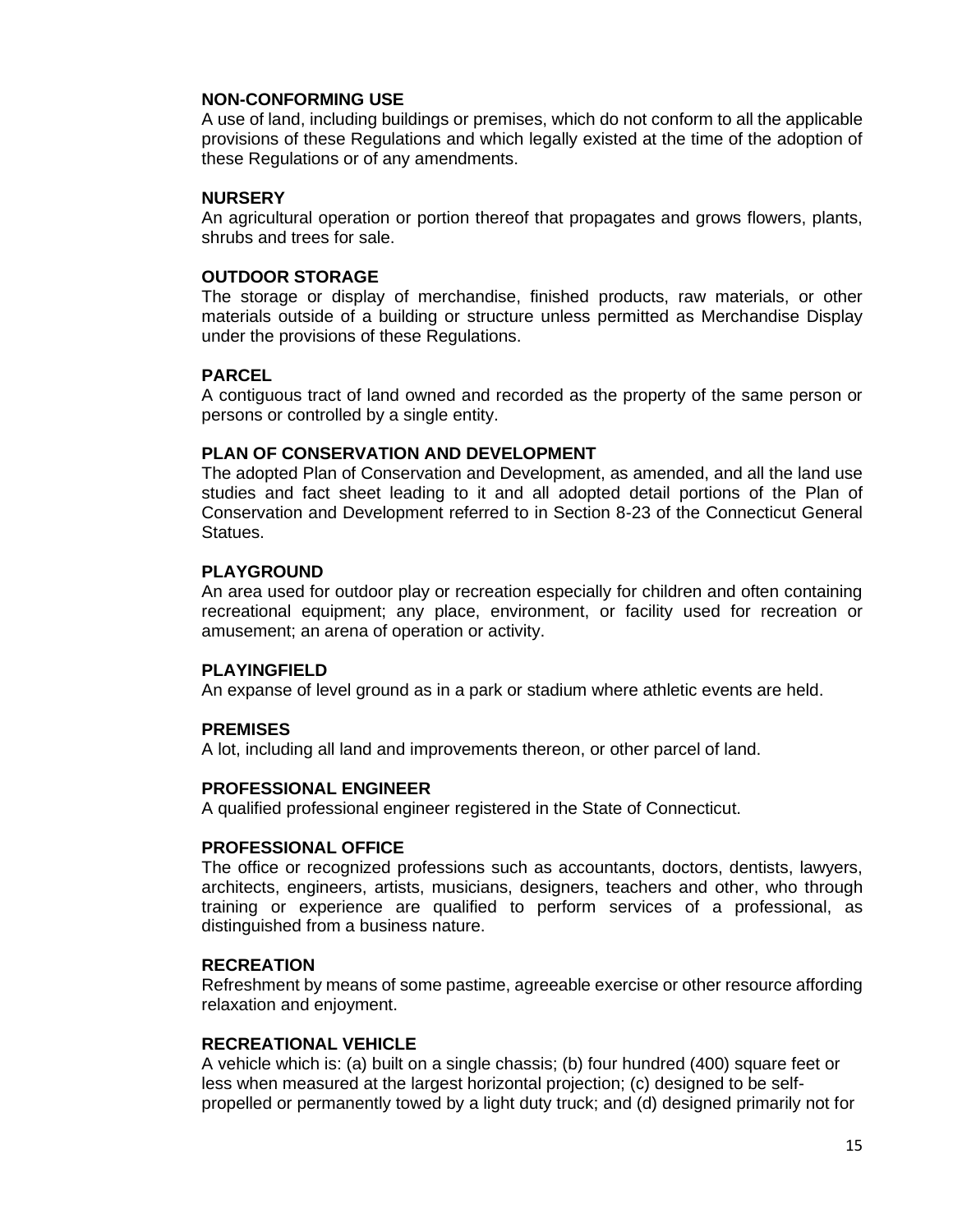use as a permanent dwelling but as a temporary living quarters for recreational, camping, travel, or seasonal use.

#### **RESTAURANT**

An establishment with full kitchen facilities where food and beverages are served only at tables within a building.

#### **RESTAURANT, DRIVE-THROUGH**

An establishment which dispenses food or beverages at counters or windows for consumption on or off the premises.

#### **RIDING ACADEMY**

A stable or barn where horses are kept and, where in addition to boarding, offering other horse related activities including, but not limited to, riding instruction, renting of horses and horse shows.

### **SCHOOLYARD**

A playground or sports field near a school.

#### **SIGN**

Any natural or artificial structure, object, device, light or display which is used to advertise, identify, or attract attention to any object, product, institution, organization, business, service, or location by any means, including but not limited to letter, number, banner, flag insignia, device, designs, symbols, fixtures, colors, illumination or logo, and which is situated so that it can be seen from a street or from any lot other than the lot on which the sign is located.

#### **SIGN, DETACHED**

A sign supported by one or more permanent supports placed in or upon the ground.

#### **SIGN, ATTACHED**

A sign which has its rear side mounted parallel and attached to any surface or plane of a building and which does not extend above the top of the wall surface or mansard roof of such structure.

#### **SIGN, ROOF**

A sign erected and maintained upon or above the main roof of a building.

#### **SIMILAR USE**

A use which, in the judgment of the Commission, is similar to a permitted use as to the type of operation, employment, traffic generated, the effects of the use upon the district and the appropriateness of the use in accomplishing the stated objectives of the district in which it is to be located.

#### **SOLAR ENERGY SYSTEM**

Any solar collector, module, or other solar energy device, or any structural design feature, mounted on a building or on the ground, and whose primary purpose is to provide for the collection, storage, and distribution of solar energy for space heating or cooling, for water heating, or electricity.

#### **SPECIAL FLOOD HAZARD AREA (SFHA)**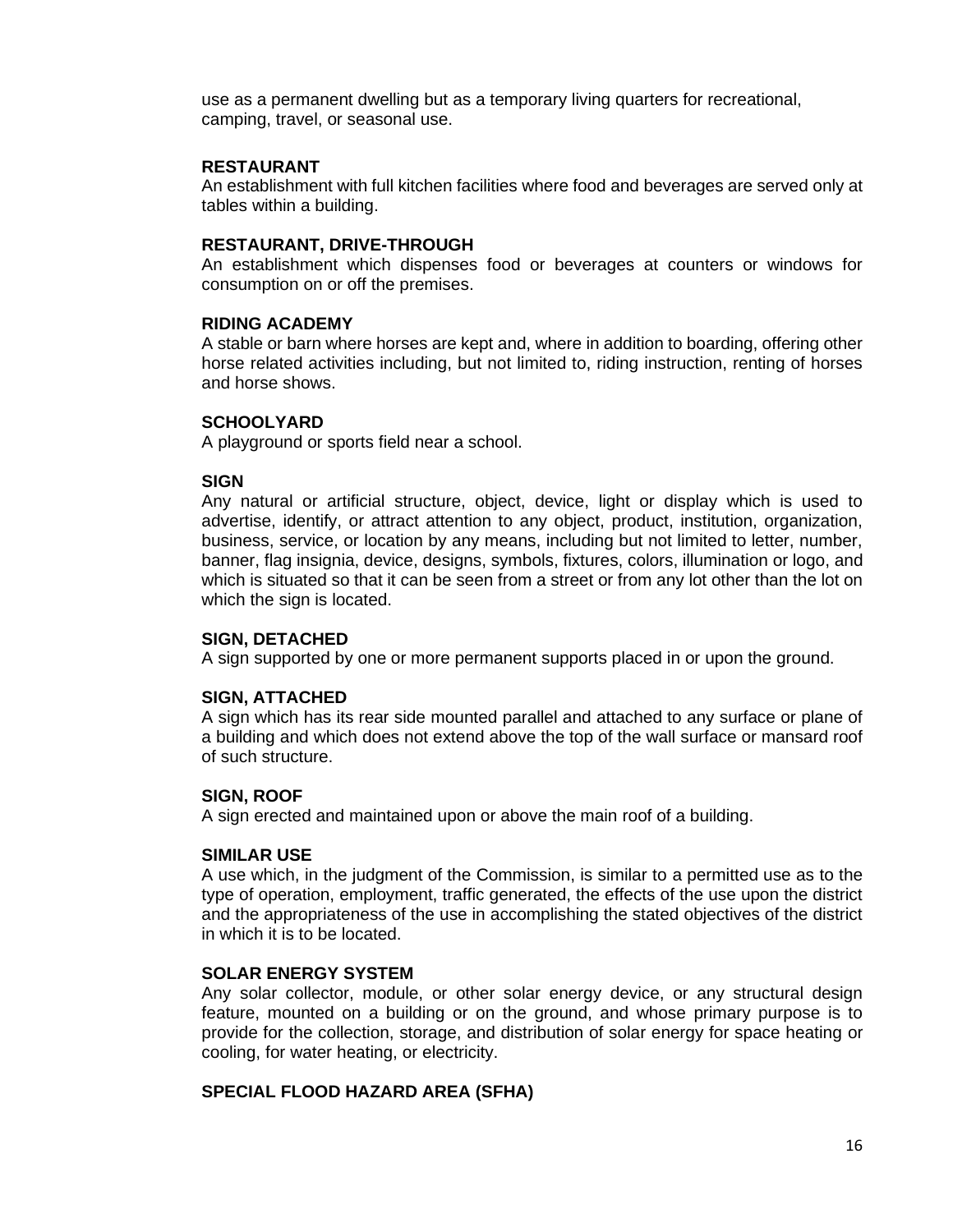The land in the floodplain within a community subject to a one (1) percent or greater chance of flooding in any given year. SFHAs are determined utilizing the base flood elevations (BFE) provided on the flood profiles in the Flood Insurance Study (FIS) for a community. BFEs provided on Flood Insurance Rate Map (FIRM) are only approximate (rounded up or down) and should be verified with the BFEs published in the FIS for a specific location. SFHAs include, but are not necessarily limited to, the land shown as Zones A, Al-30, AE, AO, AH, and the Coastal High Hazard Areas shown as Zones V, V1-30, and VE on a FIRM. The SFHA is also called the Area of Special Flood Hazard.

### **START OF CONSTRUCTION**

For other than new construction or substantial improvements under the Coastal Barrier Resources Act (P.L. 97-348), includes substantial improvement and means the date the building permit was issued, provided the actual start of construction, repair, reconstruction, rehabilitation, addition placement, substantial improvement or other improvement was within one hundred and eighty (180) days of the permit date. The actual start means either the first placement of permanent construction of a structure on a site, such as the pouring of slab or footings, the installation of piles, the construction of columns, or any work beyond the stage of excavation, or the placement of a manufactured home on a foundation. Permanent construction does not include land preparation, such as clearing, grading and filling; nor does it include the installation of streets and/or walkways; nor does it include excavation for a basement, footings, piers, or foundations or the erections of temporary forms; not does it include the installation on the property of accessory buildings, such as garages or sheds not occupied as dwelling units or not part of the main structure. For a substantial improvement, the actual start of construction means the first alteration of any wall, ceiling, floor, or other structural part of a building, whether or not that alteration affects the external dimensions of the building.

#### **STORY**

That portion of a building above the basement between any floor and the ceiling or roof and above it, other than a half-story.

#### **STORY, HALF**

That portion of a building between a gable, hip or gambrel roof and the floor below which has a height of at least 7'6" for more than one-half of its area.

#### **STREET**

Any right-of-way used as a public thoroughfare, dedicated and accepted for public travel, and any right-of-way recorded in the office of the Town Clerk constructed and accepted before the passage of these Regulations.

#### **STREET LINE**

The dividing line between the street and the lot.

#### **STRUCTURE**

A walled and roofed building which is principally above ground, including a manufactured home, a gas or liquid storage tank, or other man-made facilities or infrastructures.

#### **STRUCTURAL ALTERATION**

Any change in or addition to the supporting members of a structure such as bearing walls, columns, beams or girders.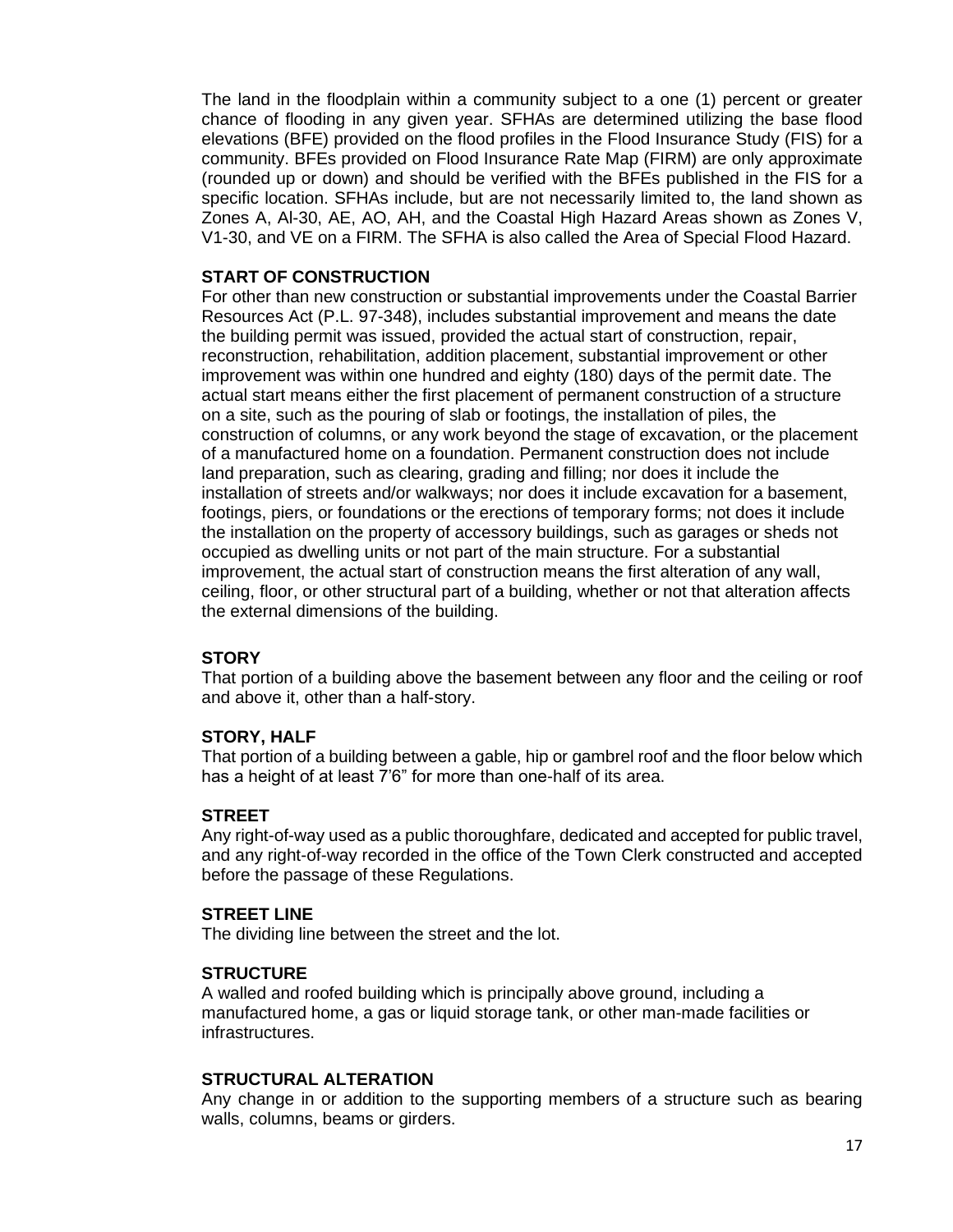#### **SUBSTANTIAL DAMAGE**

Damage of any origin sustained by a structure, whereby the cost of restoring the structure to its pre-damaged condition would equal or exceed 50 percent of the market value of the structure before the damage occurred.

# **SUBSTANTIAL IMPROVEMENT**

Any combination of repairs, reconstruction, rehabilitation, alterations, additions or other improvements to a structure, taking place during a ten (10) year period, in which the cumulative cost equals or exceeds fifty (50) percent of the market value of the structure as determined at the beginning of such ten (10) year period. This term includes structures that have incurred "substantial damage', regardless of the actual repair work performed. For purposes of this definition, "substantial improvement' is considered to occur when the first alteration of any wall, ceiling, floor, or other structural part of the building commences, whether or not that alteration affects the external dimensions of the structure. The term does not, however, include either: (1) Any project for improvement of a structure to correct existing violations of state or local health, sanitary, or safety code specifications which have been identified by the local: code enforcement official and which are the minimum necessary to assure safe living conditions; or (2) Any alteration of a "historic" structure, provided that the alteration will not preclude the structure's continued designation as a "historic structure".

#### **TELECOMMUNICATION FACILITY**

Towers, antenna, associated equipment, and other support structures used in conjunction with the provision of wireless communication services such as cellular communications, personal communication services, paging, ham radio, AM/FM radio, and televisions installations.

#### **TELECOMMUNICATION FACILITY, CO-LOCATED**

A telecommunication facility that shares land, towers, buildings or other structures for the placement of antennae with one or more telecommunication provider.

#### **TELECOMMUNICATION TOWER**

A structure intended and/or used to support one or more antenna and other telecommunication equipment in the provision of telecommunications services, including but not limited to monopoles, self-supporting lattice and guyed towers.

#### **TELECOMMUNICATION TOWER, HEIGHT**

The height of a telecommunication tower measured from the ground level to the top of the tallest feature.

#### **TELECOMMUNICATIONS, PERSONAL WIRELESS SERVICES**

Commercial mobile services, licensed wireless services, or common carrier services.

#### **TOWN**

The Town of Burlington, Connecticut.

#### **VARIANCE**

A grant of relief by a community from the terms of the floodplain management regulation that allows construction in a manner otherwise prohibited and where specific enforcement would result in unnecessary hardship.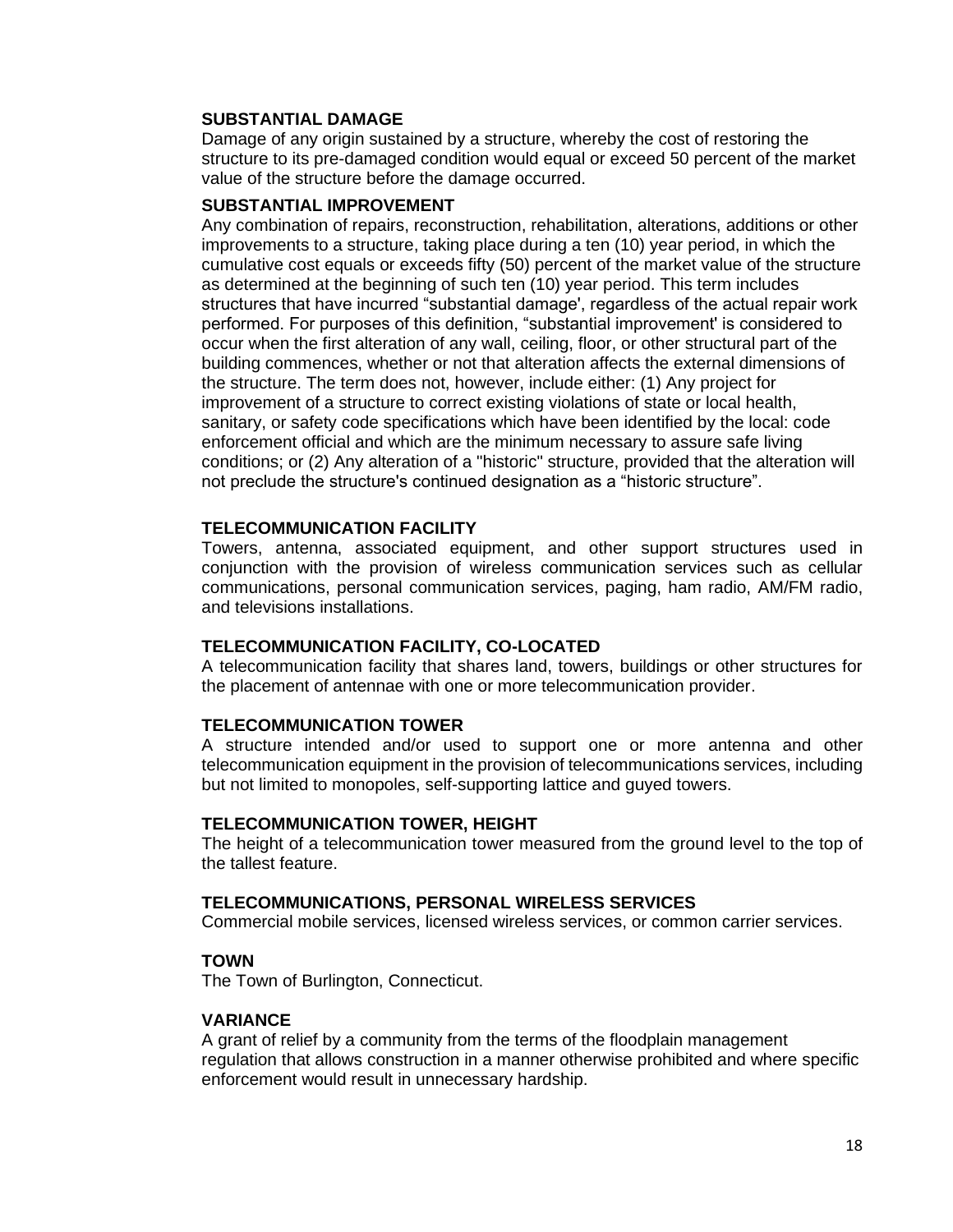#### **VIOLATION**

Failure of a structure or other development to be fully compliant with the community's floodplain management regulations. A structure or other development without required permits, lowest floor elevation documentation, flood-proofing certificates or required floodway encroachment calculations is resumed to be in violation until such time as that documentation is provided.

#### **WATER SURFACE ELEVATION**

The height, in relation to the North American Vertical Datum (NAVD) of 1929, of floods of various magnitudes and frequencies in the floodplains of coastal or riverine areas.

#### **WATERCOURSES**

Watercourses as defined by Section 22a-38(16) of the Connecticut General Statutes.

#### **WETLANDS**

Wetlands as defined by Section 22a-38(15) of the Connecticut General Statutes.

#### **YARD, FRONT**

An open space extending across the full width of the lot between the street line and a parallel line set back a distance equal to the front yard requirement. A corner lot shall have two front yards.

#### **YARD, REAR**

An open space extending across the full width of the lot between the rear lot line and a parallel line set back a distance equal to the rear yard requirement. A corner lot may have one rear yard.

#### **YARD, SIDE**

An open space extending rearward from the front yard between the side lot line and a parallel line set back a distance equal to the side yard requirement. A corner lot shall have two side yards. On a lot with no rear yard, the side yard shall extend to the rear line of the lot.

#### **ZONE**

Any portion set aside on the Zoning Map having separate requirements established by these Regulations.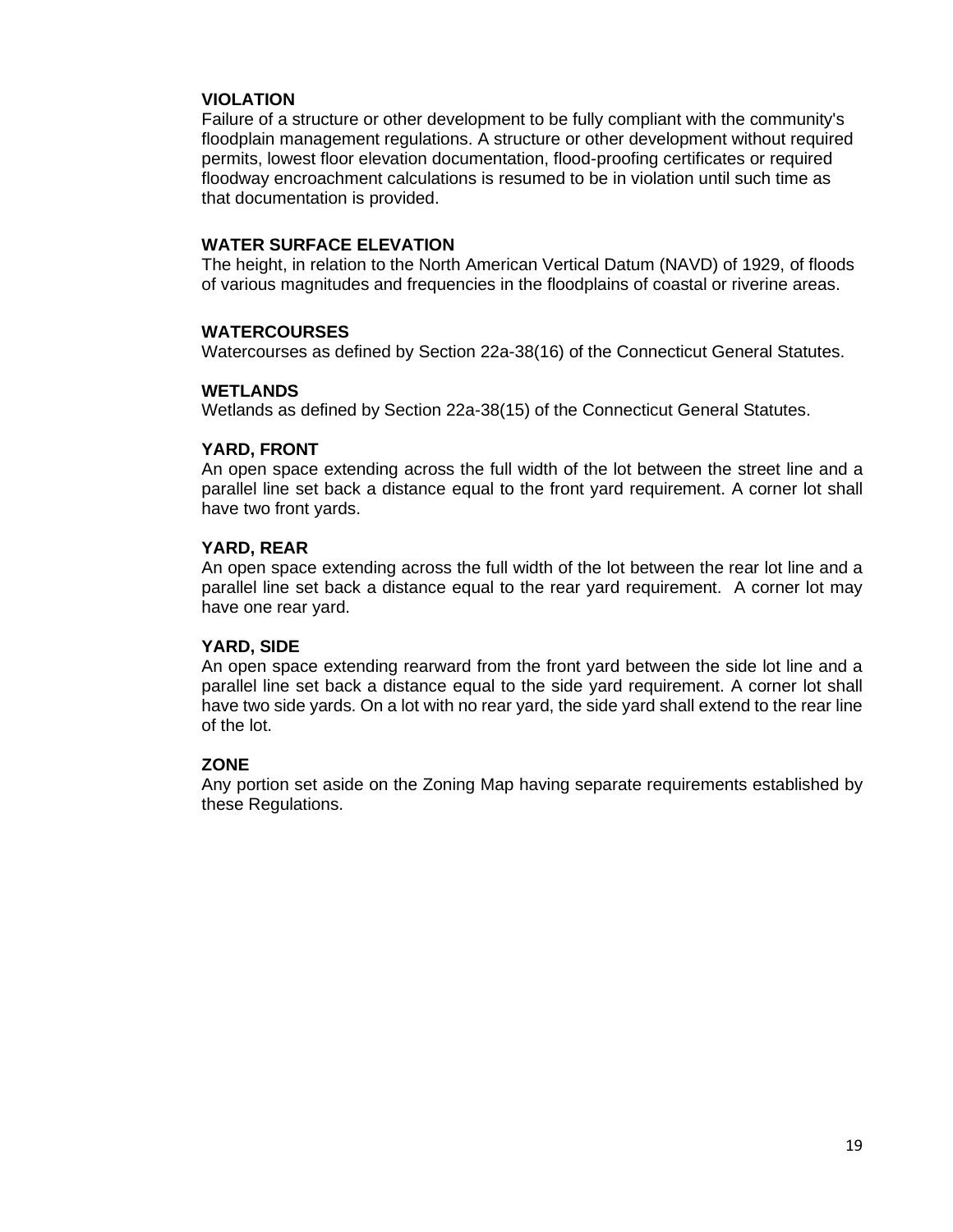# **III. GENERAL REGULATIONS**

# **A. APPLICABILITY**

# **1. CONFORMITY OF BUILDINGS AND LAND**

- a. No building, structure or premises shall be used or occupied except in conformity with these Regulations.
- b. No building or other structure or part thereof shall be erected, raised, moved, replaced, reconstructed, extended, enlarged, or altered except in conformity with these Regulations.
- c. No lot shall be diminished in area nor shall any yard, setback, or other open space be reduced except in conformity with the provisions of these Regulations.
- d. The subdivision of land shall be subject to the appropriate regulations herein contained for the zone shown on the zoning map.

# **2. APPROVAL REQUIRED**

In all cases where these Regulations require approval of applications and/or plans by the Commission, no Building Permit shall be issued by the Building Official except upon authorization of, and in conformity with, plans approved by the Commission.

# **B. GENERAL PROVISIONS APPLICABLE TO ALL ZONES**

# **1. PRINCIPLE BUILDINGS**

No lot shall be occupied by more than one permitted principal building or, when specifically authorized by the provisions of these Regulations and the review and approval procedures established herein, a group of permitted principal buildings.

# **2. ACCESSORY USES**

- a. Accessory uses shall be permitted only in compliance with the same standards and procedures that govern the principal use of a property.
- b. The use of land for access to, or for parking in connection with and adjacent to, a use shall be considered to be accessory to, and part of, such use.

# **3. LOTS IN TWO OR MORE ZONE DISTRICTS**

Where a lot is divided by one or more zone boundary lines, the lot and building requirements for the portion of such lot lying within the less restrictive zone may extend not more than 30 feet into that portion of the lot lying within the more restrictive zone, provided the lot has frontage in the less restrictive zone district.

# **4. EXCEPTIONS TO REQUIREMENTS**

- a. Yards
	- i. Typical projections such as pilasters, sills, cornices and bay windows may extend not more than two feet into any required yard.
	- ii. When the lots adjoining on each side of the proposed site of a structure are developed, the minimum front yard setback on the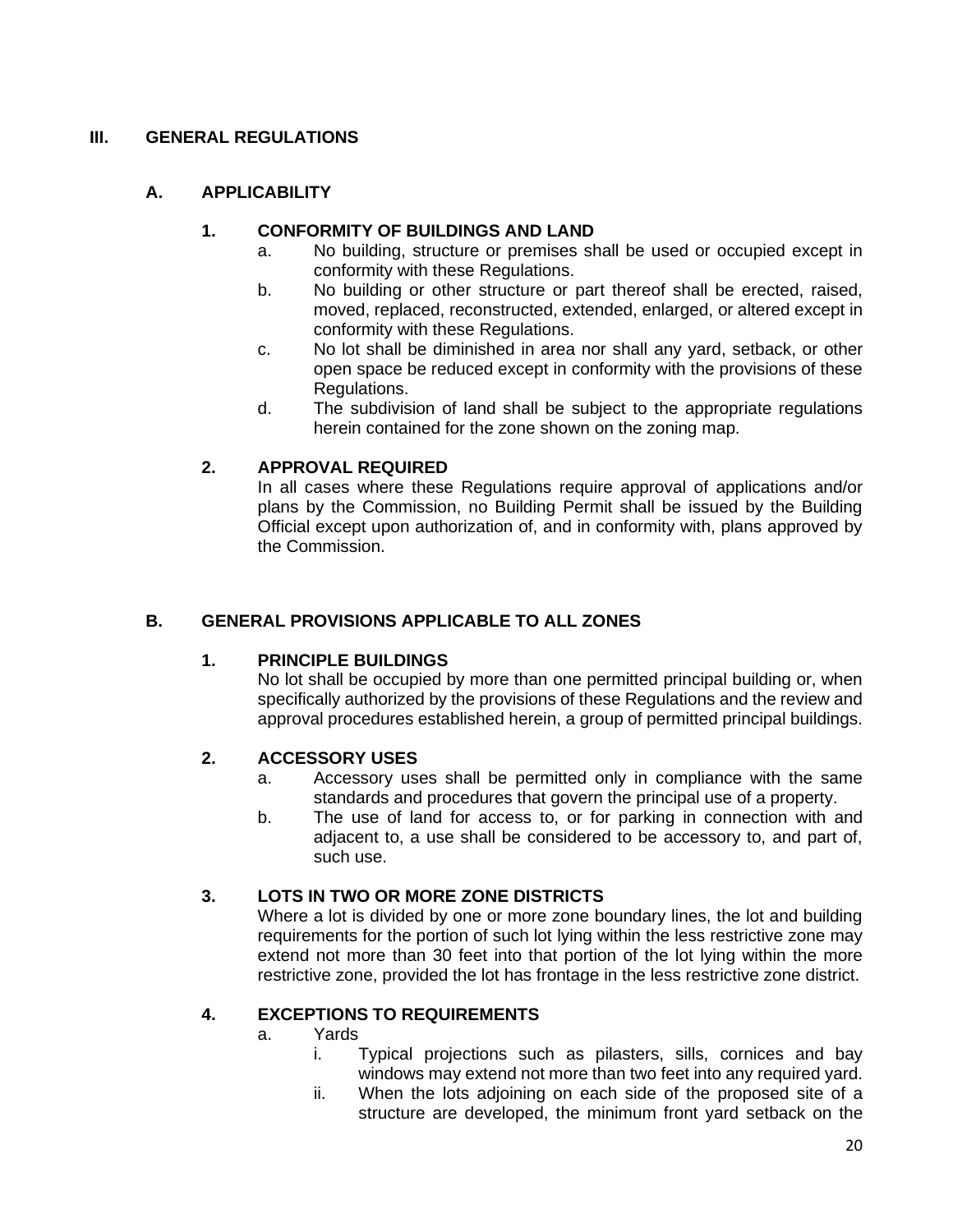proposed site may be reduced to the average depth of the adjoining front yards.

- iii. A wall or fence shall be exempt from the yard requirements for the zone in which it is located if it is eight feet or less in height.
- b. Height
	- i. The height provisions of these Regulations shall not apply to belfries designed primarily for ornamental purposes, flag staffs, chimneys, flues, water tanks, necessary mechanical appurtenances normally carried above roof level and silos provided that such features shall be erected only to such height as is necessary to accomplish their purpose.
	- ii. The height provisions of these Regulations shall not apply to residential radio or television antennas provided that such antennae do not exceed twice the maximum height limitation for the zone in which they are located and they are set back from the property line at least the height of the antenna.

# **5. CORNER VISIBILITY**

No planting, structure, fence, wall or obstruction to vision, more than 3 feet in height, shall be placed or maintained within the triangular area formed by intersecting street lines and a straight line connecting points on said street lines, each of which points are 25 feet distant from the point of intersection.

# **6. ESTABLISHMENT OF STREET LINES**

When street lines are not established by monuments, walls, or other definite markers, the street line shall be considered as being:

- a. Thirty (30) feet from the center line of the paved travel way for Arterial or Collector streets designated in the Subdivision Regulations or the Plan of Conservation & Development, or
- b. Twenty-five (25) feet from the centerline of the paved travel way for other roads.

# **7. ALCOHOLIC BEVERAGES**

- a. This provision shall not apply to the sale of alcoholic beverage for consumption upon the premises when approved by the Commission as part of a bona fide:
	- i. Restaurant or hotel as defined by the Connecticut General Statutes and licensed under the provisions of the Liquor Control Act of the State of Connecticut, or
	- ii. Ski area, golf course, or brewery which shall have obtained a permit from the Commission provided that the applicant for such permit shall be able to show that the sale of liquors under such permit will not result in noise or activity on the premises so as to injure the health or comfort of others, or to disturb the tranquility of the surrounding residential neighborhood.

# **C. PERFORMANCE STANDARDS**

The following performance standards shall apply to all uses of land, buildings and other structures wherever located:

# **1. DUST, DIRT, FLY ASH AND SMOKE**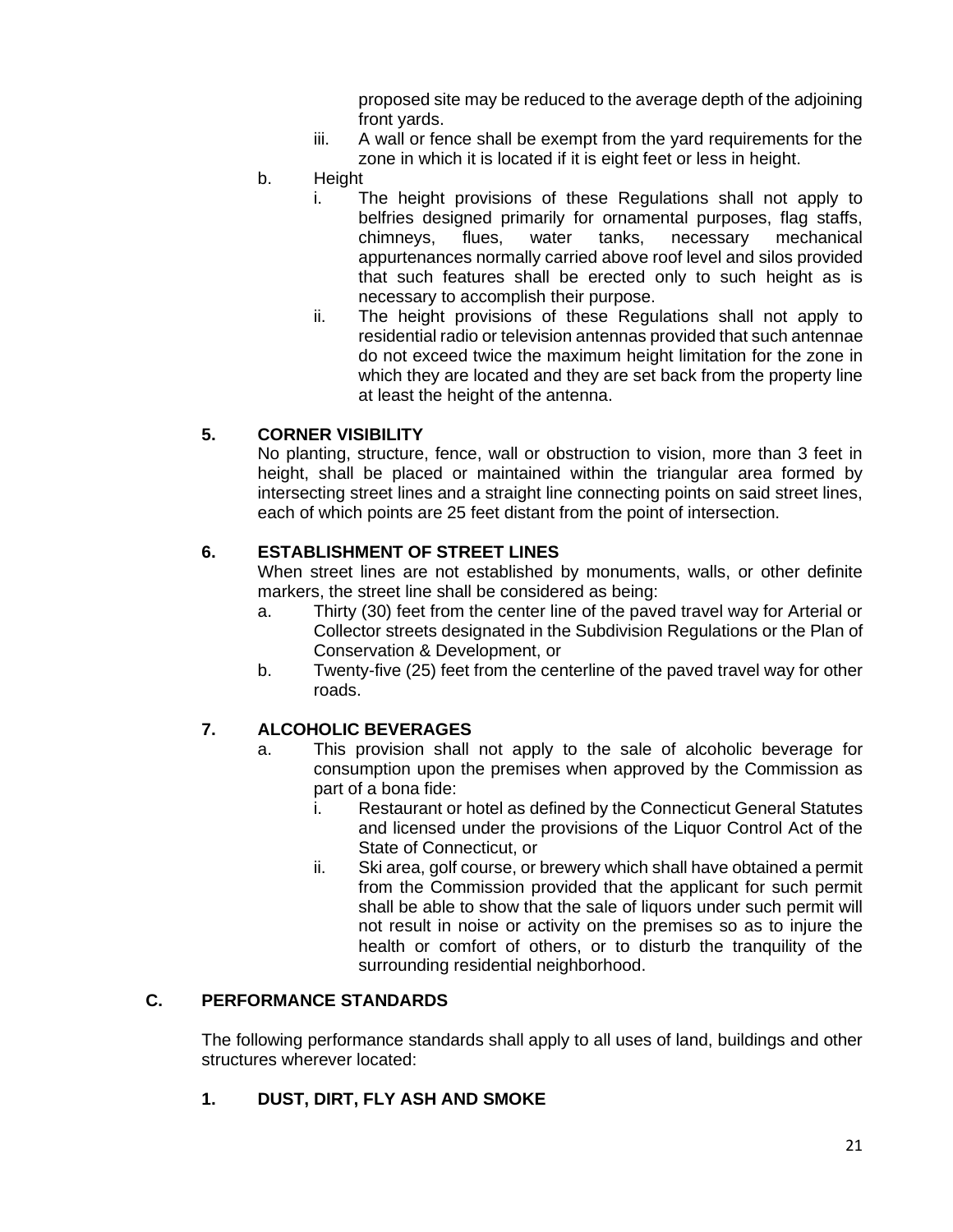No dust, dirt, fly ash and smoke shall be emitted into the air so as to endanger the public health and safety, to impair the value, and enjoyment of other property to constitute a critical source of air pollution, or to create a nuisance.

# **2. ODORS, GASES AND FUMES**

No offensive odors or noxious, toxic or corrosive fumes or gases shall be emitted into the air except for the odors in connection with the spreading of manure or fertilizer.

# **3. OUTDOOR LIGHTING & GLARE**

- a. All external illumination shall be directed or shielded in such a manner that the source (bulb, tube, etc.) of light will not be visible from any street or from any adjoining property.
- b. No light shall be directed outside the lot where it originates.

# **4. NOISE**

No noise that is objectionable due to intensity, intermittence, beat frequency or shrillness shall be transmitted outside the property where it originates. No noise shall be emitted beyond the boundaries of a parcel in excess of the noise levels established below:

|                 | Emitter's<br>Zone |            |                 |                          |  |  |
|-----------------|-------------------|------------|-----------------|--------------------------|--|--|
| Receptor        |                   | Industrial | <b>Business</b> | Residential/Agricultural |  |  |
| Zone            |                   |            |                 |                          |  |  |
| Residential     | 7pm to 7 am       | 51 dBA     | 45 dBA          | 45 dBA                   |  |  |
|                 | 7am to 7pm        | 61 dBA     | 55 dBA          | 55 dBA                   |  |  |
| <b>Business</b> |                   | 66 dBA     | 62 dBA          | 55 dBA                   |  |  |
| Industrial      |                   | 70 dBA     | 62 dBA          | 62 dBA                   |  |  |

An exception may be provided for farm implements, farm animals, time signals, fire, police or ambulance sirens, the noise customarily involved in the use of home implements, the construction or demolition of buildings and other structures, site development in accordance with approved plans, blasting activities approved by the Fire Marshal, exemptions in accordance with Regulations of the Connecticut Department of Environmental Protection, and aircraft operations in accordance with federal guidelines.

# **5. VIBRATION**

With the exception of vibration necessarily involved in the construction or demolition of buildings and other structures or blasting approved by the Fire Marshal, no vibration shall be transmitted outside the property where it originates.

# **6. DANGER**

No radioactive material shall be manufactured or disposed of within the Town of Burlington.

# **7. DRAINAGE**

No structure shall be used, erected or expanded and no land shall be graded or hard surfaced unless provisions have been made for the proper disposal of drainage water, particularly from parking areas and driveways, from the areas contiguous to property lines and from low areas which tend to collect water.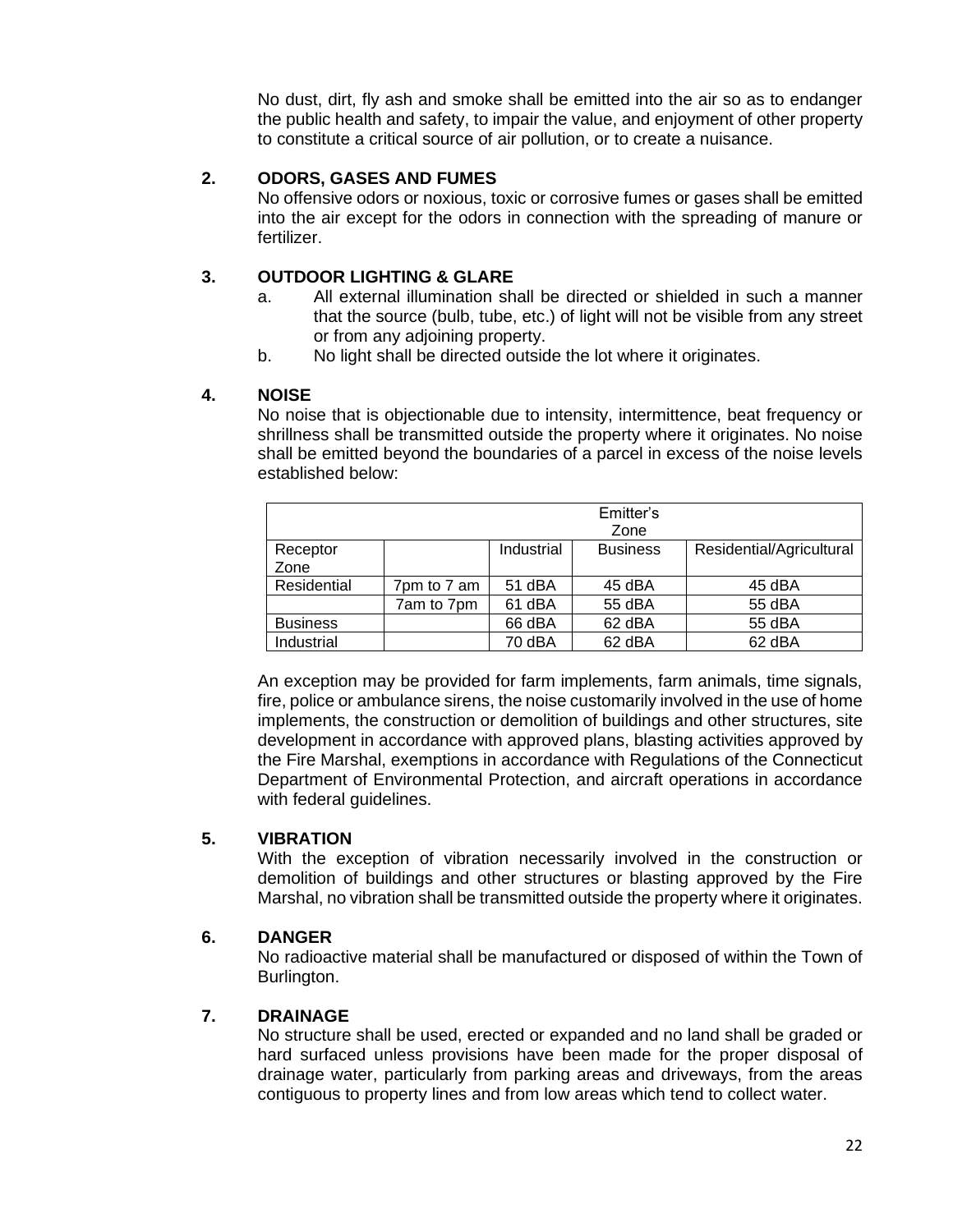# **8. REFUSE AND POLLUTION**

- a. No refuse or other waste materials and no liquids shall be dumped on any lot or dumped or discharged into any river, stream, water course, aquifer, storm drain, pond, lake or swamp.
- b. No refuse or other waste materials including, but not limited to, garbage, sewage, trash, refuse, junk, inoperable machinery, vehicles or parts thereof, or waste materials of any kind shall be disposed of by abandonment or accumulated for commercial purposes, including the establishment, operation or maintenance of a motor vehicle junk yard or motor vehicle junk yard business, except by or under the direction of the municipality or its agents or with the approval of the Planning & Zoning Commission.

# **9. INTERFERENCE WITH COMMUNICATIONS**

No use on any lot shall cause interference with radio, television, or telephone reception on any other lot, and any use shall conform to the regulations of the Federal Communications Commission with regard to electromagnetic radiation and interference.

# **D. USES PERMITTED IN ANY ZONE**

# **1. CONSERVATION USES**

Forestry and forest reserves, fish and wildlife refuges, watershed management and similar conservation uses.

# **2. FARMING USES OR BUILDINGS**

Farming provided that buildings for the purpose of growing plants, housing livestock, boarding of horses or housing more than 20 poultry shall be located at least 100 feet from any street or lot line.

# **3. FARM ACCESSORY USES OR BUILDINGS**

For Farms in any Zone, the following uses will be considered as accessory uses:

- a. All buildings which are customarily a part of the farm use such as barns, sheds, silos, greenhouses, stables, chicken houses, garages for motor vehicles and farm machinery provided that any buildings used for the housing of any livestock or any poultry in excess of twenty birds shall be located at least 100 feet, or the measure provided in the Public Health Code whichever is greater, from any street line, lot line, water supply or swimming pool.
- b. Warehouses, processing plants, refrigeration plants and other secondary uses frequently a part of the primary agricultural use; and
- c. Roadside stands.
- d. Farm Stores by Special Permit on active farms having a minimum of 3 contiguous acres under single ownership and/or leasehold subject to the standards of Section III.D. 8 and Section VIII.

# **4. ROADSIDE STANDS**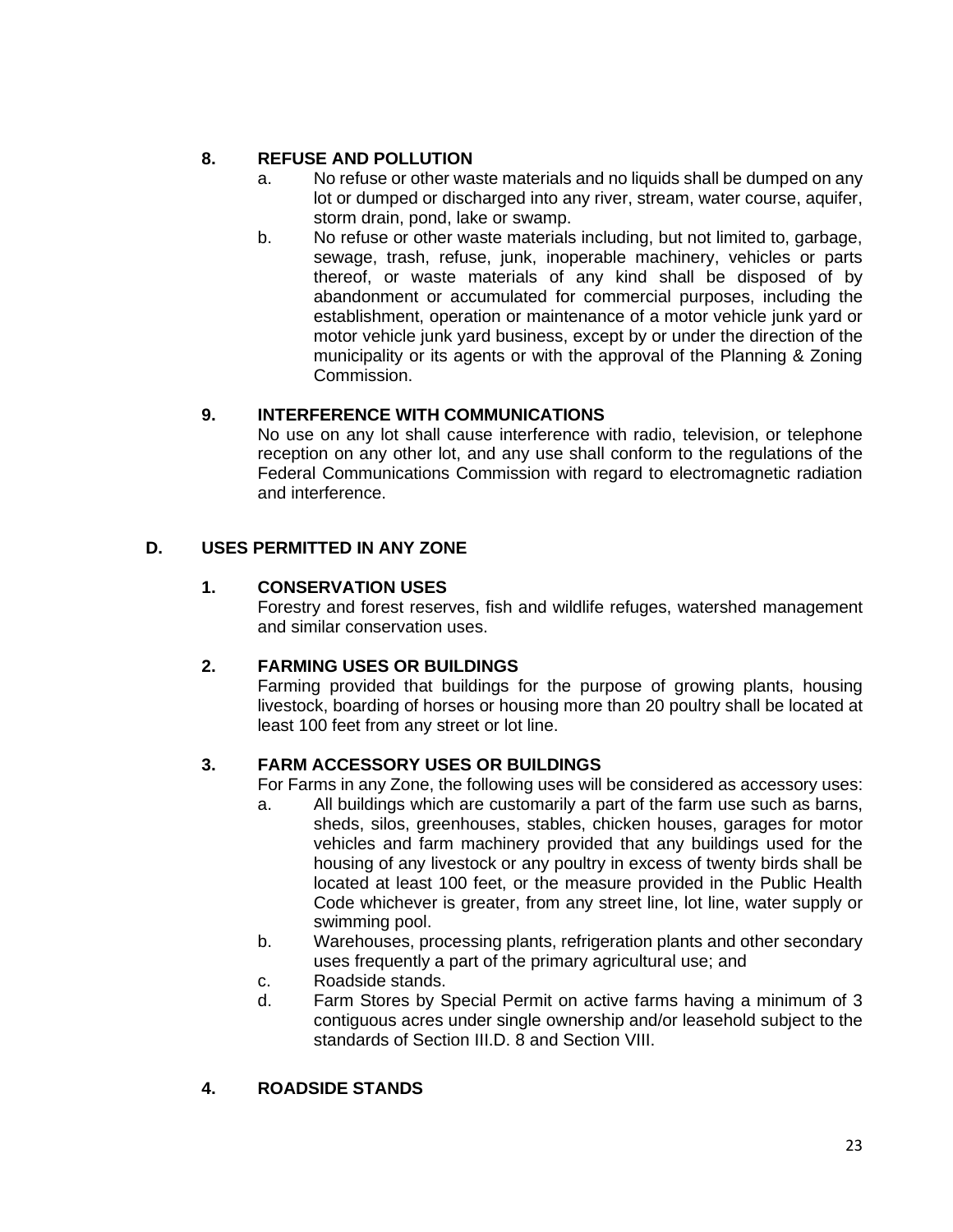The Building Official may issue a permit in any zone for a roadside stand for the retail sale of farm produce, milk, honey, cider, or other foods or non-alcoholic beverages provided that:

- a. Items for sale have been grown, made or produced upon the premises or upon land leased by the applicant.
- b. The stand shall be located behind the established building line and have a building area of no more than 200 square feet.
- c. An open area of not less than 600 square feet suitably graded and surfaced so as to provide off-street parking space for customers is provided and maintained adjacent to the stand.

# **5. MUNICIPAL USES**

The Commission may approve municipal facilities and uses in any zone by granting of a Special Permit in accordance with the criteria established in Section VIII.

# **6. PUBLIC UTILITY USES**

The Commission may approve the following public utility uses in any zone by granting of a Special Permit.

- a. Public utility stations and buildings essential to public convenience or welfare, except plants disposing of sewage and/or garbage.
- b. Public Service Corporation buildings and facilities provided that:
	- i. Above-ground buildings shall not exceed 100 square feet in area or 10 feet in height**.**
	- ii. The facility shall be located on a lot or easement of not less than 400 square feet.
	- iii. Minimum setback from any property or easement line shall be 10 feet.
	- iv. Sufficient landscaping and screening shall be provided and maintained to insure that the facility is in harmony with the zone and the surrounding neighborhood.
	- v. All utility wires from adjacent poles to the facility shall be underground.

# **7. TELECOMMUNICATION FACILITIES**

The Commission may approve telecommunication facilities and uses in any zone by granting of a Special Permit and compliance with the standards of Section IX.F.

# **8. FARM STORE**

The Commission may approve a Farm Store by granting of a Special Permit:

- a. The Farm Store shall not exceed 2000 square feet. Greenhouse space used to grow and sell plants shall be excluded from the maximum square footage calculation.
- b. At least 10% of gross sales shall be from agricultural goods or processed products made from raw materials that were produced on the owner's farm, or purchased from other farms or farmers markets.
- c. Adequate off-street parking and safe ingress and egress is provided to ensure public safety. Parking shall be provided in accordance with the requirements in Section VII.B.3 for a Retail Store and Service Establishment. Permeable parking surfaces are recommended.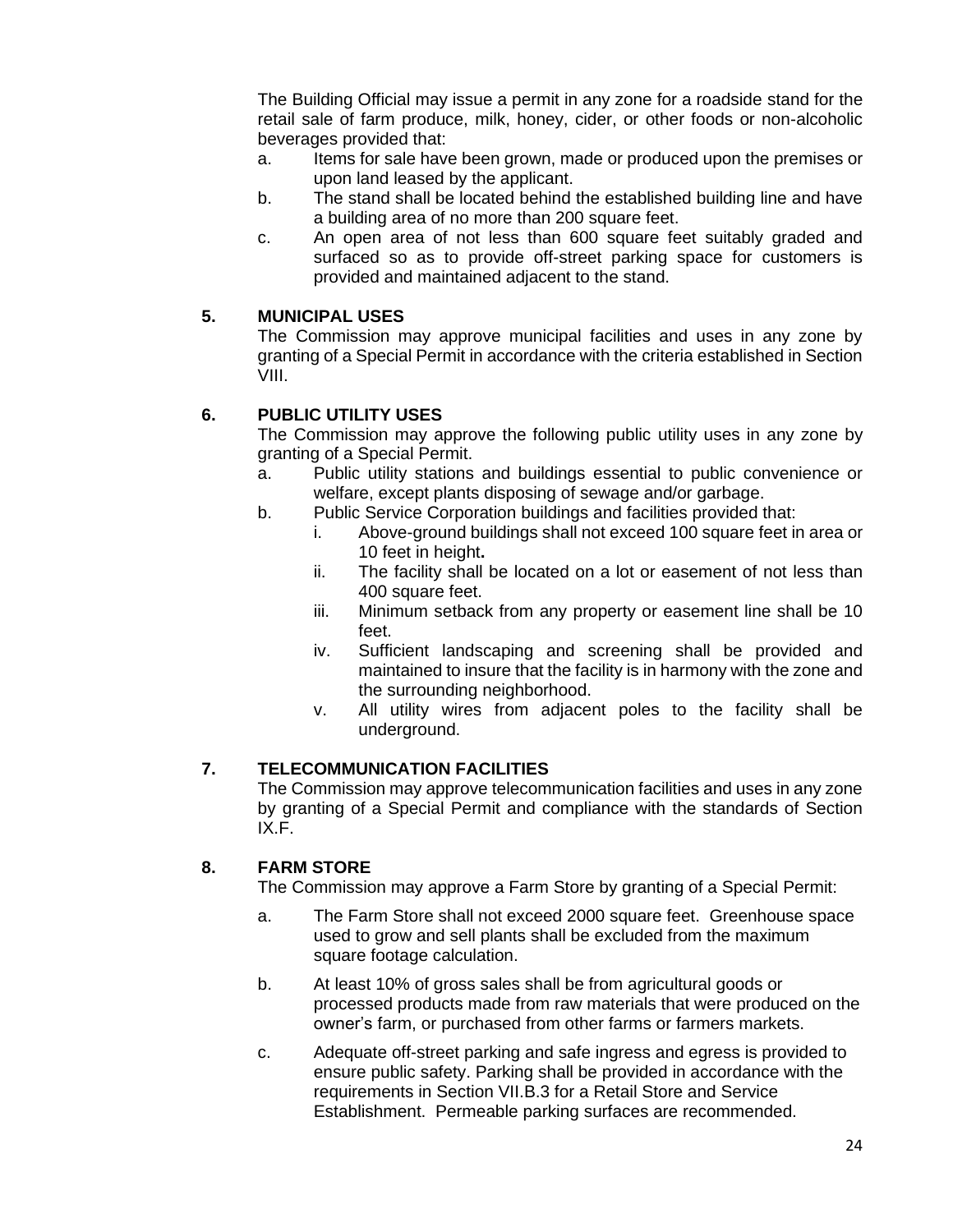- d. Farm stores may be used to support farmers' market activities, promote agricultural ideals, and host agricultural related workshops.
- e. Farm stores may include kitchen facilities for the preparation and sale of food for consumption on or offsite and shall be subject to approval from the Bristol-Burlington Health District and in accordance with applicable health codes.
- f. The Farm Store, in size and design, shall be in harmony with the residential character of the surrounding properties.

# **E. USES PROHIBITED IN ALL ZONES**

The following uses, which normally produce noise, glare, air and water pollution, fire hazards and safety hazards, are prohibited in all zones and shall not be permitted by variance in any district:

- a. The cooking, distillation, processing and incineration of animal or vegetable products, including but not limited to distillery, fermentation (except of cider, a brewery or farm brewery), slaughterhouse, fat rendering, soap manufacture, tannery, paper manufacture, wool-scouring and cleaning, cotton textile sizing, scouring, bleaching, dyeing and similar operations;
- b. The production of corrosive and noxious chemicals including, but not limited to, acids, acetylene gas, ammonia, chlorine, and bleaching compounds;
- c. The production, and/or processing of coal, coal tar, petroleum and asphalt products including, but not limited to, coke manufacture, illuminating gas production, petroleum refining, asphalt production, linoleum manufacture, oil cloth manufacture, and roofing material manufacture;
- d. The production of materials or power by nuclear fission or fusion;
- e. The use of hammer mills, ball mills, rolling mills or drop forges in any industrial process;
- f. Operations of a blast furnace;
- g. Manufacture or storage of explosives;
- h. Manufacture of fertilizer;
- i. Foundries including the use of electric, electronic and induction heating of metals, and the manufacture and storage of chemicals or plastics; and
- j. Any other use which is noxious or offensive by reason of emission of dust, liquids, solids, odor, smoke, gas fumes, noise or vibration.
- k. Mobile homes.

# **F. NON-CONFORMING USES AND STRUCTURES**

#### **1. GENERAL PROVISIONS**

Any non-conforming use of a building lawfully existing or in use at the time of the adoption of these Regulations or any amendments thereto may be continued and any building so existing which was designed, arranged, intended for or devoted to a non-conforming use may be reconstructed and structurally altered, and the non-conforming use therein changed subject to the following provisions.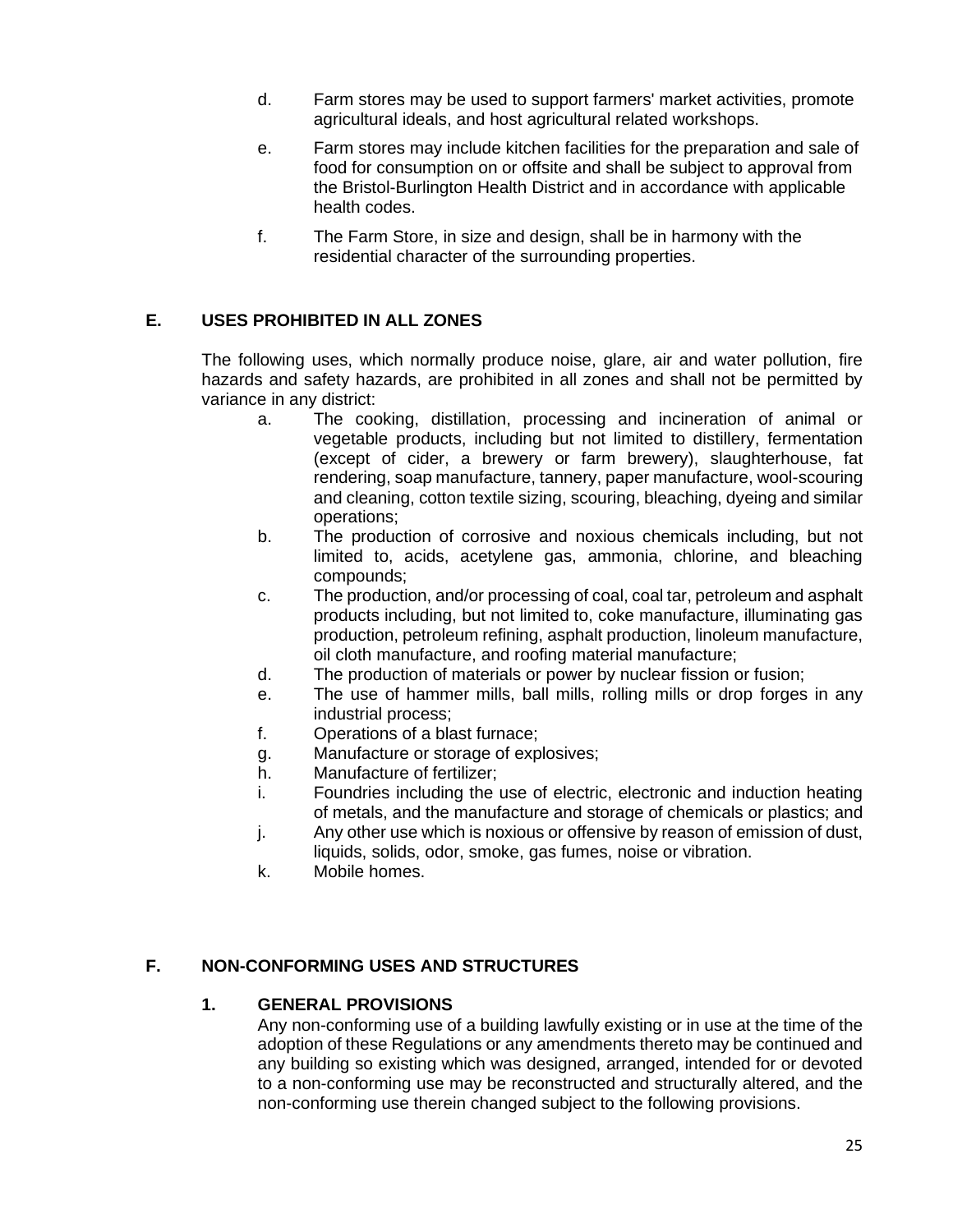# **2. NON-CONFORMING USES**

- a. No non-conforming use may be changed except to a conforming use, or, with the approval of the Zoning Board of Appeals, to another nonconforming use of a less intensive character.
- b. No non-conforming use shall, if once changed into a conforming use, be changed back into a non-conforming use.
- c. No non-conforming use, and no building containing a non-conforming use shall be extended or expanded.
- d. Structural alterations may be made which do not materially alter the characteristics or exterior appearance of a building containing a nonconforming use.

# **3. NON-CONFORMING STRUCTURES**

- a. No building which does not conform to the requirements of these regulations regarding building height, area and width of lot, percentage of lot coverage and required yards shall be enlarged unless such enlarged portion conforms to the Regulations applicable to the zone in which the building is located.
- b. Any non-conforming building which has been damaged by fire, storm, explosion accident, or act of God may be repaired, rebuilt, or replaced within one (1) year of such damage, provided that such repairs, rebuilding, or replacement does not extend or expand the previously existing non-conforming building.

# **4. DISCONTINUANCE**

Any non-conforming use of building or premises that has been discontinued for a period of one (1) year or abandoned must thereafter conform.

# **5. ILLEGAL USE**

Nothing in these regulations shall be construed as an authorization for or approval of the use of building or lot illegally constructed or in violation of the Zoning Regulations then in effect.

# **6. CHANGE OF TITLE**

No change of title, possession or right of possessions shall be deemed to affect the right to continue a non-conforming use, building or other structure.

# **7. PRE-EXISTING LOTS**

Where safe and adequate disposal of sewage and a safe water supply, as required by the Public Health Code, can be provided without endangering the health and safely of adjoining residents, nothing in these Regulations shall prevent the construction of a permitted building or the establishment of a permitted use on a lot containing less than the prescribed area or width which at the time of adoption hereof or any pertinent amendment hereto was:

- a. Owned separately from any adjoining lot and filed in the Burlington land records, or
- b. Shown on a plan of subdivision by the Planning and Zoning Commission and filed in the Burlington land records.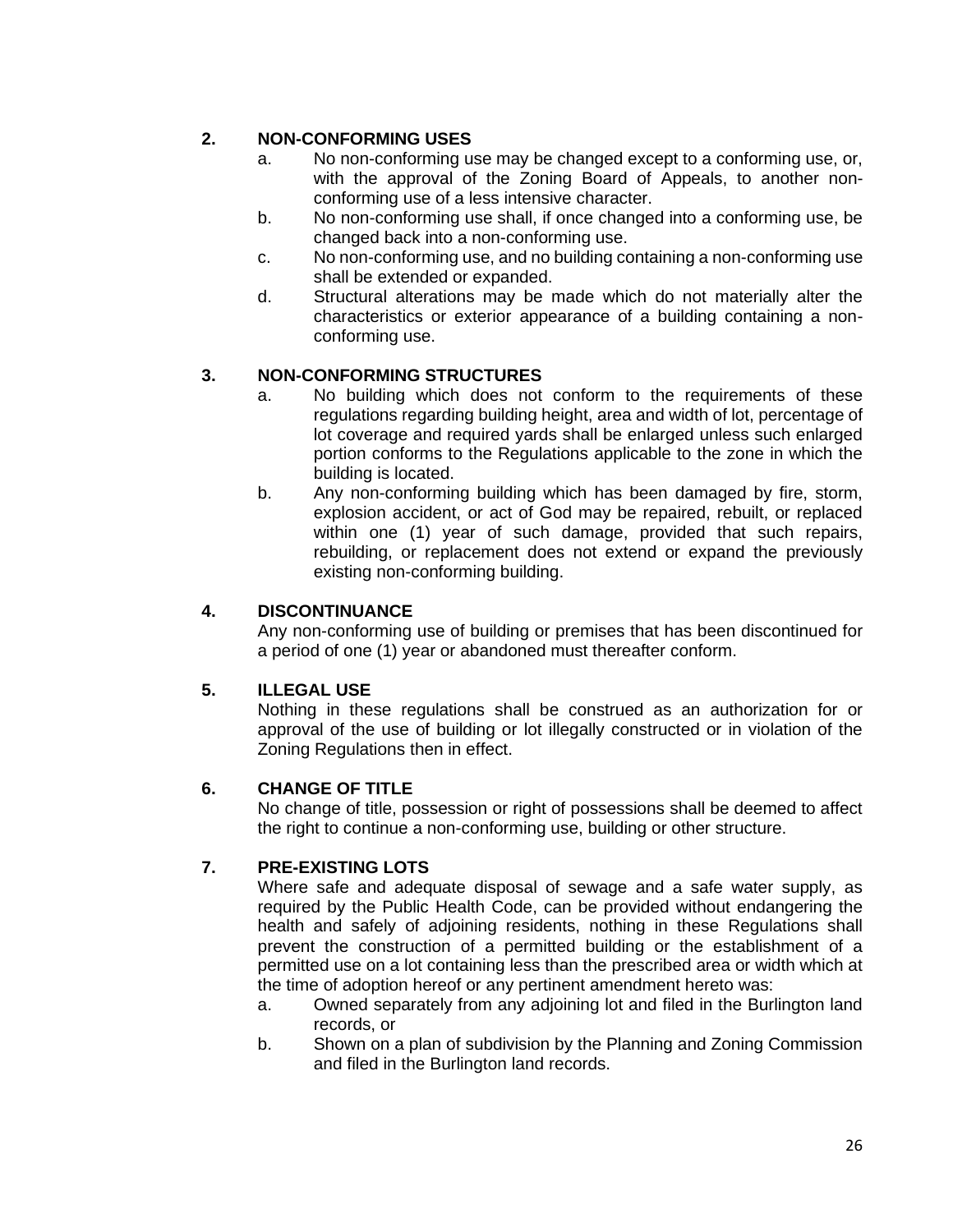# **G. FLOOD PLAIN**

# **STATUTORY AUTHORIZATION AND PURPOSE**

# **1. STATUTORY AUTHORIZATION**

The Legislature of the State of Connecticut has in Title 7, Chapter 98, Section 7-148(c)(7)(A) and in Title 8, Chapter 124, Section 8-2 of the General Statutes delegated the responsibility to local governmental units to adopt regulations designed to promote the public health, safety, and general welfare of its citizenry. Therefore, the Planning and Zoning Commission of the Town of Burlington, Connecticut, does ordain as follows:

# **2. FINDING OF FACT**

The flood hazard areas of the Town of Burlington are subject to periodic flood inundation which results in the loss of life and property, health and safety hazards, disruption of commerce and governmental services, extraordinary public expenditures for flood protection and relief, and impairment of the tax base, all of which adversely affect the public health, safety and general welfare.

These flood losses are caused by the cumulative effect of obstructions in the floodplains causing increases in flood heights and velocities, and by the occupancy in flood hazard areas by uses vulnerable to floods or hazards to other lands which are inadequately elevated, flood proofed, or otherwise unprotected from flood damage. Uncontrolled development and use of the floodplains can adversely affect the community.

The Town of Burlington has voluntarily participated in the National Flood Insurance Program (NFIP) since 6/1/1981. The NFIP is founded on a mutual agreement between the federal government and each participating community. Local, state and federal governments must share roles and responsibilities to meet the goals and objectives of the NFIP. The community's role is of paramount importance. Property owners are able to receive federallysubsidized flood insurance only if the community enacts and enforces the minimum floodplain regulations required for participation in the NFIP.

# **3. STATEMENT OF PURPOSE**

It is the purpose of this regulation to regulate floodplain development, promote public health, safety, and general welfare, and minimize public and private losses due to flood conditions in specific areas by provisions designed to:

- a. To protect human life and health, and prevent damage to property;
- b. To minimize expenditure of public funds for costly flood control projects;
- c. To minimize the need for rescue and relief efforts associated with flooding and generally undertaken at the expense of the general public;
- d. To minimize prolonged business interruptions and other economic disruptions;
- e. To minimize damage to public facilities, infrastructure and utilities, such as water and gas mains, electric, telephone and sewer lines, and streets and bridges, located in the floodplain;
- f. To help maintain a stable tax base by providing for the sound use and development of flood hazard areas in such a manner as to minimize flood damage and flood blight areas;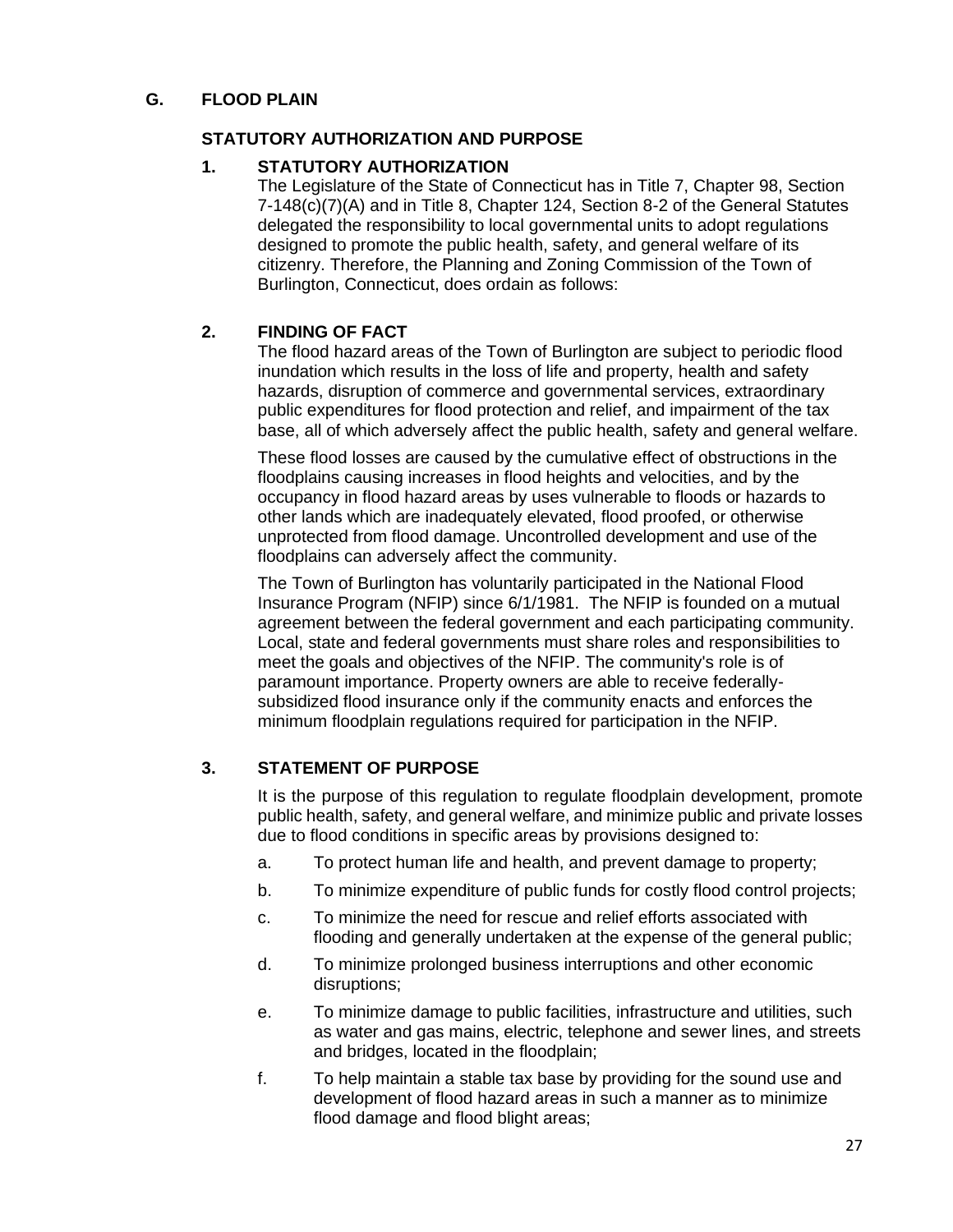- g. To insure that potential buyers are notified that property is in a flood hazard area;
- h. To prevent increase in flood heights that could increase flood damage and result in conflicts between property owners;
- i. To ensure that those who occupy the flood hazard areas assume responsibility for their actions; and
- j. To discourage development in a floodplain if there is any practicable alternative to locate the activity, use or structure outside of the floodplain.

# **4. OBJECTIVES**

In order to accomplish its purposes, this regulation includes objectives, methods and provisions that:

- a. Restrict or prohibit uses which are dangerous to health, safety and property due to flood or erosion hazards, or which result in damaging increases in erosion or in flood heights or velocities;
- b. Require that uses vulnerable to floods, including facilities that serve such uses, be protected against flood damage at the time of initial construction;
- c. Control the alteration of natural floodplains, stream channels, and natural protective barriers that are involved in the accommodation of flood waters;
- d. Control filling, grading, dredging and other development which may increase erosion or flood damage; and
- e. Prevent or regulate the construction of barriers or obstructions which will unnaturally divert flood waters or which may increase flood hazards to other lands.

# **5. DEFINITIONS: See Section II. INTERPRETATIONS, C. DEFINITIONS**

# **6. GENERAL PROVISIONS**

# **a. AREAS TO WHICH THIS REGULATION APPLIES**

This regulation shall apply to all Special Flood Hazard Areas (SFHA) within the Town of Burlington.

#### **b. BASIS FOR ESTABLISHING THE SPECIAL FLOOD HAZARD AREAS (SFHA)**

The Special Flood Hazard Areas (SFHA) identified by the Federal Emergency Management Agency (FEMA) in its Flood Insurance Study (FIS) for the Town of Burlington dated September 26, 2008, and accompanying Flood Insurance Rate Maps (FIRM) and/or Flood Boundary And Floodway Maps (FBFM), dated September 26, 2008, and other supporting data, and any subsequent revisions thereto, are adopted by reference and declared to be a part of this regulation. Since mapping is legally adopted by reference into this regulation it must take precedence when more restrictive until such time as a map amendment or map revision is obtained from FEMA.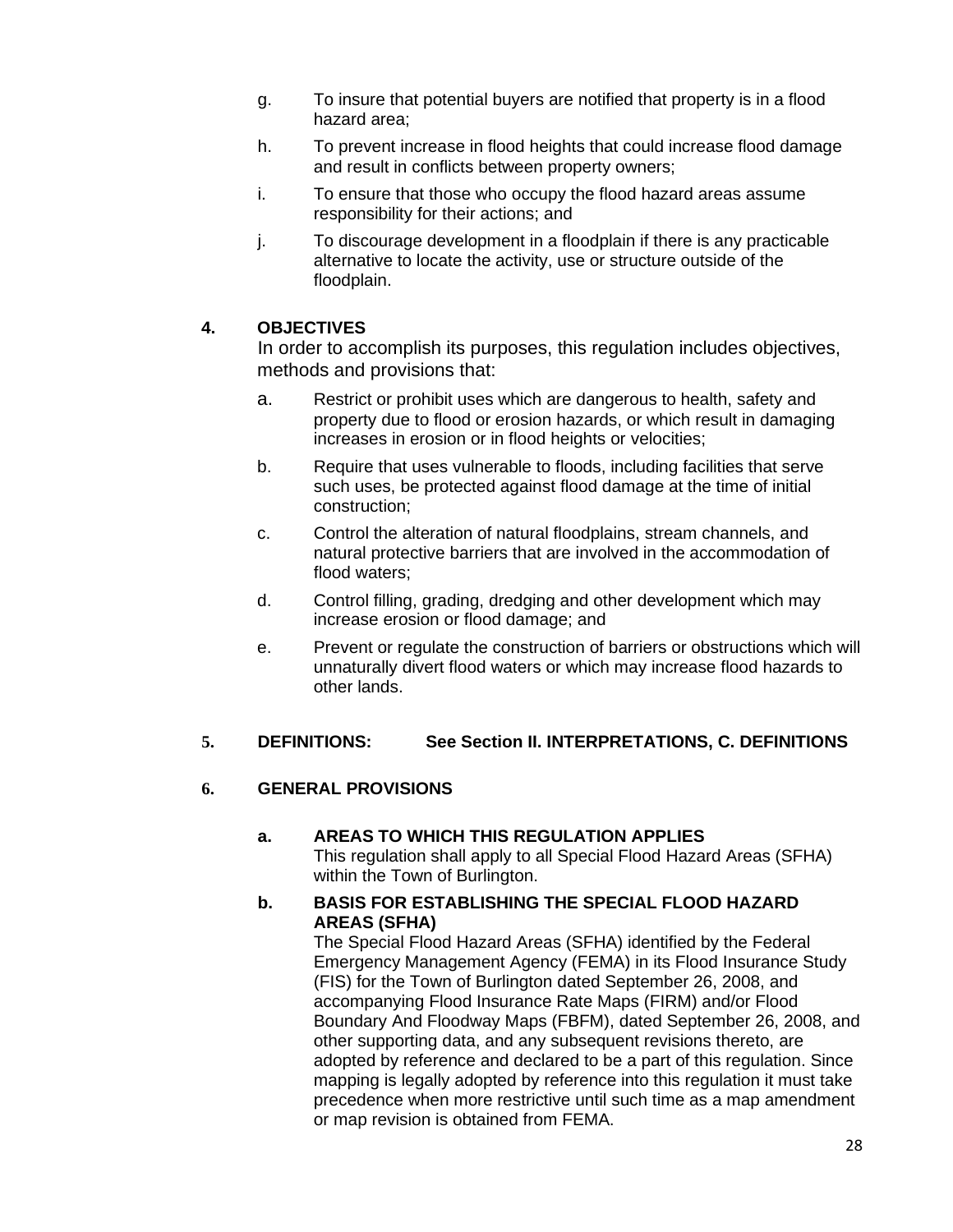The SFHA includes any area shown on the FIRM as Zones A, A1-30, AE, AO, and AH, including areas designated as a floodway on a FIRM or FBFM. SFHAs are determined utilizing the base flood elevations (BFE) provided on the flood profiles in the Flood Insurance Study (FIS) for a community. BFEs provided on Flood Insurance Rate Map (FIRM) are only approximate (rounded up or down) and should be verified with the BFEs published in the FIS for a specific location. Also included are areas of potential, demonstrable or historical flooding, including any area contiguous with but outside the SFHA identified by FEMA, and where the land surface elevation is lower than the base flood elevation (BFE) as shown in the FIS, and the area is not protected from flooding by a natural or man-made feature. The FIRM, FBFM and FIS are on file in the Planning and Zoning Office of the Town of Burlington.

# **c. BASIS FOR ESTABLISHING THE SPECIAL FLOOD HAZARD**

A structure or development already in compliance with this regulation shall not be made non-compliant by any alteration, modification, repair, reconstruction or improvement and must also comply with other applicable local, state, and federal regulations. No structure or land shall hereafter be located, extended, converted, modified or structurally altered without full compliance with the terms of this regulation and other applicable regulations.

# **d. ABROGATION AND GREATER RESTRICTIONS**

This regulation is not intended to repeal, abrogate or impair any existing easements, covenants, or deed restrictions. However, where this regulation and another ordinance, regulation easement, covenant or deed restriction conflict or overlap, whichever imposes the more stringent restrictions shall prevail.

# **e. INTERPRETATION**

In the interpretation and application of this regulation, all provisions shall be: 1) considered as minimum requirements; 2) liberally construed in favor of the governing body, and; 3) deemed neither to limit nor repeal any other powers granted under State statutes.

# **f. WARNING AND DISCLAIMER OF LIABILITY**

The degree of flood protection required by this regulation is considered the minimum reasonable for regulatory purposes and is based on scientific and engineering consideration and research, larger floods can and will occur on, rare occasions. Flood heights may be increased by man-made or natural causes. This regulation does not imply or guarantee that land outside the Special Flood Hazard Area or uses permitted in such areas will be free from flooding and flood damages. This regulation shall not create liability on the part of the Town of Burlington or by any officer or employee thereof for any flood damages that result from reliance on this regulation or any administrative decision lawfully made there under. The Town of Burlington, its officers and employees shall assume no liability for another person's reliance on any maps, data or information provided by the Town of Burlington.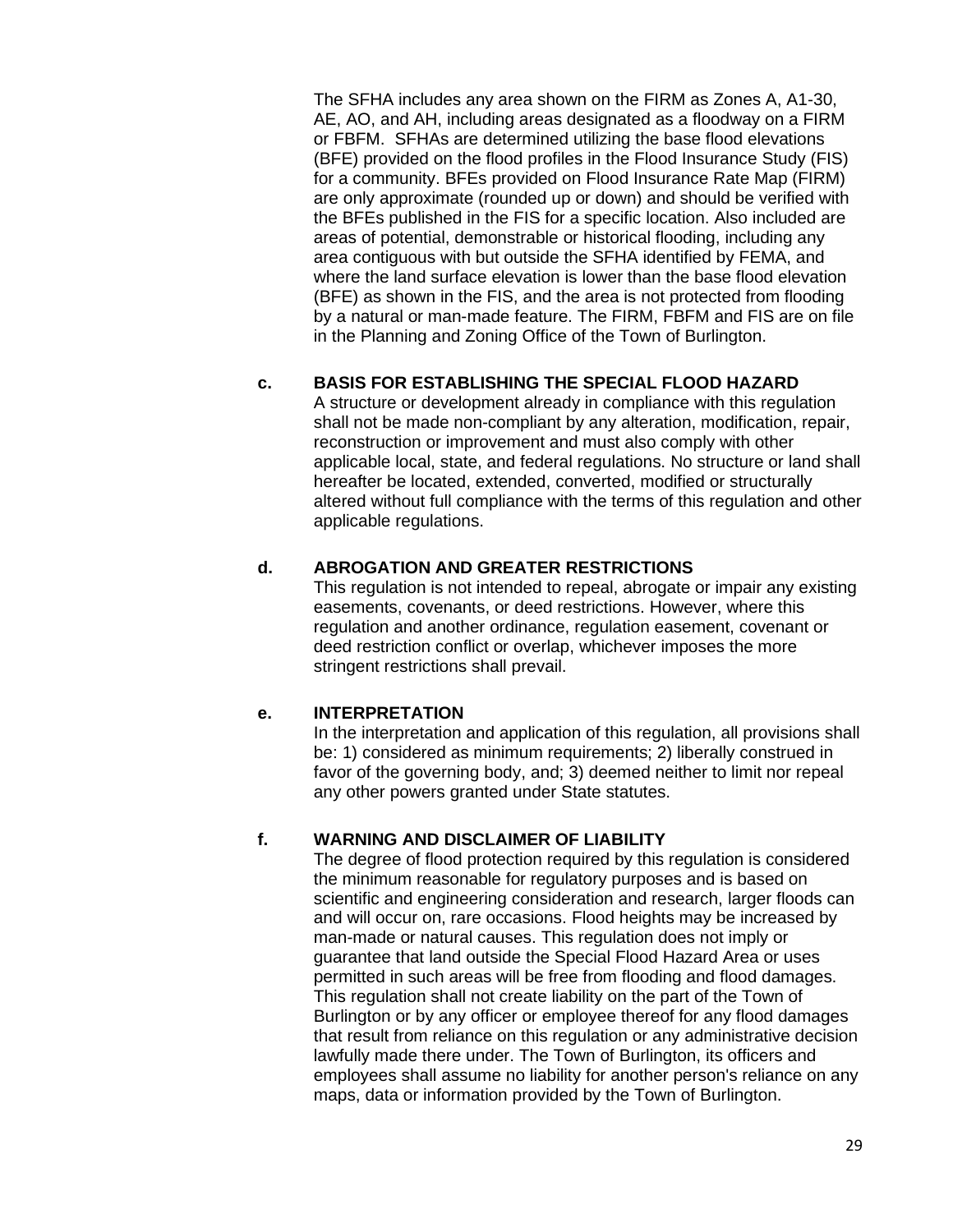# **g. SEVERABILITY**

If any section, subsection, paragraph, sentence, clause, or phrase of this regulation should be declared invalid for any reason whatsoever, such decision shall not affect the remaining portions of this regulation, which shall remain in full force and effect; and to this end the provisions of this regulation are hereby declared to be severable.

# **6. ADMINISTRATION**

# **a. DESIGNATION OF THE LOCAL ADMNSTRATOR**

The Zoning Enforcement Officer is hereby appointed to administer, implement and enforce the provisions of this regulation.

# **b. CERTIFICATION**

Where required under this regulation, a Connecticut registered professional engineer or architect shall certify that the design and methods of construction are in accordance with accepted standards of practice for meeting the provisions of this regulation. Such certification must be provided to the Zoning Enforcement Officer.

# **c. ESTABLISHMENT OF THE FLOODPLAIN DEVELOPMENT PERMIT**

A Floodplain Development Permit shall be required in conformance with the provisions of this regulation prior to the commencement of any development activities. Permits issued under this regulation shall expire if actual construction of a permitted structure does not commence within one hundred and eighty (180) days of the permit approval date.

# **d. PERMIT APPLICATION PROCEDURES**

A floodplain development permit is hereby established for all construction and other development to be undertaken in Special Flood Hazard Areas in this community. Prior to any development activities, application for a floodplain permit shall be made to the Zoning Enforcement Officer on forms provided and may include, but not be limited to, plans in duplicate drawn to scale showing, at a minimum, the property lines and location of the parcel; the nature, location, dimensions, and elevations of the area in question; limit and extent of the 100-year floodplain and/or floodway boundary and base flood elevation(s); existing and proposed structures, fill, storage of materials, drainage facilities and the location of the foregoing. Specifically, the following information is required to be submitted to the Zoning Enforcement Officer:

# **1. Application Stage**

The applicant shall provide at least the following information, where applicable. Additional information may be required on the permit application form.

a. Base flood elevation (BFE) for the site in question as determined in the FEMA Flood Insurance Study (FIS) or Flood Insurance Rate Map (FIRM). The FIS flood profiles provide more accurate BFE data than the FIRM. The extent of the 100 year floodplain and floodway must be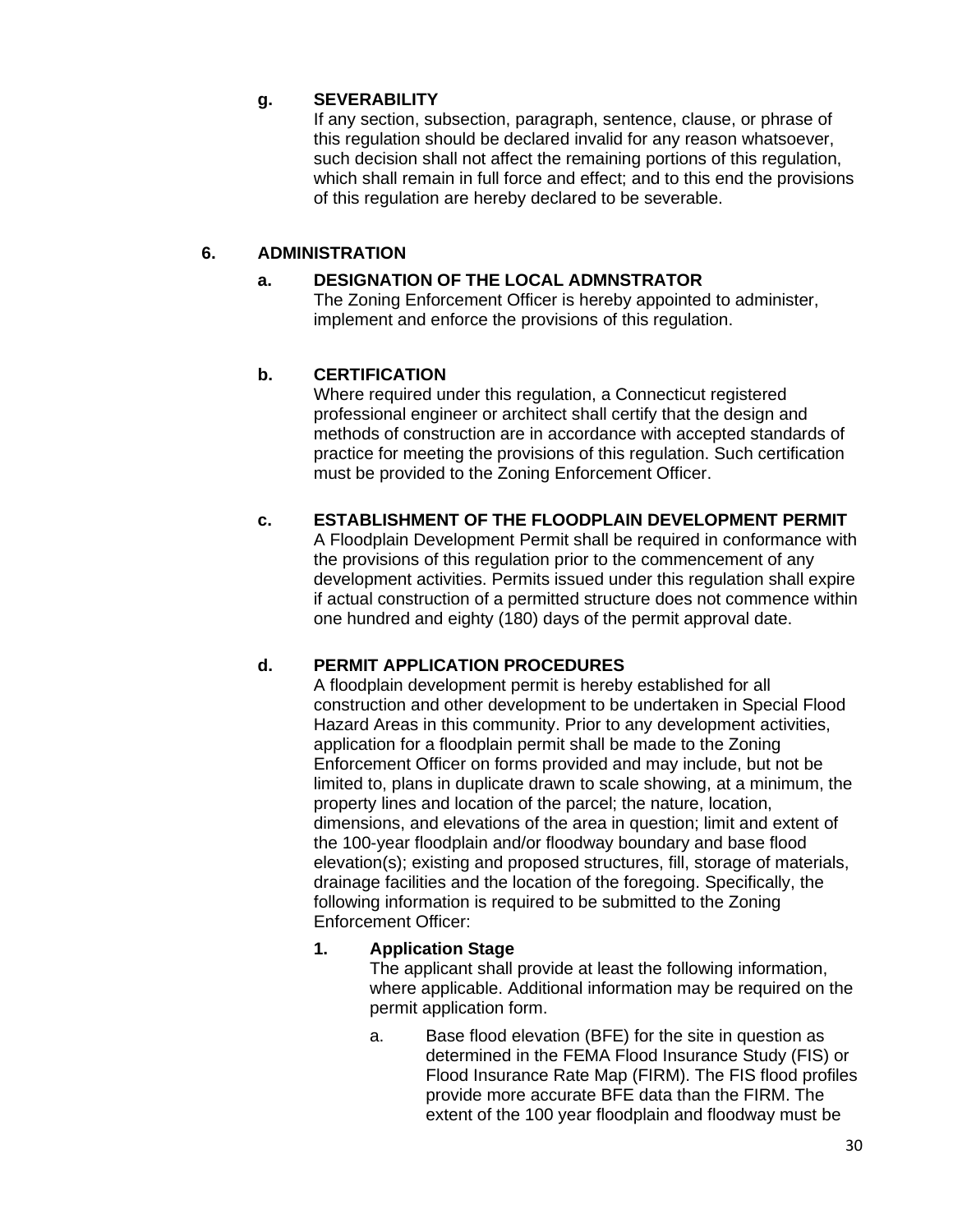depicted with a boundary line on any site plans and shown in relation to existing and proposed structures or development;

- b. Elevation in relation to mean sea level of the proposed lowest floor, including basement, of all new construction, substantial improvements or repairs to structures that have sustained substantial damage;
- c. Elevation in relation to mean sea level to which any nonresidential new construction, substantial improvements or repair to structures that have sustained substantial damage will be dry flood-proofed;
- d. Description of the extent to which any watercourse will be altered or relocated as a result of the proposed development. Computations by a licensed professional engineer must be submitted that demonstrate that the altered or relocated segment will provide equal or greater conveyance than the original stream segment. The applicant must submit any maps, computations or other materials required by the Federal Emergency Management Agency (FEMA) in order to officially amend or revise the Flood Insurance Rate Map. The applicant must pay any fees or other costs assessed by FEMA for this purpose. The applicant must also provide assurances that the conveyance capacity of the altered or relocated stream segment will be maintained;
- e. A statement and supporting documentation (all costs of project, market value of structure, etc.) verifying that the proposed alterations to an existing structure meets or does not meet the criteria of the substantial improvement and/or substantial damage definition. If a development meets the definition of substantial improvement and/or substantial damage, the structure must be brought into compliance with all floodplain regulations as if it was new construction;
- f. Where applicable the following certifications by a Connecticut registered engineer or architect are required, and must be provided to the Zoning Enforcement Officer. The design and methods of construction must be certified to be in accordance with accepted standards of practice and with the provisions of Section 8.c.

(a) Non-residential flood-proofing must meet the provisions of Section 8.c.1.b:

(b) Fully enclosed areas below the base flood elevation (BFE) must meet the minimum design criteria in Section 8.c.1.c;

(c) No (0.00) increase in floodway water surface elevations are allowed. Any development in a floodway must meet the provisions of Section 8.c;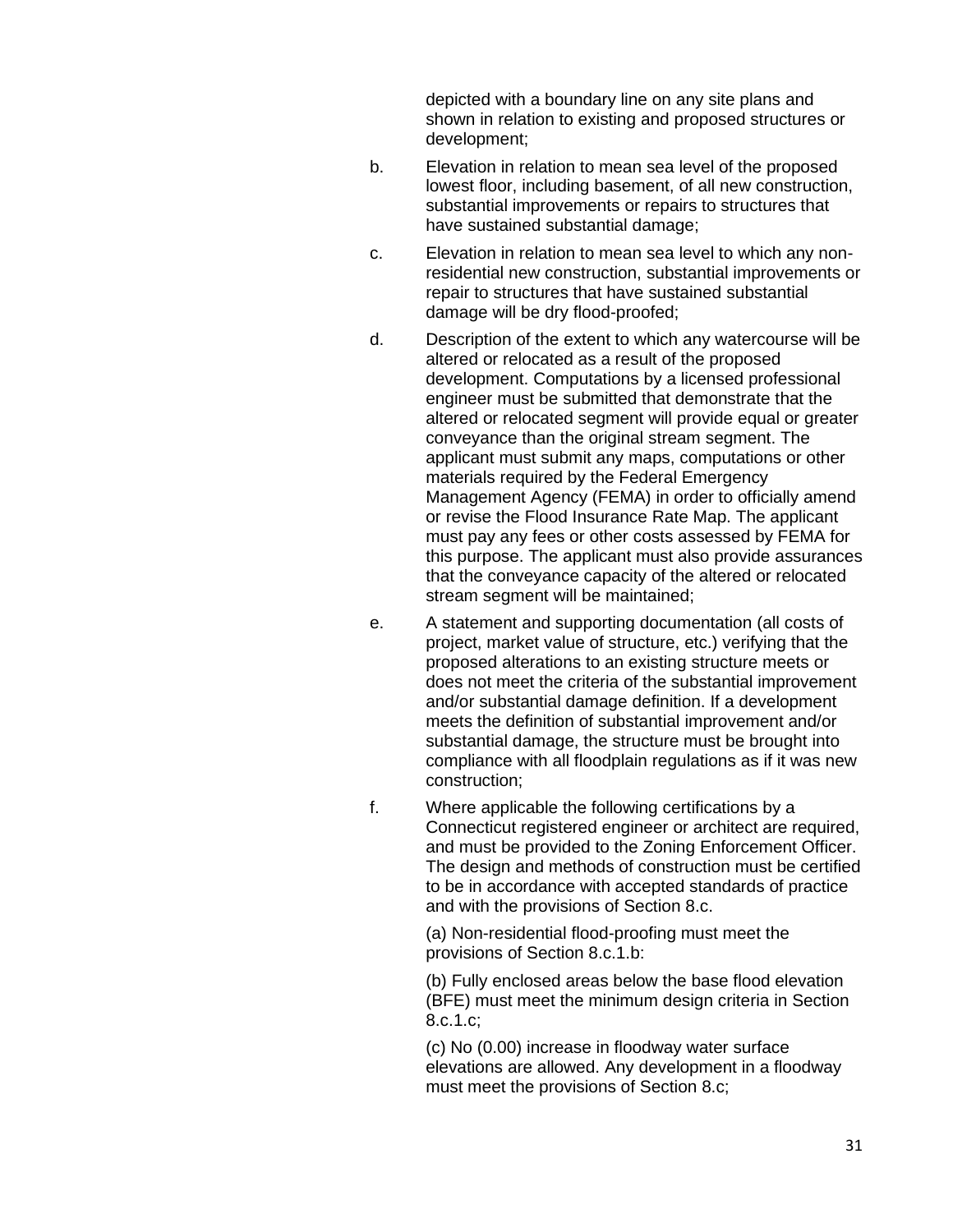(d) Support structures and other foundation members shall be certified by a registered professional engineer or architect as designed in accordance with ASCE24, Flood Resistant Design and Construction.

### **2. Construction Stage**

Upon completion of the applicable portion of construction, the applicant shall provide verification to the Zoning Enforcement Officer of the following as is applicable:

a. Lowest floor elevation shall be verified for: (a) A structure in Zones A, AE, Al-30, AO or AH is the top of the lowest floor (including basement); An elevation certificate prepared by a Connecticut licensed land surveyor, engineer or architect must be provided.

> (b) A non-residential structure which has been dry floodproofed is the elevation to which the flood-proofing is effective (Note: For insurance purposes, a dry floodproofed, non-residential structure is rated based on the elevation of its lowest floor unless it is flood proofed to one foot above the BFE.); A FEMA Flood-proofing Certificate (FEMA Form 81-65) prepared by a Connecticut licensed land surveyor, engineer or architect must be provided.

b. Deficiencies detected by the review of the above listed shall be corrected by the permit holder immediately and prior to further progressive work being permitted to proceed. Failure to submit the survey or failure to make said corrections required hereby, shall be cause to issue a stop-work order for the project.

# **7. DUTIES AND RESPONSIBILITIES OF THE LOCAL ADMINISTRATOR**

Duties of the Zoning Enforcement Officer shall include, but not be limited to:

- a. Review all permit applications for completeness, particularly with the requirements of Section G.6.d.1.
- b. Review all permit applications to determine whether the proposed development and building sites will be reasonably safe from flooding.
- c. Review all development permits to assure that the permit requirements of this regulation have been satisfied.
- d. Review all permit applications to assure that all necessary federal or state permits have been received. - Require that copies of such permits be provided and maintained on file with the permit application. Such permits include, but are not limited to, Stream Channel Encroachment Line (SCEL) Permit, Coastal Area Management (CAM) Permit, Water Diversion Permit, Dam Safety Permit, and Army Corps of Engineers 401 and 404 Permits.
- e. Notify the regional planning agency and affected municipality at least thirty-five (35) days prior to a public hearing if any change of regulation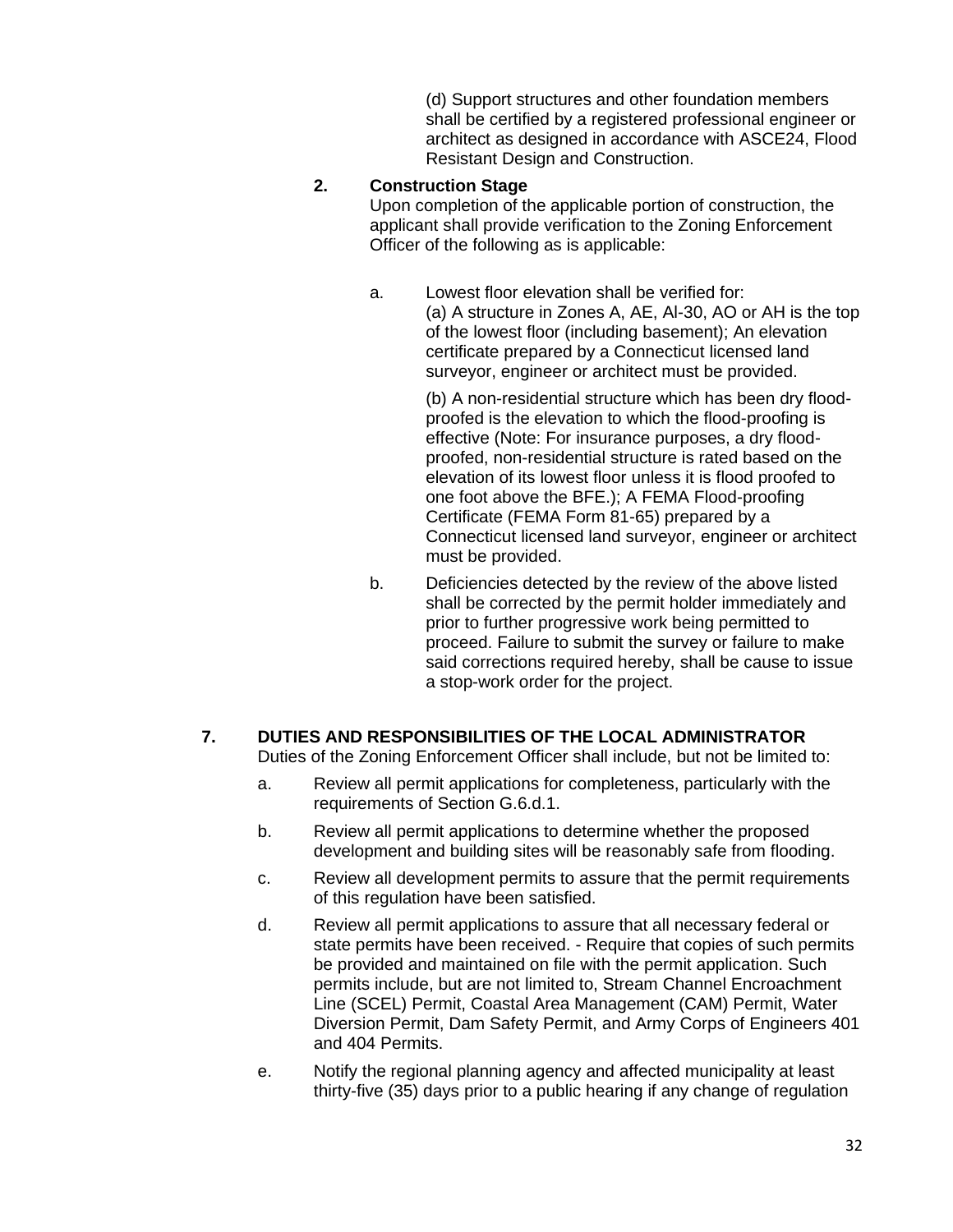or use of a flood zone will affect an area within five hundred (500) feet of another municipality.

- f. Notify the adjacent communities and the Department of Environmental Protection (DEP), Inland Water Resources Division, prior to any alteration or relocation of a watercourse, and submit evidence of such notification to the Federal Emergency Management Agency.
- g. Assure that maintenance is provided within the altered or relocated portion of said watercourse so that the flood carrying capacity is not diminished.
- h. Obtain, record and maintain the elevation (in relation to mean sea level) of the lowest floor (including basement) of all new construction, substantial improvements or repair to a structure that has sustained substantial damage. The Zoning Enforcement Officer shall require and maintain Elevation Certificates provided by the applicant and prepared by a licensed land surveyor, engineer or architect containing this information.
- i. Obtain, record and maintain the elevation (in relation to mean sea level) to which the new construction, substantial improvement or repair to a structure that has sustain substantial damage has been flood-proofed. The Zoning Enforcement Officer shall require and maintain FEMA Flood-proofing Certificates for Non-Residential Structures (FEMA Form 81-65), Flood-proofing Certificate provided by the applicant and prepared by a Connecticut licensed land surveyor, engineer or architect containing this information.
- j. When flood-proofing is utilized for a particular structure, the Zoning Enforcement Officer shall obtain certification from a registered professional engineer or architect, in accordance with Section III.G.8.c.1.b.
- k. Where interpretation is needed as to the exact location of boundaries of the area of special flood hazard (for example, where there appears to be a conflict between a mapped boundary and actual field conditions) the Zoning Enforcement Officer shall make necessary interpretation. The person contesting the location of the boundary shall be given a reasonable opportunity to appeal the interpretation as provided in this regulation.
- l. Require the applicant to provide base flood elevation data for all proposed development, including manufactured home parks and subdivisions.
- m. When base flood elevation data or floodway data have not been provided in accordance with Section G.6.b and Section G.6.d, the Zoning Enforcement Officer shall obtain, review and reasonably utilize any base flood elevation and floodway data available from a federal, state or other source in order to administer the provisions of Section III.G.8.
- n. All records pertaining to the provisions of this regulation shall be obtained and maintained in the office of the Zoning Enforcement Officer.
- o. Upon completion of the permitted development and prior to issuance of a Certificate of Occupancy (CO), necessary as-built surveys (prepared by a Connecticut Licensed Professional as per Connecticut State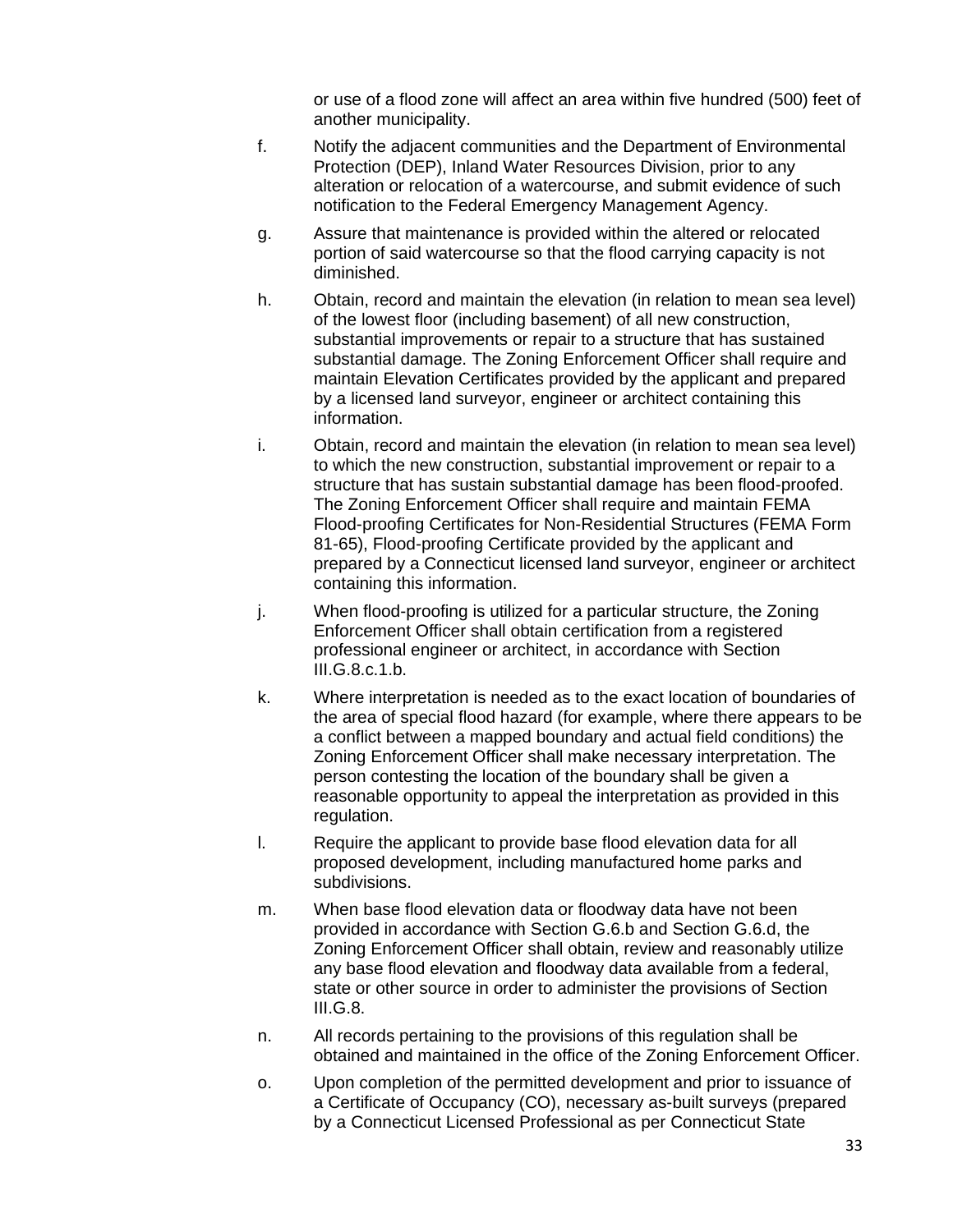Statutes) and engineering and architectural certifications shall be provided to the Zoning Enforcement Officer demonstrating compliance with the approved plans and standards set forth in Section III.G.6.d.

# **8. PROVISIONS FOR FLOODHAZARD REEDUCTION**

# **a. GENERAL STANDARDS**

In all Special Flood Hazard Areas (SFHAs) the following provisions are required:

- 1. New construction, substantial improvements, and structures that have sustained substantial damage shall be constructed using methods and practices that minimize flood damage.
- 2. New construction, substantial improvements, and structures that have sustained substantial damage shall be constructed with materials and utility equipment resistant to flood damage.
- 3. New construction, substantial improvements, and repairs to structures that have sustained substantial damage shall be anchored to prevent flotation, collapse or lateral movement of the structure resulting from hydrodynamic and hydrostatic loads, including the effects of buoyancy.
- 4. New construction, substantial improvements and repair to structures that have sustained substantial damage cannot be constructed or located entirely or partially over water.
- 5. Electrical, heating, ventilation, plumbing, air conditioning equipment, HVAC ductwork, and other service facilities, or any machinery or utility equipment or connections servicing a structure shall be elevated to or above the base flood elevation (BFE) to prevent water from entering or accumulating within the components during conditions of flooding. This includes, but is not limited to, furnaces, oil or propane tanks, air conditioners, heat pumps, hot water heaters, ventilation ductwork, washer and dryer hook-ups, electrical junction boxes, and circuit breaker boxes.
- 6. New and replacement water supply systems shall be designed to minimize or eliminate infiltration of flood waters into the system.
- 7. New and replacement sanitary sewage systems shall be designed to minimize or eliminate infiltration of flood waters into the system and discharges from the system into flood Waters.
- 8. On-site waste disposal systems shall be located and constructed to avoid impairment to them or contamination from them during flooding.
- 9. Above-ground storage tanks (oil, propane, etc.) which are located outside or inside of the structure must either be elevated above the base flood elevation (BFE) on a concrete pad, or be securely anchored with tie-down straps to prevent flotation or lateral movement, have the top of the fill pipe extended above the BFE, and have a screw fill cap that does not allow for the infiltration of flood water.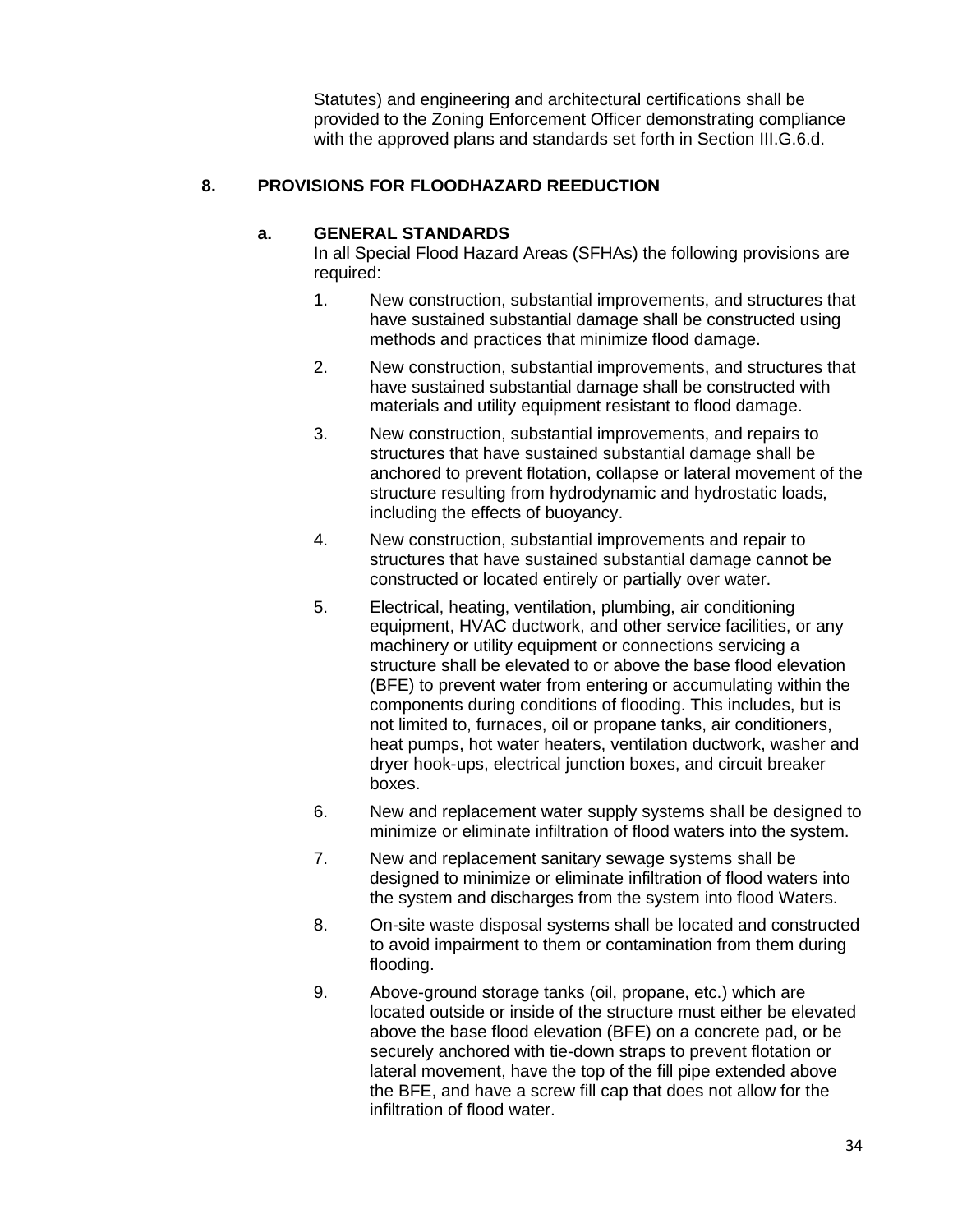- 10. In any portion of a watercourse that is altered or relocated, the flood carrying capacity must be maintained. Notify adjacent communities and the Connecticut Department of Environmental Protection (DEP), Inland Water Resources Division prior to any alteration or relocation of a watercourse.
- 11. If any portion of a structure lies within the Special Flood Hazard Area (SFHA), the entire structure is considered to be in the SFHA. The entire structure must meet the construction requirements of the flood zone. The structure includes any attached additions, garages, decks, sunrooms, or any other structure attached to the main structure. Decks or porches that extend into a more restrictive flood zone will require the entire structure to meet the standards of the more restrictive zone.
- 12. If a structure lies within two or more flood zones, the construction standards of the most restrictive zone apply to the entire structure (i.e., W zone is more restrictive than A zone; structure must be built to the highest BFE). The structure includes any attached additions, garages, decks, sunrooms, or any other structure attached to the main structure. (Decks or porches that extend into a more restrictive zone will require the entire structure to meet the requirements of the more restrictive zone.)
- 13. Compensatory Storage. The water holding capacity of the floodplain, except those areas which are tidally influenced, shall not be reduced. Any reduction caused by filling, new construction or substantial improvements involving an increase in footprint to the structure, shall be compensated for by deepening and/or widening of the floodplain. Storage shall be provided on-site, unless easements have been gained from adjacent property owners; it shall be provided within the same hydraulic reach and a volume not previously used for flood storage; it shall be hydraulically comparable and incrementally equal to the theoretical volume of flood water at each elevation, up to and including the 100-year flood elevation, which would be displaced by the proposed project. Such compensatory volume shall have an unrestricted hydraulic connection to the same waterway or water body. Compensatory storage can be provided off-site if approved by the municipality.
- 14. Equal Conveyance. Within the floodplain, except those areas which are tidally influenced, as designated on the Flood Insurance Rate Map (FIRM) for the community, encroachments resulting from filling, new construction or substantial improvements involving an increase in footprint of the structure, are prohibited unless the applicant provides certification by a registered professional engineer demonstrating, with supporting hydrologic and hydraulic analyses performed in accordance with standard engineering practice, that such encroachments shall not result in any (0.00 feet) increase in flood levels (base flood elevation). Work within the floodplain and the land adjacent to the floodplain, including work to provide compensatory storage shall not be constructed in such a way so as to cause an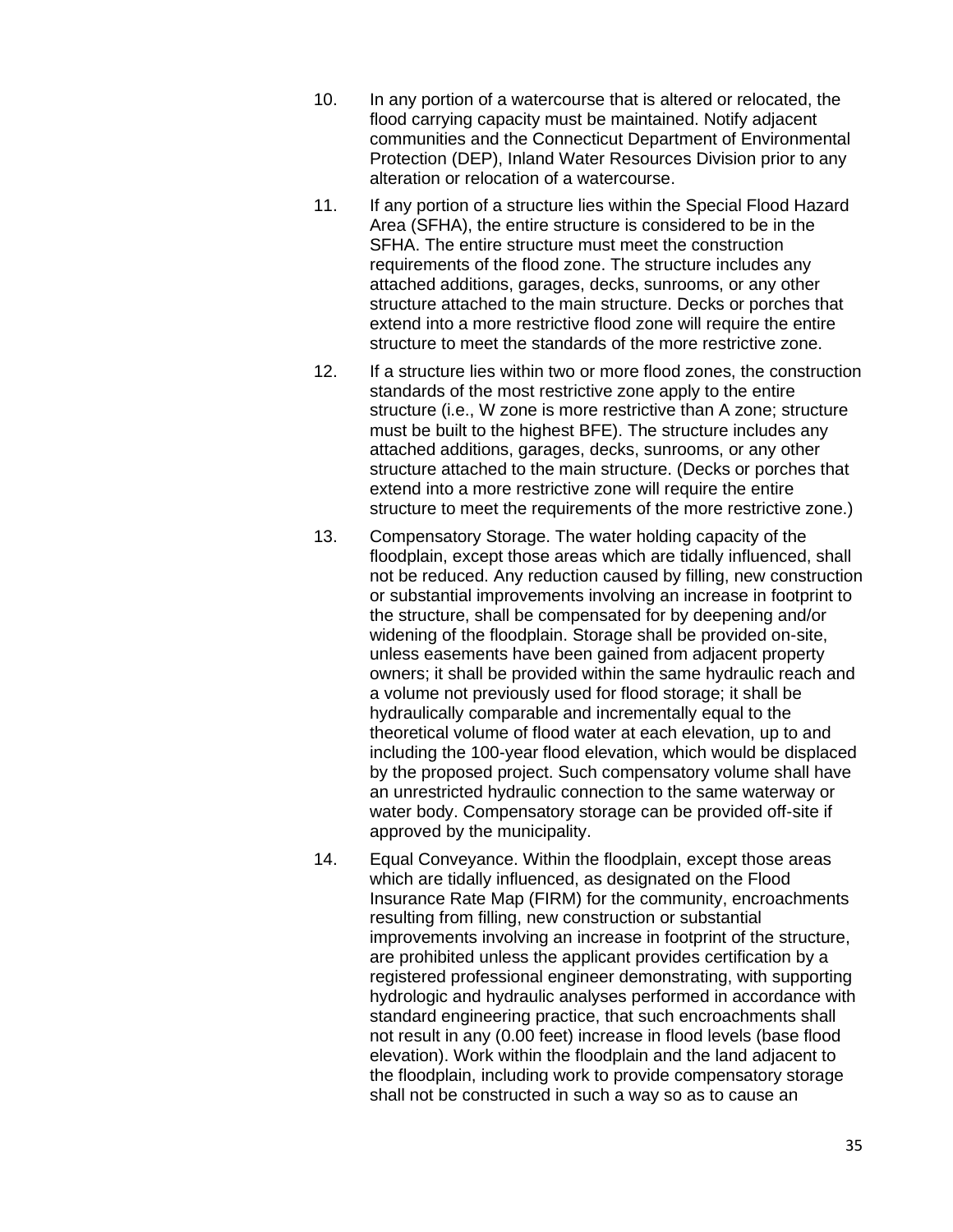increase in flood stage or flood velocity.

# **b. STANDARDS FOR WATERCOURSES WITHOUT ESTABLISHED BASE FLOOD EVALATIONS (UN-NUMBERED A ZONE), ADOPTED FLOODWAYSAND/OR FLOOD MAPPING**

- 1. The Zoning Enforcement Officer shall require base flood elevation (BFE) data be provide with any application for new construction, substantial improvement, repair to structures which have sustained substantial damage or other development in Zone A without a FEMA-published BFE (un-numbered A Zone). The Zoning Enforcement Officer shall obtain, review and reasonably utilize any BFE and floodway data available from a federal, state or other source, including data developed for subdivision proposals, as criteria for requiring that new construction, substantial improvements, repair to structures which have sustained substantial damage or other development in un-numbered A Zones on the community's Flood Insurance Rate Map (FIRM) meet the standards in Section III.G.6.d and Section III.G.8.c If no BFE can be determined, the lowest floor, including basement, must be elevated to three (3) feet above the highest adjacent grade next to the structure.
- 2. When BFEs have been determined within Zones A1-30 and AE on the community's FIRM but a regulatory floodway has not been designated, the Zoning Enforcement Officer must require that no new construction, substantial improvements, repair to structures which have sustained substantial damage or other development, including fill, shall be permitted which will increase the water surface elevation of the base flood more than one (1.0) foot at any point within the community when all existing and anticipated development is considered cumulatively with the proposed development.
- 3. The Zoning Enforcement Officer may request floodway data of an applicant for watercourses without FEMA-published floodways. When such data is provided by an applicant or whenever such data is available from any other source (in response to the municipality's request or not), the community shall adopt a regulatory floodway based on the principle that the floodway must be able to convey the waters of the base flood without increasing the water surface elevation more than one (1.0) foot at any point within the community.
- 4. The Zoning Enforcement Officer shall obtain, review and reasonably utilize any BFE and floodway data available from a federal, state or other source, as criteria for requiring that new construction, substantial improvements, repair to structures which have sustained substantial damage or other development in any area of potential, demonstrable or historical flooding within the community meet the standards in Section III.G.6.d and Section III.G.8.c.
- 5. Under the provisions of 44 CFR Chapter 1, Section 65.12, of the National Flood Insurance Program regulations, a community may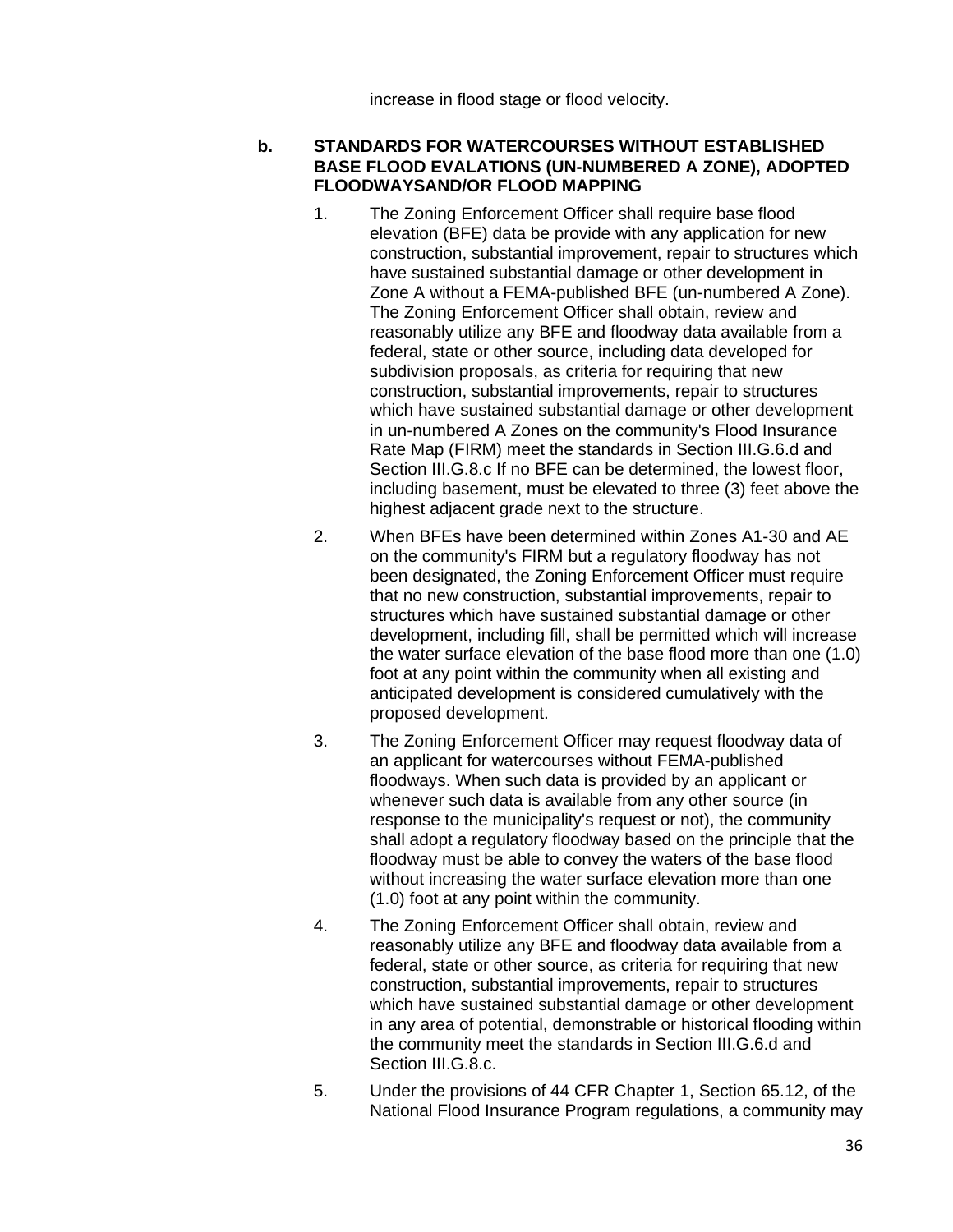approve certain development in Zones A1-30, AE, AH, on the community's FIRM which increases the water surface elevation of the base flood by more than one (1.0) foot, provided that the community first completes all of the provisions required by Section 65.12.

### **c. SPECIFIC STANDARDS**

- 1. Construction Standards in Special Flood Hazard Areas (SFHA), Zones A, A1-30, AE.
	- a. Residential Construction. All new construction, substantial improvements, and repair to structures that have sustained substantial damage which are residential structures shall have the bottom of the lowest floor, including basement, elevated to or above the base flood elevation (BFE). Electrical, plumbing, machinery or other utility equipment that service the structure must be elevated to one foot above the BFE.
	- b. Non-Residential Construction. All new construction, substantial improvements, and repair to structures that have sustained substantial damage which are commercial, industrial or nonresidential structures shall:

a) Have the bottom of the lowest floor, including basement, elevated one foot above the base flood elevation (BFE); or

b) In lieu of being elevated, non-residential structures may be dry flood-proofed to one (1) foot above the BFE provided that together with all attendant utilities and sanitary facilities the areas of the structure below the required elevation are watertight with walls substantially impermeable to the passage of water, and provided that such structures are composed of structural components having the capability of resisting hydrostatic and hydrodynamic loads and the effects of buoyancy. A Connecticut registered professional engineer or architect shall review and/or develop structural design specifications and plans for the construction, and shall certify that the design and methods of construction are in accordance with acceptable standards of practice 15 for meeting the provisions of this section. Such certification shall be provided to the Zoning Enforcement Officer on the FEMA Flood proofing Certificate, Form 81 65.

c) Electrical, plumbing, machinery or other utility equipment that service the structure must be elevated to one foot above the BFE.

c. Fully Enclosed Areas Below The Base Flood Elevation. Of Elevated Buildings.

All new construction, substantial improvements, or repair of Substantial damage to residential or non-residential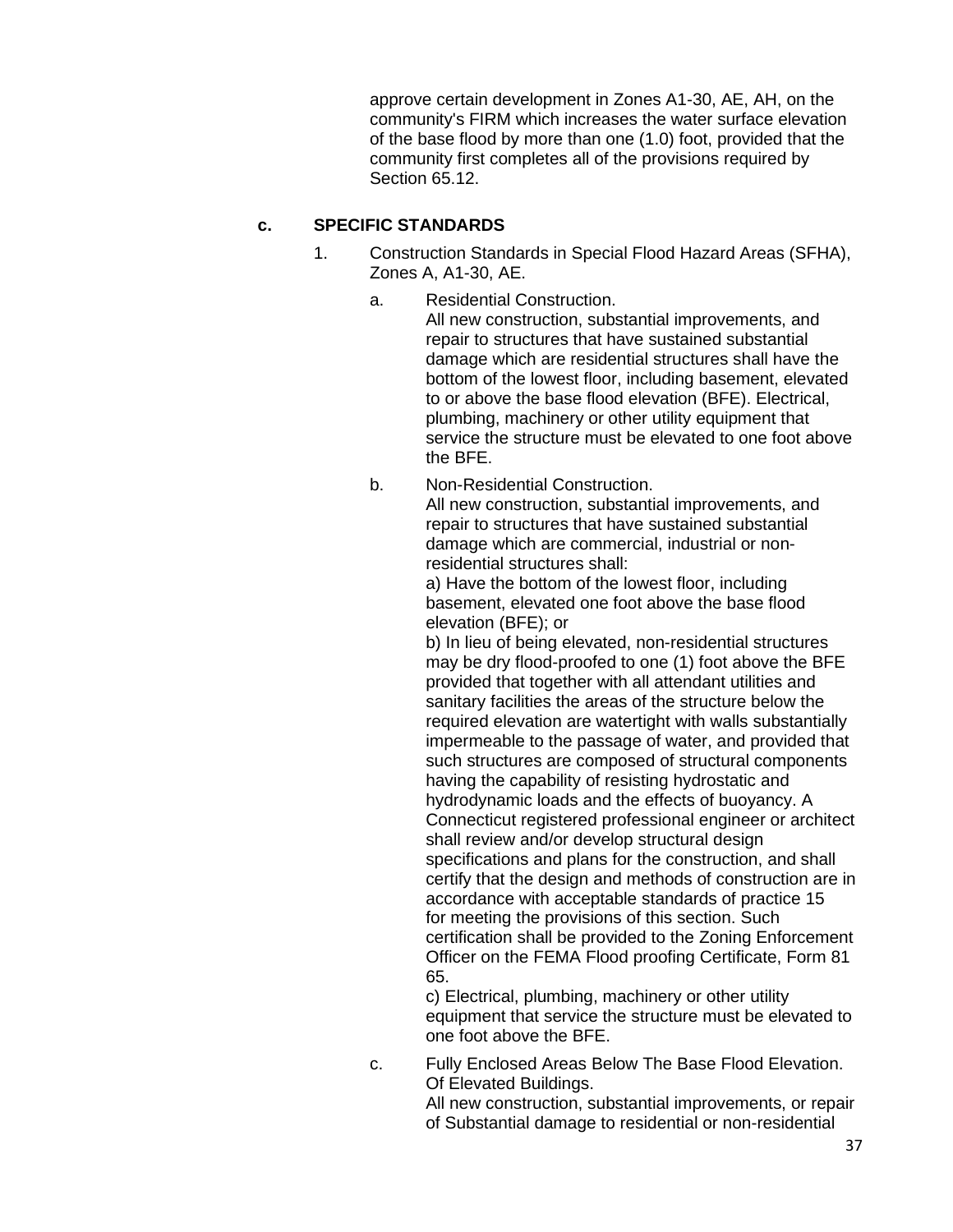structures that include fully enclosed areas formed by a foundation and other exterior walls below the base flood elevation (BFE) of an elevated building, shall be designed to preclude finished living space and be designed to allow for the entry and exit of flood waters to automatically equalize hydrostatic flood forces on exterior walls (wet flood-proofing). Designs for complying with this requirement must either be certified by a Connecticut registered professional engineer or architect, or meet the following minimum criteria listed in sections (a)-(g) below: a) Provide a minimum of two (2) openings (hydraulic flood vents) having a total net area of not less than one square inch for every one square foot of enclosed area subject to flooding. These hydraulic openings must be located on at least two different walls. Only the area (square footage) that lies below the BFE can be used in the calculation of net area of vents required. If the structure has more than one enclosed area, openings must be installed in the exterior walls of each enclosed area so that flood waters can enter directly from the outside;

b) The bottom of all openings shall be no higher than one (1) foot above grade. At least one side of the structure's fully enclosed area must be at or above grade. Fill placed around the foundation walls must be graded so that the elevation inside the enclosed area is equal to or higher than the adjacent outside elevation on at least one side of the building. The finished floor of the enclosed area shall be no lower than the bottom of the foundation openings. The foundation slab of a residential structure, including the slab of a crawlspace, must be set equal to the outside finished grade on at least one side of the building;

c) The openings may be equipped with screens, louvers, valves or other coverings or devices provided they permit the automatic entry and exit of flood waters in both directions without any external influence or control such as human intervention, including the use of electrical and other non-automatic mechanical means. Other coverings may be designed and certified by an engineer or approved by the Zoning Enforcement Officer.

d) The area cannot be used as finished living space. Use of the enclosed area shall be the minimum necessary and shall only be used for the parking of vehicles, building access or limited storage. Access to the enclosed area shall be the minimum necessary to allow for the parking of vehicles (garage door) or limited storage of maintenance equipment used in connection with the premises (standard exterior door) or entry to the living area (stairway or elevator). The enclosed area shall not be used for human habitation or partitioned into separate rooms;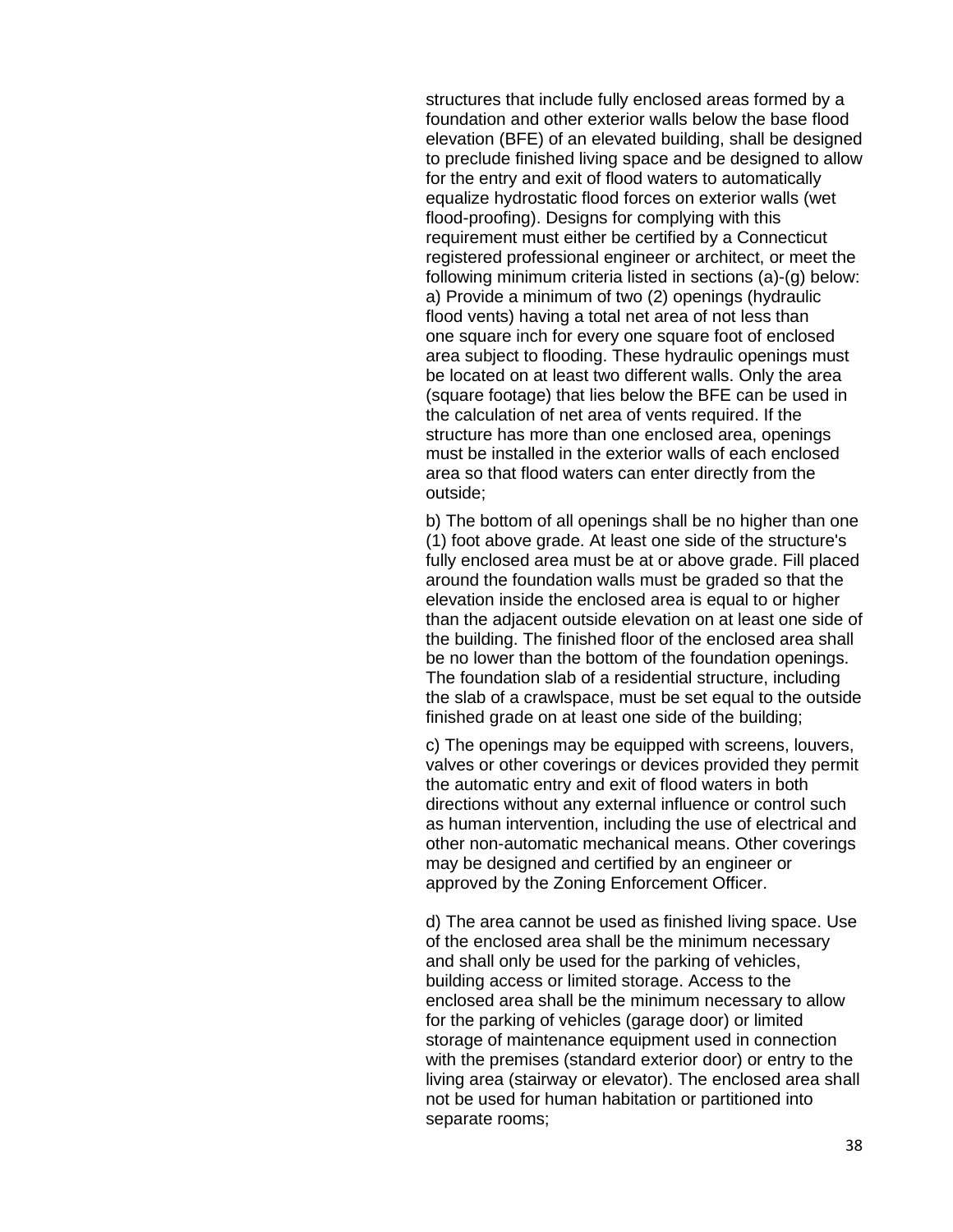e) All interior walls, floor, and ceiling materials located below the BFE shall be unfinished and resistant to flood damage.

f) Electrical, plumbing, HVAC ductwork, machinery or other utility equipment and connections that service the structure (including, but not limited to, furnaces, oil or propane tanks, air conditioners, heat pumps, hot water heaters, ventilation, washers, dryers, electrical junction boxes, circuit breaker boxes and food freezers) are prohibited in the fully enclosed area below the BFE. Utilities or service equipment located in this enclosed area, even if elevated above the BFE in the space, will subject the structure to increased flood insurance rates.

g) A residential building with a structurally attached garage having the floor slab below the BFE is considered an enclosed area below the BFE and must meet the standards of Sections III.G.8.c.1.c (a)-(f). A garage attached to a residential structure, constructed with the garage floor slab below the BFF, must be designed to allow for the automatic entry and exit of floodwaters in both directions. Flood openings or vents are required in the exterior walls of the garage or in the garage doors. The human intervention necessary to open garage doors when flooding occurs is not an acceptable means of meeting the openings requirements. In addition to the automatic entry of floodwaters, the areas of the garage below BFE must be constructed with flood resistant materials. Garages attached to non-residential structures must also meet the aforementioned requirements or be dry flood proofed as per the requirements of Section III.G.8.c.3.

- 2. Manufactured (Mobile) Homes and Recreational Vehicles (RVs).
	- a. In all Special Flood Hazard Areas (SFHA), any manufactured (mobile) homes to be newly placed, undergoing a substantial improvement or repaired as a result of substantial damage, shall be elevated so that the bottom of the lowest floor is at or above the base flood elevation (BFE). The manufactured home must also meet all the construction standards per Section III.G.8.c. This includes SFHAs outside a manufactured home park or subdivision, in a new manufactured home park or subdivision, in an expansion to an existing manufactured home park or subdivision, or on a site in an existing park which a manufactured home has incurred substantial damage as a result of a flood.
	- b. All manufactured (mobile) homes within a SFHA shall be placed on a permanent foundation which itself is securely anchored and to which the structure is securely anchored so that it will resist flotation, lateral movement and hydrostatic pressures. Anchoring may include, but not be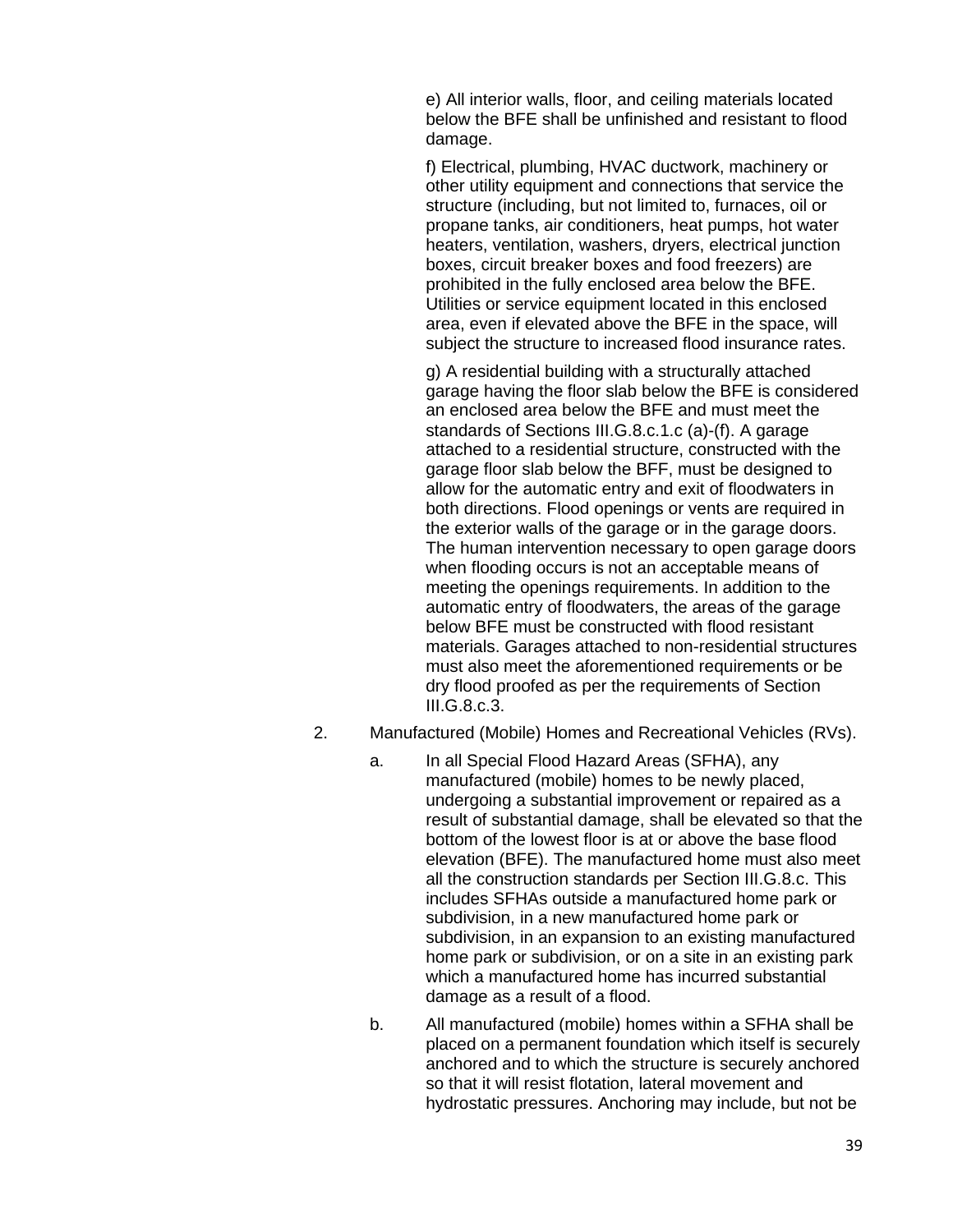limited to, the use of over-the-top or frame ties to ground anchors.

- c. All manufactured (mobile) homes within a SFHA shall be installed using methods and practices which minimize flood damage. Adequate access and drainage should be provided. Elevation construction standards include piling foundations placed no more than ten (10) feet apart, and reinforcement is provided for piers more than six (6) feet above ground level.
- d. Recreational vehicles placed on sites within a SFHA shall either (i) be on the site for fewer than 180 consecutive days, and (ii) be fully licensed and ready for highway use, OR (iii) meet all the general standard of Section III.G.8.a and the elevation and anchoring requirement of Section III.G.8.c.2.a, III.G.8.c.2.b, and III.G.8.c.2.c. A recreational vehicle is ready for highway use if it is on its wheels or jacking system, is attached to the site only by quick disconnect type utilities and security devices, and has no permanently attached additions.
- e. Floodways located within Special Flood Hazard Areas (SFHA) are areas designated as floodways on the community's Flood Insurance Rate Maps (FIRM) or Flood Boundary and Floodway Maps (FBFM). Since the floodway is an extremely hazardous area due to the velocity of flood waters which carry debris, potential projectiles and has erosion potential, no encroachments, including fill, new construction, substantial improvements, repairs to substantially damaged structures and other developments shall be permitted unless certification, with supporting technical data, by a Connecticut licensed professional engineer is provided demonstrating that encroachments shall not result in any (0.00 feet) increase in flood levels during occurrence of the base flood discharge. Fences in the floodway must be aligned with the flow and be of an open design. A permit may be given which allows encroachments resulting in increases in base flood elevations provided the community first obtains a conditional floodway revision by meeting the requirements of C.F.R. 44, Chapter 1, and Subsection 65.12.

#### **9. DESIGN STANDARDS FOR SUBDIVISION PROPOSALS**

**I**f a proposed subdivision, including the placement of a manufactured home park or subdivision, is located in a Special Flood Hazard Area (SFHA) the following requirements shall apply:

a. All subdivision proposals shall be consistent with the need to minimize flood damage;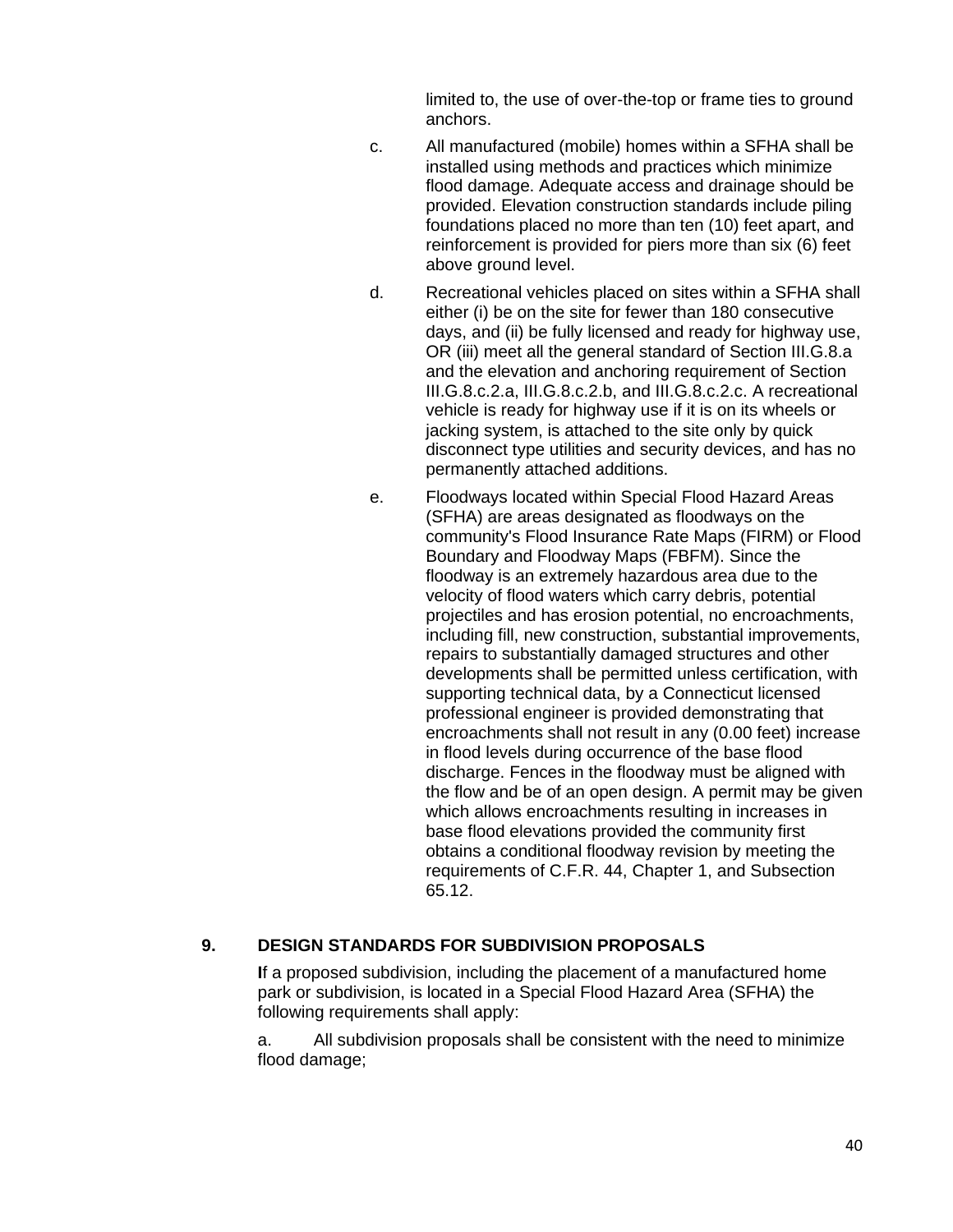b. All subdivision proposals shall have public utilities and facilities such as sewer, gas, electrical and water systems located and constructed to minimize flood damage;

c. All subdivision proposals shall have adequate drainage provided to reduce exposure to flood hazards; and

d. In all special flood hazard areas where base flood elevation (BFE) data is not available, the applicant shall provide a hydrologic and hydraulic engineering analysis performed by a Connecticut licensed professional engineer that generates BFEs for all subdivision proposals and other proposed development, including manufactured home parks and subdivisions. The Zoning Enforcement Officer shall require the applicant to provide BFE data for all subdivision proposals, including manufactured home parks and subdivisions, as per Section III.G.7.l.

### **10. VARIANCE PROCEDURES**

- a. ESTABLISHMENT OF VARIANCE PROCESS
	- 1. The Zoning Board of Appeals as established by the Town of Burlington shall hear and decide appeals and requests for variances from the requirements of this regulation. The Zoning Board of Appeals shall hear and decide appeals when it is alleged there is an error in any requirement, decision or determination made by the Zoning Enforcement Officer in the enforcement or administration of this regulation.
	- 2. Any person aggrieved by the decision of the Zoning Board of Appeals or any person owning land which abuts or is within a radius of one hundred (100) feet of the land in question may appeal within fifteen (15) days after such decision to the State Superior Court of Litchfield as provided in Section 8-8 of the General Statutes of Connecticut.
	- 3. The Zoning Enforcement Officer shall maintain the records of all appeal actions and report any variances to the Federal Emergency Management Agency (FEMA) upon request.

### b. SPECIFIC SITUATION VARIANCES

- 1. Buildings on a Historic Register Variances may be issued for the reconstruction, rehabilitation or restoration of structures listed on the National Register of Historic Places, the State Inventory of Historic Places, or any locally-adopted historic district without regard to the procedures set forth in the remainder of this section and provided the proposed reconstruction, rehabilitation or restoration will not result in the structure losing its historical designation.
- 2. Functionally Dependent Use or Facility Variances may be issued for new construction and substantial improvements and other development necessary for the conduct of a functionally dependent use or facility provided the structure or other development is protected by methods that minimize flood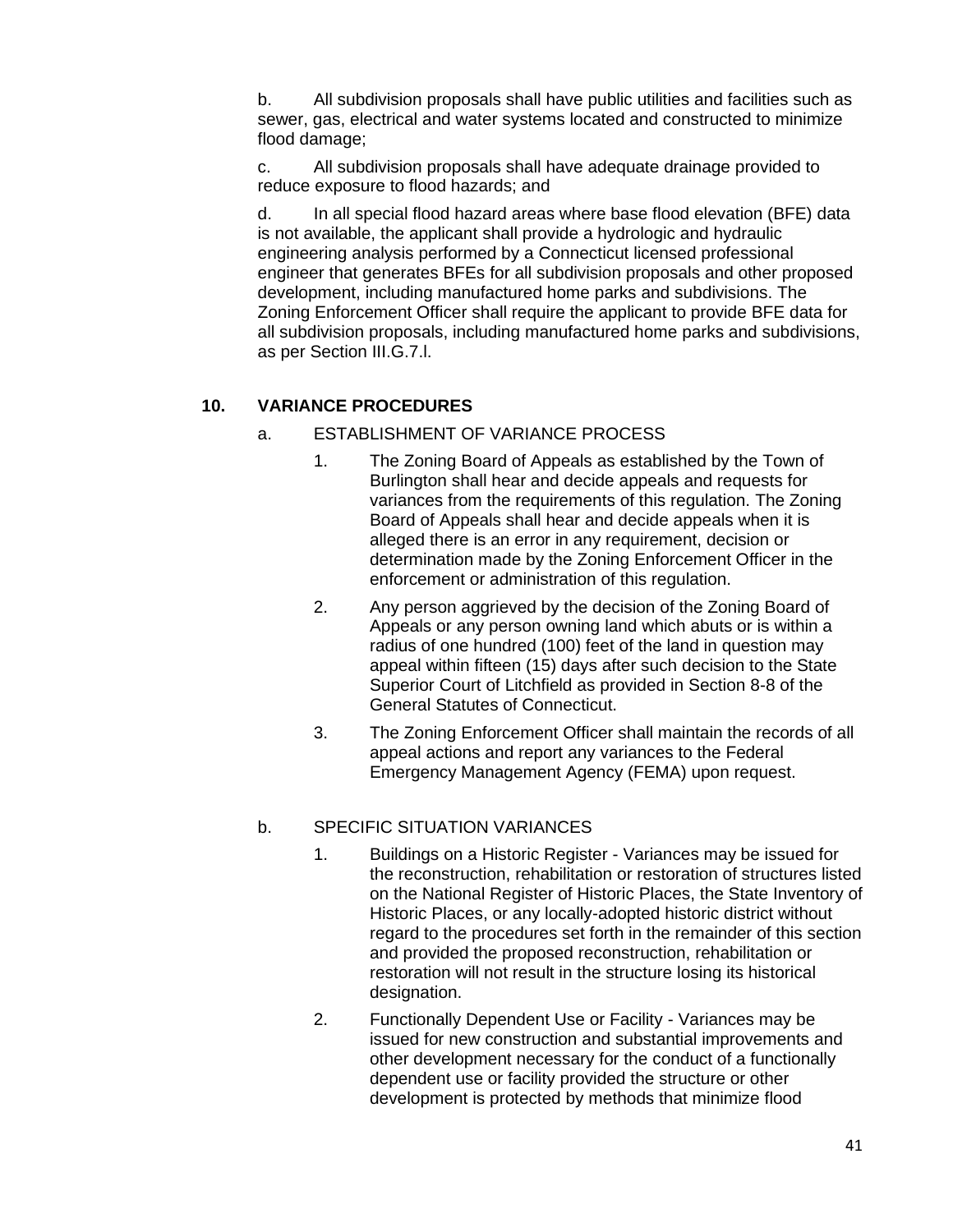damage, creates no additional threat to public safety and meet all the requirements of Section 10.d.

- 3. Floodway Prohibition Variances shall not be issued within any designated floodway if any increase in flood levels during the base flood discharge would result.
- c. CONSIDERATIONS FOR GRANTING OF VARIANCES

In passing upon such applications, the Zoning Board of Appeals shall consider all technical evaluations, all relevant factors, all standards specified in other sections of this regulation and the items listed below as III.G.10.c.1 – III.G.10.c.11. Upon consideration of these factors and the purposes of this regulation, the Zoning Board of Appeals may attach such conditions to the granting of variances as it deems necessary to further the purposes of this regulation.

- 1. The danger that materials may be swept onto other lands to the injury of others;
- 2. The danger to life and property due to flooding or erosion damage;
- 3. The susceptibility of the proposed facility and its contents to flood damage and the effect of such damage on the individual owner;
- 4. The importance of the services provided by the proposed facility to the community;
- 5. The necessity of the facility to waterfront location, in the case of a functionally dependent facility;
- 6. The availability of alternative locations not subject to flooding or erosion damage for the proposed use;
- 7. The compatibility of the proposed use with existing and anticipated development;
- 8. The relationship of the proposed use to the comprehensive plan and floodplain management program for that area;
- 9. The safety access to the property in times of flood for ordinary and emergency vehicles;
- 10. The expected heights, velocity, duration, rate of rise and sediment transport of the flood waters and the effects of wave action, if applicable, expected at the site; and
- 11. The costs of providing governmental services during and after flood conditions including maintenance and repair of public utilities and facilities such as sewer, gas, electrical and water systems, and streets and bridges.

#### d. CONDITIONS FOR VARIANCES

1. Variances shall only be used upon a determination that the variance is the minimum necessary to afford relief considering the flood hazard; and in the instance of a historical building, a determination that the variance is the minimum necessary as not to destroy the historic character and design of the building and result in the loss of historic designation of the building. Variances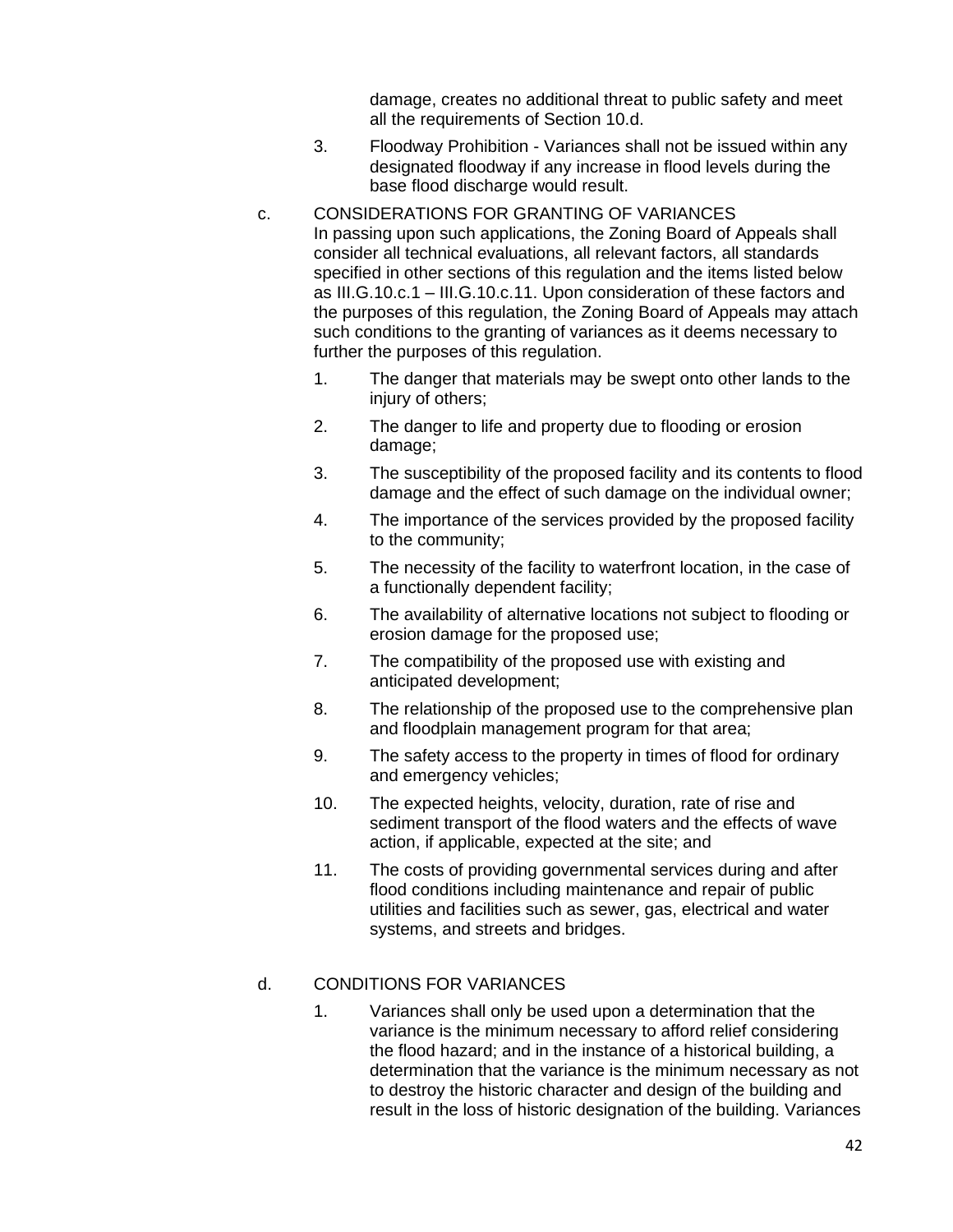pertain to a piece of property and are not personal in nature. A properly issued variance is granted for a parcel of property with physical characteristics so unusual that complying with the regulation would create an exceptional hardship to the applicant or the surrounding property owners. Those characteristics must be unique to that property and not be shared by adjacent parcels. For example, economic or financial hardship is not sufficient cause for a variance, nor are inconvenience, aesthetic considerations, physical handicaps, personal preferences or disapproval of one's neighbors.

- 2. Variances shall only be used upon (i) a showing of good and sufficient cause, (ii) a determination that failure to grant the variance would result in exceptional hardship, and; (iii) a determination that the granting of a variance will not result in increased flood heights, additional threats to public safety, extraordinary public expense, create nuisance, damage the rights or property values of other persons in the area, cause fraud on or victimization of the public, or conflict with existing local laws, ordinances or regulations. Only hardships that are based on unusual or unique physical characteristics of the property in question, characteristics that are not shared by adjacent parcels, shall quality to meet subsection (ii) above. Claims of hardship based on the structure, on economic gain or loss, or on personal or self-created circumstances are not sufficient cause for the granting of a variance.
- 3. No variance may be issued within a regulatory floodway that will result in any increase in the 100-year flood levels. A variance may be issued for new construction, substantial improvements and other development necessary for the conduct of a "functionally dependent use" provided that there is good and sufficient cause for providing relief; and the variance does not cause a rise in the 100-year flood level within a regulatory floodway. The structure and other development must be protected by methods that minimize flood damages.
- 4. Any applicant to whom a variance is granted shall be given written notice that the structure will be permitted to be built with the lowest floor elevation below the base flood elevation (BFE) and the elevation, and that the cost of flood insurance will be commensurate with the increased risk resulting from the lowest floor elevation.

### **11. ENFORCEMENT**

a. Each Floodplain Permit shall authorize, as a condition of approval, the Zoning Enforcement Officer or designated agents to make regular inspections of the subject property. The Zoning Enforcement Officer or designated agents are also authorized to inspect any property in a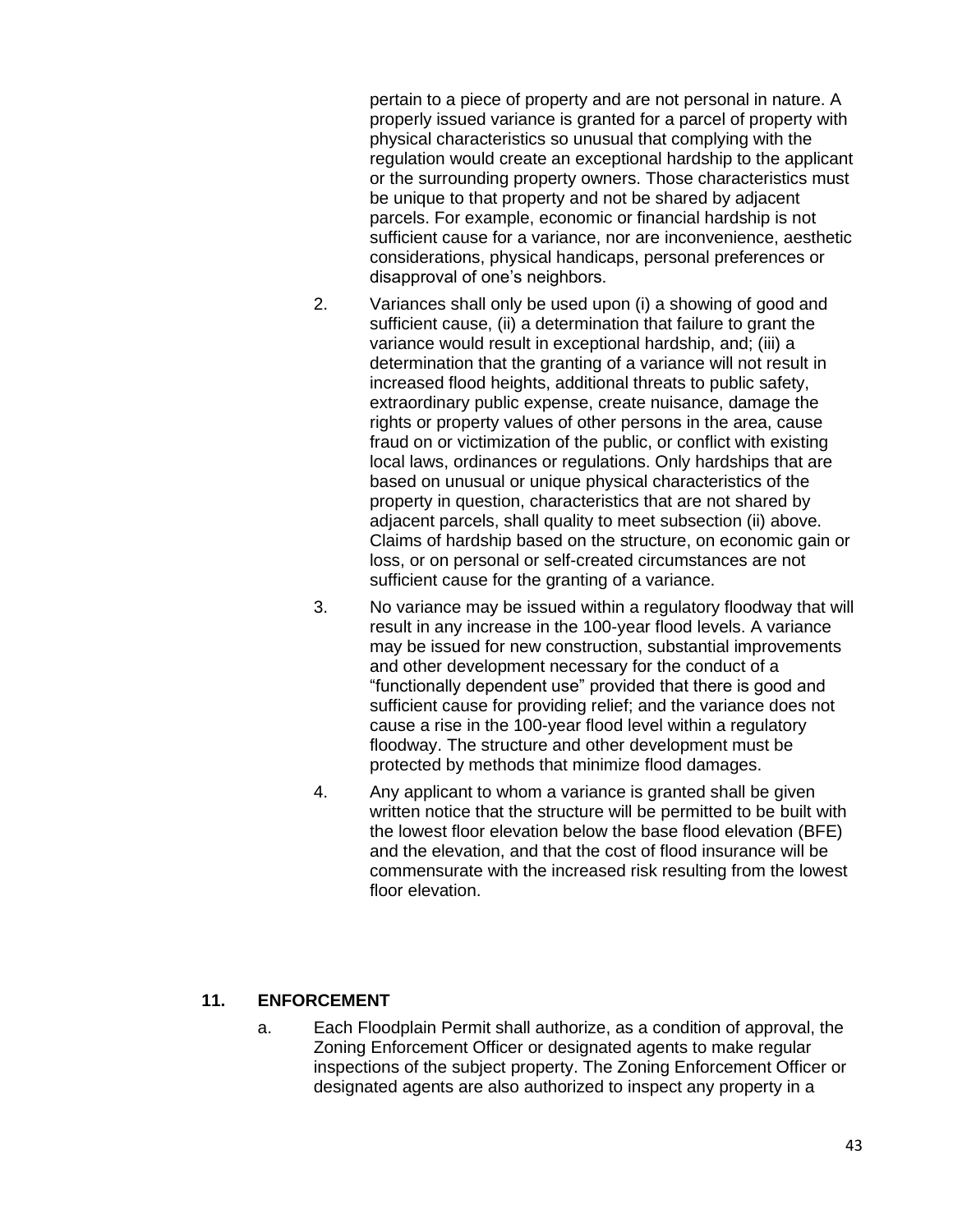Special Hazard Area (SFHA) where it appears that violations of these regulations may be taking place.

- b. If the Zoning Enforcement Officer finds that any person is undertaking any construction, substantial improvement, filling, or any other activity or maintaining a condition which in violation of these regulations, the Zoning Enforcement Officer shall:
	- 1. Issue a written order by certified mail, return receipt requested, to the subject property owner, ordering that the activity cease and ordering the property owner to either seed to obtain a Floodplain Permit prior to continuing with the activity or, if appropriate, ordering that all violations and/or obstructions be removed from the Special Flood Hazard Area (SFHA) immediately.
	- 2. Notify the Building Official and request that any Building permit(s) in force be revoked or suspended and that a stop work order be issued.
	- 3. The Zoning Enforcement Officer may suspend or revoke a Floodplain Development Permit if it is found that the applicant has not complied with the terms, conditions or limitations set forth in the permit or has exceeded the scope of work as set forth in the application including application plans. Prior to revoking any permit, the Zoning Enforcement Officer shall issue notice to the permittee, personally or by certified mail, return receipt requested, setting forth the facts or conduct which warrants the intended action.
	- 4. Failure to comply with any written order issued under this section shall be considered a violation of these regulations and is subject to the penalties described in Section III.G.12.
	- 5. In the event violations or obstructions are not promptly removed from the Special Flood Hazard Area (SFHA), the Zoning Enforcement Officer may cause such removal and remediation work to be performed utilizing bond money held in escrow pursuant to Section III.G.6 of this regulation, or may direct the Director of Public Works or appropriate agent to cause such work to be done and to place a lien against the property.
	- 6. Any person subjected to enforcement action pursuant to this Regulation, may appeal any requirement, decision, or determination of the Zoning Enforcement Officer to the Zoning Board of Appeals in accordance with Section III.G.9 of this regulation. Such person shall provide such information as necessary including appropriate certifications from a registered professional engineer or architect in order to substantiate the claim that the requirement, decision, or determination of the Zoning Enforcement Officer was in error or unwarranted.
	- 7. Nothing contained herein shall prevent the owner of a residential dwelling, commercial or industrial building existing at the time off the adoption of this regulation from repairing, replacing or restoring said building or the components thereof to substantially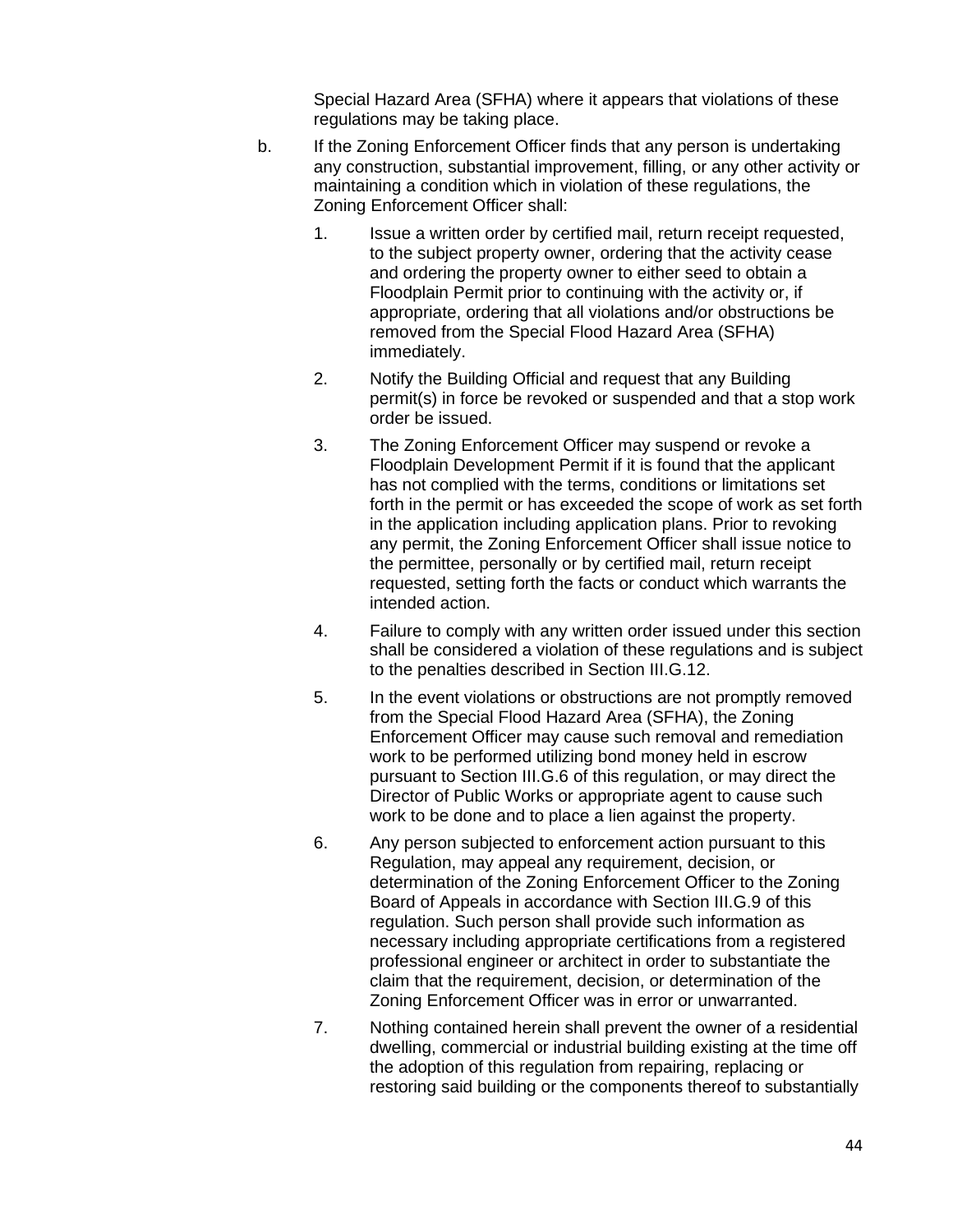the same character and form as existed at the time of such adoption.

## **12. PENALTIES FOR VIOLATION**

Any violation of the provisions of this regulation or failure to comply with any of its requirements, including violation of conditions and safeguards established in connection with grant of variances or special exceptions, shall constitute a misdemeanor. Any person who violates this regulation or fails to comply with any of its requirements shall, upon conviction thereof, be fined a penalty of \$250.00 per day and in addition shall pay all costs and reasonable legal fees involved in the case. Nothing herein contained shall prevent the Town of Burlington from taking such lawful action as is necessary to prevent or remedy any violation.

# **H. TEMPORARY AND LIMITED MORATORIUM ON CANNABIS ESTABLISHMENTS**

**1. STATEMENT OF PURPOSE.** This section has been adopted to provide the Commission with the time necessary to consider adoption of potential changes to the Zoning Regulations pursuant to Section 8-2 of the Connecticut General Statutes.

The Connecticut General Assembly has passed, and the Governor has signed S.B. 1201, An Act Concerning *Responsible and Equitable Regulation of Adult-Use Cannabis (the "Act")*, portions of which are effective on July 1, 2021. Said Act contains provisions allowing municipalities to prohibit or place certain restrictions on cannabis establishments with the exception of existing dispensary facilities and producers for medical marijuana as defined in Chapter 420f, C.G.S., *Palliative Use of Marijuana* – legislation passed in 2012 authorizing the use of medical marijuana. This temporary and limited term moratorium has been adopted to provide the Town with the time necessary to develop regulations for cannabis establishments that meet statutory responsibilities and promote the public's general health, safety and welfare.

### **2. DEFINITIONS.**

- *a. Cannabis.* Marijuana as defined in Section 21a-240, C.G.S.
- *b. Cannabis Establishment*. Producer, dispensary facility, cultivator, microcultivator, retailer, hybrid retailer, food and beverage manufacturer, product manufacturer, product packager and or delivery service.
- *c. Cultivator.* A person that is licensed to engage in the cultivation, growing and propagation of the cannabis plant at an establishment with not less than fifteen thousand square feet of grow space.
- *d. Delivery Service.* A person that is licensed to deliver cannabis from (A) micro-cultivators, retailers and hybrid retailers to consumers and research program subjects, and (B) hybrid retailers and dispensary facilities to qualifying patients, caregivers and research program subjects, as defined in Section 21a-408, C.G.S., or to hospices or other inpatient care facilities licensed by the Department of Public Health pursuant to Chapter 368v, C.G.S. that have a protocol for the handling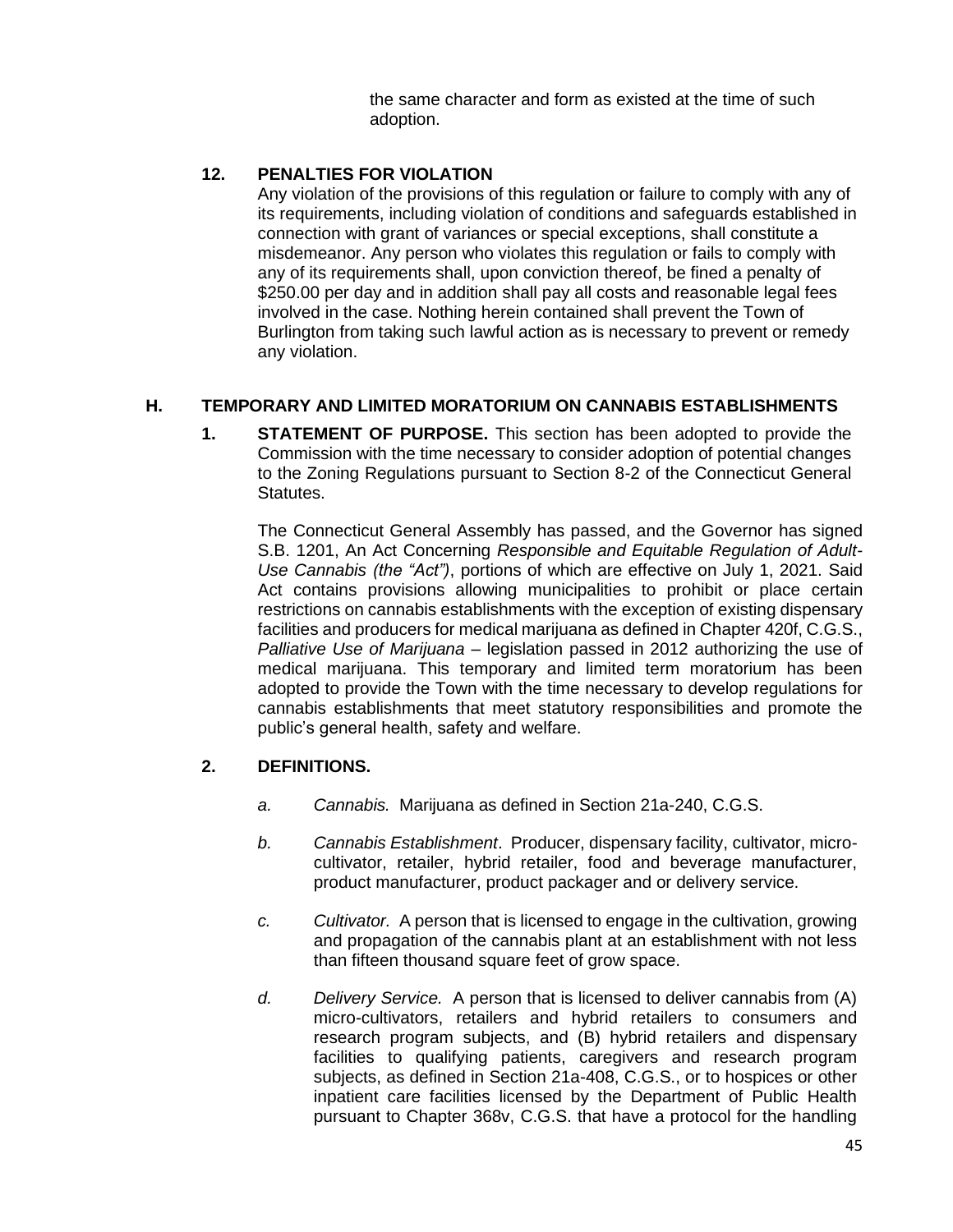and distribution of cannabis that has been approved by the department, or a combination thereof*.*

- *e. Dispensary Facility.* Means a place of business where cannabis may be dispensed, sold or distributed in accordance with Chapter 420f, C.G.S. and any regulations adopted thereunder, to qualifying patients and caregivers, and to which the department has issued a dispensary facility license under Chapter 420f, C.G.S. and any regulations adopted thereunder.
- *f. Food and Beverage Manufacturer.* A person that is licensed to own and operate a place of business that acquires cannabis and creates food and beverages.
- *g. Hybrid Retailer.* A person that is licensed to purchase cannabis and sell cannabis and medical marijuana products.
- *h. Micro-cultivator*. A person licensed to engage in the cultivation, growing and propagation of the cannabis plant at an establishment containing not less than two thousand square feet and not more than ten thousand square feet of grow space, prior to any expansion authorized by the commissioner.
- *i. Person.* An individual, partnership, limited liability company, society, association, joint stock company, corporation, estate, receiver, trustee, assignee, referee or any other legal entity and any other person acting in a fiduciary or representative capacity, whether appointed by a court or otherwise, and any combination thereof.
- *j. Product Manufacturer.* A person, excluding a producer, that is licensed to obtain cannabis, extract and manufacture products exclusive to such license type and who may sell or transfer cannabis and cannabis products to laboratories, research programs and cannabis establishments.
- *k. Product Packager.* A person that is licensed to package and label cannabis and cannabis products.
- *l. Retailer.* A person, excluding a dispensary facility that is licensed to purchase cannabis and cannabis products from producers, cultivators, product manufacturers and food and beverage manufacturers and to sell cannabis and cannabis products to consumers and research programs.
- *m. Transporter.* Means a person licensed to transport cannabis between cannabis establishments, laboratories and research programs*.*

**3. APPLICABILITY.** During this temporary and limited-term moratorium, cannabis establishments shall be prohibited in the Town of Burlington, and any and all applications submitted for the approval of any cannabis establishment shall be denied by the Planning and Zoning Commission or Zoning Enforcement Officer, as may be appropriate.

4. **EFFECTIVE DATE/TERM.** This temporary and limited moratorium shall become effective on September 9, 2021 and shall remain in effect until September 8, 2022.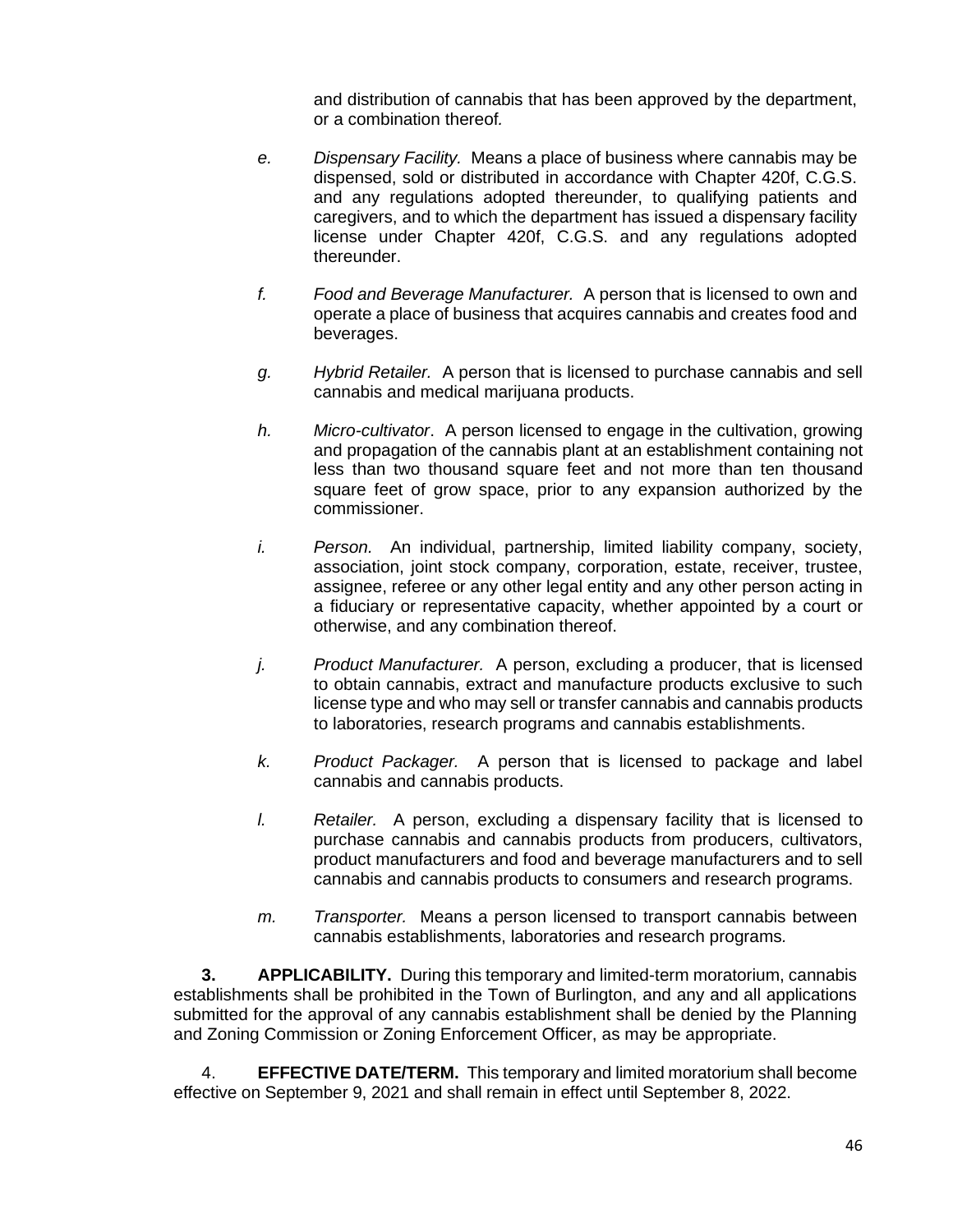### **IV. RESIDENTIAL ZONES**

#### **A. R-44 RESIDENTIAL ZONE**

#### **1. PURPOSE**

This residential zone is established to provide for residential neighborhoods that are in harmony with the natural features of the land and the needs of Burlington residents, both present and future.

#### **2. PERMITTED PRINCIPAL USES**

The following uses or additions thereto, are permitted:

- a. Single family detached dwellings or additions thereto.
- b. Farms and farming.
- c. Any community residence which houses six (6) or fewer individuals with intellectual disabilities and two (2) staff persons and which is licensed pursuant to Section 17a-227 of the Connecticut General Statutes.
- d. Rear lots provided that:
	- i. The land characteristics and site conditions make rear lot development practical.
	- ii. The minimum lot area, exclusive of access way shall not be less than 3 acres.
	- iii. Each rear lot shall have an access way at least 25 feet wide extending to an accepted Town road or to a road in an approved subdivision.
	- iv. The access way shall be owned in fee simple by the owner as part of the lot.
	- v. The total number of adjoining access ways shall not exceed two.
	- vi. The grade of the finished driveway shall not exceed 5% within 20 feet of its intersection with the accepted or approved road or 15% thereafter.

### **3. PERMITTED ACCESSORY USES OR BUILDINGS**

- The following accessory uses or buildings and additions thereto, are permitted:
	- a. A private garage provided that it shall:
		- i. Observe the appropriate yard requirements except that it may be located within 10 feet of the lot line if located to the rear of the principal building,
		- ii. Not exceed 36 feet X 40 feet in size,
		- iii. Not exceed a height of 1.5 stories, and
		- iv. Not contain any occupation or business for profit.
	- b. Sheds, not exceeding 320 square feet, when located a minimum of 10 feet from any side or rear property line.
	- c. The storage within a building or garage of one commercial vehicle which is owned or operated by the owner or tenant of the premises.
	- d. A day care home.
	- e. Recreational uses such as decks, patios, free standing screen houses, swimming pools, pool houses, pool decks and tennis courts provided that said uses shall:
		- i. Comply with the side yard requirements in the zone, and
		- ii. Not encroach in the rear yard more than one-third the distance from the rear yard as measured from the rear yard line.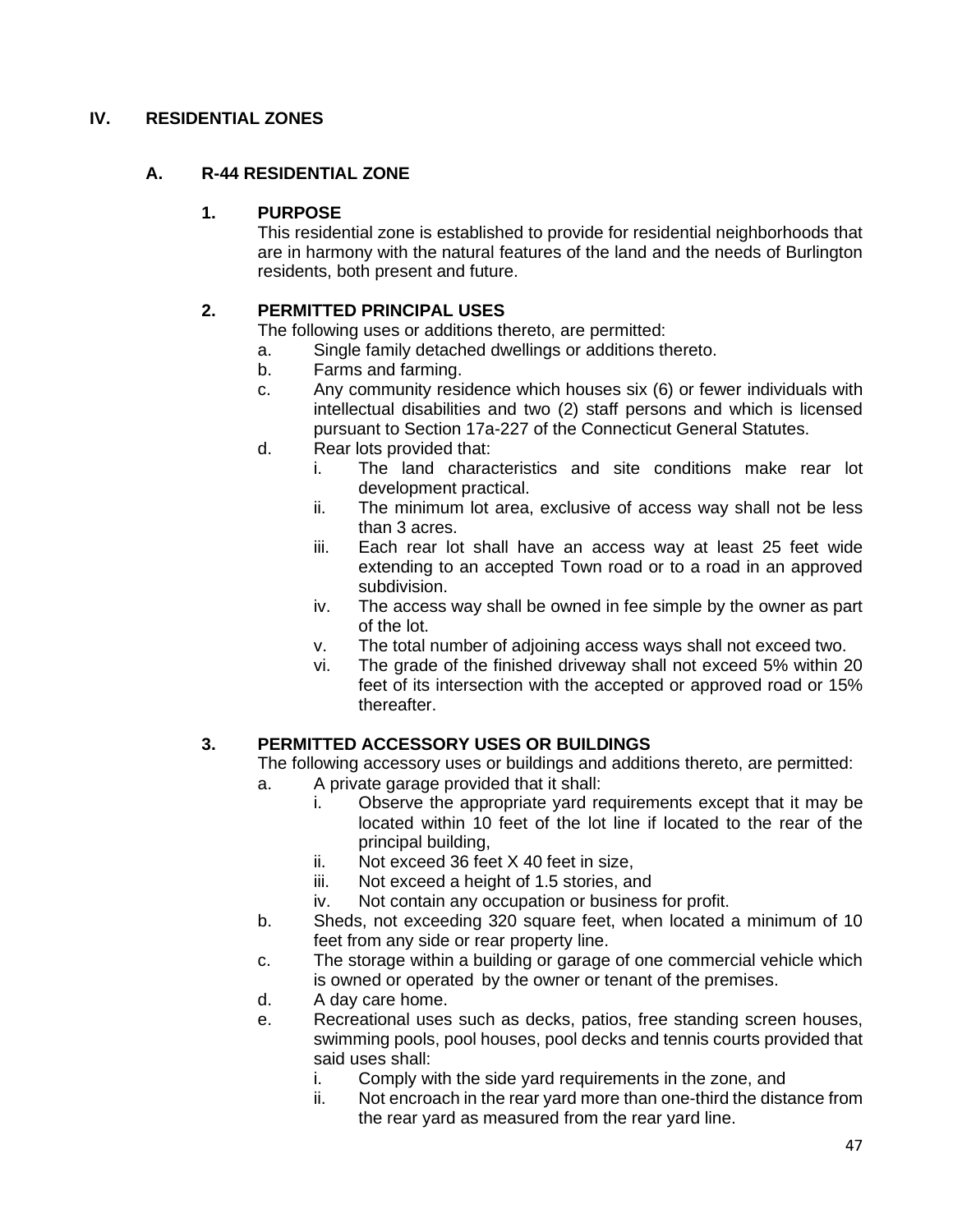- f. The keeping of livestock having or which will have an adult weight exceeding 250 pounds, for the exclusive use of the occupant(s) of the principal building provided that:
	- i. The lot contains at least 3 acres for the first such livestock kept and 1 acre for each additional livestock kept,
	- ii. No structure used for the housing of such livestock shall be located within greater of 100 feet, or the distance provided in the Public Health Code, from any street line, lot line, water supply or swimming pool.
- g. The storage of recreational vehicles including boats, boat trailers, camping trailers, camping buses, pick-up campers or other recreational vehicles not exceeding an overall length of 27 feet that are owned or leased by a resident of the premises and used solely by members of the household provided that:
	- i. The vehicle shall be stored to the rear of the principal building a minimum of 10 feet from any lot line,
	- ii. The vehicle shall not be occupied or used and no utilities shall be connected to such vehicle while it is on the premises (except for maintaining battery charge),
	- iii. Appropriate visual barriers are provided so that such storage will not be detrimental to, or adversely affect the value of property in the neighborhood,
	- iv. Such vehicle or storage is not for business or commercial purposes, and
- h. The temporary parking of a recreational vehicle for a period not to exceed fourteen (14) days in any one month but in no case more than 28 days per calendar year.
- i. Ground mounted solar energy system provided that:
	- i. The system shall be located to the rear of front wall of the principal building,
	- ii. Shall be located a minimum of 12' feet from any side lot line,
	- iii. Shall be located a minimum of 35' from any rear yard lot line,
	- iv. Shall not exceed 18' in height including all antennae,
	- v. Shall not be located in any front yard except as approved by the Commission per section VIII and IV.A.4p of these regulations,
	- vi. Shall conform to industry standards and shall be constructed in accordance with all applicable local, State, and Federal safety, construction, electrical, and communication requirements,
	- vii. All exterior electrical and/or plumbing lines must be buried below the surface of the ground and be placed in conduit,
	- vii. Where a unique property, or lot configuration exists that a ground mounted solar energy system cannot be fully utilized to produce the minimum output from the design standard of the system, an applicant may apply for a Special Permit in accordance with

section VIII and IV.A.4 of these Regulations.

### **4. SPECIAL PERMIT USES**

The following uses or additions thereto, may be granted by the Commission, subject to the satisfaction of requirements and standards as set forth in Section VIII and the imposition of conditions in harmony with the general purposes of these Regulations:

a. Professional offices or customary home occupations in accordance with the standards established in Section IX.B.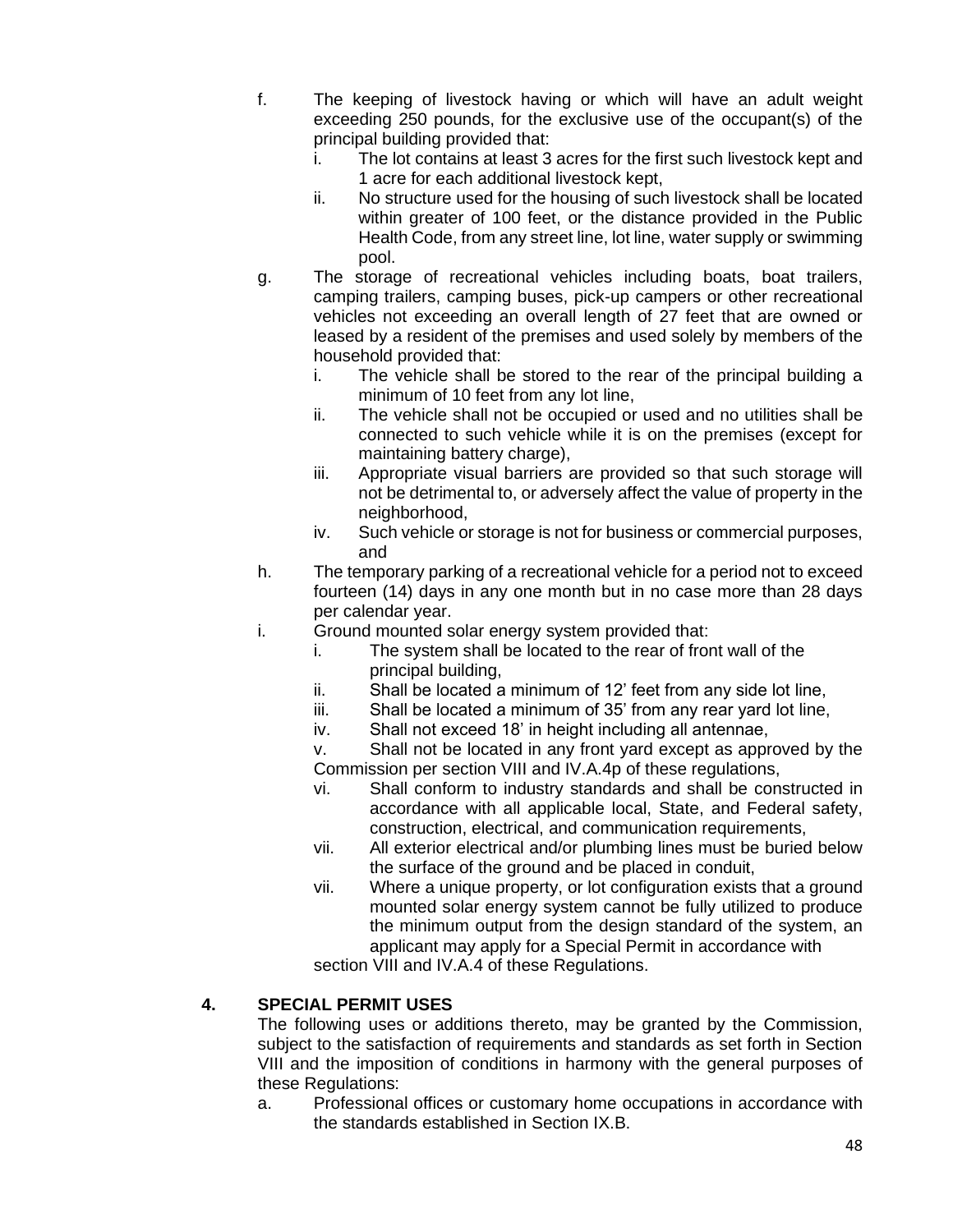- b. Accessory apartments in accordance with the standards established in Section IX.C.
- c. Cluster development subject to the provisions of Section IX.E.
- d. Living units on a farm in addition to the permitted principal residential use.
- e. Accessory buildings that do not comply with the requirements of Section IV.A.3.
- f. The storage of recreational vehicles that does not comply with the requirements of Section IV.A.3.
- g. Bed and breakfast operated by the resident owner of the property.
- h. Day care centers.
- i. Municipal facilities and uses.
- j. Public and private schools and colleges.
- k. Churches, synagogues and other places of worship.
- l. Cemeteries.
- m. Recreational facilities or private clubs that are non-profit.
- n. Commercial recreation uses that promote the retention of open space such as golf courses, ski areas, riding academies.
- o. Hospitals, convalescent and nursing homes, but not correctional institutions or drug treatment centers, provided that:
	- i. The minimum lot size on which such activity occurs is at least 5 acres in size; and
	- ii. All structures are located at least 100 feet from any lot or street line.
- p. Ground Mounted Solar Energy Systems where: i. Such structure and all antennae are screened with a vegetative
	- buffer or fencing, ii. The Commission finds that the structure does not detract from the character of community and is harmonious with the immediate surrounding neighborhood,
	- iii. Does not create a hazardous condition or block any site line of vehicular access way(s).
- q. Farm Brewery in accordance with the requirements of Article IX Section G.

### **i. AREA, YARD & HEIGHT REQUIREMENTS**

| Minimum Lot Area:                                                                                                                                                                             | 43,560 square feet of<br>buildable land                                                              | $\bullet$<br>$\bullet$ | For any lot created<br>and recorded after<br>January 1, 2002<br>For any lot created by<br>subdivision and<br>recorded after<br>October 1, 1983 |
|-----------------------------------------------------------------------------------------------------------------------------------------------------------------------------------------------|------------------------------------------------------------------------------------------------------|------------------------|------------------------------------------------------------------------------------------------------------------------------------------------|
|                                                                                                                                                                                               | 30,000 square feet                                                                                   |                        | • For lot in existence as<br>of October 1, 1983                                                                                                |
| Minimum Buildable Area:<br>Minimum Lot Width:<br>Minimum Front Yard:<br>Minimum Side Yard:<br>Minimum Rear Yard:<br>Minimum Living Area:<br>Maximum Lot Coverage:<br>Maximum Building Height: | 15,000 square feet<br>$150$ feet<br>35 feet<br>25 feet<br>60 feet<br>1,050 square feet<br>20 percent |                        |                                                                                                                                                |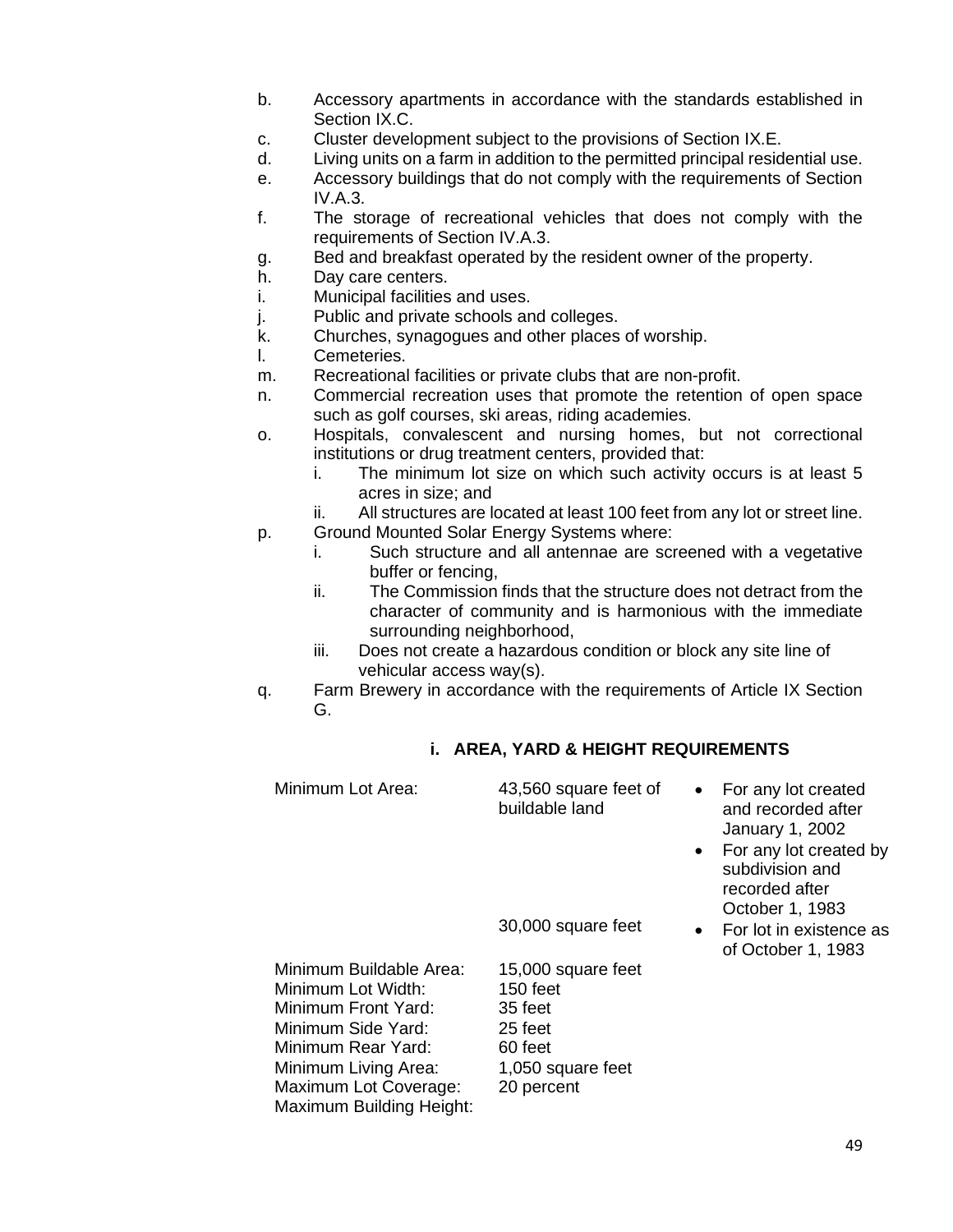# **B. R-15 RESIDENTIAL ZONE**

### **1. PURPOSE**

This residential zone is established to provide for residential neighborhoods that are in harmony with development patterns that pre-dated the adoption of these Regulations and that help meet the housing needs of Burlington residents, both present and future.

#### **2. PERMITTED PRINCIPAL USES**

a. Any building or use permitted in the R-44 Residential Zone.

#### **3. PERMITTED ACCESSORY USES OR BUILDINGS**

a. Any accessory use or building permitted of right in Residential Zone R-44

#### **4. SPECIAL PERMIT USES**

The following Special Permit Uses or additions thereto, may be granted by the Commission, subject to the satisfaction of requirements and standards as set forth in Section VIII and the imposition of conditions in harmony with the general purposes of these Regulations:

- a. Any building or use allowed by Special Permit in the R-44 Residential Zone;
- b. A two-family dwelling subject to the following conditions:
	- i. A lot of record shall contain an area of not less than 30,000 square feet and shall meet or exceed the minimum lot width requirement,
	- ii. Each dwelling unit shall have a minimum living area of 750 square feet,
	- iii. The gross ground floor area after conversion shall not exceed 25% of the lot area,
	- iv. Water supply and sewage disposal system shall comply with all aspects of the Health Code of the State of Connecticut, and
	- v. The external single family appearance of the building and the general character of the neighborhood shall be preserved and exterior stairs for access to the second floor (if any) shall be enclosed.
- c. Multi-family dwellings subject to the provisions of Section IX.D.

### **5. AREA, YARD & HEIGHT REQUIREMENTS**

| Minimum Lot Area:   | 43,560 square feet | $\bullet$ | For any lot created and<br>recording after January<br>1, 2002<br>• For any lot created by<br>subdivision and<br>recorded after October |
|---------------------|--------------------|-----------|----------------------------------------------------------------------------------------------------------------------------------------|
|                     | 15,000 square feet | $\bullet$ | 1, 1983<br>For lot in existence as of<br>October 1, 1983                                                                               |
| Minimum Lot Width:  | 100 feet           |           |                                                                                                                                        |
| Minimum Front Yard: | 35 feet            |           |                                                                                                                                        |
| Minimum Side Yard:  | 15 feet            |           |                                                                                                                                        |
| Minimum Rear Yard:  | 45 feet            |           |                                                                                                                                        |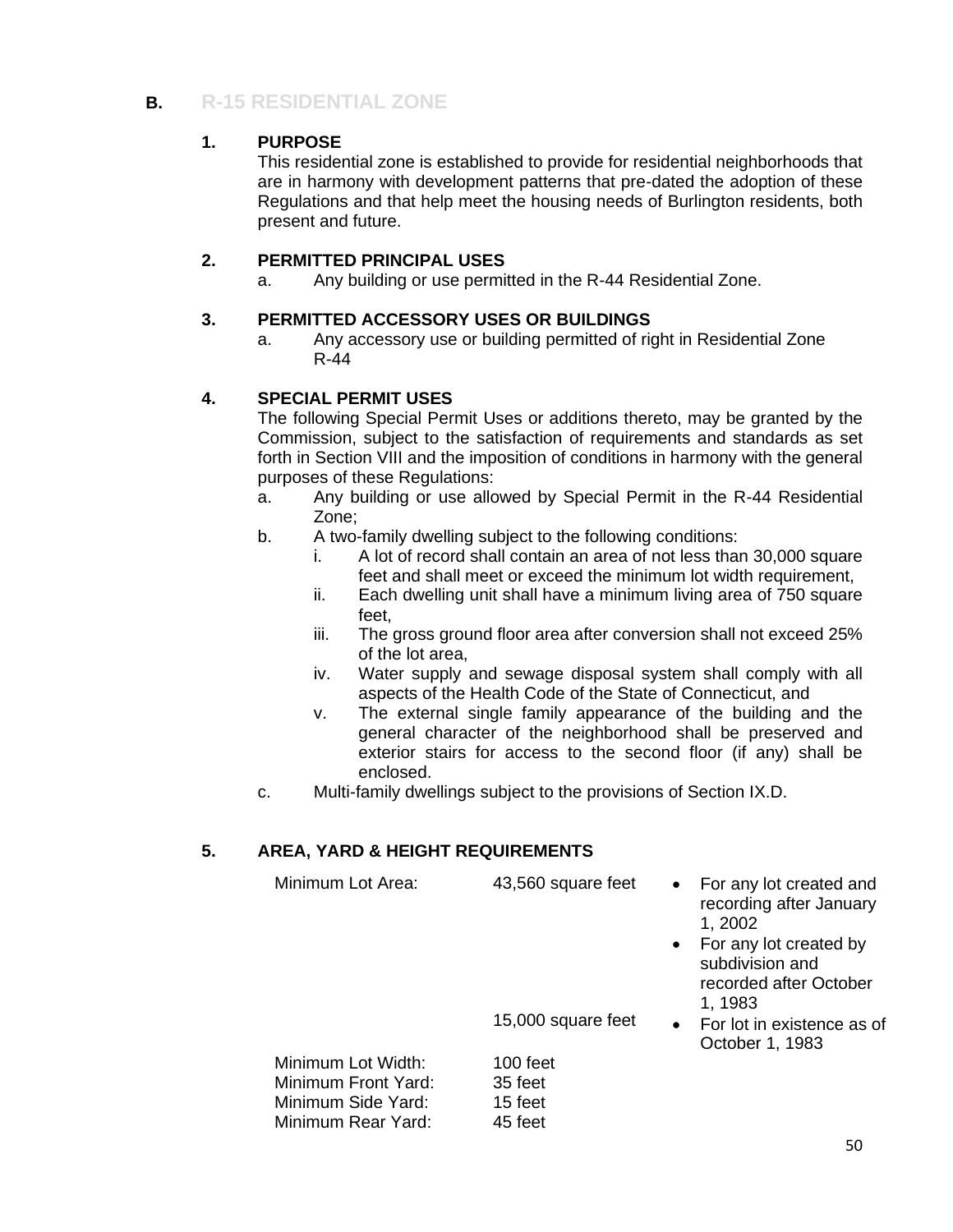| Minimum Living Area:     | 900 square feet for a              |
|--------------------------|------------------------------------|
|                          | single family dwelling             |
| Maximum Lot Coverage:    | 25 percent                         |
| Maximum Building Height: | 30 feet or 2 $\frac{1}{2}$ stories |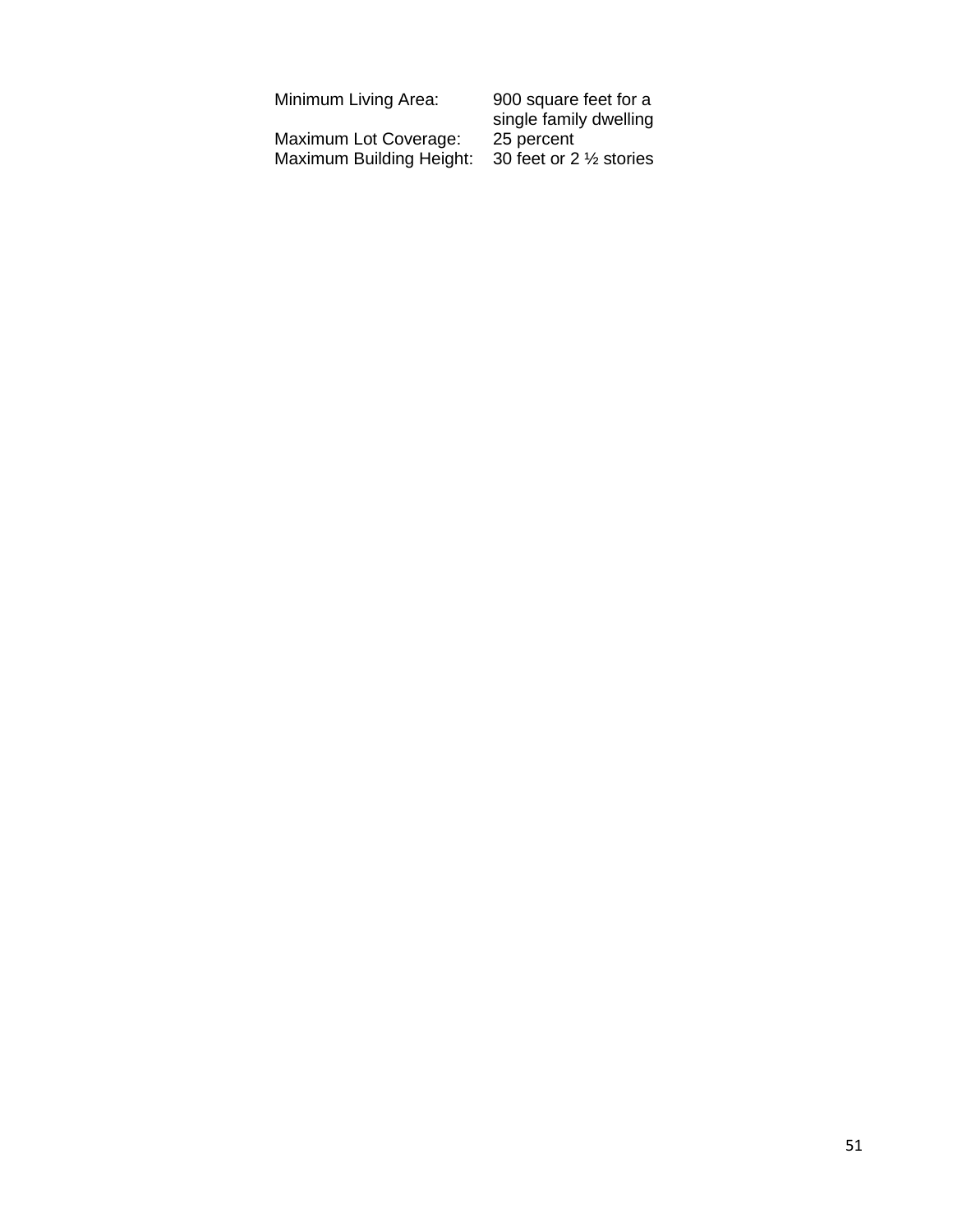## **V. GENERAL PROVISIONS FOR BUSINESS & INDUSTRIAL ZONES**

### **A. CONSOLIDATED PARCELS**

In order to promote integrated development in non-residential zones, any number of separate contiguous parcels may be consolidated for the purpose of development, and the consolidated parcels shall be deemed to be one lot when computing building coverage and yard requirements, provided:

#### **1. REQUIREMENTS**

- a. The consolidated parcel shall be developed with an integrated plan of buildings, utilities, storm drainage, open spaces and planting, lighting, parking and unloading and signs as provided in Section VII.
- b. The owner of each lot shall give to the owner of each lot in the consolidated parcel, by deed, easement, or agreement filed in the Office of the Town Clerk, the right to ingress, egress, passage, parking and loading in the consolidated parcel.

### **2. COMMON ACCESS**

The Commission may require use of common access driveways to one or more parcels, whether or not under separate ownership, in order to assure safe traffic movement onto the street and to avoid traffic congestion.

#### **B. OUTDOOR MERCHANDISE DISPLAY**

Outdoor merchandise display may be permitted in the Central Business zone under the following conditions:

#### **1. MERCHANDISE**

- a. No perishable items shall be displayed outside, except for farm stands.
- b. No merchandise shall be displayed outdoors that will attract animals or insects.
- c. No leaching or goods with broken packaging shall be displayed.

#### **2. LOCATIONAL REQUIREMENTS**

- a. Any area used for outdoor merchandise display shall have been designated on an approved Site Plan.
- b. No merchandise display shall be allowed if it will reduce the amount of parking in parking areas below the minimum required for the site.
- c. Displayed merchandise shall not be stacked higher than six (6) feet.
- d. All lighting and signs shall meet regulations specified in Section VII.
- e. No outdoor merchandise display shall be allowed within the front yard setback with the following exceptions:
	- i. As part of a permitted Roadside Stand, or
	- ii. At least 25 feet from the established street line providing the total area in square footage is no more than three (3) times the lineal feet of principal road frontage.

#### **3. CHRISTMAS TREE SALES**

The sale of Christmas trees may be permitted, at the sole discretion of the Zoning Enforcement Officer, as an exception to the above requirements provided that: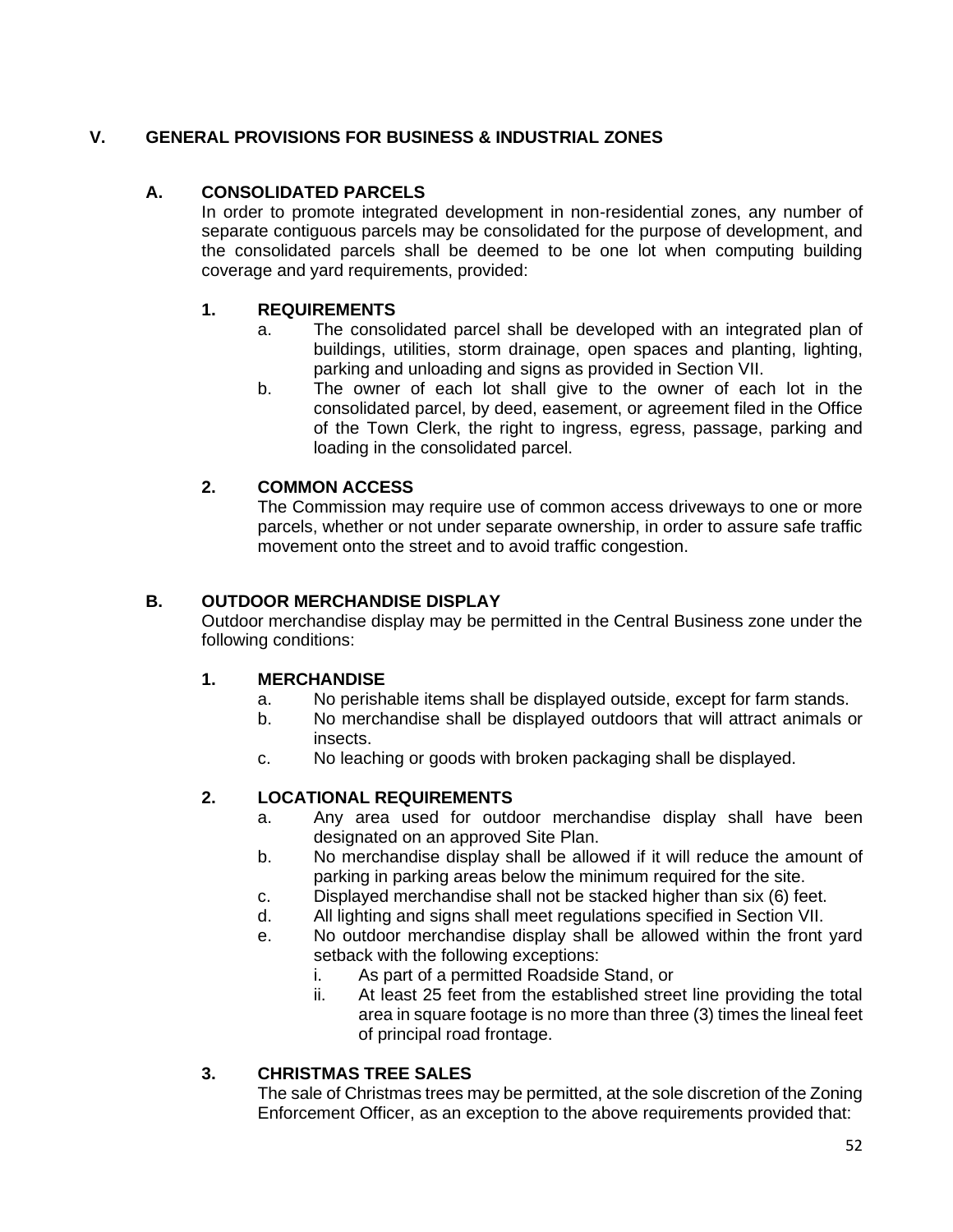- a. An application is submitted,
- b. Adequate parking and crowd control is provided, and
- c. All unsold trees shall be removed by December  $31<sup>st</sup>$  of the year in which they were for sale.

### **C. OUTDOOR STORAGE**

Except for the Neighborhood Business zone, outdoor storage may be permitted in business and industrial zones under the following conditions:

#### **1. MATERIALS**

- a. All outdoor bulk storage items, including recyclable materials, shall be in approved, enclosed containers.
- b. No outside storage shall be placed outdoors that will attract animals or insects.
- c. No perishable merchandise shall be stored outdoors.

#### **2. LOCATIONAL REQUIREMENTS**

- a. Any outdoor storage and all structures required for stored materials shall have been shown and designated on an approved Site Plan as outdoor storage.
- b. No outdoor storage shall be allowed in the required front, side, or rear yards, or buffers.
- c. No outside storage shall be allowed such as will reduce the amount of parking in parking areas below the minimum required for the site.
- d. All lighting and signs shall meet regulations specified in Section VII.
- e. All outdoor storage shall be buffered from residential zones and uses with a 20' wide landscaped buffer.
- f. Outdoor storage shall be screened so as not to be visible from any adjacent street.
- g. Maximum height of stored material shall be six (6) feet except as provided in Section V.C.3.d below.

#### **3. INDUSTRIAL ZONE REQUIREMENTS**

In the industrial zones, outside storage of materials shall be subject to the following additional provisions:

- a. Outside storage shall be located to the rear of the façade of the principal building,
- b. A landscape buffer shall be provided surrounding all storage areas,
- c. Box trailers are permitted provided such storage is screened, and
- d. Outside storage may include storage of vehicles of any height and storage of materials to a maximum height of 25 feet.

#### **D. OUTDOOR DINING SPACE PERMITS ISSUED PER EXECUTIVE ORDER 7MM**

Any Outdoor Dining Space that has not been the subject of a zoning enforcement action which is operating with a permit issued pursuant the 2020 Gubernatorial Executive Order 7MM, shall be permitted to operate until January 1, 2021, inclusive, provided that such extension shall not be interpreted to create any nonconforming right, and further provided that the operation of the Outdoor Dining Space between the date of the suspension of the State's declared state of emergency and January 1, 2021, inclusive, shall be deemed to be a complete and total waiver of any claim of nonconforming rights under any local, state, or federal legal authority.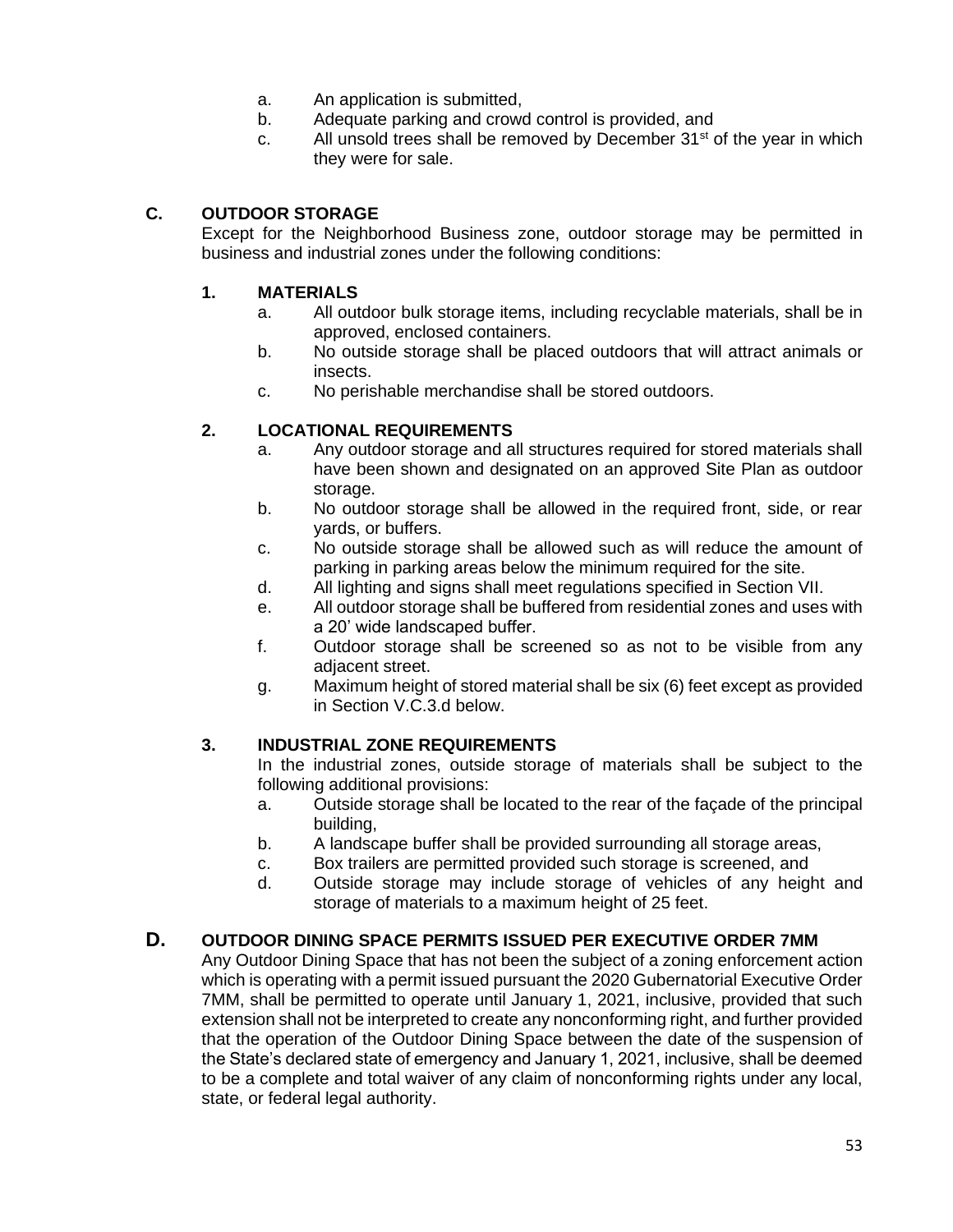# **VI. BUSINESS & INDUSTRIAL ZONES**

# **A. NEIGHBORHOOD BUSINESS ZONE (NB)**

#### **1. PURPOSE**

The purpose of the Neighborhood Business Zone is to establish a district to allow for small scale business uses to furnish convenience goods and services for the daily needs of the residents of the neighborhood, and for small specialty stores, offices, and other compatible land uses which do not generate large volumes of traffic and which would be compatible with the surrounding neighborhood.

#### **2. GENERAL REQUIREMENTS**

Development within the Neighborhood Business zone shall comply with the following general requirements:

- a. The buildings constructed within the district shall be of residential design, similar in scale, architecture and exterior materials to residential buildings in the neighborhood.
- b. No premises shall be used for the conducting of business with the public between the hours of 10:00 PM and 6:00 AM**;**

### **3. PERMITTED USES**

The following uses or additions thereto are permitted in Neighborhood Business Zones (NB), subject to Site Plan approval:

- a. Business and professional offices, financial institutions and agencies.
- b. Small convenience goods stores.
- c. Retail stores.
- d. Restaurants.
- e. Package stores.

### **4. PERMITTED ACCESSORY USES OR BUILDINGS**

Off-street parking and loading spaces are permitted as accessory uses.

### **5. SPECIAL PERMIT USES**

The following Special Permit Uses or additions thereto, may be granted by the Commission, subject to the satisfaction of requirements and standards as set forth in Section VIII and the imposition of conditions in harmony with the general purposes of these Regulations:

- a. Single family residence.
- b. Mixed residential/neighborhood business use.
- c. Personal service establishment.
- d. Buildings containing more than 2,500 square feet of floor area.
- e. Other uses similar to the permitted uses and which will not, in the opinion of the Commission, be detrimental to the character of the zone.
- f. Ground mounted solar energy systems provided the following that:
	- i. Shall be adequately screened by vegetation, fencing, or some combination thereof,
	- ii. Such structure is found to be harmonious with the surrounding area, character and existing architecture of the immediate area,
	- iii. Shall not exceed 18' in height including all antennae,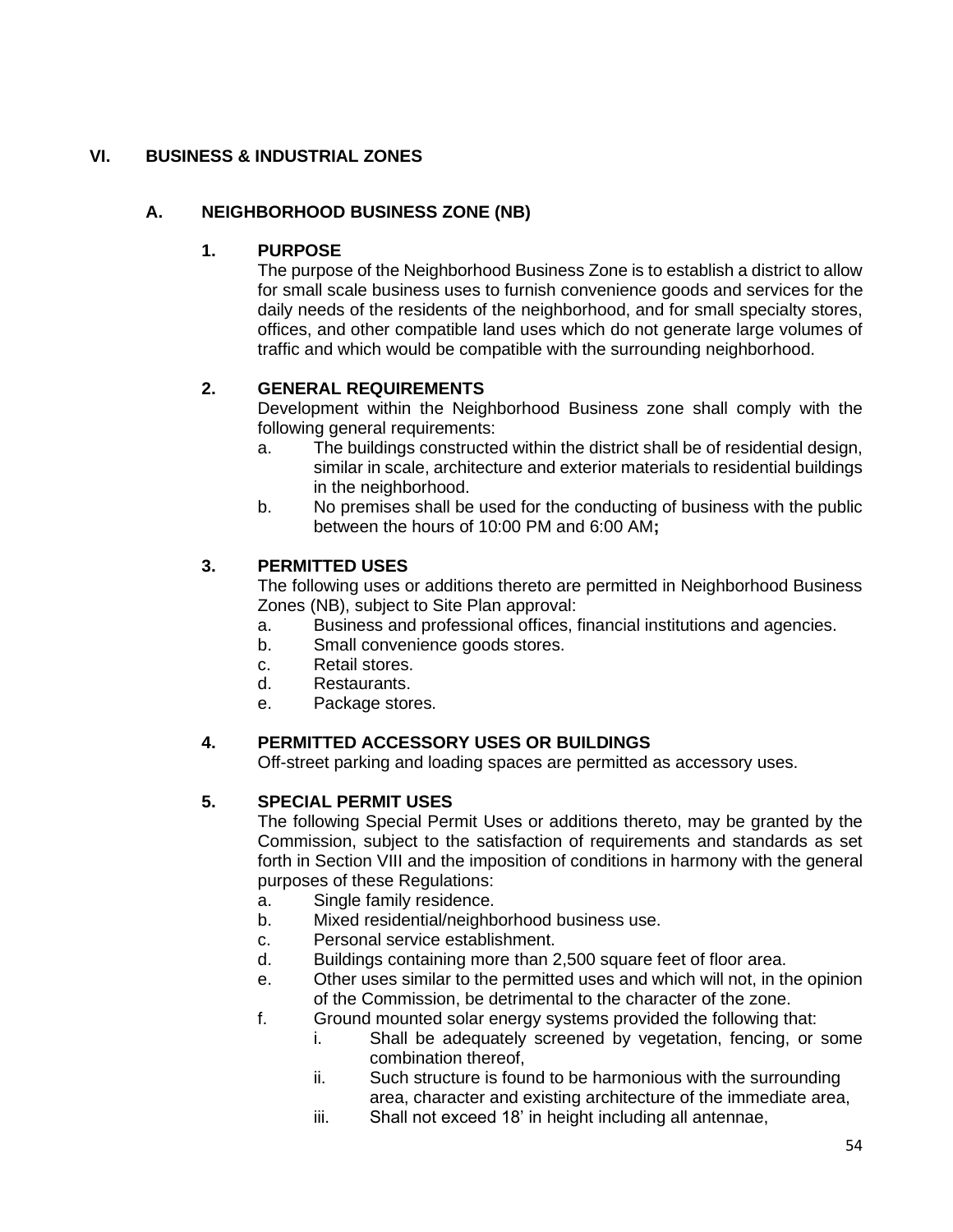- iv. Shall conform to industry standards and shall be constructed in accordance with all applicable local, State, and Federal safety, construction, electrical, and communication requirements,
- iv. All exterior electrical and/or plumbing lines must be buried below the surface of the ground and be placed in conduit.
- g. Brewery or Farm Brewery in accordance with the requirements of Article IX Section G.

### **6. AREA, YARD & HEIGHT REQUIREMENTS**

| Minimum Lot Area:        | 43,560 square feet                                     |
|--------------------------|--------------------------------------------------------|
| Minimum Lot Width:       | 150 feet                                               |
| Minimum Front Yard:      | 40 feet                                                |
| Minimum Side Yard:       | 25 feet, 50 feet where abutting a Residential District |
| Minimum Rear Yard:       | 25 feet, 50 feet where abutting a Residential District |
| Minimum Floor Area:      | 1,000 square feet                                      |
| Maximum Floor Area:      | 2,500 square feet for business uses                    |
| Maximum Lot Coverage:    | 10 percent                                             |
| Maximum Building Height: | 30 feet or 2 $\frac{1}{2}$ stories                     |

### **B. CENTRAL BUSINESS ZONE (CB)**

#### **1. PURPOSE**

The purpose of the Central Business Zone is to establish a central shopping district consisting of larger stores and satellite shops for the convenience of shoppers, and to encourage the development of business by consolidating individual parcels of land into a total integrated plan. This zone is intended to be primary retail sales and service areas in the community, focusing and expanding upon the historic and commercial center of Burlington.

### **2. PERMITTED USES**

The following uses or additions thereto, are permitted in a Central Business Zone (CB) subject to Site Plan approval:

- a. Business and professional offices.
- b. Financial institutions and agencies.

### **3. PERMITTED ACCESSORY USES OR BUILDINGS**

The following uses shall be considered as accessory uses in a Central Business (CB) Zone:

- a. On-street parking spaces with the approval of the Commission.
- b. Off-street parking and loading spaces.
- c. Garages for commercial vehicles used by the tenant of the premises.

### **4. SPECIAL PERMIT USES**

The following Special Permit Uses or additions thereto, may be granted by the Commission, subject to the satisfaction of requirement and standards as set forth in Section VIII and the imposition of conditions in harmony with the general purposes of these regulations:

- a. Any building or use allowed by a Special Permit in a Neighborhood Business (NB) Zone except single family residences**.**
- b. Drive-through restaurants or other drive-through facilities**.**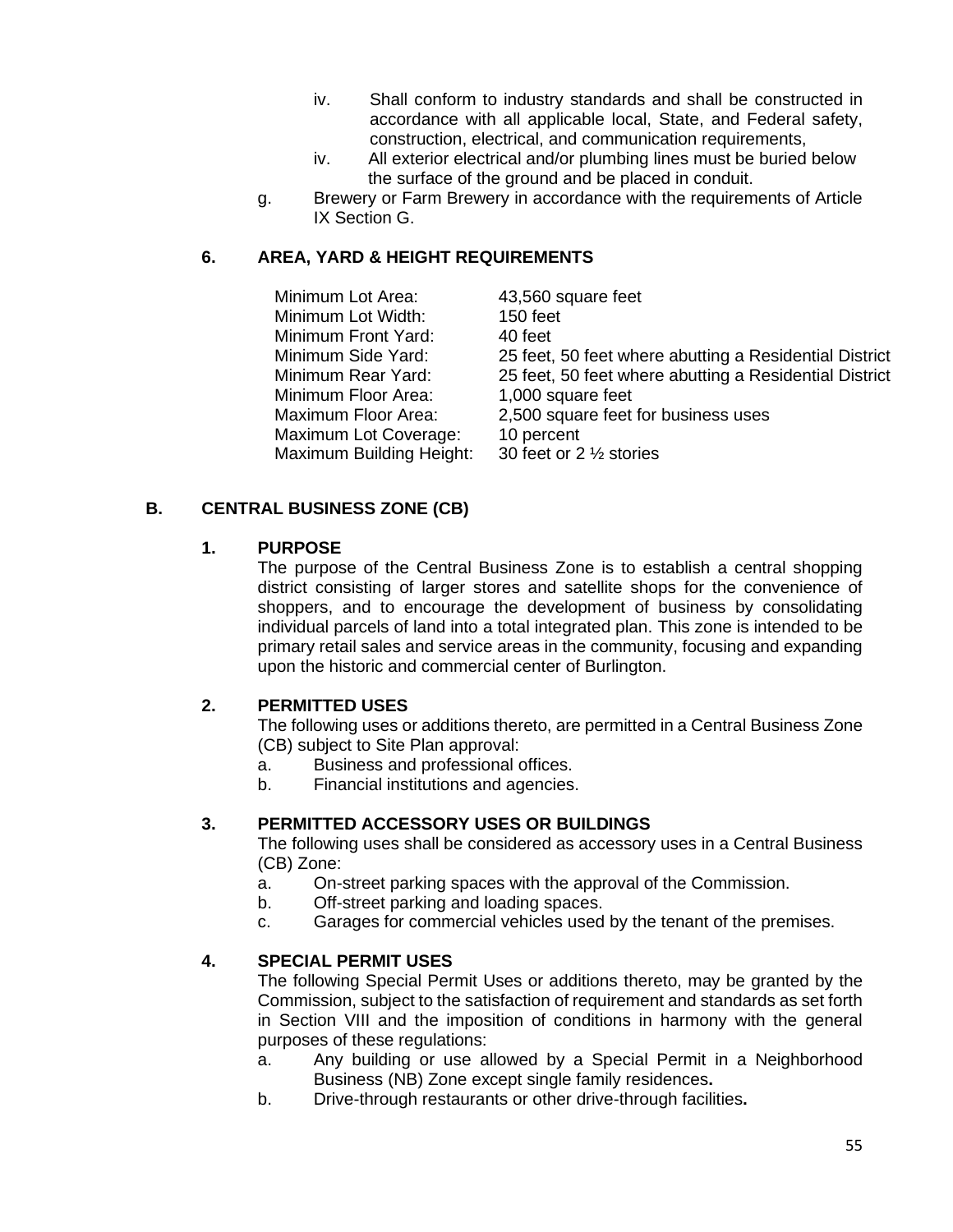- c. Motor fuel sales stations if a Certificate of Location Approval has been obtained from the Zoning Board of Appeals as provided in the Connecticut General Statutes**.**
- d. Limited motor vehicle repair and service if a Certificate of Location Approval has been obtained from the Zoning Board of Appeals as provided in the Connecticut General Statutes**.**
- e. Car washing establishment**.**
- f. Multi-family dwellings in accordance with the requirements of Section IX.D**;**
- g. Indoor theaters**;**
- h. Printing, publishing and reproduction establishments employing not more than 5 persons**,**
- i. Business, secretarial or vocational schools**,**
- j. Bowling alleys, assembly halls, and video game parlors**;**
- k. Self-service launderettes**;** laundries**.**
- l. Cemeteries**.**
- m. Other uses similar to the permitted uses that will not, in the opinion of the Commission, be detrimental to the character of the zone**.**
- n. Personal service establishments.
- o. Retail stores.
- p. Restaurants.
- q. Hotels; boarding houses.
- r. Clubs and lodges; community center buildings; museums; day care centers; funeral parlors.
- s. Brewery in accordance with the requirements of Article IX Section G.

### **5. AREA, YARD & HEIGHT REQUIREMENTS**

| Minimum Lot Area:<br>Minimum Lot Width:<br>Maximum Front Yard:                           | Size needed to sustain sanitary facilities.<br>None.<br>Building front, excluding unenclosed entry<br>canopies and structures, must be no more than 30<br>feet from street edge exclusive of on-street |
|------------------------------------------------------------------------------------------|--------------------------------------------------------------------------------------------------------------------------------------------------------------------------------------------------------|
|                                                                                          | parking, or no more than 5 feet from street right-of-<br>way if right-of-way extends beyond 30 feet from the<br>street.                                                                                |
| Minimum Side Yard:<br>Minimum Rear Yard:<br>Minimum Floor Area:<br>Maximum Lot Coverage: | None, 50 feet where abutting a Residential District.<br>None, 50 feet where abutting a Residential District.<br>500 square feet.<br>None.                                                              |
| Maximum Building Height:                                                                 | 35 feet or 3 stories.                                                                                                                                                                                  |

#### **C. INDUSTRIAL ZONE (I)**

#### **1. PURPOSE**

It is the purpose of this Section to provide for offices, warehouses, light assembly and other compatible uses in what is commonly thought of as an industrial park, and to permit flexible site development in order to retain the natural features and open character of the area.

#### **2. GENERAL REQUIREMENTS**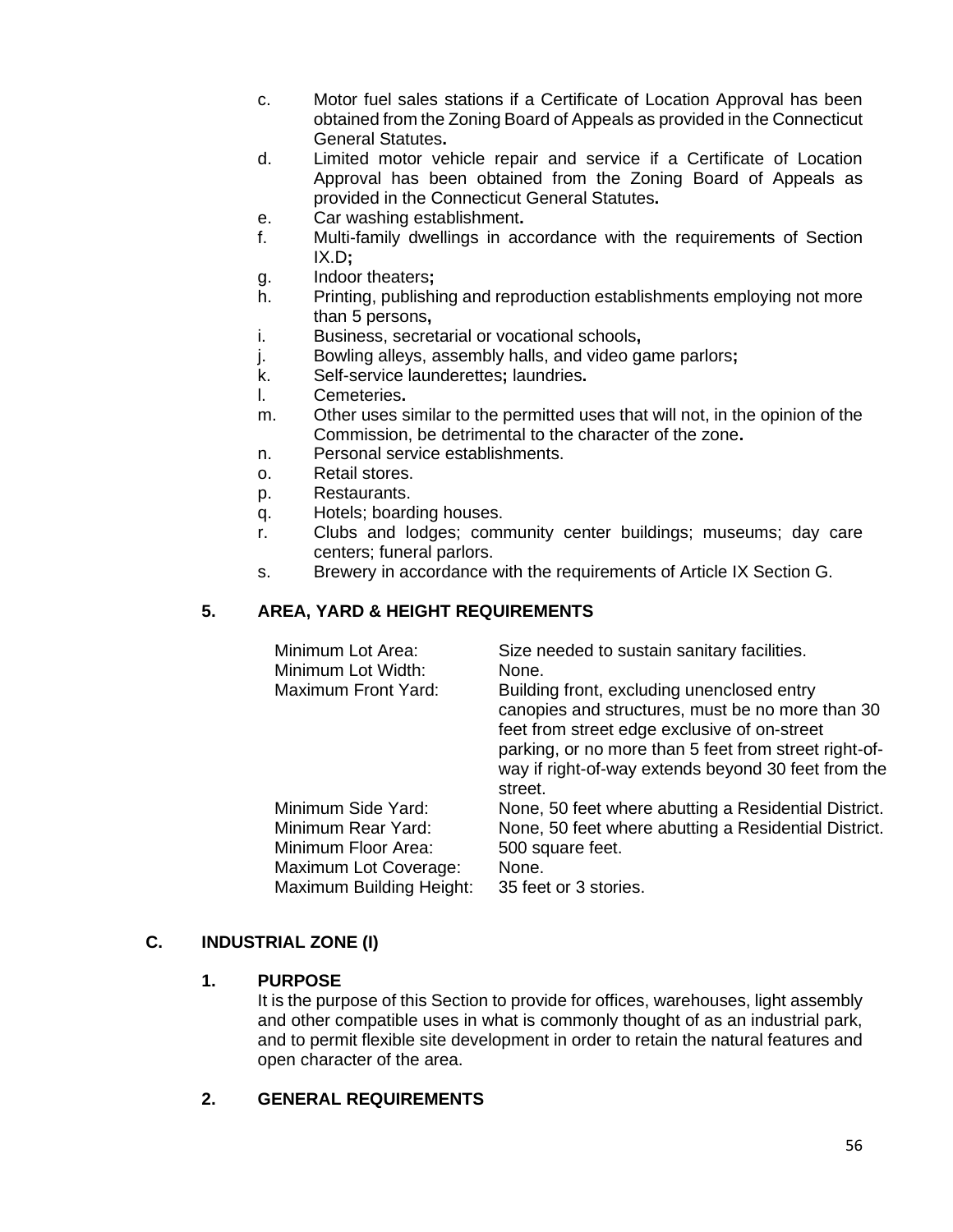Development within the Industrial zone shall comply with the following general requirements:

- a. Industrial Zone shall consist of an area of land containing not less than 25 acres, whether in one or more ownerships.
- b. Where a residential zone abuts the Industrial Zone, no building or parking shall be closer than 100 feet from such zone boundary.
- c. Where a business zone abuts the Industrial Zone, no building or parking shall be closer than 25 feet from such zone boundary.

## **3. PERMITTED USES**

The following uses or additions thereto, are permitted in Industrial Zones, subject to Site Plan approval:

- a. Office buildings.
- b. Warehouse and distribution facilities.
- c. The packaging or assembly of components or goods.

# **4. PERMITTED ACCESSORY USES OR BUILDINGS**

In Industrial Zones the following uses shall be considered as accessory uses:

- a. Off-street parking and loading spaces;
- b. Garages for commercial vehicles or vehicles necessary in connection with the principal uses; and
- c. Cafeterias or clinics necessary in connection with the principal use, and used exclusively by the employees of the principal use.

### **5. SPECIAL PERMIT USES**

The following Special Permit Uses or additions thereto, may be granted by the Commission, subject to the satisfaction of requirements and standards as set forth in Section VIII and the imposition of conditions in harmony with the general purposes of these Regulations:

- a. Any building or use allowed in Neighborhood Business Zone (NB), except residential uses;
- b. General aviation airports and accessory uses;
- c. Research laboratories;
- d. The manufacture or processing of components or goods;
- e. Plants for the processing and distribution off milk, dairy and food products for human consumption, and for bottling or packaging beverages;
- f. Furniture manufacturing, woodworking and millwork;
- g. Tool and die making; extrusion and stamping of small metal products and plastics; metal fabrication, light and sheet metal, machining of parts handled by hand;
- h. Fabrication and installation of glass;
- i. Building of boats and spars from wood, plastics, fiberglass or metal;
- j. Newspaper publishing plant, printing, photo-engraving, blueprinting and similar graphic reproduction service;
- k. Telecommunication facilities;
- l. General motor vehicle repair and service if a Certificate of Location Approval has been obtained from the Zoning Board of Appeals as provided in the Connecticut General Statutes;
- m. Contractors' materials and equipment storage yards and buildings, including pipe;
- n. Building materials sales and storage yards and buildings;
- o. Car Washing establishment;
- p. Taxi services, trucking terminals, and other transportation services;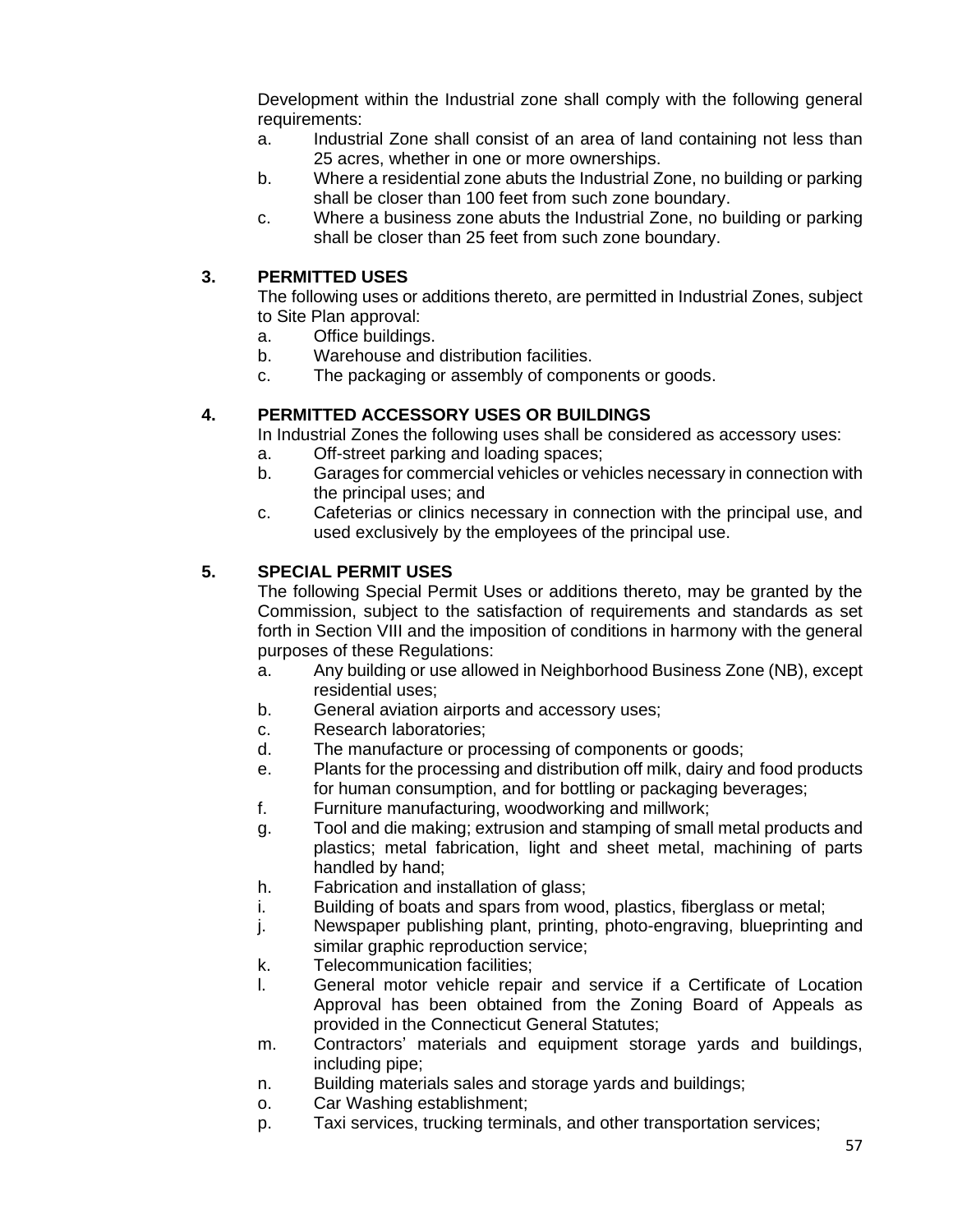- q. Greenhouses;
- r. Kennels
- s. Adult use in compliance with Town ordinances related to adult-oriented establishments provided that such establishments are located at least one mile from a school and at least 1,000 feet from a residential zone;
- t. Athletic clubs have such indoor and/or outdoor facilities as swimming pools, courts, athletic fields, and related accessory facilities available to members and invited guests when such uses are located on lots having a minimum lot area of 25 acres.
- u. Uses of the same general character as those listed as permitted uses and which, in the opinion of the Commission:
	- i. Will be appropriate for the site given the size of the plant, the number of employees, and the relationship of the issue to the function of the development or zone, and
	- ii. Will not be detrimental to the character of the zone.
- v. Brewery or Farm Brewery in accordance with the requirements of Article IX Section G.

### **6. AREA, YARD & HEIGHT REQUIREMENTS**

| Minimum Lot Area:     | 43,560 square feet                       |
|-----------------------|------------------------------------------|
| Minimum Lot Width:    | 200 feet                                 |
| Minimum Front Yard:   | 40 feet, 75 feet where lot abuts a State |
|                       | Highway                                  |
| Minimum Side Yard:    | 20 feet                                  |
| Minimum Rear Yard:    | 30 feet                                  |
| Maximum Lot Coverage: | 25 percent                               |
|                       |                                          |

Maximum Building Height: 35 feet or 2 stories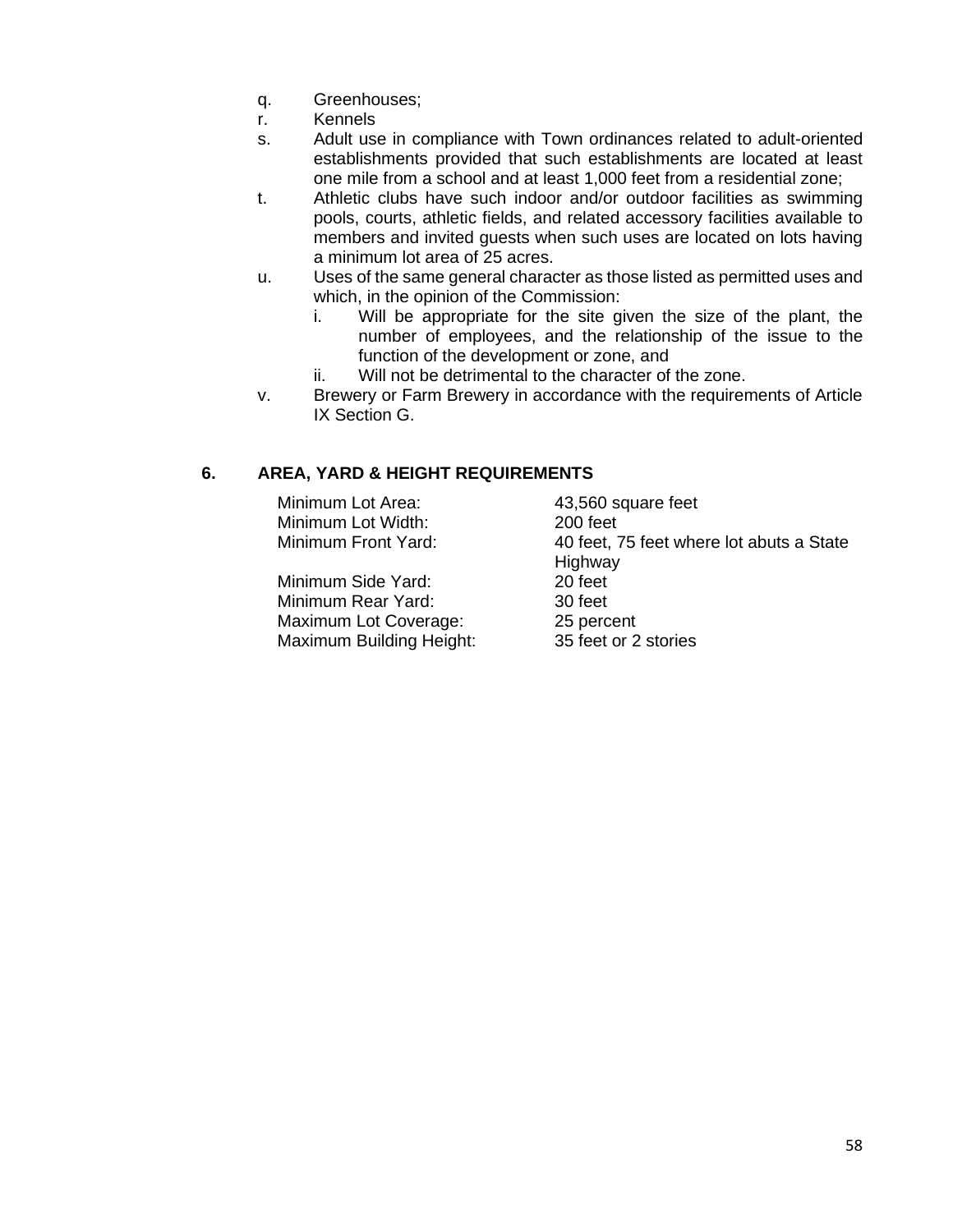# **VII. SITE DEVELOPMENT REGULATIONS**

## **A. LANDSCAPED AREA REQUIREMENTS**

#### **1. OVERALL LANDSCAPED AREA REQUIREMENTS**

- a. At least 25 percent of any lot developed for business or industrial use shall be maintained as a landscaped area.
- b. Any proposed trees shall be suitably planted and, when planted, shall be not less than:
- c. Two inches (2") in caliper for deciduous trees, or
- d. Six feet (6') in height for evergreen trees.
- e. Wherever possible, major existing trees shall be saved by appropriate welling or mounding and incorporated into landscaped areas.
- f. Preservation of stone walls and existing trees over 12" in diameter shall be encouraged to the maximum extent possible.
- g. All landscaped areas shall be maintained in a living and healthy condition, with the owner of the property replacing dead, or diseased, trees or shrubs.

#### **2. PERIMETER LANDSCAPED AREA REQUIREMENTS**

- a. Unless modified by the Commission, any lot developed for business or industrial use shall provide a minimum 15-foot landscaped area between the street line and the paved area.
- b. Wherever possible, landscaped areas bounding property lines or sidewalks along a street shall be mounded and planted to afford reasonable screening from the adjacent property or public street.

### **3. PARKING AREA LANDSCAPING REQUIREMENTS**

- a. Any parking area accommodating 10 or more cars shall provide internal landscaped areas shall be equal to at least 10 percent of the gross parking lot area.
- b. Such internal landscaped areas shall be provided with not less than one tree for each 10 cars in the parking area, suitably located in landscaped islands within the parking area so as to enhance the appearance of the lot.
- c. Any planting islands used to satisfy this requirement shall have an area of not less than 160 feet and shall be protected by curbing.
- d. Wherever possible, major existing trees over 12 inches in diameter shall be saved by appropriate welling or mounding and incorporated into parking lot islands.

### **4. LANDSCAPING REQUIREMENTS**

Any landscaping material required to be installed by the Commission shall be maintained by the property owner. Prior to the granting of a Certificate of Occupancy, the property owner shall provide:

- a. A bond guaranteeing the replacement of any trees or shrubs that die within one year, or
- b. Evidence of a guarantee from the landscaping contractor or supplier that any trees or shrubs that die within one year will be replaced.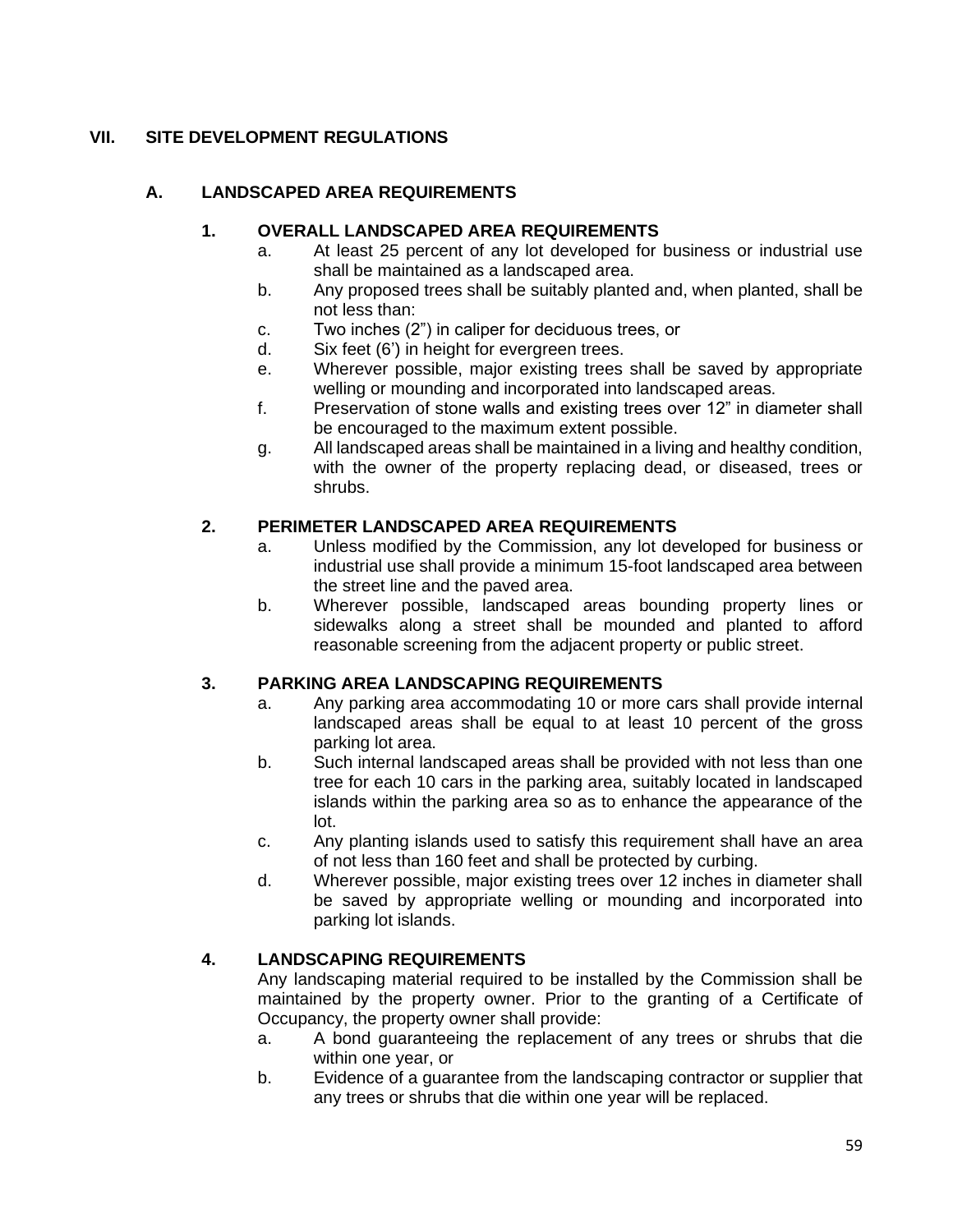# **5. LANDSCAPED BUFFER REQUIREMENTS**

For the purposes of this section, a landscaped buffer shall consist of an area containing no fewer than two rows of suitable evergreen trees of at least 6-8 feet in height, planted 15 feet apart, staggered in adjoining rows to provide a visual barrier or other landscaping treatment deemed acceptable by the Commission.

- a. Business zones shall be separated from adjoining residential zones by a landscaped buffer not less than 20 feet wide.
- b. All lots in Industrial Zones shall be screened by a landscaped buffer not less than 50 feet wide where adjoining any residential zone and 35 feet wide where adjoining any business zone.
- c. Where appropriate, in the judgment of the Commission, walls, fencing, or existing vegetation may be used as part of the required buffer.
- d. Front yard landscaped buffers may be required by the Commission where necessary to preserve and protect residential character.
- e. Earth berms shall be made an integral part of any such area where they will complement design, increase aesthetics and/or reduce noise levels.

# **B. PARKING & LOADING REGULATIONS**

# **1. PURPOSE**

These parking regulations are adopted for the purpose of providing sufficient parking facilities off the street and on the same lot as the building they serve for all existing and proposed uses.

a. Standard for driveways shall be those included in Appendix D, Specifications for Driveways.

# **2. NUMBER OF PARKING SPACES**

- b. Unless waived or modified by the Commission, parking spaces shall be provided on the same lot in sufficient number to accommodate the motor vehicles of all occupants, employees, suppliers, customers and persons normally visiting the premises at any one time or as specified in the table in this Section.
- c. In the CB zone, the Commission shall consider the availability or provision of on-street parking spaces, off-street parking spaces, and parking spaces provided on nearby sites in determining compliance with the parking requirements.
- d. The Commission shall determine the required number of parking spaces for all uses not included in the table, based on those criteria.
- e. Where two or more different principal or accessory uses are located on the same premises the parking requirements for the different uses shall be computed separately and cumulatively.
- f. When computation of required parking spaces results in a fraction of a car space the required number of spaces shall be increased to the next whole number of spaces.
- g. No area shall be credited as a parking space that is in any part credited or used as a loading space or travel way.
- h. No required parking space shall be used for the sale, storage, or display of goods.
- i. In the CB zone, on-street parking shall be improved to the extent possible along the lot frontage before adding parking spaces off-street. On-street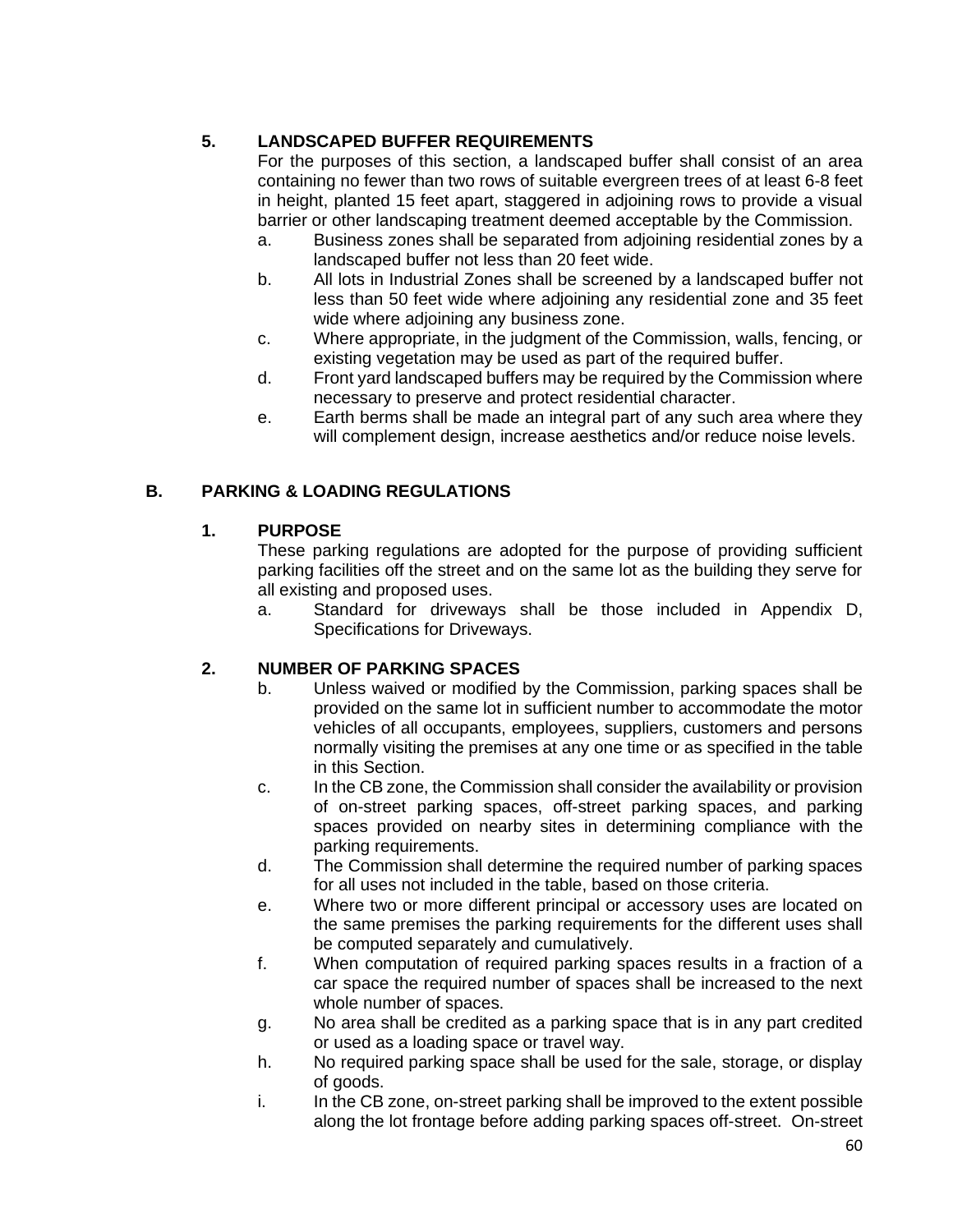parking must be available for general public use. Improved parking must be contiguous and consistent with parking from adjoining lots where it exists.

j. Off-street parking lots shall be placed in the rear of the lot. If they cannot be placed in the rear, then they may be placed on the side of the lot. Parking spaces shall be placed in the front of the lot only as on-street parking. Parking lots may be placed in the front of the lot only by the specific grant of a waiver.

### **3. MINIMUM PARKING REQUIREMENTS**

| <b>RESIDENTIAL</b>                                                         |                                                                                                                                   |
|----------------------------------------------------------------------------|-----------------------------------------------------------------------------------------------------------------------------------|
| One And Two Family Dwellings                                               | 2 spaces per dwelling unit<br>$\bullet$                                                                                           |
| <b>Multi-Family Dwellings</b>                                              | 2.5 spaces per dwelling unit<br>$\bullet$                                                                                         |
| Housing for Elderly                                                        | 0.75 spaces per unit<br>$\bullet$                                                                                                 |
| Bed & Breakfast and Boarding Houses<br>Home Occupation/Professional Office | 1 space per room offered for<br>separate occupancy, plus 2 spaces<br>for the resident family<br>As determined by the Commission   |
|                                                                            | as part of the Special Permit.                                                                                                    |
| <b>HOSPITALITY/LODGING</b>                                                 |                                                                                                                                   |
| <b>Restaurants</b>                                                         | 1 space per 75 square feet of<br>$\bullet$<br>customer space or 1 space per 3<br>customer seats, whichever is<br>greater          |
| Restaurants, Drive-through                                                 | As determined by the Commission<br>as part of the Special Permit.                                                                 |
| <b>Hotels</b>                                                              | 1 space per room, plus 1 per 2<br>$\bullet$<br>employees on the largest shift, plus<br>1 per 50 square feet of conference<br>area |
| Night Clubs, Taverns, Cocktail Lounges                                     | 1 space per 35 square feet of gross                                                                                               |
| Or Other Drinking Places                                                   | floor area, excluding basement area                                                                                               |
| <b>RETAIL/SERVICE</b>                                                      |                                                                                                                                   |
| <b>Retail Stores and Service</b>                                           | 1 space per 200 square feet of<br>$\bullet$                                                                                       |
| <b>Establishments</b>                                                      | gross floor area                                                                                                                  |
| <b>Gasoline Filling Stations</b>                                           | 5 spaces                                                                                                                          |
| Motor Vehicle Repair and Service                                           | 3 spaces per bay plus 1 space per<br>employee                                                                                     |
| Car-Washing Establishments                                                 | 1 car space per employee, plus<br>stacking space of 10 cars per bay                                                               |
| <b>Bowling Alleys</b>                                                      | 1 car space per employee, plus 5<br>spaces per bowling lane                                                                       |
| <b>OFFICE</b>                                                              |                                                                                                                                   |
| <b>Business Offices and Financial</b><br>Institutions                      | 1 space for each 200 square feet of                                                                                               |
| <b>Medical and Dental Offices</b>                                          | gross floor area                                                                                                                  |
|                                                                            | 1 space for each 150 square feet of<br>gross floor area                                                                           |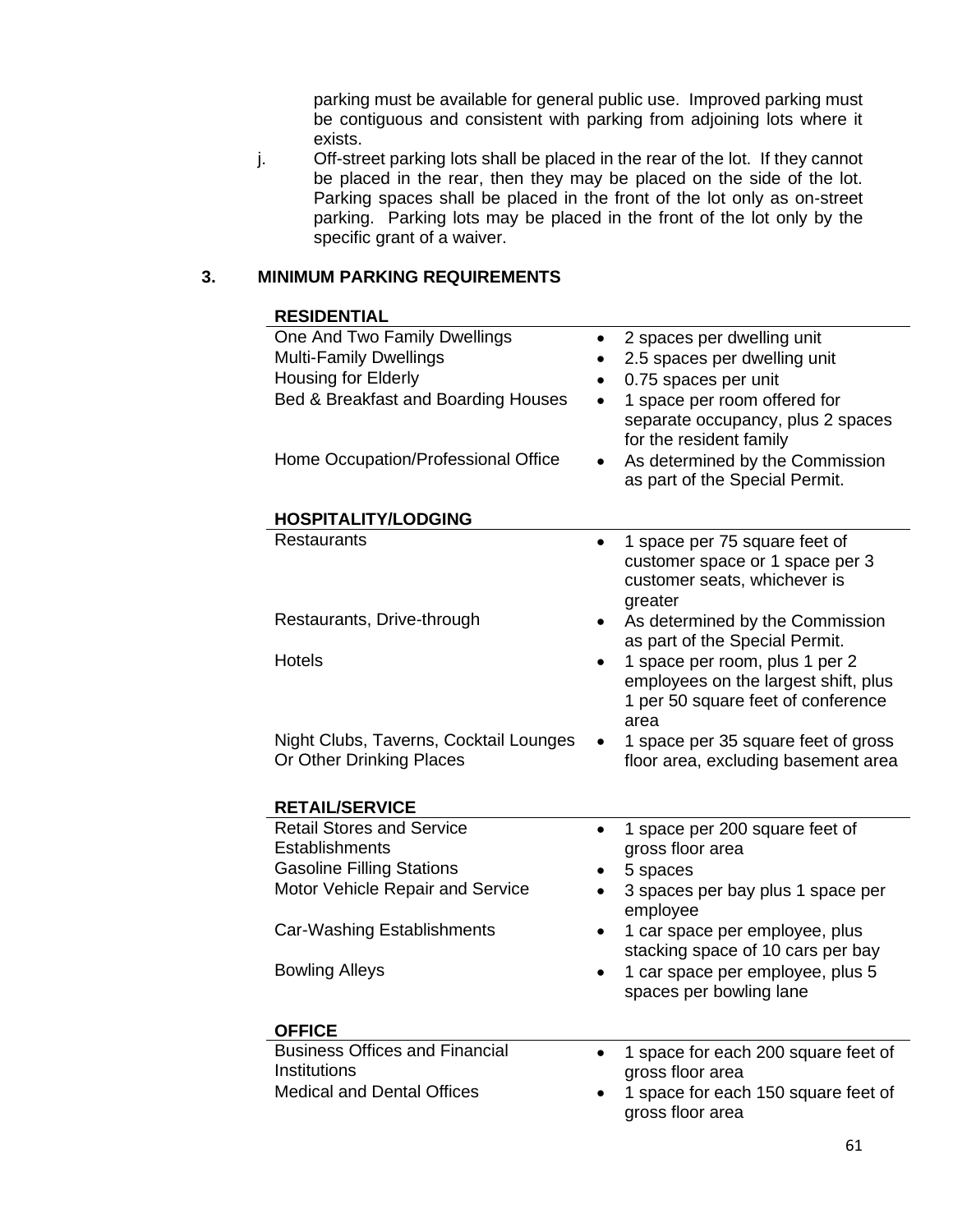# **INDUSTRIAL USES**

| טשטש שמוווטטש                                                             |                                                                                                                                                                                    |
|---------------------------------------------------------------------------|------------------------------------------------------------------------------------------------------------------------------------------------------------------------------------|
| <b>Industrial Operations</b><br><b>PUBLIC ASSEMBLY</b>                    | The greater of 1 parking space per<br>employee on the largest shift, 1<br>space per 1,000 square feet of<br>gross floor area, or other standard<br>as determined by the Commission |
|                                                                           |                                                                                                                                                                                    |
| Churches, Theaters, Auditoriums, and<br>Places of Assembly and Recreation | 1 space per 3 seats, or 1 parking<br>space for each 50 square feet of<br>gross floor area available to patrons<br>where capacity is not determined by<br>the number of seats       |
| <b>Funeral Establishments</b>                                             | 1 space for each 25 square feet of<br>public floor area                                                                                                                            |
| <b>INSTITUTIONAL</b>                                                      |                                                                                                                                                                                    |
| <b>Convalescent or Nursing Homes</b>                                      | 1 space per staff member on the<br>largest shift plus 1 space per 4<br>patient beds                                                                                                |
| Hospitals                                                                 | 1 space per bed plus 1 space per<br>employee and physician on the<br>largest shift                                                                                                 |
| Philanthropic or Non-Profit Institutions                                  | 1 space for each 200 square feet of<br>office space                                                                                                                                |
| <b>OTHER USES</b>                                                         |                                                                                                                                                                                    |
| <b>Roadside Stands</b>                                                    | 1 space per 200 square feet of<br>gross floor area                                                                                                                                 |
| <b>Other Uses</b>                                                         | The number of parking spaces as<br>specified by the Commission in                                                                                                                  |

#### **4. DIMENSIONS OF SPACES**

- a. A parking space shall be of such shape as to contain a rectangle 9 feet by 18 feet and have sufficient vertical clearance, access and slope.
- b. Such rectangle may be reduced to 8.5 feet by 18 feet if the space is located within a building.
- c. Such rectangle may be reduced to 9 feet by 16 feet if it is located adjacent to a landscaped area or any existing or proposed sidewalk that is at least 8 feet in width.

### **5. REDUCTION OF PARKING FACILITIES**

- a. Temporary Change in Use Reduction The Commission may waive the requirement for the installation of additional spaces when a change in the use of the premises results in a parking deficit of less than 15 percent of the number of required spaces.
- b. Temporary Installation Reduction The Commission may waive the immediate installation of up to 25% of the required parking spaces where sufficient evidence has been presented, in the judgment of the Commission, to show that the reduced parking facilities will adequately

order to maintain the purpose and

intent of this Section.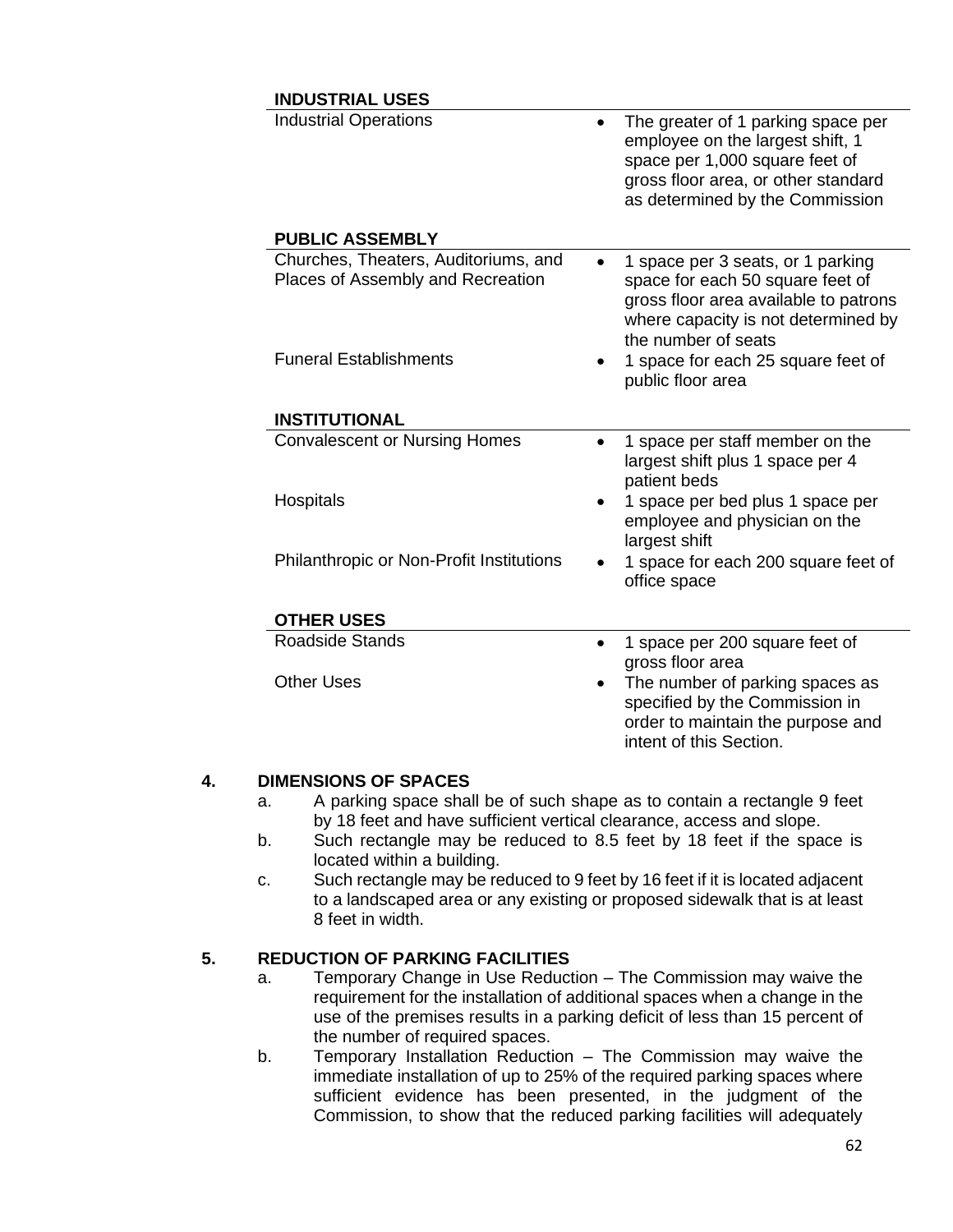serve the proposed use. Before approval of a waiver by the Commission, the applicant shall show upon the Site Development Plan the complete layout for the full parking requirements. The owner shall file that plan in the Office of the Town Clerk, stipulating that the owner, or the successor and assigns of the owner, will install as many of the waived parking spaces as the Commission deems necessary within 6 months of the Commission's request, when, in the opinion of the Commission, such installation is needed.

- c. Permanent Shared Use Reduction The Commission may allow a reduction of up to 50% of the required parking spaces due to shared use of parking facilities when the parking needs of the joint users occur at different hours of the day.
- d. Permanent Compact Space Reduction In parking lots in excess of 50 spaces in the Industrial Zones, the Commission may allow the installation of compact spaces, not to exceed 25% of the total number of spaces installed, at 8 feet by 16 feet. These spaces shall be clearly designated as compact car parking. This reduction may only be considered for singletenant buildings where there is reasonable assurance of private control.

# **6. SURFACE TREATMENT**

Except for single-family residential uses, all parking spaces, loading facilities, and access roadways shall have:

- a. At least six inches of process stone and 2.5 inches of bituminous concrete as surface treatment unless waived by the Commission for other surface treatment which, in the opinion of the Commission, will provide an adequate all-weather surface**.**
- b. A slope of not less than one percent not greater than four percent,
- c. Adequate drainage and storm water control, and
- d. Storm water detention areas integrated within the overall design of the parking lot.

### **7. HANDICAPPED SPACES**

- a. Parking spaces designed for handicapped persons shall be provided in all parking lots of excess of 10 cars.
- b. Spaces shall be clearly delineated at 15 feet by 18 feet and shall be posted for use by handicapped persons only.
- c. Spaces shall be provided in not less than the number required by the General Statutes of the State of Connecticut.
- d. Such facilities shall not be located so that physically handicapped persons are compelled to wheel or walk behind parked cars to reach entrances, ramps, walkways and elevators.

### **8. INTERNAL CIRCULATION**

All off-street parking and loading spaces shall be designed and constructed in accordance with the following standards:

- a. Driveways to parking and loading spaces shall not exceed a grade of 6%.
- b. No building shall be erected without access to the rear of the building for fire protection, servicing, loading and unloading, and the necessary drives serving these areas.
- c. All parking areas shall be provided with travel aisles for safe and convenient circulation of vehicles and pedestrians.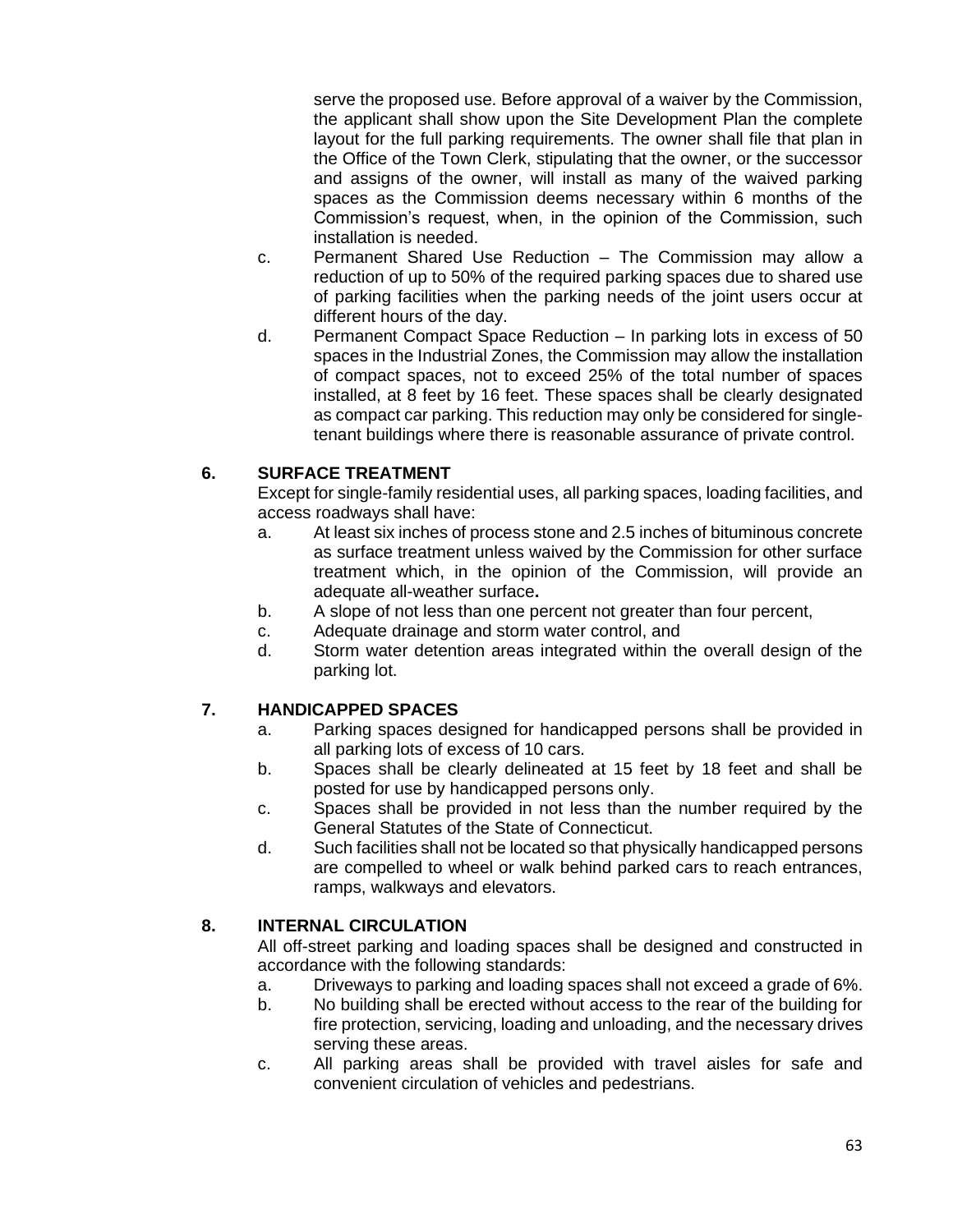d. Each parking space shall be provided with adequate area for approach, turning and exit without need to use any part of a public street right-ofway.

# **9. LOADING SPACES**

- a. Unless waived or modified by the Commission, every non-residential use with an aggregate floor area of 1,000 square feet or more shall provide an appropriate number of off-street truck loading spaces as determined by the Commission.
- b. Each truck loading space shall be at least 12 feet wide by 55 feet long and 15 feet high and shall be located and designed to accommodate a truck having an overall length of 55 feet.
- c. Each loading space shall be provided with adequate area for approach, turning and exit of the vehicle for which it was designed.
- d. No loading space or access thereto shall be:
	- i. Located closer than 50 feet to any lot in any Residence Zone unless wholly within a completely enclosed building or unless enclosed on all sides by a wall or opaque fence not less than 6 feet in height.
	- ii. Located in a required front or side yard, nor located less than 20 feet from any property line.
	- iii. Designed or arranged in a manner that vehicles must use any part of a public street right-of-way to maneuver into or out of such space.
- e. No area shall be credited as a loading space that is in any part credited or used as a parking space or travel way.
- f. No required loading space shall be used for the sale, storage, or display of goods.

### **10. OPERATION AND MAINTENANCE**

Parking or loading facilities shall remain in existence so long as the use which they serve exists and shall at all times be exclusively reserved for, and available to, the persons occupying or visiting the land or improvement, the use of which such facilities are provided to serve.

### **C. SIGNS**

### **1. PURPOSE**

The general purposes of the Sign Regulations is to set forth standards to control the location, size, number, lighting, and character of signs located in all zones in order to further the purposes of the Zoning Regulations, and to avoid conditions of clutter and unsightliness.

The specific purposes of the Sign Regulations are to:

- a. Preserve the public health and public safety by controlling a sign's size, location and character so it will not confuse, distract, mislead or obstruct the vision necessary for traffic safety; and
- b. Preserve the general welfare by controlling the aesthetics and attractiveness of signs in order to:
	- i. Protect the residential, business, industrial and historic character of each zone;
	- ii. Mitigate any negative impacts on adjoining properties;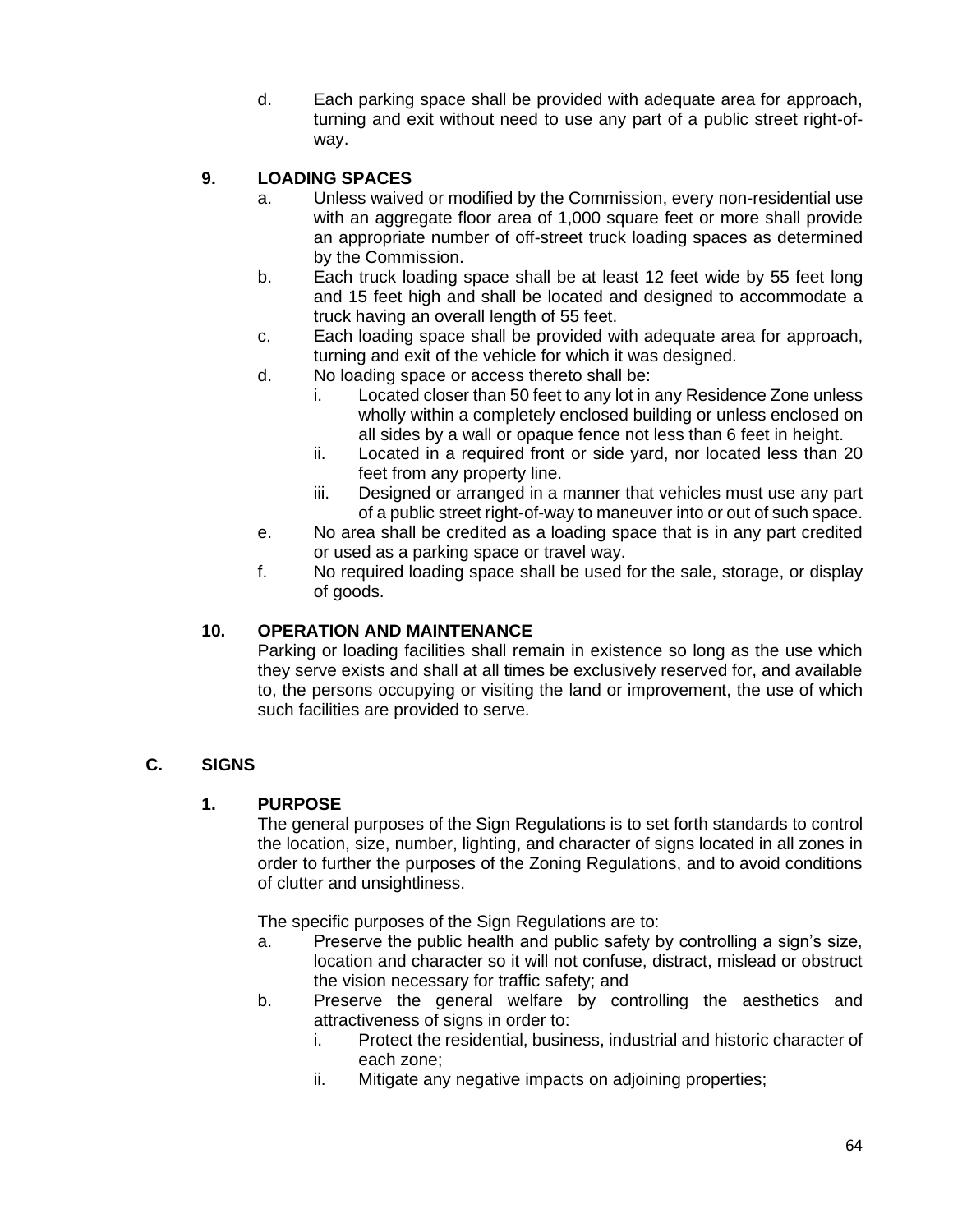iii. Assist in achieving a more desirable environment in order to maintain property values and to encourage economic growth; and to avoid negatively altering the essential characteristics of the area.

## **2. GENERAL REGULATIONS**

No sign shall be established, constructed, reconstructed, enlarged, extended, moved or structurally altered except in conformity with these Regulations and until a sign permit, if required by this Section, has been issued. Any sign not expressly permitted is prohibited.

## **3. MEASUREMENT OF SIGN AREA**

- a. The sign area shall be the smallest area that encompasses all letters, designs, symbols, and logos including the advertising surface. The sign area shall include any background material if such material is designed to be an integral part of the sign because of its texture, color or building material.
- b. Supports that affix a sign to the ground or a building shall not be included in the area of the sign unless such supports are obviously designed to be part of the sign. When attached to a wall, the area of the sign shall not include the wall itself unless the background is different from the balance of the wall and is designed as an integral part of or is obviously related to the sign.
- c. Any sign may be double-faced provided that both sides are equal in area; only one face shall be counted in determining conformity to sign area limitations.

# **4. SIGN CONTENT**

- a. Signs shall pertain only to goods sold or manufactured, services rendered and establishments, persons, organizations or facilities on the lot where the sign is located.
- b. Signs may only designate two of the following items: one name, address, logo, type of business, or principal product. Where the logo appears along with other information, the logo shall be limited to no more than 25% of the sign area.
- c. The Commission may modify the number of items on a sign and the percent of the sign occupied by a logo by Special Permit in accordance with the criteria established in this Section.

### **5. SIGN LOCATION**

- a. No sign shall be located within or hang over the right-of-way of any street, nor shall any sign project or hang over any driveway, walkway, roadway or access way. No sign shall be located or maintained so as to be a hazard to traffic or pedestrians, to obstruct any door, window, ventilation system, fire escape or exit or to cause any other hazard to public health or safety.
- b. Signs attached to buildings shall be parallel thereto and project no more than 12 inches from the face of the building.
- c. Roof signs are prohibited, except that the Commission may approve a sign or signs mounted flush with the vertical or near-vertical portion of mansard roofs.
- d. Any wall or mansard roof sign shall not extend higher than the top of the exterior wall surface or mansard roof surface of any structure to which it is affixed.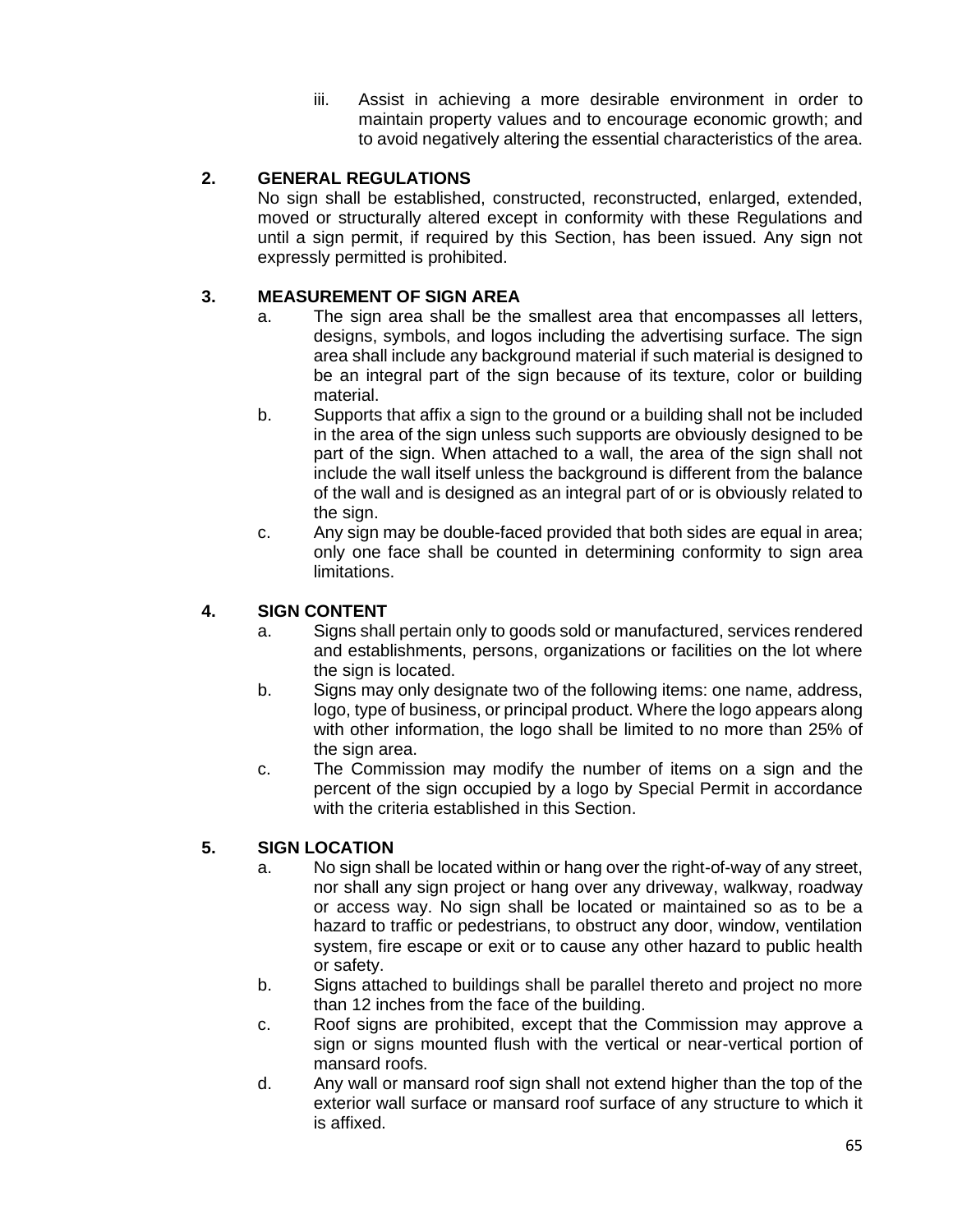- e. Detached signs shall be located at least 20 ft. from any property line, except that signs may, with approval of the Commission, be located a lesser distance in the Central Business or Industrial Zones. For rear lots, the sign shall be located within the right of way giving access to the rear lot.
- f. Uses in the Central Business or Industrial Zones that abut and derive access from more than one street shall be deemed to have more than one front and may display sign areas on each front.
- g. A sign permitted in any Business or Industrial Zone that is prohibited in any Residential Zone shall be displayed only on a side of a structure or property facing upon a street which may legally provide access to the property.

### **6. SIGN HEIGHT, CONSTRUCTION, & ILLUMINATION**

- a. All signs shall be constructed of sound materials, firmly supported and maintained in good condition and repair.
- b. Detached signs, including supports shall not exceed a height of five feet in a Residential zone, or 15 feet in a Business or Industrial zone, above the surface of the ground where located. The surface of the ground where such sign is located or supported shall not exceed 5 feet above the average elevation of the land within 50 feet.
- c. No flashing, intermittent, intensity variations of light or exposed neon lights are permitted, except for signs indicating time, date and/or temperature provided that the longest dimension of such a sign does not exceed 5 feet.
- d. Signs may be externally illuminated provided that the source of light is shielded from the road and adjacent properties.
- e. Internally illuminated signs shall consist of a dark background with light lettering, unless waived by the Commission. No internally illuminated signs are permitted in the NB Zone.
- f. Colored lights shall not be used where they conflict with traffic safety.
- g. Sign Motion No sign or any part thereof shall be moving whether by mechanical or other means, except a traditional barber shop pole provided the longest dimension of such pole does not exceed 3 feet.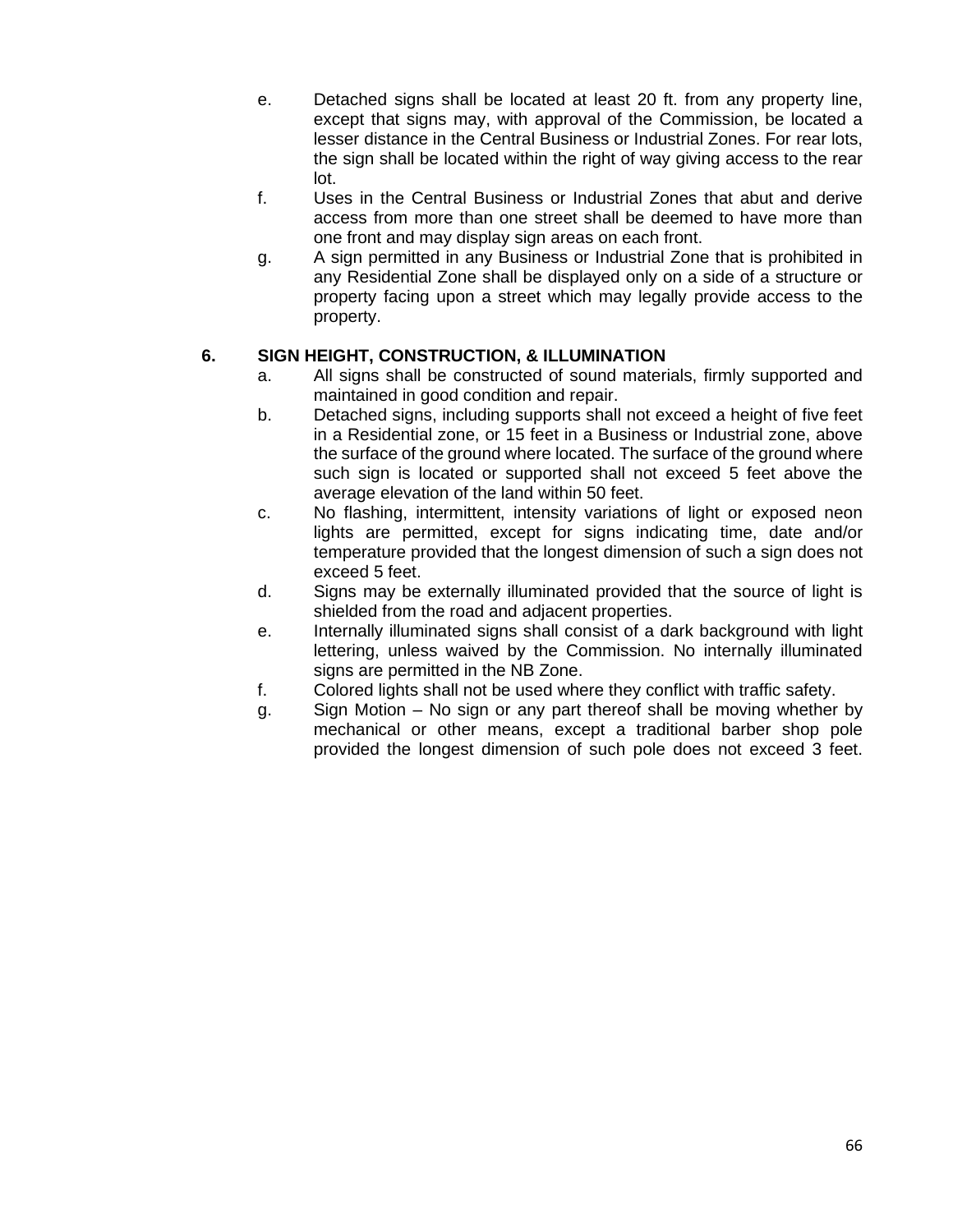#### **7. TEMPORARY SIGNS**

Temporary detached signs may be displayed in accordance with the criteria specified below:

| <b>Type</b>                   | <b>Description</b>                                                                                                                                                                               | <b>Permit</b><br>Required | Max#<br><b>Allowed</b> | <b>Max Area</b><br>Per Sign                  |
|-------------------------------|--------------------------------------------------------------------------------------------------------------------------------------------------------------------------------------------------|---------------------------|------------------------|----------------------------------------------|
| <b>Real Estate</b>            | A sign pertaining to the sale,<br>lease or rental of property on<br>which it is located.                                                                                                         | No                        | 1                      | 4 SF                                         |
| Construction                  | Signs pertaining to<br>and<br>during<br>the<br>construction,<br>repair or improvement of<br>residential<br>buildings<br>or<br>property on which they are<br>located.                             | No.                       | 1                      | 4 SF                                         |
|                               | Signs pertaining to<br>and<br>during the<br>construction,<br>repair or improvement of<br>business<br>buildings<br>or<br>property on which they are<br>located.                                   | <b>No</b>                 | 1<br>OR<br>4           | 32 SF<br><b>OR</b><br>4 SF per<br>contractor |
| Development                   | identifying<br>Signs(s)<br>an<br>approved subdivision or other<br>development with lots and/or<br>homes for sale for up to 12<br>months, unless extended.                                        | <b>Staff</b>              | $1/10$ lots<br>2 max.  | 32 SF                                        |
| Civic<br>Organizations        | Signs of civic and non-profit<br>organizations for not more<br>than 90 days within any 12-<br>month period.                                                                                      | <b>Staff</b>              | N/A                    | 32 SF                                        |
|                               | Banner signs placed across a<br>highway, at least 18 feet<br>above the pavement, for a<br>period up to 18 days for<br>special events conducted by<br>civic<br>non-profit<br>or<br>organizations. | <b>Staff</b>              | 2                      | 45 SF                                        |
| <b>Business</b><br>Promotions | One non-illuminated wall sign<br>for sales or special events                                                                                                                                     | <b>Staff</b>              | 1                      | 12 SF                                        |
|                               | One "sandwich-board" sign<br>per lot in business zones for<br>up to 4 weeks when located<br>near the main sign                                                                                   |                           |                        |                                              |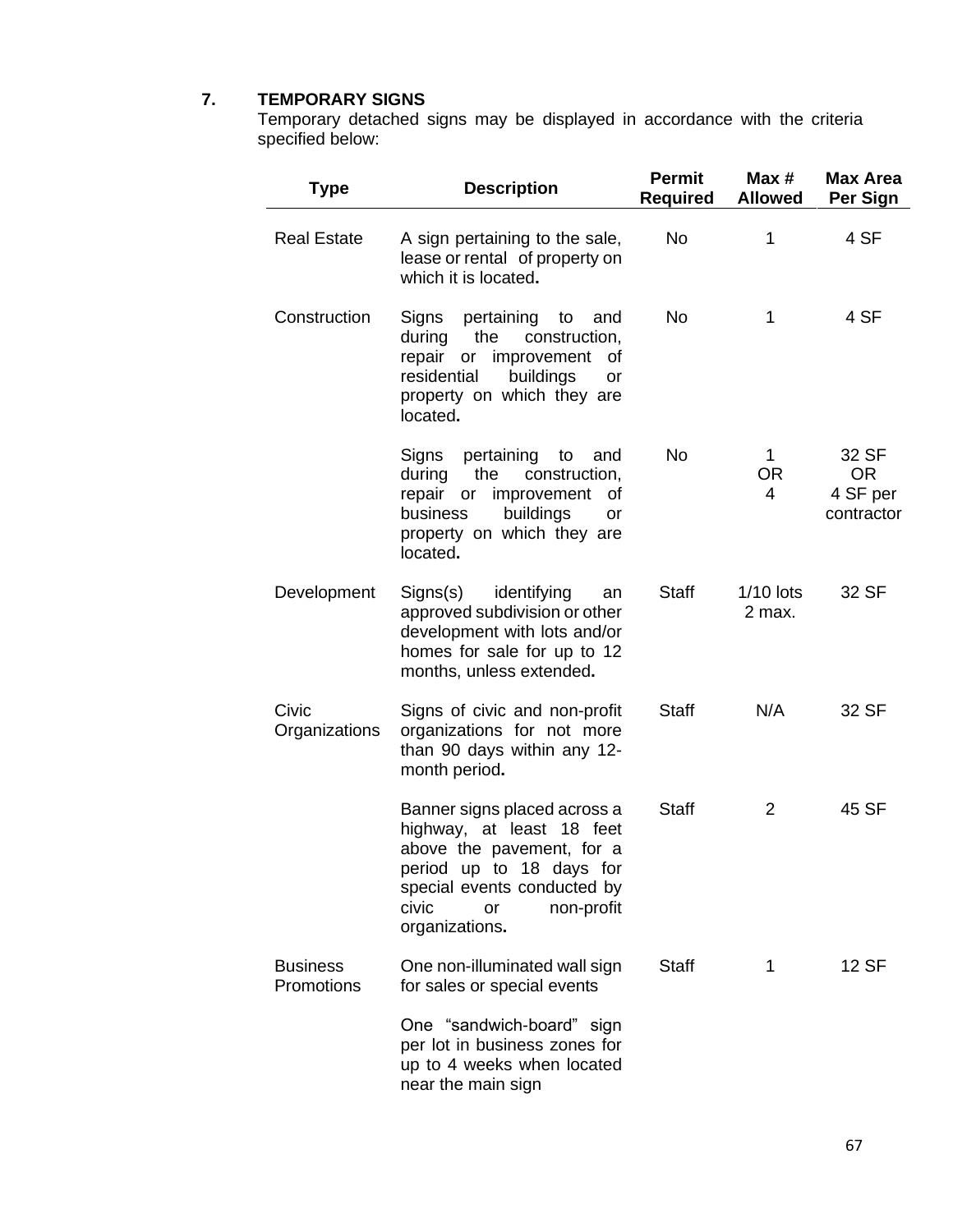|                                | One sign per lot in business<br>zones not more than twice in<br>the same calendar year, for<br>up to 2 weeks each time.                                                                                                                                                                                |              |     |       |
|--------------------------------|--------------------------------------------------------------------------------------------------------------------------------------------------------------------------------------------------------------------------------------------------------------------------------------------------------|--------------|-----|-------|
| New Business<br>Identification | One non-illuminated sign for<br>any business that moves into<br>location<br>- in<br>new<br>a<br>a<br>commercial zone for up to 30<br>consecutive days.                                                                                                                                                 | <b>Staff</b> | 1   | 12 SF |
| <b>Political Signs</b>         | Non-illuminated<br>signs<br>identifying persons running<br>for political office or issues<br>subject to local referendum.<br>Persons who erect such<br>signs shall monitor<br>the<br>conditions of the signs, not<br>obstruct<br>site<br>lines<br>and<br>said<br>signs<br>remove<br>as<br>appropriate. | No.          | N/A | N/A   |

# **8. PERMANENT SIGNS PERMITTED IN ANY ZONE**

Permanent signs may be displayed in any zone in accordance with the criteria specified below:

| <b>Type</b>                      | <b>Description</b>                                                                                                                                                                            | Permit<br><b>Required</b> | Max #<br><b>Allowed</b> | <b>Max Area</b><br>Per Sign |
|----------------------------------|-----------------------------------------------------------------------------------------------------------------------------------------------------------------------------------------------|---------------------------|-------------------------|-----------------------------|
| <b>Bulletin</b><br><b>Boards</b> | <b>Bulletin</b><br>boards<br>the<br>on<br>premises of churches or<br>other religious institutions<br>and municipal buildings.                                                                 | Staff                     | 1                       | 12 SF                       |
| Civic<br>Organizations           | Emblems, badges, and<br>insignias<br>identify<br>to<br>governmental, charitable,<br>philanthropic,<br>civic,<br>religious, or<br>similar<br>organizations located<br>on<br>numbered highways. | Staff                     | N/A                     | 2 SF                        |
| Agricultural                     | A sign to identify the<br>location of a farm                                                                                                                                                  | <b>PZC</b>                | 4                       | 12 SF                       |
|                                  | Directional signage for an<br>agricultural trade or<br>business approved by the<br>State Department of<br>Agriculture for the<br><b>Agricultural Directional</b><br>Signage Program (ADSP)    | <b>PZC</b>                | 4                       | 4 SF                        |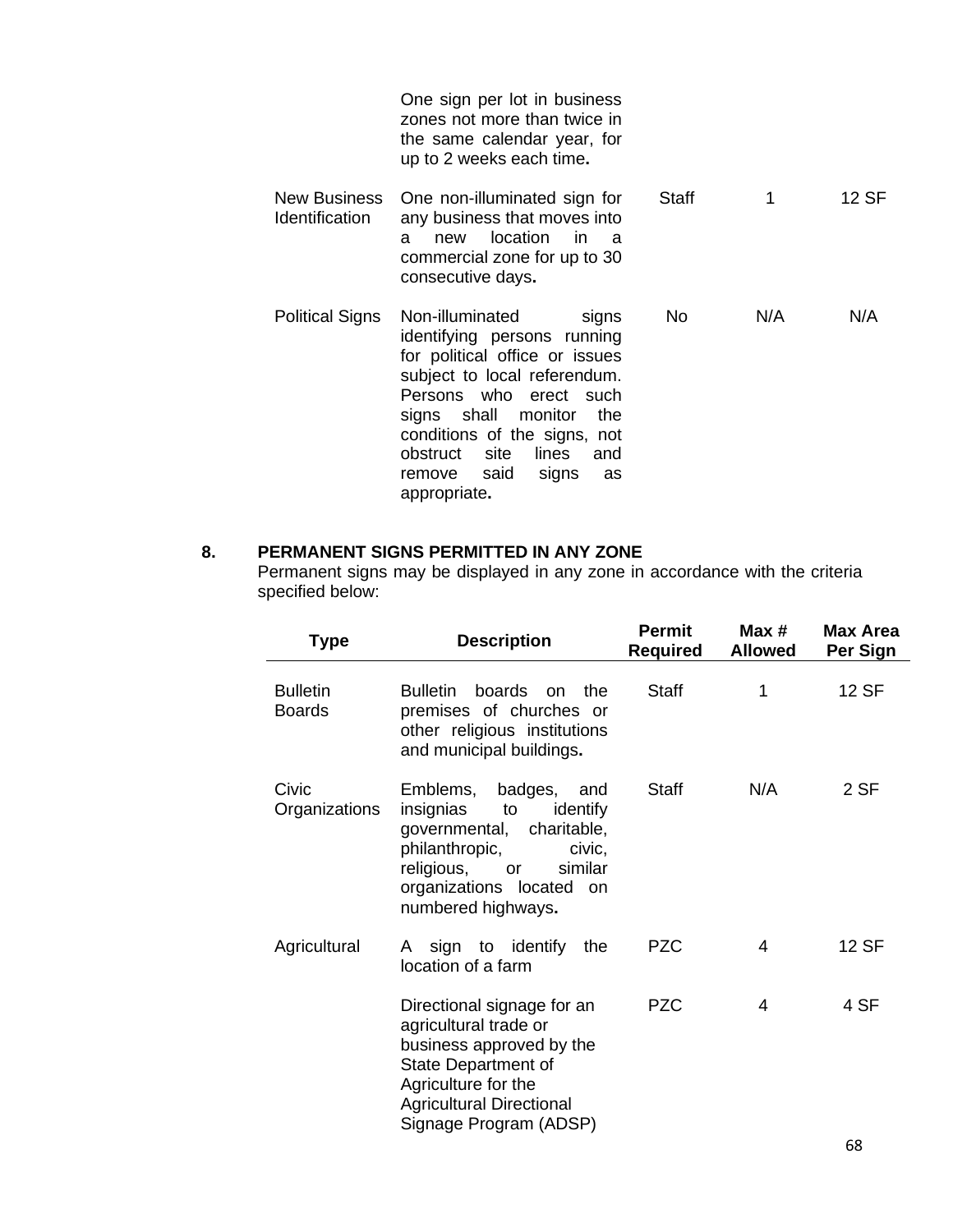| Governmental<br>Organizations | One detached permanent<br>sign for identification of<br>public and government<br>facilities                                                                                                                                                                                                         | PZC.<br>Special<br>Permit       |                   | 12 SF |
|-------------------------------|-----------------------------------------------------------------------------------------------------------------------------------------------------------------------------------------------------------------------------------------------------------------------------------------------------|---------------------------------|-------------------|-------|
| Pre-Existing<br>Use           | Signs in connection with<br>the advertising of a legally<br>non-conforming<br>existing<br>use.                                                                                                                                                                                                      | <b>PZC</b><br>Special<br>Permit | 1                 | 12 SF |
| Development                   | One-sided masonry, stone,<br>or other low maintenance<br>sign(s) not exceeding five<br>feet in height identifying a<br>subdivision or other<br>development containing<br>multiple buildings provided<br>that permanent<br>arrangements for sign<br>maintenance are recorded<br>on the Land Records. | <b>PZC</b><br>Special<br>Permit | 1 per<br>entrance | 12 SF |

# **8. SIGNS PERMITTED IN A RESIDENTIAL ZONE**

Signs may be displayed in residential zones in accordance with the criteria specified below:

| <b>Type</b>                   | <b>Description</b>                                                                                                                                                                                    | <b>Permit</b><br><b>Required</b> | Max. No<br><b>Allowed</b> | Max. Area<br>Per Sign |
|-------------------------------|-------------------------------------------------------------------------------------------------------------------------------------------------------------------------------------------------------|----------------------------------|---------------------------|-----------------------|
| Identification                | A sign giving the name<br>and address of<br>the<br>and/or<br>the<br>property<br>occupant.                                                                                                             | No                               | 1                         | 1 SF                  |
| <b>Special Permit</b><br>Uses | in<br>used<br>A<br>sign<br>with<br>connection<br>a<br>Special<br>Permit<br>authorized<br>the<br>by<br>Commission, excluding<br>Home<br>Customary<br>Occupations<br>and<br><b>Professional Offices</b> | <b>PZC</b><br>Special<br>Permit  | 1                         | 32 SF                 |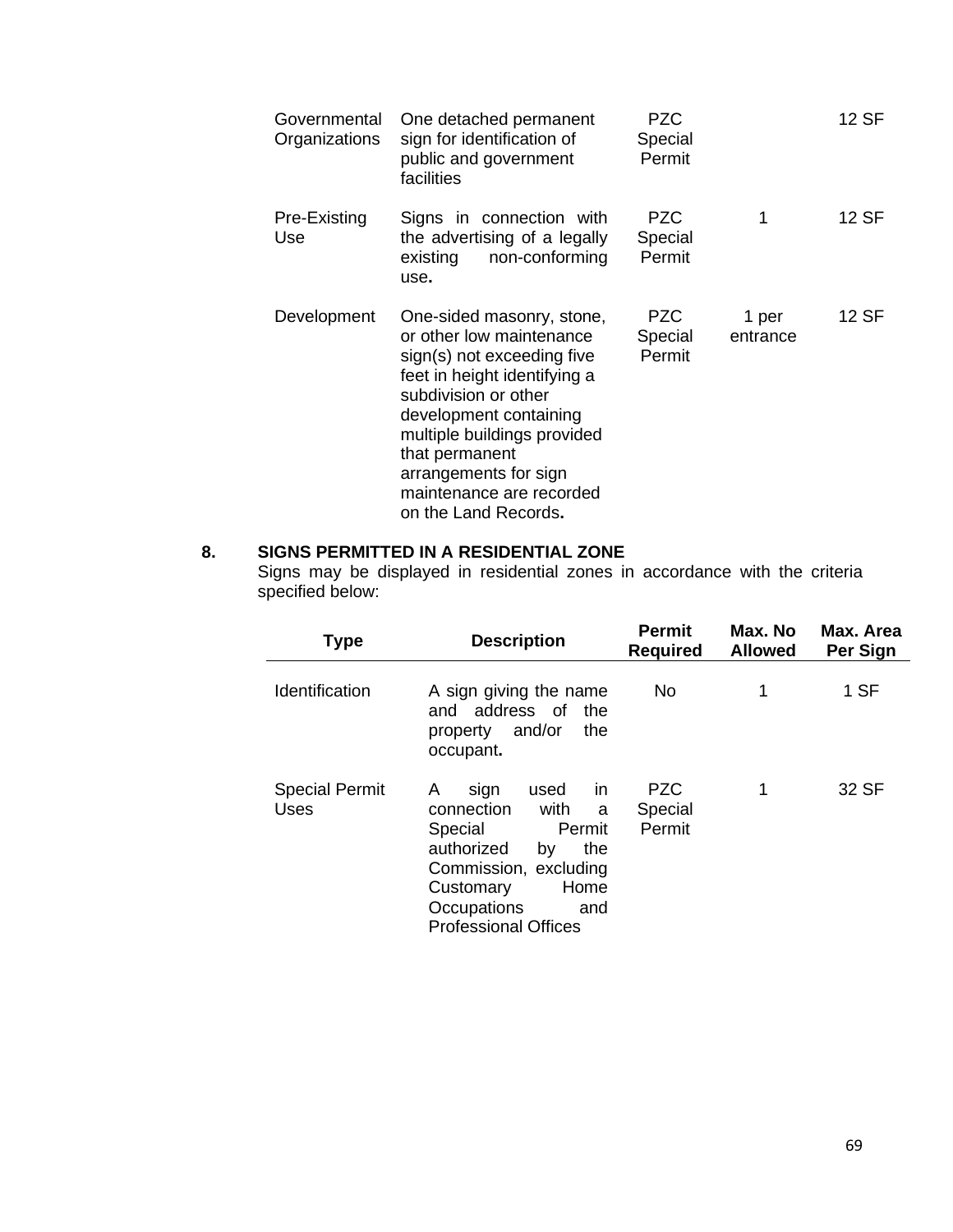#### **9. SIGNS IN BUSINESS AND INDUSTRIAL ZONES**

Where more than one occupant exists in a building or on a site, all signs shall be of compatible shape, lettering, materials and placement on the building. Signs may be displayed in business and industrial zones in accordance with the criteria specified below:

| <b>Type</b> | <b>Description</b>                                                                                                              | Permit<br>Required | Max #<br><b>Allowed</b> | Max Area<br>Per Sign |
|-------------|---------------------------------------------------------------------------------------------------------------------------------|--------------------|-------------------------|----------------------|
| NB Zone     | Attached wall sign for<br>each business unit in<br>relation to the lineal foot<br>of building frontage<br>occupied by each unit | Staff              | 1                       | 1 SF/LF              |
|             | No sign shall exceed<br>100 SF in area                                                                                          |                    |                         |                      |
| Other Zones | Attached wall sign for<br>each business unit in<br>relation to the lineal foot<br>of building frontage<br>occupied by each unit | Staff              | 1                       | 2 SF/LF              |
|             | No sign shall exceed<br>200 SF in area                                                                                          |                    |                         |                      |

# a. **Wall Signs:**

### b. **Detached Signs:**

| Type             | <b>Description</b>                                                                                                                                                                         | Permit<br><b>Required</b>       | Max $#$<br><b>Allowed</b> | <b>Max Area</b><br>Per Sign |
|------------------|--------------------------------------------------------------------------------------------------------------------------------------------------------------------------------------------|---------------------------------|---------------------------|-----------------------------|
| <b>Gas Price</b> | A sign mounted<br><b>on</b><br>pump island or main<br>identification<br>sign<br>indicating the price of<br>gasoline being sold on<br>the premises for a<br>period not to exceed 2<br>years | PZC<br>Special<br>Permit        | $1/$ Lot                  | 12 SF                       |
|                  | Letters/numbers<br>shall<br>not exceed 15 inches in<br>height,                                                                                                                             |                                 |                           |                             |
|                  | Sign height shall not<br>exceed 8 feet.                                                                                                                                                    |                                 |                           |                             |
| Detached Sign    | Identifying a<br>commercial or<br>industrial building,<br>complex or park and/or                                                                                                           | <b>PZC</b><br>Special<br>Permit | 1/Lot                     | 12 SF                       |
|                  |                                                                                                                                                                                            |                                 |                           | 70.                         |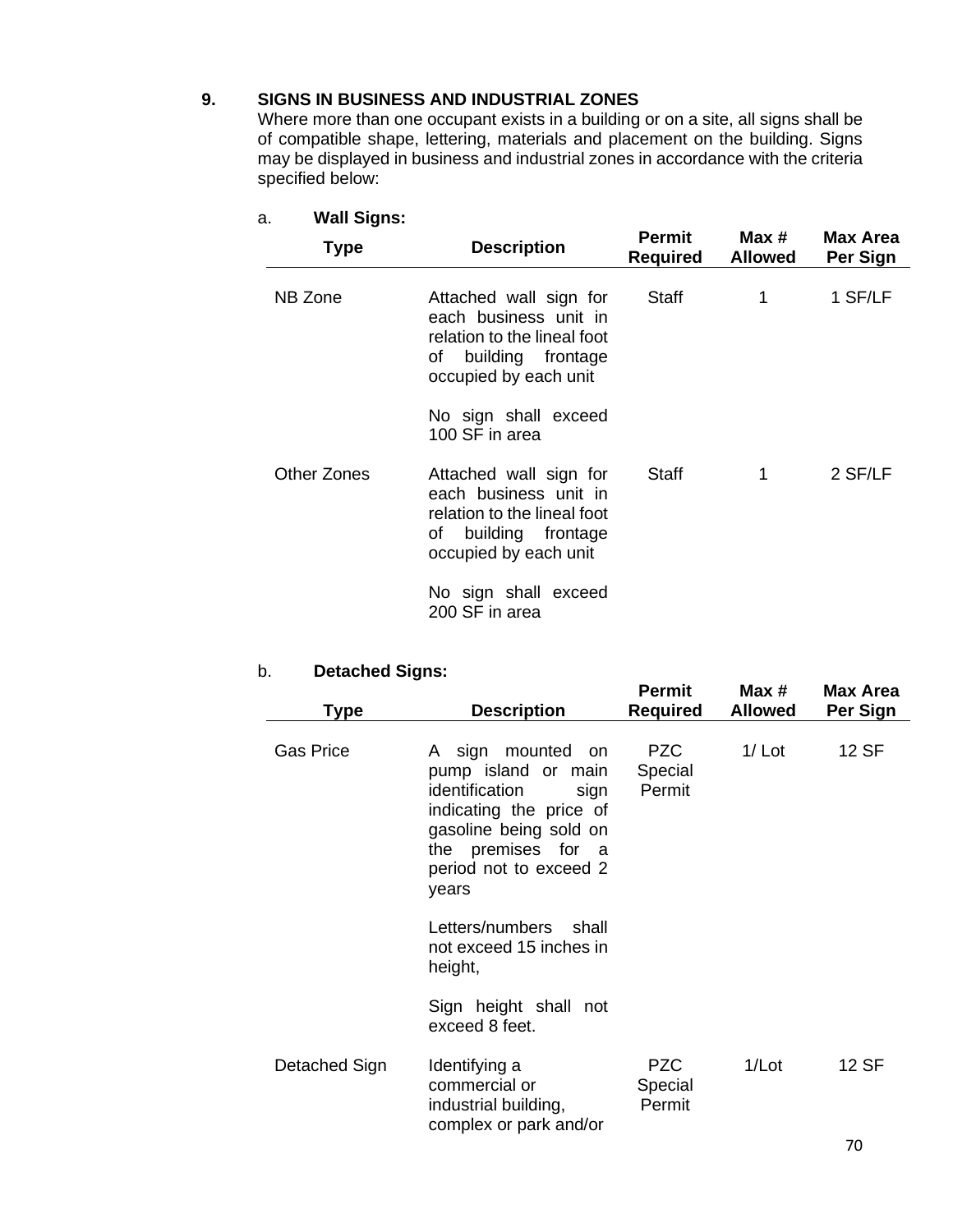|                              | the individual tenants<br>thereof                                                                                                                                                                   |                                 |       |       |
|------------------------------|-----------------------------------------------------------------------------------------------------------------------------------------------------------------------------------------------------|---------------------------------|-------|-------|
|                              | No sign shall exceed 15<br>feet in height above the<br>ground                                                                                                                                       |                                 |       |       |
| Low-Profile<br>Detached Sign | No detached signs are<br>allowed in the NB Zone<br>Identifying a<br>commercial or<br>industrial building,<br>Complex or park and/or<br>the individual tenants<br>thereof                            | <b>PZC</b><br>Special<br>Permit | 1/Lot | 24 SF |
|                              | No sign shall exceed 5<br>feet in height above the<br>ground                                                                                                                                        |                                 |       |       |
|                              | No low-profile<br>detached signs are<br>allowed in the NB Zone                                                                                                                                      |                                 |       |       |
|                              | The Commission may<br>allow two low-profile<br>detached signs as a<br>special Permit where it<br>finds that:<br>Both signs are one-<br>٠<br>sided and identical<br>in size, content, and<br>design; |                                 |       |       |
|                              | Only one sign will<br>٠<br>be visible from any<br>traveling<br>direction<br>adjacent<br>the<br>on<br>street;                                                                                        |                                 |       |       |
|                              | The<br>proposed<br>its<br>design<br>and<br>incorporation<br>into<br>the landscape<br>is<br>more attractive on<br>the particular site                                                                |                                 |       |       |

### c. **Directional Signs:**

One or two directional signs may be located at the access driveways for sites, outside of any public road right-of-way. The Commission reserves the right to require more directional signs and to designate locations as, in its sole discretion, it shall determine advisable for safety and public welfare.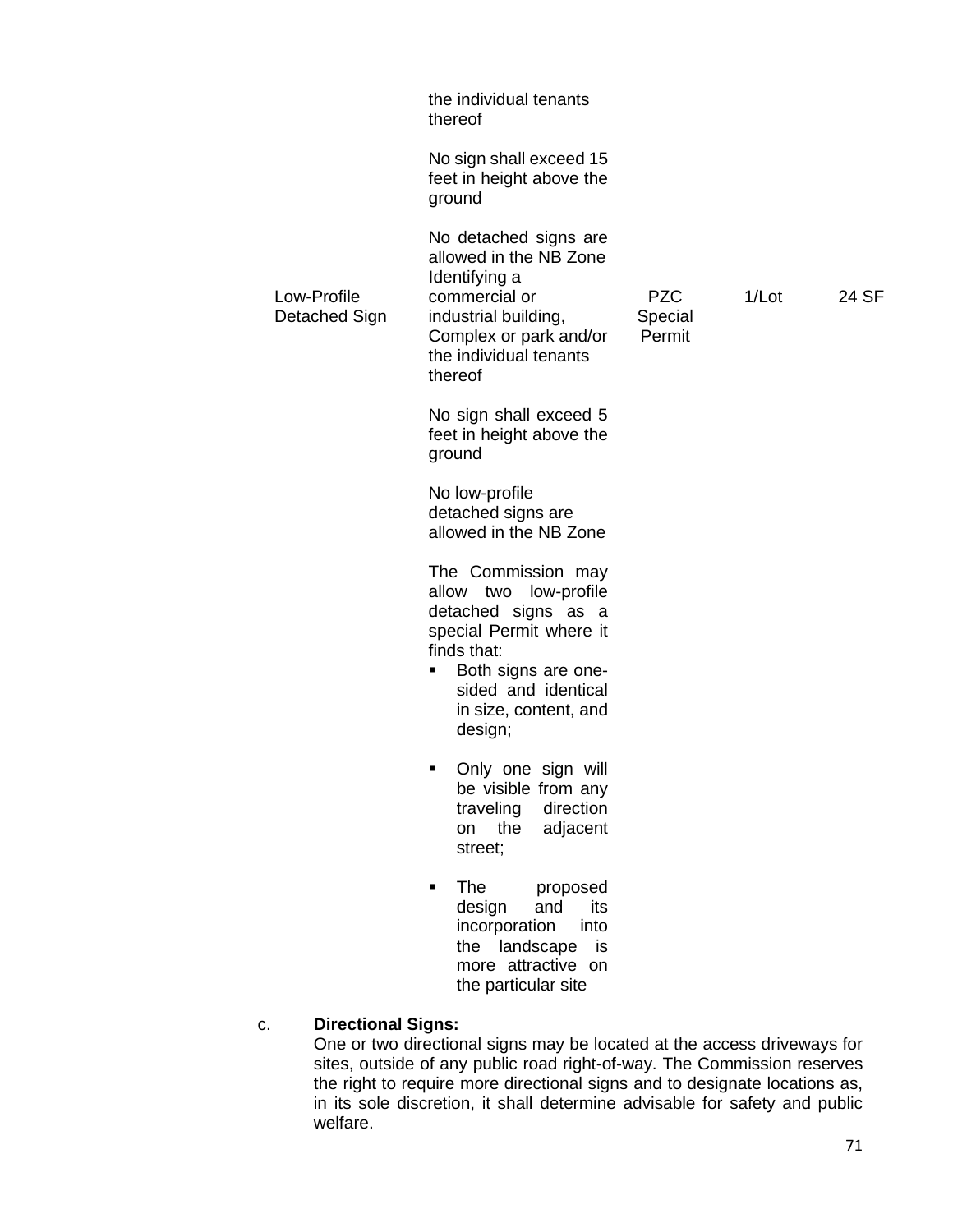- i. Such signs shall not exceed two (2) square feet in area and there shall be
- ii. No more than one (1) such sign per driveway.

## **10. SPECIAL PERMIT CRITERIA SIGNS**

- Before granting Special Permit approval for a sign the Commission must find that:
- a. The location, size and other aspects of the proposed sign will be in harmony with the orderly development of the area and will not alter the essential characteristics of the area,
- b. The landscaping, lighting, materials and design elements of the proposed sign are attractive and suitable in relation to site characteristics, the architecture of the building and the style of other buildings in the immediate area, and
- c. One or more special circumstances or conditions, which are unique to the premises and not shared by other premises in the neighborhood, diminish recognition of the business conducted therein; limit easy identification of a commercial complex; or create a potential traffic hazard. Such special circumstances or conditions shall include, but not be limited to the location of the building on the lot; location of buildings on adjacent lots; topography; or the configuration of the lot.

### **12. SIGN REVIEW PROCEDURES**

- a. All permanent signs shall obtain a sign permit from the Building Department before the sign is erected. Application shall include a plan of the sign and its location on the site or building, the height, width, and lighting of the sign, the area of each sign face and the total area, and gross area of signs on the parcel.
- b. Prior to obtaining a building permit for a sign, all new or replacement signs larger than 75 square feet shall be approved by the Commission.
- c. As part of the review for Site Plan applications or modifications to Site Plan applications, the Commission shall review and approve a sign concept. A sign concept review shall include information on the size, shape, materials, lighting and location of signs. The purpose of this review is to ensure compliance to these regulations and compatibility to the building and surrounding properties. No permits shall be issued for signs that conflict with the approved sign concept.

### **13. NON-CONFORMING SIGNS**

- a. The replacement of a non-conforming sign shall be in accordance with these Regulations.
- b. Repairs or alterations to non-conforming signs are permitted with a permit from the Zoning Enforcement Officer provided that the cost of such repairs or alterations does not exceed 25% of the replacement cost, and provided that the nonconformity is not increased or enlarged.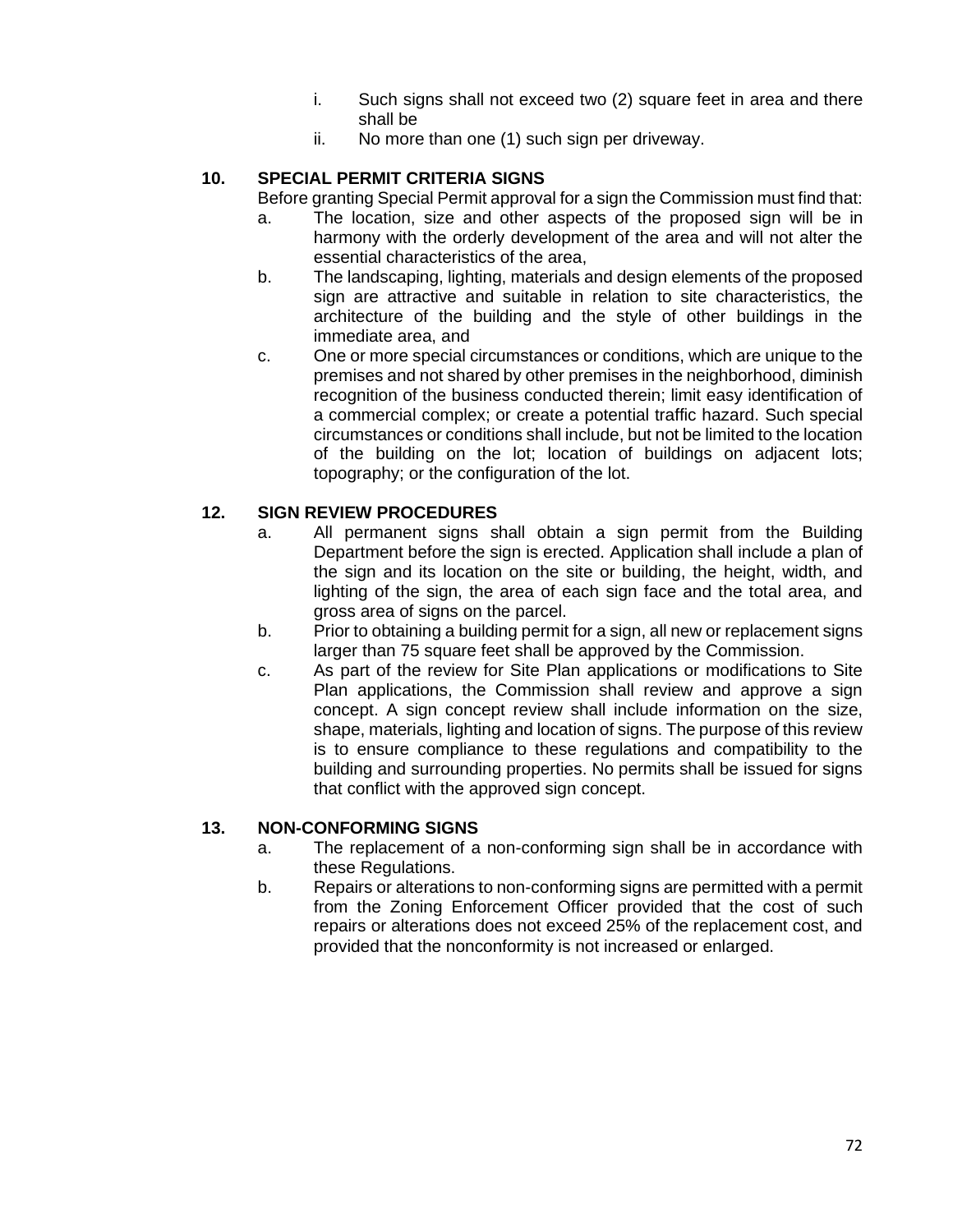## **D. EROSION AND SEDIMENT CONTROL**

## **1. APPLICABILITY**

- a. Each application submitted under these regulations shall include measures to minimize soil erosion and sedimentation resulting from land development.
- b. The performance standards herein specified shall be of continuing application to properties constructed hereunder.

# **2. STANDARDS**

Measures for controlling erosion and sediment shall equal or exceed those contained in "Connecticut Guidelines for Soil Erosion and Sediment Control," January, 1985, as amended.

## **3. REQUIREMENTS**

- a. If the cumulative disturbed area shall exceed more than one-half acre, erosion and sediment control plans shall be submitted, certified, and site inspected in accordance with the requirements of the Town Engineer.
- b. In addition thereto, the Zoning Enforcement Officer or his designee may direct that sites take special measures to control dust in accordance with "Connecticut Guidelines for Soil Erosion and Sediment Control," January, 1985, as amended.

# **4. INSPECTION & ENFORCEMENT**

The Town Engineer, Zoning Enforcement Officer, or a designee is authorized to make inspections and take measurements to determine compliance herewith.

# **E. OUTDOOR ILLUMINATION**

## **1. PURPOSE**

This section is intended to control the number, size, location, and intensity of outdoor illumination in order to protect the public health, safety and general welfare.

## **2. STANDARDS**

An illumination on all sites shall be designed and constructed in accordance with the following standards:

- a. Any outdoor lighting shall be directed to avoid glare outside the property line or boundary.
- b. Any lighting used to illuminate any required off-street parking or loading area shall be so arranged that the illuminated areas shall be confined to the property where it originates.
- c. Any lighting used to illuminate any building shall be so arranged that the illuminated areas shall be confined to the property where it originates.
- d. The maximum height of such lighting shall be 14 feet in Residential Zones and 25 feet in all other districts.
- e. Light standards shall be located so as not to interfere or conflict with traffic movement or parking and shall be shown on the Site Plan.
- f. Flood lighting shall be avoided except for loading areas.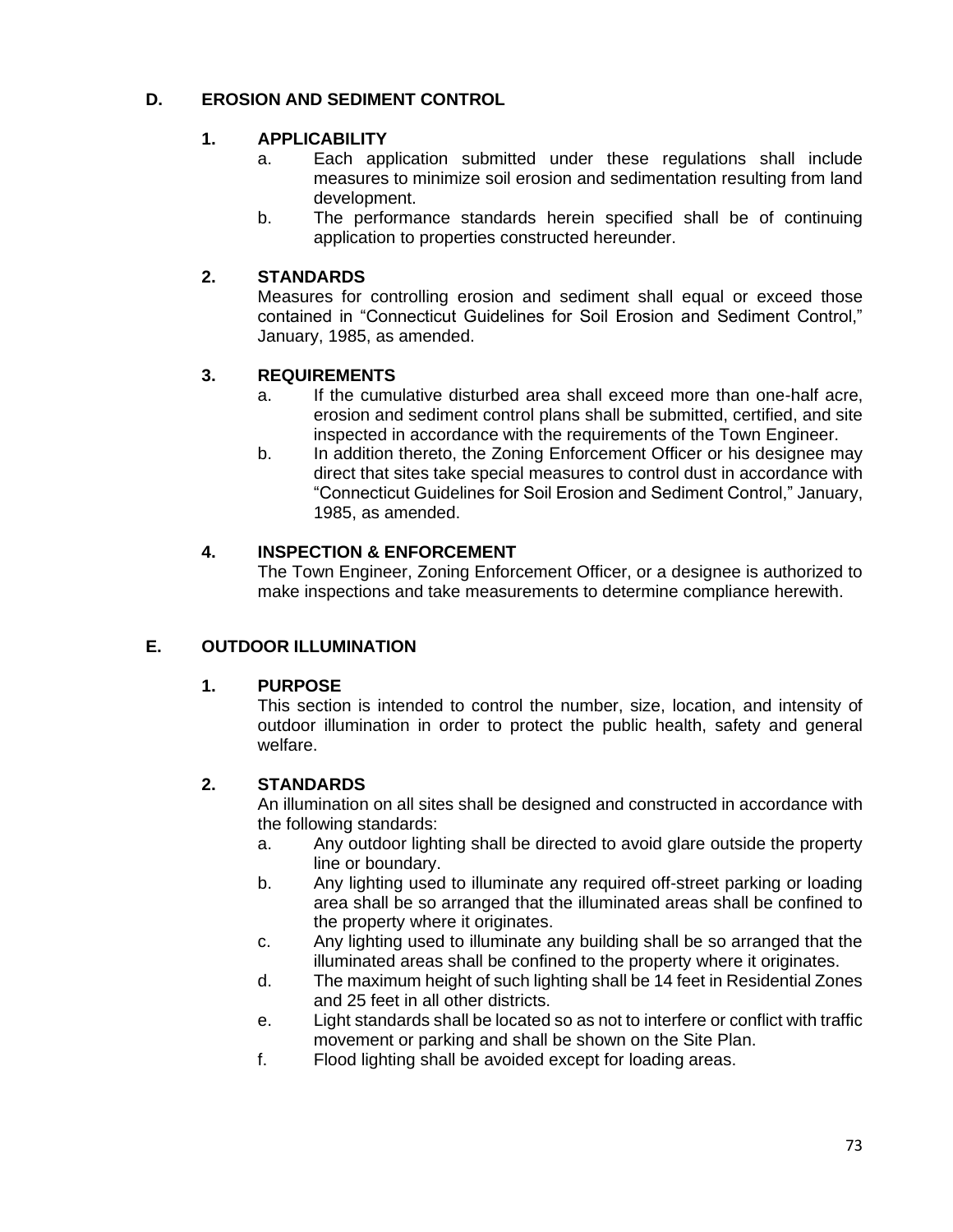# **F. REFUSE STORAGE**

#### **1. PURPOSE**

This section is intended to control the number, size, location, and screening of refuse storage areas in order to protect the public health, safety and general welfare.

### **2. REQUIREMENTS**

- a. Facilities for the storage of refuse and garbage shall be located in such a manner as to make the facilities inconspicuous to residents and the general public.
- b. Refuse storage areas shall be enclosed and screened from view with fencing, wall or hedge/shrubs unless waived by the Commission.
- c. Refuse storage areas shall be easily accessible for service vehicles and building occupants and shall not interfere with required parking spaces or travel lanes.
- d. Refuse storage areas shall have a concrete pad unless waived by the Commission.
- e. No other outside sheds or storage bins for refuse will be allowed unless specifically approved by the Commission.

#### **G. ACCESS MANAGEMENT**

#### **1. PURPOSE**

This section is intended to control the number, size, and location of driveways and access points for business uses, especially those that front on heavily trafficked roads and state highways, in order to promote overall traffic control and promote public safety and welfare.

## **2. CONSIDERATIONS**

- a. The Commission shall review parking layout and configuration, traffic circulation within the site, the number and location of access points to and from the site, the nature and type of traffic circulation on adjacent roadways, and the type and condition of adjacent roadways to ensure that public safety and welfare is promoted with the greatest efficiency.
- b. The applicant shall submit plans to the State Highway Department for approval of necessary curb cuts or driveway openings on State highways prior to approval of site plans by the Commission.

## **3. REQUIREMENTS**

- a. Where a parcel has adequate frontage, the centerlines of access drives to streets shall be no closer than 250 feet apart. In all other cases, they shall be not less than 150 feet apart.
- b. Where street geometry, traffic volumes or traffic patterns warrant, the Commission may:
	- i. Limit the number of driveways that serve a specific site**,**
	- ii. Designate the location of any driveway
	- iii. Require the use or provision of a shared driveway with associated easements, and
	- iv. Limit access to a major street and require access from a minor street**.**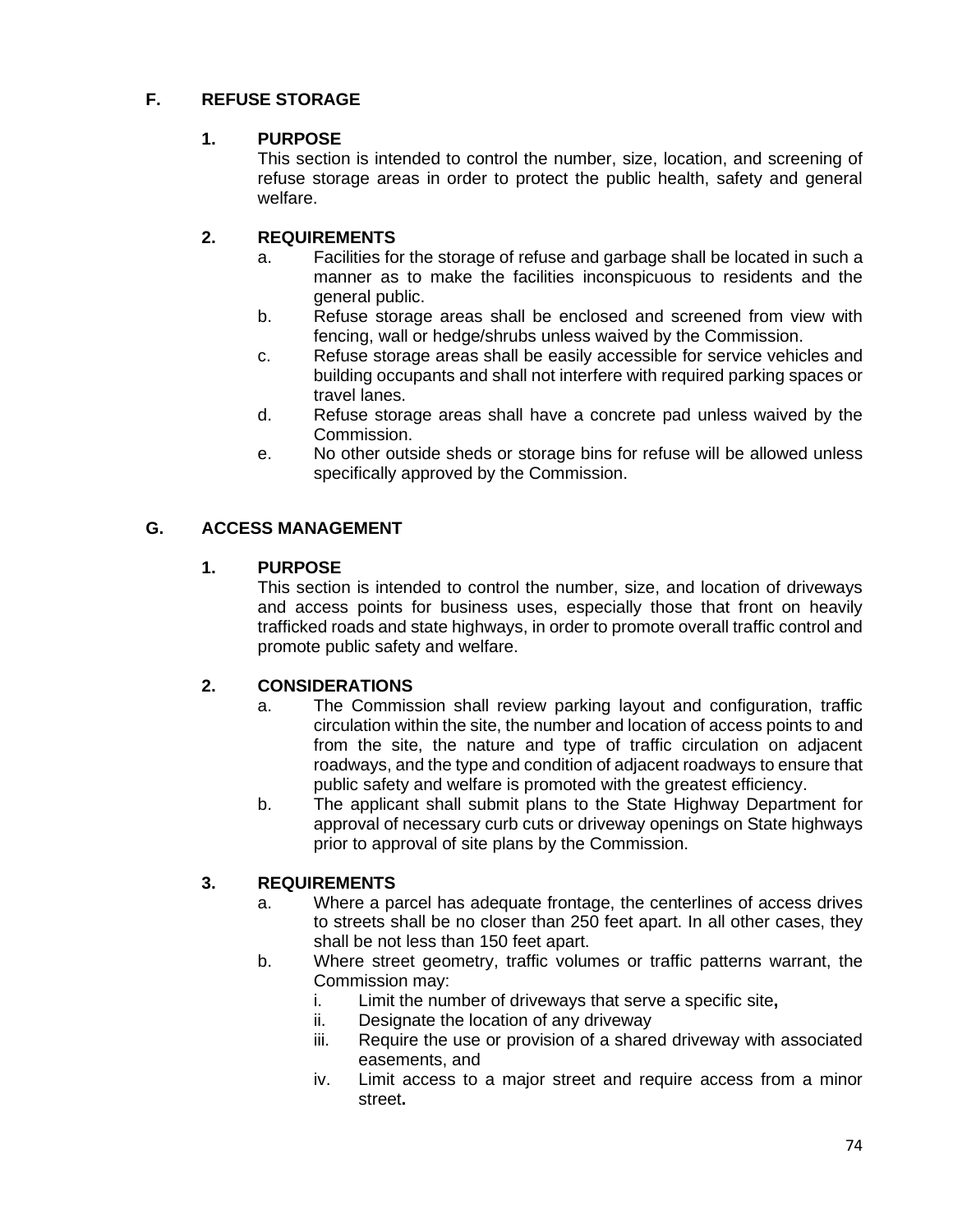- c. As part of application approval, the Commission may require an applicant or owner to:
	- i. Establish mutual driveway or other easements to provide a single point of access for two or more abutting properties in a location acceptable to the Commission and the Traffic Authority**.**
	- ii. File such easements on the land records in favor of the abutting property owners and/or the Town of Burlington as shall be acceptable to the Commission and the Town Attorney, and/or
	- iii. Utilize a mutual driveway or other easement that exists on abutting property in lieu of having a separate curb cut onto a road or street**.**
- d. Any easements filed shall be unused by the owner or owners of abutting property, and shall not be deeded by the Town to the owner or owners of abutting property, until an abutting owner shall have paid:
	- i. The then-owner of the burdened premises the sum which the Town reasonably determines to be the fair share of the abutting owner with regard to the fair market value of the easement at the time of its use or transfer,
	- ii. The Town of Burlington for the costs of any appraisal secured to determine fair market value if the owners are unable to agree on compensation, and
	- iii. The Town of Burlington for such other transactional costs as may be incurred by the Town in effecting any transfer.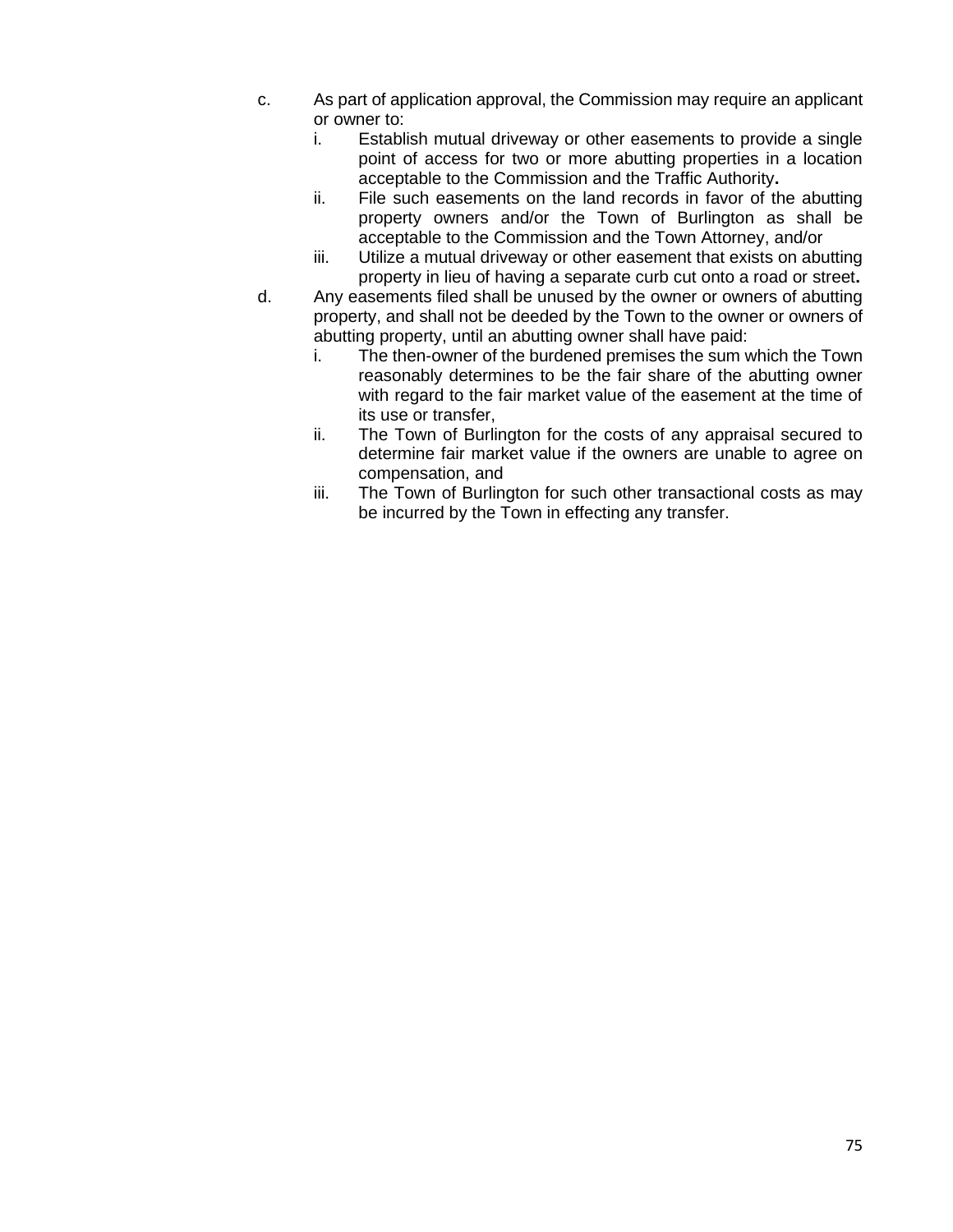#### **VIII. SPECIAL PERMITS**

### **A. GENERAL CONSIDERATIONS**

All Special Permit uses are declared to possess such special characteristics that each shall be considered as an individual case. In authorizing any such use, the Commission:

- Shall take into consideration the public health, safety and general welfare,
- Shall determine that the standards outlined in Section VIII.B. are met, and
- May impose reasonable conditions and safeguards to any approval granted.

#### **B. SPECIAL PERMIT FINDINGS**

**1. ACCORDANCE WITH THE PLAN OF CONSERVATION & DEVELOPMENT** That the proposed use is in general accordance with relevant provisions of the Plan of Conservation & Development.

#### **2. HARMONY WITH THE AREA**

- a. That the proposed use shall be of such location, size and character that, in general, it will be in harmony with the appropriate and orderly development of the area in which it is proposed and will not be detrimental to the orderly development of adjacent properties.
- b. That the kind, size, location and height of the structure and the nature and extent of the landscaping on the lot will not hinder or discourage the appropriate use of adjoining property or diminish the value thereof.
- c. That the proposed use will not alter the essential characteristics of the area or adversely affect property value in the neighborhood.

#### **3. ADEQUATE ACCESS**

- a. That streets providing access to the proposed use are adequate in width, grade, alignment and visibility, and have adequate capacity for the additional traffic generated by the proposed use, and that the proposed use will not impede the implementation of the Town Traffic Circulation Plan.
- b. That the parking and loading facilities are adequate and properly located, and the entrance and exist driveways are laid out to achieve maximum safety.
- c. That the proposed use shall have easy accessibility for fire apparatus and police protection.

#### **4. ADEQUATE INFRASTRUCTURE**

That the water supply, the sewage disposal and the storm water drainage systems shall conform with accepted engineering criteria and comply with all standards of the appropriate regulatory authority.

#### **5. NATURAL RESOURCE CONSERVATION**

That the proposed plans have provided for the conservation of natural features, drainage basins and the protection of the environment of the area.

#### **6. COMPATIBLE DESIGN**

That the design elements of the proposed development are:

a. Attractive,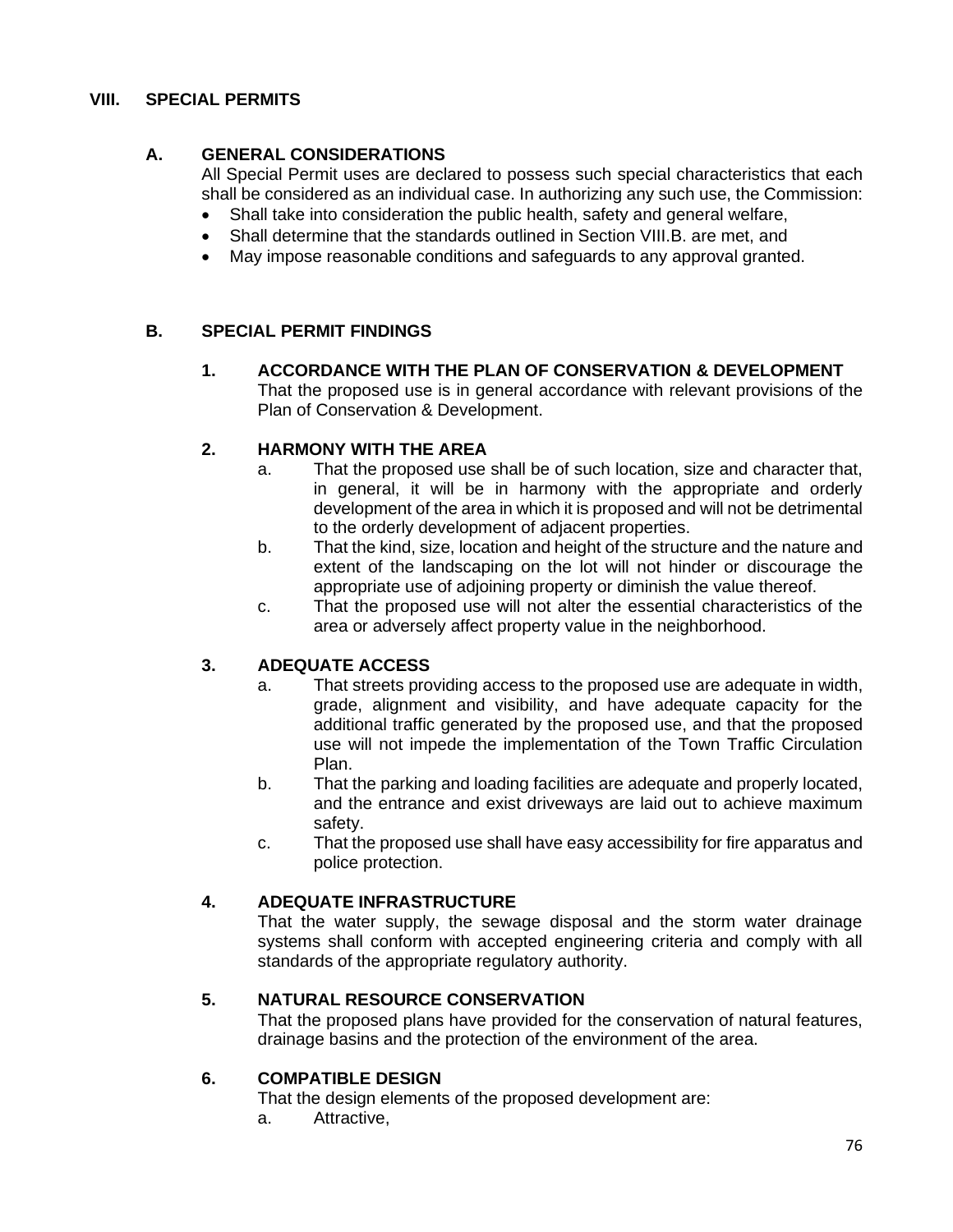- b. Suitable in relation to the site characteristics and style of other buildings in the immediate area, and
- c. Appropriate with the overall character of the community as outlined in the Plan of Conservation & Development.

# **7. PUBLIC HEALTH, SAFETY, & WELFARE**

That the proposed use will not have a detrimental effect upon the public health, safety, welfare, convenience and property values.

## **8. RESIDENTIAL IMPACT**

That, in the case of any use located in or directly adjacent to a Residential Zone, the proposed use or the proposed activities will not hinder or discourage the appropriate use or development of adjacent land and buildings in the Residential Zone or impair the value thereof after considering:

- a. The location and size of the proposed use,
- b. The nature and intensity of operations involved in or conducted in connection with the proposed use, or
- c. The site layout and the relation to access streets of the proposed use.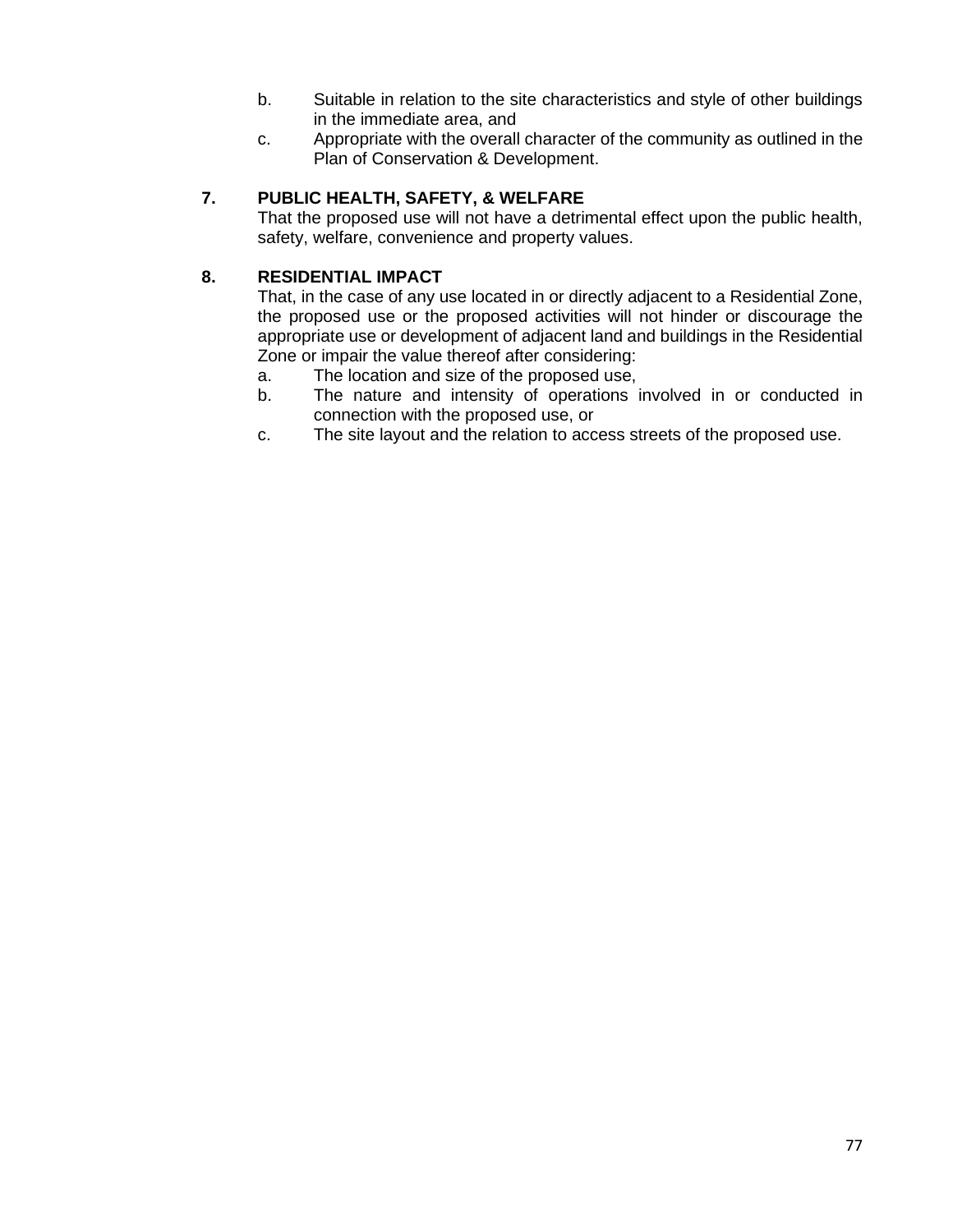#### **IX. SPECIAL REGULATIONS**

#### **A. MOVING AND PROCESSING OF EARTH PRODUCTS**

#### **1. PURPOSE**

It is the purpose of this Section to regulate the excavation, removal, filling, grading, and processing of earth, sand, stone, gravel, loam, fill, clay, and other earth products in order to:

- a. Eliminate conditions that are detrimental to the public safety, health, and general welfare,
- b. Conserve and preserve natural resources, and
- c. Ensure that the land itself will be compatible for further useful purposes.

#### **2. REQUIREMENT FOR PERMIT**

Any proposed excavation, removal, filling, grading, or processing of earth, sand, stone, gravel, loam, fill, clay, and other earth products shall be required to obtain a Special Permit from the Planning & Zoning Commission except in direct connection with and in accordance with:

- a. Construction plans or grading plans approved by the Commission or with a valid building or health permit provided that the activity does not result in more than 1,000 cubic yards removed off site.
- b. Street, utility, or parking lot improvements will appropriate authorization.
- c. Removal and/or addition of up to 1,000 cubic yards of earth products within any calendar year from within the working area of a pre-existing and functioning farm. The removal and/or addition of more than 1,000 cubic yards of earth products within any calendar year from within the working area of a pre-existing and functioning farm shall not be exempted.
- d. A quantity of no more than one hundred (100) cubic yards of earthen material on any lot.
- e. Operation or maintenance of public improvements or facilities by the Town of Burlington.

#### **3. COMPLIANCE WITH PERMIT**

If any operation involving excavation, removal, filling, grading or processing of earth products shall not conform to the standards and conditions outlined in this Section or as applied by the Commission, the Commission may deny or rescind the Special Permit.

#### **4. APPLICATION REQUIREMENTS**

Applications for a Special Permit shall indicate:

- a. The purpose of the earth removal operation,
- b. The period of operation,
- c. The proposed dates of completion of major milestones (removal, rough grading, finish grading, stabilization, restoration),
- d. The amount of material to be removed by a registered professional engineer of,
- e. How the bonding requirements will be met and maintained through a letter from a bonding company or other appropriate entity,
- f. How the insurance requirements will be met and maintained by a letter from an insurance agent or company.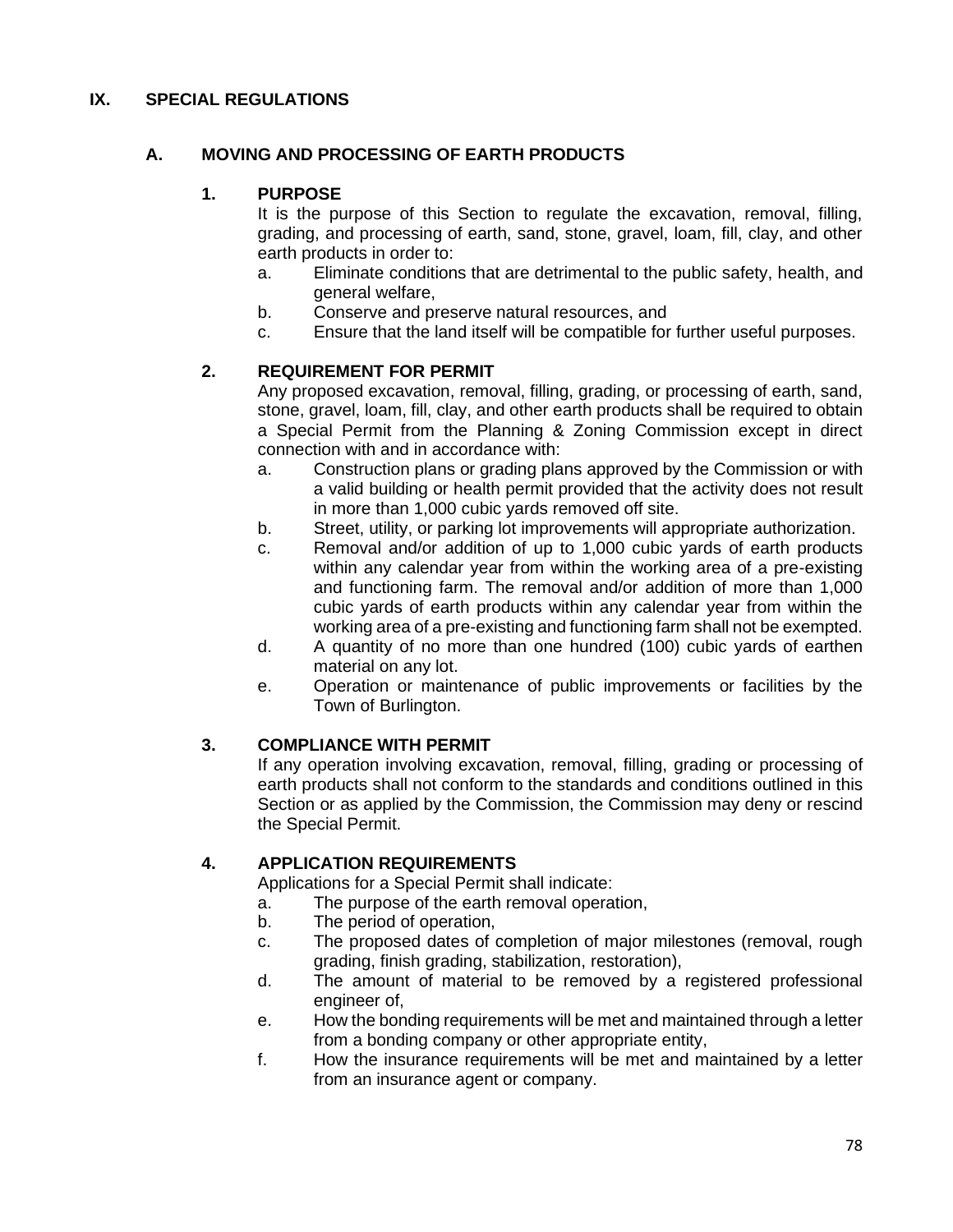# **5. GRANTING OF PERMIT**

- Any approval granted under this section:
- a. Shall be valid for a period:
	- i. Established by the Planning & Zoning Commission
	- ii. Not to exceed two years from the date of approval
- b. May be renewed by the Commission prior to the expiration date for up to one year following submission from a Registered Professional Engineer of updated maps showing existing conditions and a written report regarding compliance with approved plans,
- c. Shall automatically terminate should the liability insurance policy lapse, and
- d. Shall not be granted if the applicant has previously demonstrated an inability to maintain and restore the site in accordance with the requirements of the Commission.

## **6. PROVISION OF INSURANCE & BONDS**

- a. Before any excavation occurs, the applicant shall provide a letter to the Town providing permission to enter and inspect the property at any time.
- b. Before any excavation occurs, the applicant shall provide a certificate of insurance to the Town evidencing a liability insurance policy covering all operations to be conducted pursuant to the permit for the proposed site naming the Town of Burlington as an additional insured and subject to notice should the policy lapse, with a limit of not less than One Million (\$1,000,000) Dollars as to personal injury, including death, and One Million (\$1,000,000) Dollars as to property damage.
- c. Before any excavation occurs, the following bonds in amounts satisfactory to the Town Engineer and forms satisfactory to the Town Attorney shall be provided to the Town:
	- i. A cash bond or passbook savings account to guarantee erosion and sediment control during the operation and until released by the Commission, and
	- ii. A cash bond, passbook savings account, performance bond, or letter of credit to guarantee the restoration of the site until released by the Commission.
- d. Such bonds shall guarantee the completion of the project in accordance with the approved plans and timetable, including stabilization and restoration of the site.
- e. Such bond shall be released once the earth removal has been completed, the site has been stabilized in accordance with the approved plans, and Mylar as-built plans have been provided to and approved by the Commission.

## **7. HOURS OF OPERATION**

Unless otherwise specified by the Commission for exceptional cause, operating hours (truck loading, processing, and similar activities) shall be limited to the hours of 8AM to 5PM Monday through Friday. Equipment may be lubricated and warmed up prior to 8AM.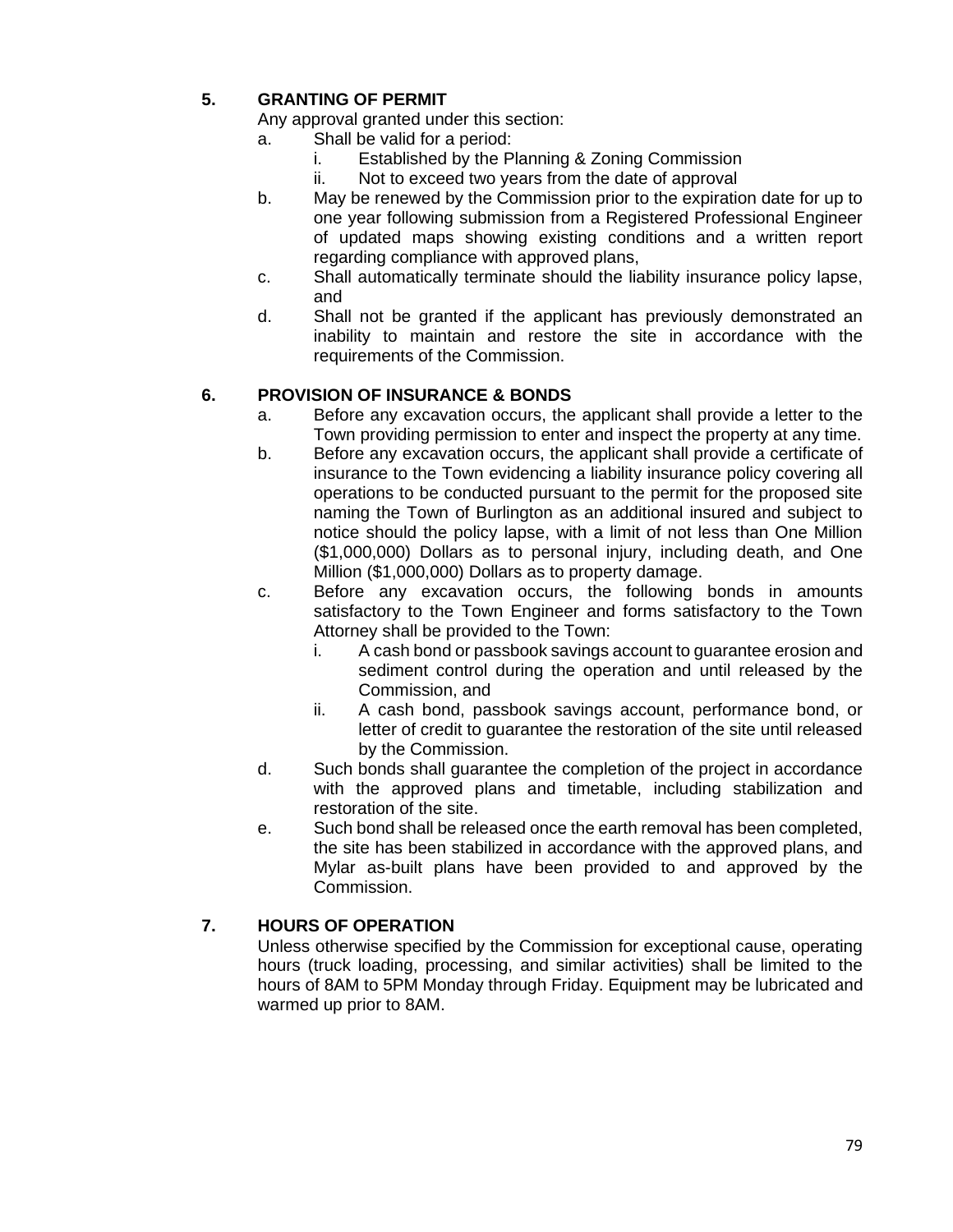## **8. MINIMUM STANDARDS AND CONDITIONS**

- a. All operations shall be carried out in accordance with the maps and plans as approved by the Commission, unless waived by the Commission. No material shall be stockpiled, equipment operated, or structures located beyond the limits of the specific area approved by the Commission. The applicant shall provide for reasonable means of screening operations from the view of highway traffic and neighboring property owners.
- b. All measures for erosion and sedimentation control, surface restoration and construction procedures shall equal or exceed those contained in "Connecticut Guidelines for Soil Erosion and Sediment Control" January 1985, as amended.
- c. At no time shall more than five (5) acres be opened within the lot.
- d. All excavation, removal, filling or grading shall be located at least fifty (50) feet from any property line, public street, and road or highway right-ofway. There shall be no stockpiling or materials within one hundred (100) feet of any property line, public street, road, highway or right-of-way.

# **9. OPERATIONS & RESTORATION**

- a. Operations shall not result in excessively steep slopes, pits or depressions, soil erosion, sedimentation, improper drainage, dust, wind erosion, or other conditions which would impair the reasonable reuse and development of the lot or which would impair or damage the use of adjacent or neighboring lots or streets or would cause health or sanitary hazards.
- b. Temporary slopes shall not exceed 1 vertical to 1 horizontal at the end of any workday.
- c. Finished slopes shall not exceed a 1 vertical to 3 horizontal slope.
- d. The required slope may be increased or decreased by the Commission where appropriate for soil stability, safety, and reasonable reuse and development of the lot.
- e. Upon completion of operations or any substantial portion thereof:
	- i. All debris, overburden and loose boulders shall be buried or removed from the lot,
	- ii. All disturbed areas shall be graded to conform with the approved finished grades on the Grading Plan,
	- iii. All areas shall be covered with topsoil or loam to a depth of not less than 4 inches,
	- iv. All areas shall be seeded with a perennial rye grass or similar cover crop,
	- v. Ground cover shall be maintained until the surface is completely stabilized with a dense perennial growth and there exists no danger from erosion, and
	- vi. Any additional planting measures, required at the discretion of the Commission, have been installed and maintained.

## **10. BUILDINGS, STRUCTURES & IMPROVEMENTS**

- a. During the operation, all accesses to the operation shall be barred by a structural gate.
- b. No buildings or structures related to the earth products operation shall be erected on the premises except as shown on the approved plan.
- c. Any such buildings and structures shall be located a minimum distance of one hundred (100) feet from any property line, public street, road, highway or right-of-way.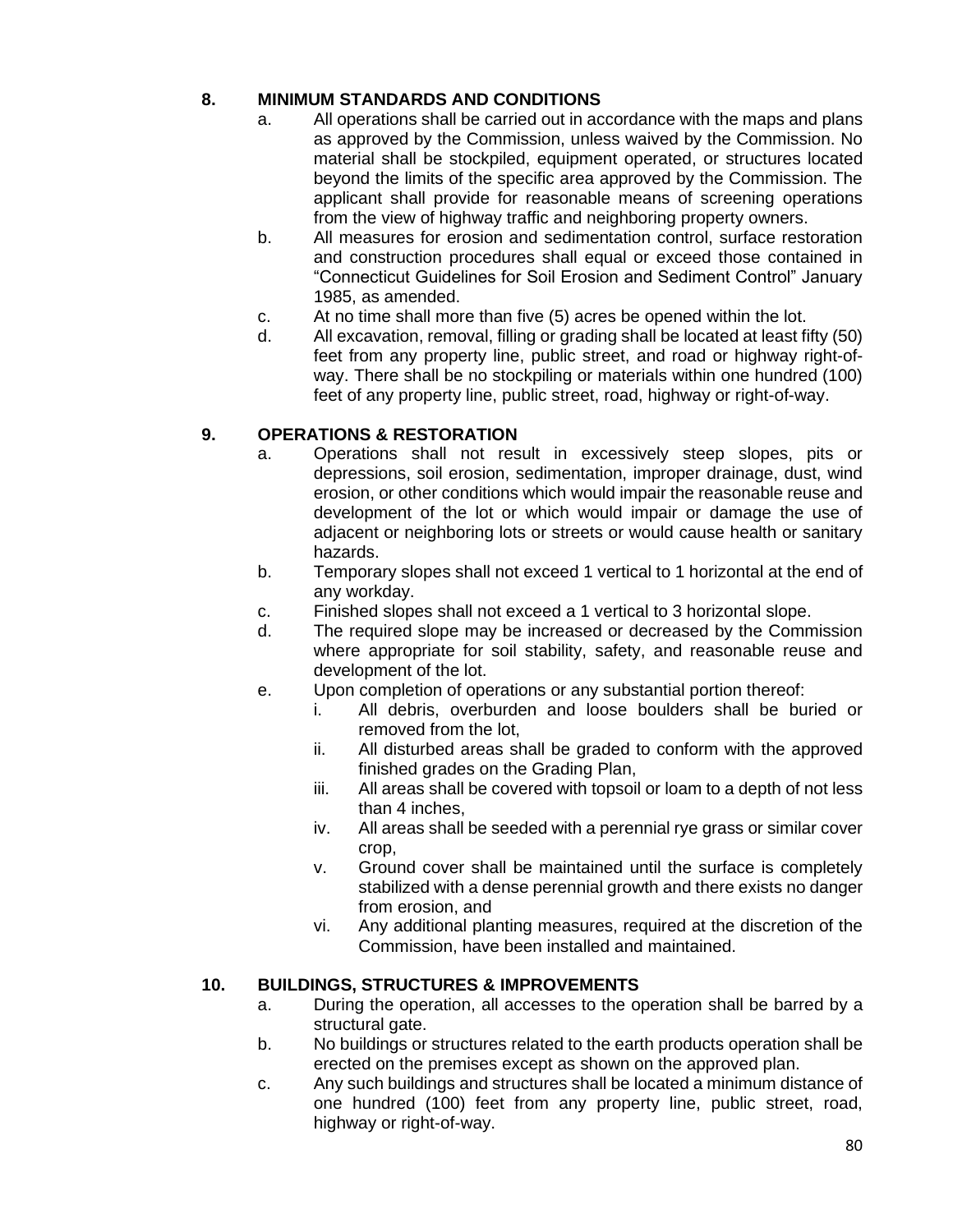- d. Any such structure shall be removed from the premises not later than sixty (60) days after termination of the operation or expiration of the special permit, whichever is sooner.
- e. The removal of any such building or structure or other improvement shall be guaranteed by the provision of an adequate bond.

## **11. TEMPORARY ON-SITE PROCESSING**

- a. No screening, sifting, washing, crushing or other forms of processing shall be conducted on any premises, except as specifically authorized by the Commission and subject to such conditions and restrictions as are consistent with the standards and conditions of these Regulations.
- b. The Commission may, as its discretion, limit the hours of operation and the duration of the operation of any processing activities.
- c. Unless modified by the Commission, all processing equipment and machinery shall be located a minimum distance of four hundred (400) feet from any property line or public street, road, highway or right-of-way.
- d. No fixed processing machinery or equipment shall be permitted, erected or maintained on the premises.
- e. Any temporary processing equipment shall be "transportable," with "selfcontained power," meaning, it shall be on wheels and able to operate on its own self-contained power, requiring no concrete or steel foundations or permanent structures of any kind for support.
- f. The initial location on site of any temporary processing equipment shall be shown and labeled on the construction plans submitted to the Commission.
- g. If a stone crusher is desired, only a jaw-type no longer than  $12 \times 36$  inches is permitted; no gyrators, roll or impact crushers of any size are permitted.
- h. No other machinery not required for the operation shall be on site unless specifically approved by the Commission.
- i. All machinery and equipment shall be maintained in good repair and operated or stored in such a manner as to minimize noise, vibrations, smoke, dust, unsightly conditions and any other nuisance.
- j. Such machinery and equipment shall be dismantled and removed from the premises by the owner not later than sixty (60) days after the termination of the processing operations or expiration of the special permit, whichever is sooner.
- k. The applicant shall provide a fence or embankment or other screening methods, where necessary, for the reasonable means of screening said proposed processing operations from the view of the highway and neighboring property owners.

## **12. ENFORCEMENT**

If an inspection finds that any aspect of the approved plan has not been adhered to, the following procedures shall be used:

- a. The Commission or its designee shall notify the applicant by certified mail of such permit violation and the applicant shall promptly remedy such conditions.
- b. If the applicant fails to take affirmative steps to address or remedy the violation within 10 days of such notice, the Commission or its designee shall, by certified mail, send a Notice to Comply apprising the applicant and the company issuing any bond that failure to immediately address the violation and bring the site into compliance will result in action by the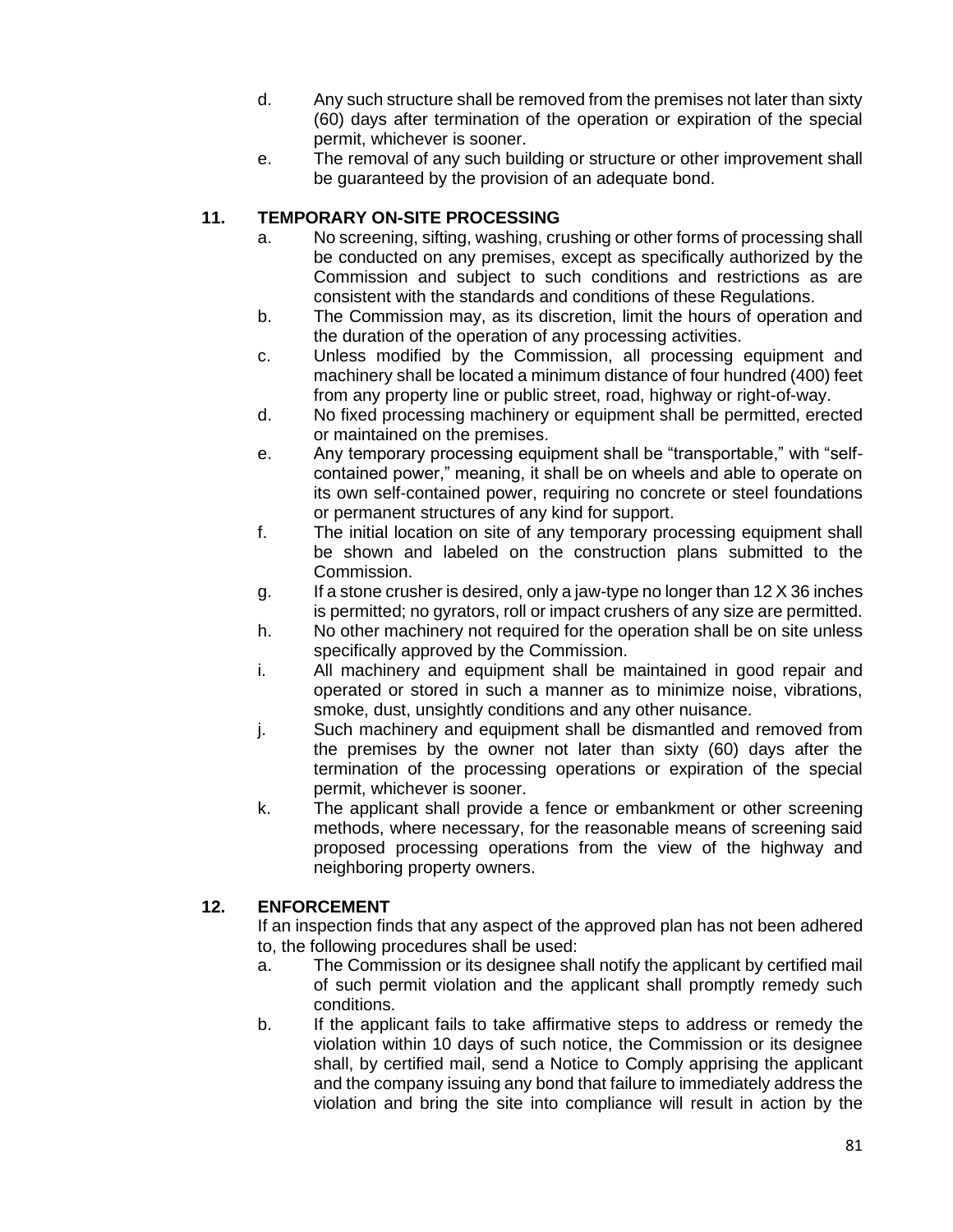Commission to void the Special Permit and cause the posted bond to be called.

- c. If within ten days following receipt of an Order To Comply, the applicant still refuses or fails to comply, the Commission shall schedule a Show Cause Hearing and provide notice to the applicant**,**
- d. At the Show Cause Hearing, upon receiving testimony, the Commission may declare the Special Permit to be null and void and may thereupon declare the bond to be in default**,**
- e. The Commission may then take whatever steps are necessary to call such bond and to undertake such improvements necessary to bring the site into conformance with these Regulations.

## **B. HOME OCCUPATIONS IN RESIDENTIAL ZONES**

#### **1. PURPOSE**

These regulations are intended to permit professional offices and customary home occupations as a Special Permit in residential zones, when appropriate.

## **2. PLAN REQUIREMENTS**

Applications for a professional office or a customary home occupation are specifically exempted from the site plan requirement of Section X provided that the application is accompanied by the following information:

- a. An "as built" survey of the property,
- b. A statement of the total square footage of the dwelling excluding unimproved attic, garage and unfinished basement areas,
- c. A statement of the square footage of the dwelling devoted to living area, and
- d. A statement of the square footage of the dwelling devoted to existing nonresidential uses, including professional offices, customary home occupations, etc.

## **3. USE REQUIREMENTS**

- a. Such uses may be approved by the Commission and be operated by the applicant provided that the use shall:
	- i. Be limited to one per dwelling, inclusive of existing non-residential uses**,**
	- ii. Be limited to an area not to exceed 20% of the living area of the dwelling, which shall not include unimproved attic and basement areas and garages**.**
	- iii. Be granted only to a specific applicant and shall not run with the land**,**
	- iv. Be carried on entirely within the dwelling by occupants thereof;
	- v. Employ not more than two non-residents of the premises**,**
	- vi. Be clearly incidental and subordinate to the use of the dwelling for residential purposes by the occupants thereof;
	- vii. Generate only limited patronage visiting the premises, or infrequent shipments by common carrier, relative to current normal traffic levels**;**
- b. Such uses may be approved by the Commission and be operated by the applicant provided that the use shall not:
	- i. Change the residential character of the dwelling or neighborhood;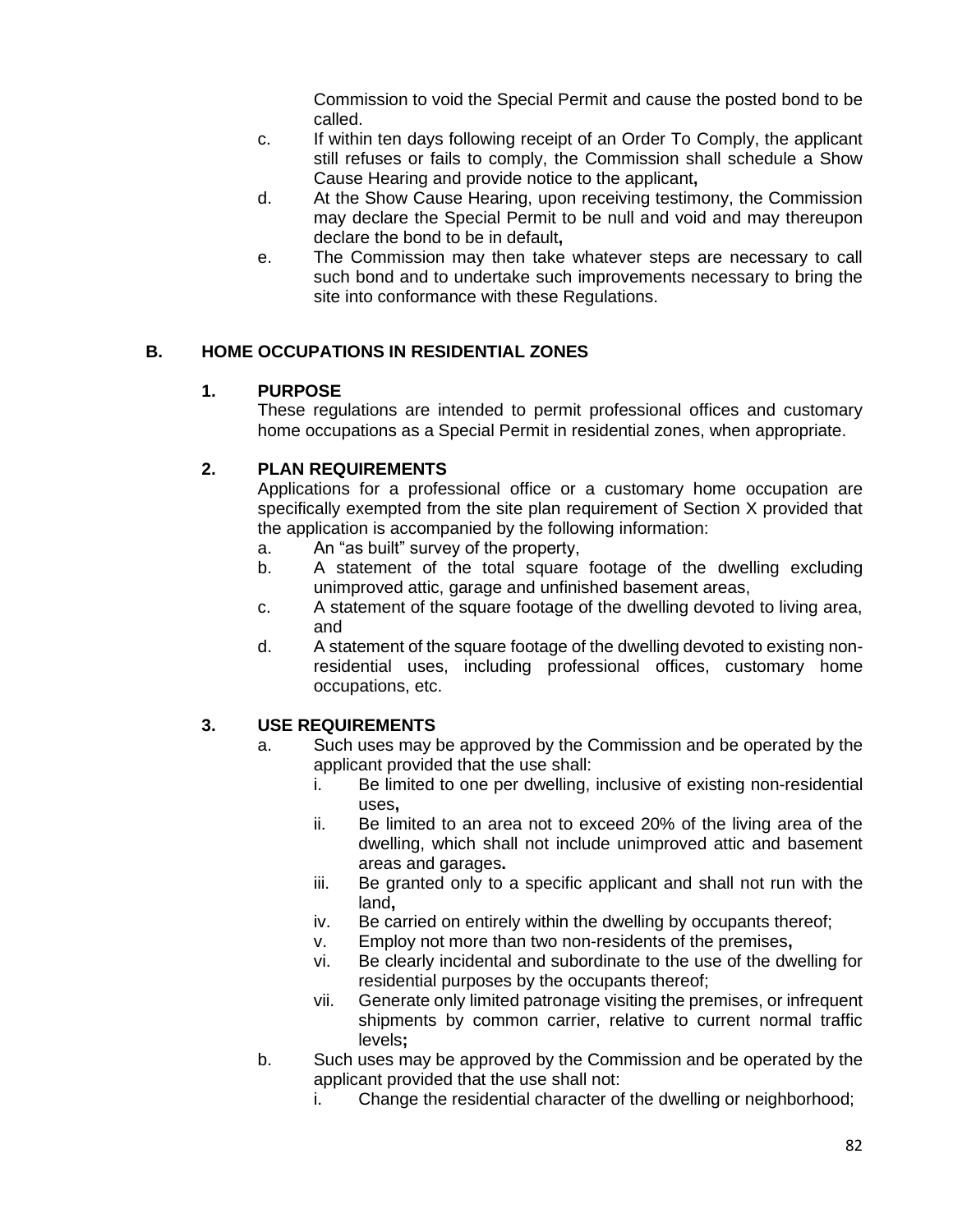- ii. Create objectionable noise, odor, vibrations, or unsightly conditions;
- iii. Create interference with radio and television reception in the vicinity;
- iv. Create health or safety hazards;
- v. Include outside storage;
- vi. Be carried on or located within the garage portion of the main building or within a detached accessory building;
- vii. Display products in windows, doors, or the exterior of the premises, or signs advertising products or services.
- c. Home occupation uses shall not include beauty salons, barber shops, animal grooming, kennels, massage parlors, dry cleaning, laundry, or retail sales of any type.

#### **C. ACCESSORY APARTMENTS**

Definition – A separate dwelling unit subordinate to an existing single family dwelling containing cooking and sanitary facilities separate from that of the main dwelling.

#### **1. PURPOSE**

The Town recognizes a need to create a range of housing opportunities while balancing the protection of residential neighborhoods. Population projections have shown the need for both expanded housing options for seniors and for lower income individuals. To facilitate these housing needs, a single family dwelling may be converted for the incorporation of one accessory apartment per principal dwelling in any residential zone subject to Special Permit and Site Plan approvals as follows:

#### **2. STANDARDS**

The accessory apartment may either be attached or detached provided the following additional criteria are met:

- a. The location and appearance of the structure is consistent with the overall character of the lot and/or surrounding neighborhood.
- b. In the case of detached accessory apartment the lot shall be double the size of the minimum lot area requirement for the zone in which the property is located.
- c. The principal dwelling shall be served by public sewer and public water supply. If not, the subject lot shall have a minimal buildable area or areas required by the Bristol Burlington Sanitarian, a public health department approved septic system and driven well.
- d. No lot shall have more than one accessory apartment.
- e. At least one of the occupants of the principal dwelling or the accessory apartment shall be the owner of record of said dwelling or shall have permanent life use residency of said dwelling as evidenced by legal documentation satisfactory to the Commission. A notarized affidavit certifying that the owner of the principal dwelling or permanent life use resident thereof is one of the occupants of either dwelling shall be submitted to the Commission as part of the application for Special Permit.
- f. Initial occupancy of the accessory apartment shall be limited to the children, parents, grandparents, brothers or sisters, or aunts or uncles or in-laws of the owner of the principal dwelling or permanent life use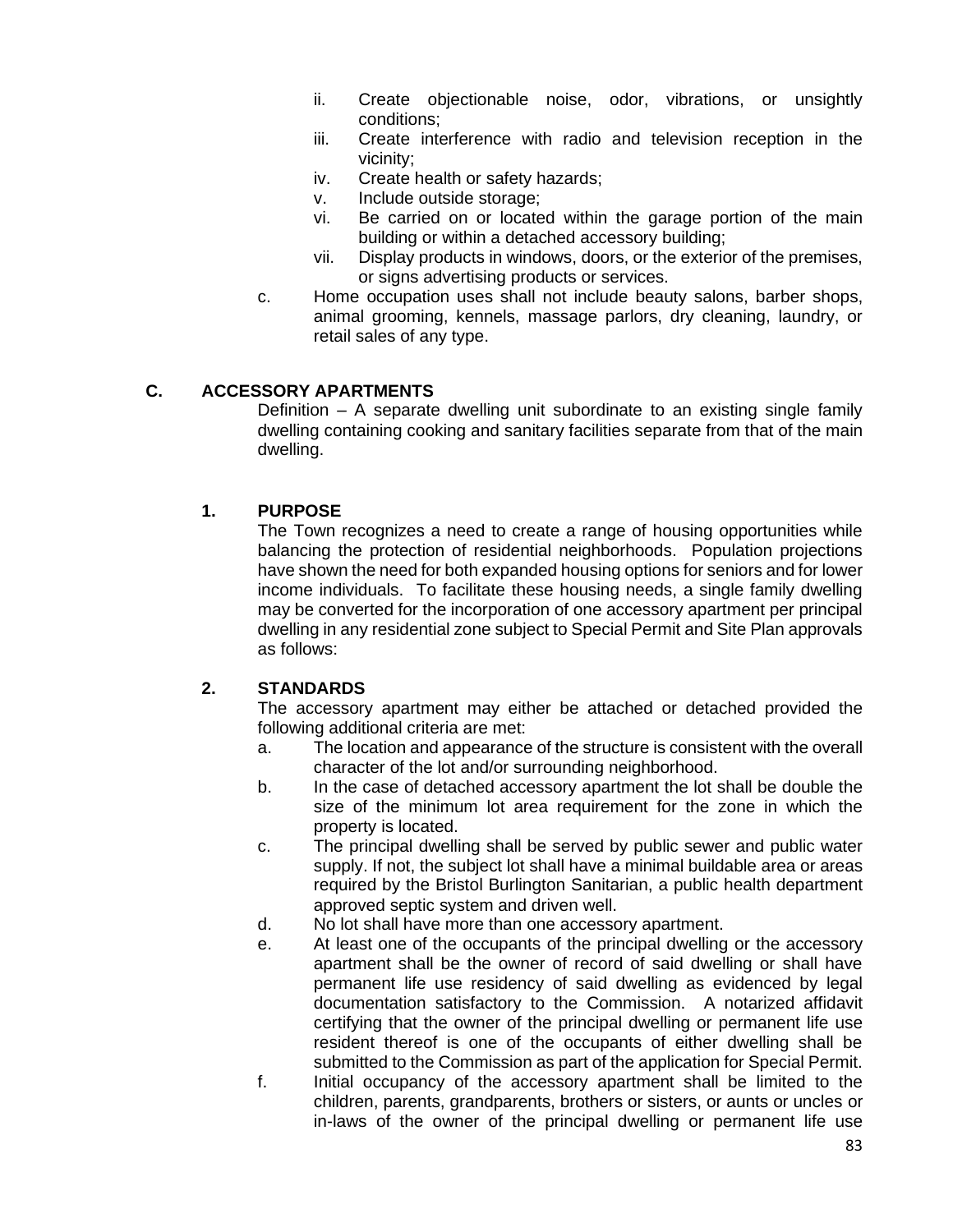resident or persons providing nursing or domiciliary care to the owner in exchange for lodging. Subsequent occupancy of the accessory apartment shall be limited to any occupant up to a maximum of two adult occupants and the minor children thereof.

- g. The accessory apartment shall be limited to a maximum of two bedrooms, and shall contain cooking and sanitary facilities separate from that of the main dwelling.
- h. Two off street parking spaces shall be provided for the accessory apartment in addition to those required for the main dwelling.
- i. The accessory apartment shall not exceed 40% of the total living area of the principal dwelling excluding unimproved attic and basement areas and garages, or a maximum net floor area of 1500 square feet, whichever is less, and a maximum of two bedrooms.
- j. There shall be a minimum of 350 square feet for a one bedroom or studio apartment, plus an additional 150 square feet for an additional bedroom.
- k. The approval of an accessory apartment shall neither reduce the total living area (as defined in i) of the primary dwelling to less than 1050 square feet for R-44 zones or 900 square feet for R-15 zones nor create any other non-conformity.
- l. No accessory apartment shall be located in a basement or cellar unless one wall thereof opens to grade.
- m. The principal dwelling and accessory apartment shall conform to all requirements of the applicable building, health, fire, sanitary and zoning codes.
- n. Expansion of a principal dwelling shall be permitted to accommodate an accessory apartment via dormer(s) or an addition beyond the existing foundation.
- o. The accessory apartment shall be designed so that, to the degree reasonably feasible, the appearance of the dwelling remains that of a single-family residence.
- p. An attached accessory apartment shall have either a direct entrance into the main dwelling or an exterior doorway to the rear or side of the dwelling. Primary entry through an attached garage shall not be permitted. External stairways shall not be permitted. Attached accessory apartments shall not be permitted with additional front entrances. Entry to both the main dwelling and attached accessory apartment may be from a common hallway if interior doorways are properly secured.
- q. The accessory apartment shall be designed in a way that conversion back to single family dwelling may be readily accomplished.
- r. As a requirement for the continuance of an approved accessory apartment, the owner of principal residence and the occupant(s) of the apartment shall apply for a Certificate of Zoning Compliance to the Zoning Enforcement Officer with a change in occupancy certifying conformance to all applicable regulations. The timely application and issuance of a Certificate of Zoning Compliance shall constitute a renewal. If such Certificate is not filed on the land records prior to the change in occupancy, the Special Permit of the accessory apartment shall be revoked and the occupant(s) shall vacate.
- s. A copy of the Special Permit shall be filed on the land records by the owner or life use resident of the dwelling.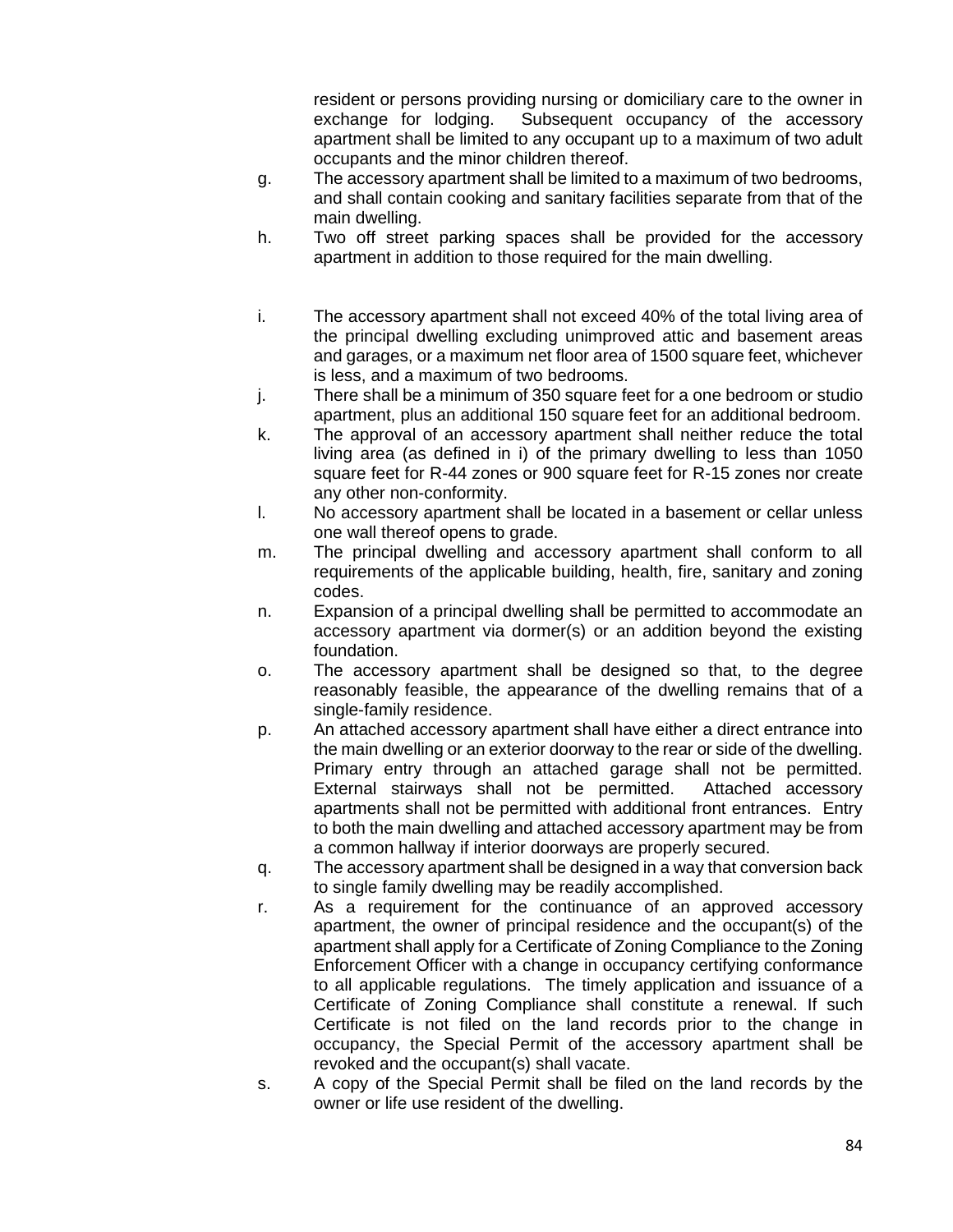## **D. MULTI-FAMILY DWELLINGS**

## **1. PURPOSE**

These regulations are intended to permit the establishment of multi-family dwellings as a Special Permit in certain zones, when appropriate.

## **2. LOCATIONAL CRITERIA**

- a. The minimum lot area for multi-family dwellings shall be 4.75 acres.
- b. The applicant shall demonstrate how such multi-family development will serve as a transitional use and intensity between single-family and commercial or industrial development.
- c. Access to a public street shall be provided by a strip of land not less than 50 feet wide.
- d. The lot shall be served by adequate sewage and water supply**;**

## **3. SITE DEVELOPMENT STANDARDS**

- a. The minimum buildable land area per dwelling unit shall be 10,000 square feet or, in the case of Elderly Housing, 6,000 square feet per dwelling unit.
- b. No building shall be closer than 60 feet to any street or lot line;
- c. The minimum distance between buildings shall be 50 feet, unless specifically reduced by the Commission, but in no case less than 35 feet;
- d. No building shall exceed a height of 35 feet above the ground;
- e. No building shall contain more than 8 dwelling units;
- f. Each dwelling unit shall be provided with at least two parking spaces provided as follows:
	- i. A two or more space carport or enclosed garage,
	- ii. A one-car carport or enclosed garage and a dedicated parking space for not less than one additional car**.**
	- iii. In a multi-family dwelling for the elderly, dedicated exterior parking spaces may be provided**.**
	- iv. Carports and/or enclosed garages shall be set back at least 20 feet from the travel portion of the access roads in order to provide a backup or visitor space.
- g. Each dwelling unit shall contain not less than 650 square feet of living area in which there shall be no more than one bedroom. For each additional bedroom, the overall area of the dwelling unit shall be increased by at least 200 square feet.

## **4. OPEN SPACE & LANDSCAPING REQUIREMENTS**

- a. Each lot line shall be have a landscaped area at least 20 feet wide, planted with a mixture of evergreen and deciduous trees and shrubs, which shall be property maintained**;**
- b. Open space for the use of tenants shall be provided at a minimum rate of 600 square feet per dwelling unit.
- c. Except for housing for the elderly, a designated play space for children shall be provided with not less than 400 square feet in area for each family housed**,**
- d. Such open space or spaces shall be protected by suitable walls or planting from parking areas, driveways, garages, service areas and streets**;**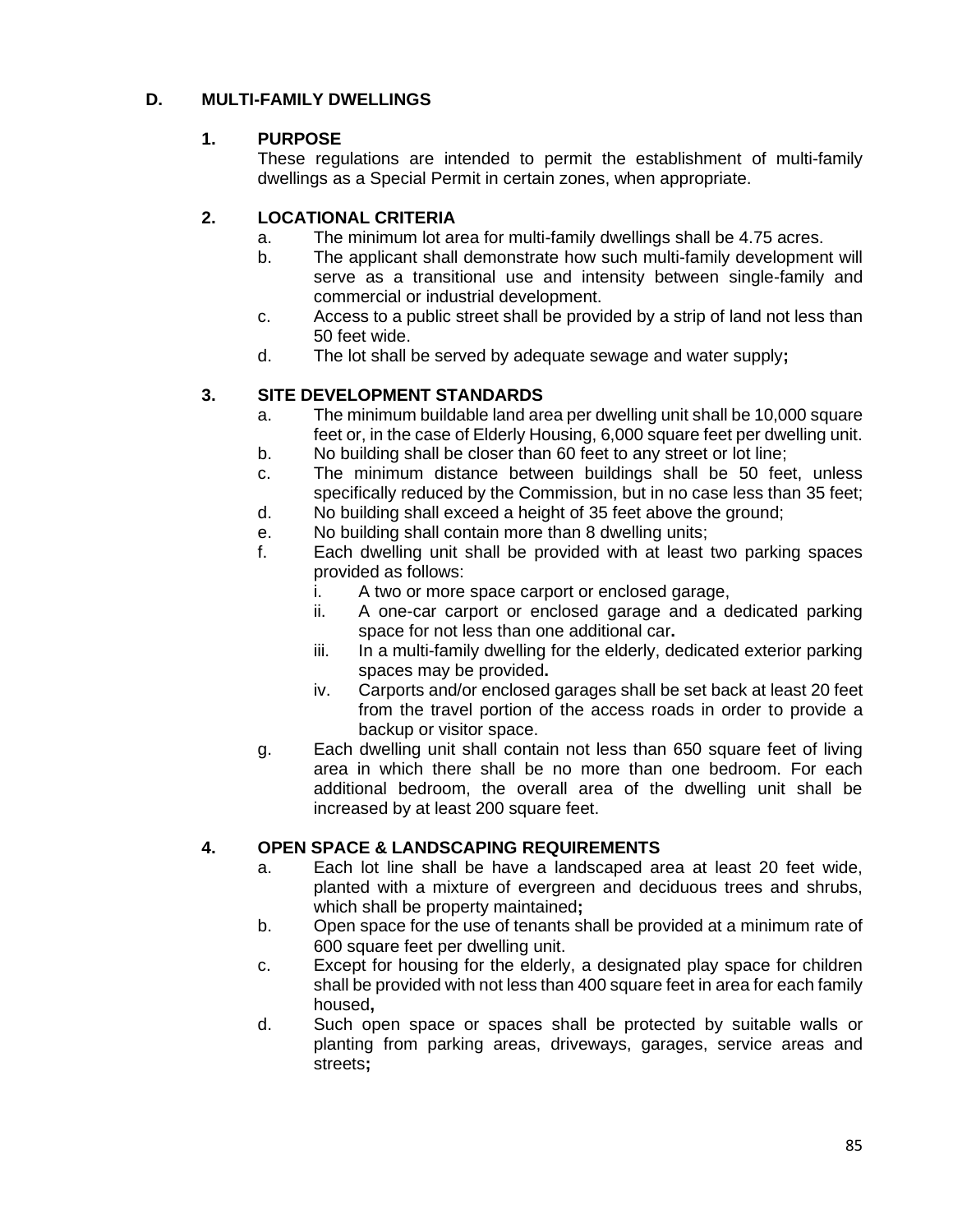## **E. CLUSTER DEVELOPMENT**

### **1. PURPOSE**

It is the purpose of this section to permit variations in residential developments which would not otherwise be possible; permit flexible site design so that development may be constructed in harmony with and preserve natural site features; preserve significant open space; and permit residential developments which are sensitive to parcel configuration, topography, natural features, and the surrounding neighborhood.

## **2. PROCEDURE**

- a. Cluster developments may only be permitted by the Commission as a Special Permit and the Commission shall determine that all specific conditions of Section VIII are met.
- b. Applications that propose subdivision of the property shall submit plans of the proposed subdivision complying with the Subdivision Regulations of the Town of Burlington.
- c. Before any building permits are issued for buildings in a given phase, a bond in a form and amount satisfactory to the Commission shall be submitted by the developer to guarantee the construction of the site improvements, provision of as-built drawings of site improvements, and to cover erosion and sediment control.

## **3. PERMITTED USES**

- a. Single-family dwellings
- b. Playgrounds, recreation areas, parks, open spaces, and natural areas
- c. Accessory uses and structures**;** such as private garages, swimming pools, clubhouses, recreation facilities, and other structures and facilities**;** which are customarily incidental and subordinate to the principal uses.

## **4. AREA AND HEIGHT REQUIREMENTS**

Density Gross Density shall not exceed that of the Minimum Parcel Size: 10 acres

existing zone. Maximum Lot Coverage: 15% on the overall parcel 30% on individual lots Maximum Building Height: 35 feet Maximum Building Height: 2 1/2 stories

#### **5. LAND USE AND SITE DEVELOPMENT REQUIREMENTS**

#### a. Open Space

Consolidated open space shall be provided within a Cluster Development as much as possible. Areas not committed to residential use and containing significant natural features shall be preserved through the use of conservation easements or through dedication to the Town of Burlington, if requested, or suitable conservation organizations. Substantial roadside buffers shall be encouraged, where appropriate, to preserve Burlington's rural character.

b. Roads

All roads shall be built to the structural specifications of the Subdivision Regulations of the Town of Burlington. Main roads within the development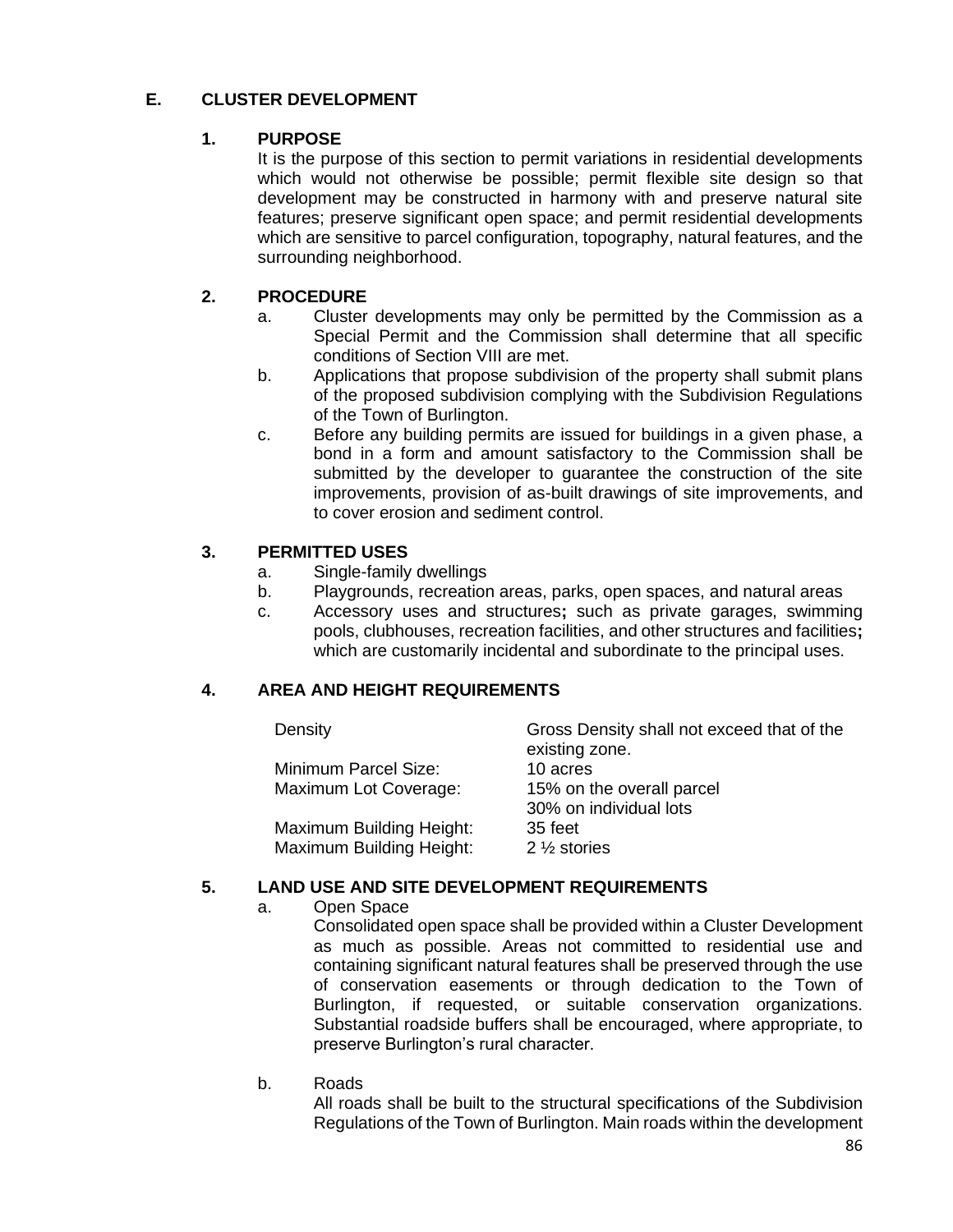shall be public, but cul-de-sacs may be private. The Commission may modify the width of pavement, curbs, and drainage requirements for private cul-de-sacs upon recommendation of the Town Engineer.

c. Utilities

All utilities shall be underground.

d. Water & Sewer

An adequate water supply and adequate sewage disposal capability, as determined by the Director of Health, is required.

e. Buffering

A landscape buffer shall be provided around the perimeter of the property and the Commission may require additional perimeter buffering in sensitive areas at its discretion. Where variations in topography, natural features, existing vegetation or compatible land uses obviate the need for such buffer, the Commission may modify or waive this requirement.

f. Landscaping

The Commission may require suitable landscaping within a Cluster Development to assure privacy of individual residential units.

g. Building Locations

All buildings erected in a Cluster Development shall observe the following location requirements:

- i. All buildings adjacent to public streets shall observe the front yard setback requirements established in Section IV.A. of these Regulations.
- ii. All buildings shall be set back at least 10' from any property line within a Cluster Development.
- iii. Principal buildings shall also be separated at least:
	- 30 feet or the height of the building, whichever is greater, from another principal building, or an accessory building on a separate lot;
	- 10 feet or the height of accessory building, whichever is greater, from an accessory building on the same lot; and
	- 30 feet from the edge of pavement of any private street.
- iv. Accessory buildings shall be located at least 20 feet from the edge of pavement of any private street, or other accessory building.
- v. Garages exiting directly onto cul-de-sacs shall have driveways at least 20 feet in length.
- vi. Porches and decks shall observe the above separation requirements.
- vii. The Commission may modify the requirements of this section provided that in the Commission's sole discretion, the public health, safety and welfare are safeguarded.
- h. Living Area

The living area requirements of Section IV shall apply.

i. Maintenance

In Cluster Developments, the applicant shall present sufficient information to the Commission to demonstrate that adequate provisions have been made for the sustained maintenance of the development in general and also for the sustained maintenance of the roads and open space.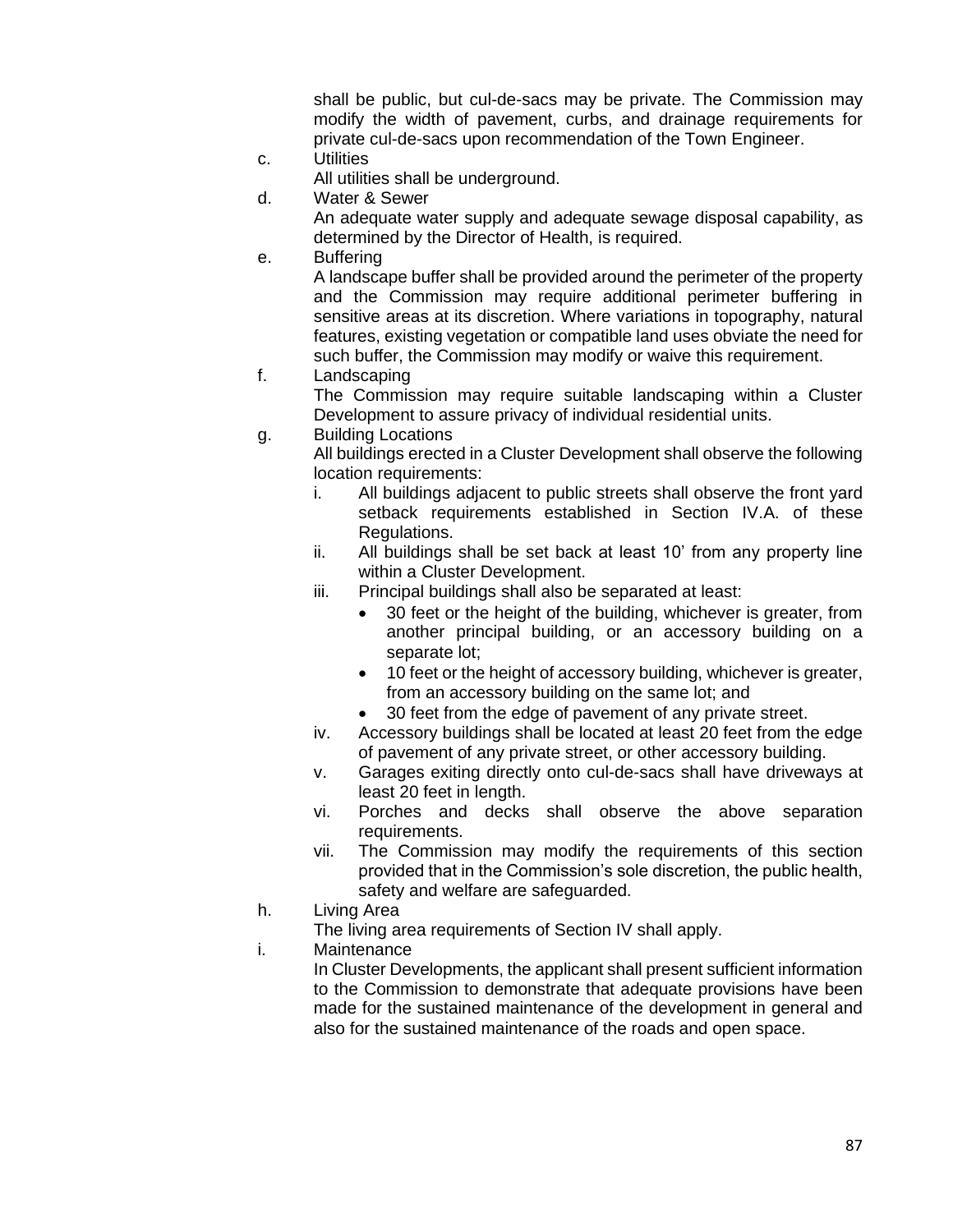# **F. TELECOMMUNICATION FACILITIES**

### **1. PURPOSE**

These regulations are intended to regulate the siting and operation of telecommunication facilities as defined in Section 16-501 of the CT General Statues as amended, to:

- a. Serve the public interest, convenience, and necessity while protecting community interests and character,
- b. Provide for locations consistent with the Plan of Conservation & Development and these Regulations, and
- c. Minimize adverse visual effects through design, siting, and screening.

#### **2. GENERAL**

The following requirements apply to any telecommunication facility except:

- a. Those which come under exclusive Federal, State, or jurisdictional authority,
- b. Cellular facilities as mentioned from time to time, as defined in CFR Title 47, Part 22;
- c. Wireless Personal Communications Service (PCS) facilities as defined in U.S. CFR Title 47, Part 24 as amended from time to time by future court decisions or state law enactments.
- d. Privately-owned telecommunication structures, such as satellite signal receiving units; Am-FM radio antennae, short wave, or ham radio installations that are:
	- i. No higher than two times the building height stated for each zoning district,
	- ii. No greater than four feet in diameter or height in residential areas; and
	- iii. No greater than 78.75 inches (two meters) in diameter or height in commercial and industrial areas.

Any new facility co-located on an existing facility shall require a Site Plan application to the Commission. Any other telecommunication facility shall require a Special Permit application and a Site Plan application to the Commission.

#### **3. SITING HIERARCHY**

The regulations are intended to promote the following facility hierarchy:

| Where existing topography, vegetation, or structures provide |
|--------------------------------------------------------------|
|                                                              |
|                                                              |
|                                                              |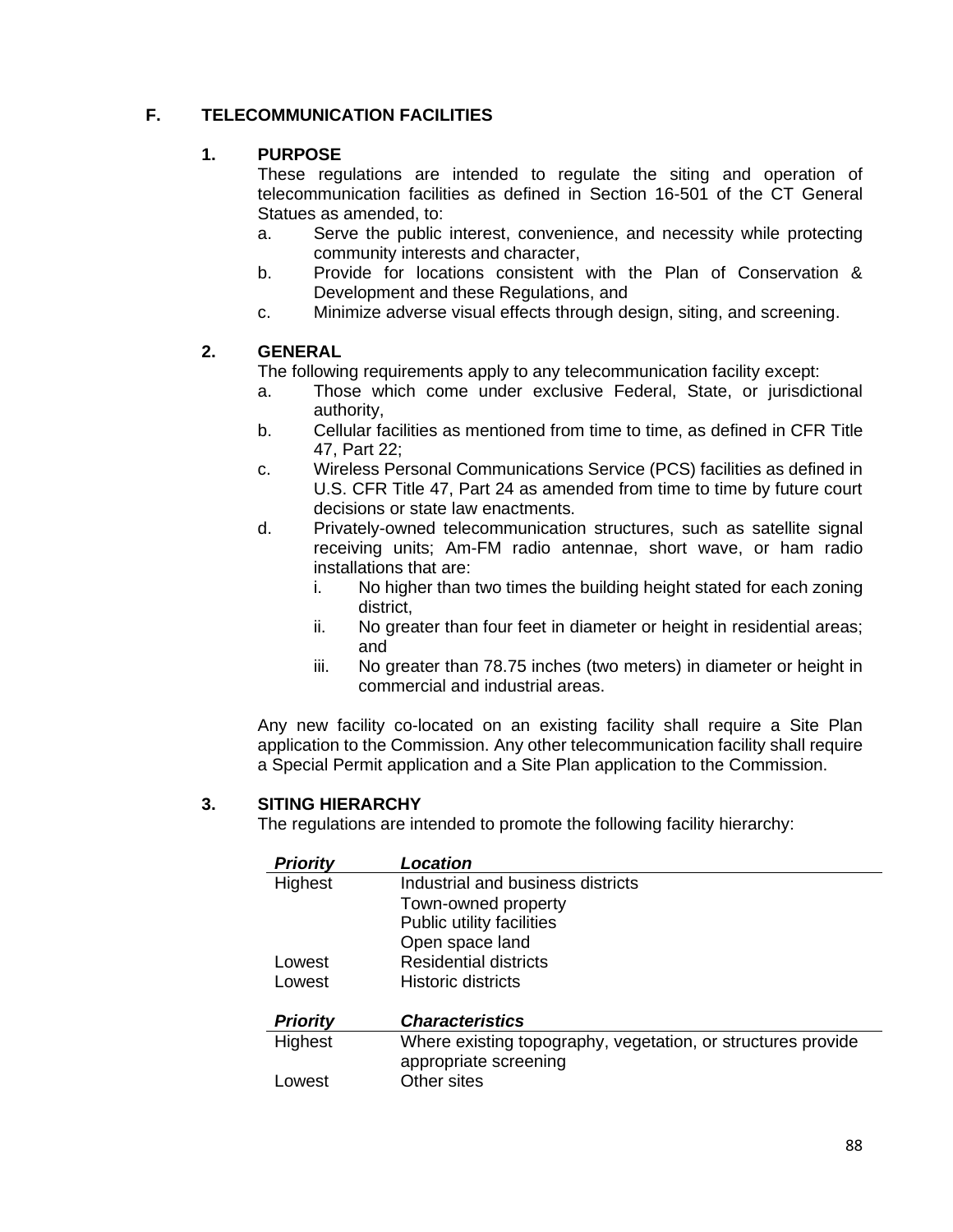| <b>Priority</b> | Design                                           |
|-----------------|--------------------------------------------------|
| Highest         | On or in existing structures                     |
|                 | Co-location on existing telecommunication towers |
| Lowest          | New towers                                       |

# **4. APPLICATION REQUIREMENTS**

a. Basic Documentation

In addition to the basic requirements of Section X, these Regulations, the applicant shall submit**;**

- i. Documentation that it is a licensed carrier authorized by the Federal Communications Commission to construct, and operate, and provide Telecommunication services from the proposed type of facility,
- ii. Documentation that any licensed wireless carrier(s) authorized by the FCC would use a tower constructed by a non-licensed or noncarrier (speculative) tower company.
- iii. Documentation that municipal and public safety departments were offered the opportunity to locate their facilities on the proposed telecommunications tower,
- iv. A copy of any proposed leases, agreements, or letters of intent to use for a proposed facility. Copies of any proposed arrangement may be submitted with cost figures redacted.
- b. Site Selection Information

Any application shall include the following:

- i. Maps showing:
	- The extent of existing and planned communications coverage in Burlington and adjacent communities including detailed propagation (at -70 dBm and -95 dBm) and antenna separation analysis,
	- The location of existing telecommunication facilities,
	- The location of the site search area at 1:24,000 scale, and
	- The location and service area of the proposed telecommunication facility.
- ii. A written narrative describing the following:
	- The need for the proposed facility (area of inadequate coverage, signal strength, other);
	- The siting criteria used for the proposed facility, sites identified (alternatives), and reasons for the selection of the proposed site**.**
	- The process by which other possible sites in the search area were considered and/or eliminated for legal, technological, economic, environmental, and other reasons.
- c. Site Design Information

Any application shall include the following:

i. A written narrative describing the following:

- A description of the proposed telecommunications facility and any associated equipment (such as transformer, emergency generator, air conditioner),
- The design criteria used for the proposed facility, including site search criteria**;**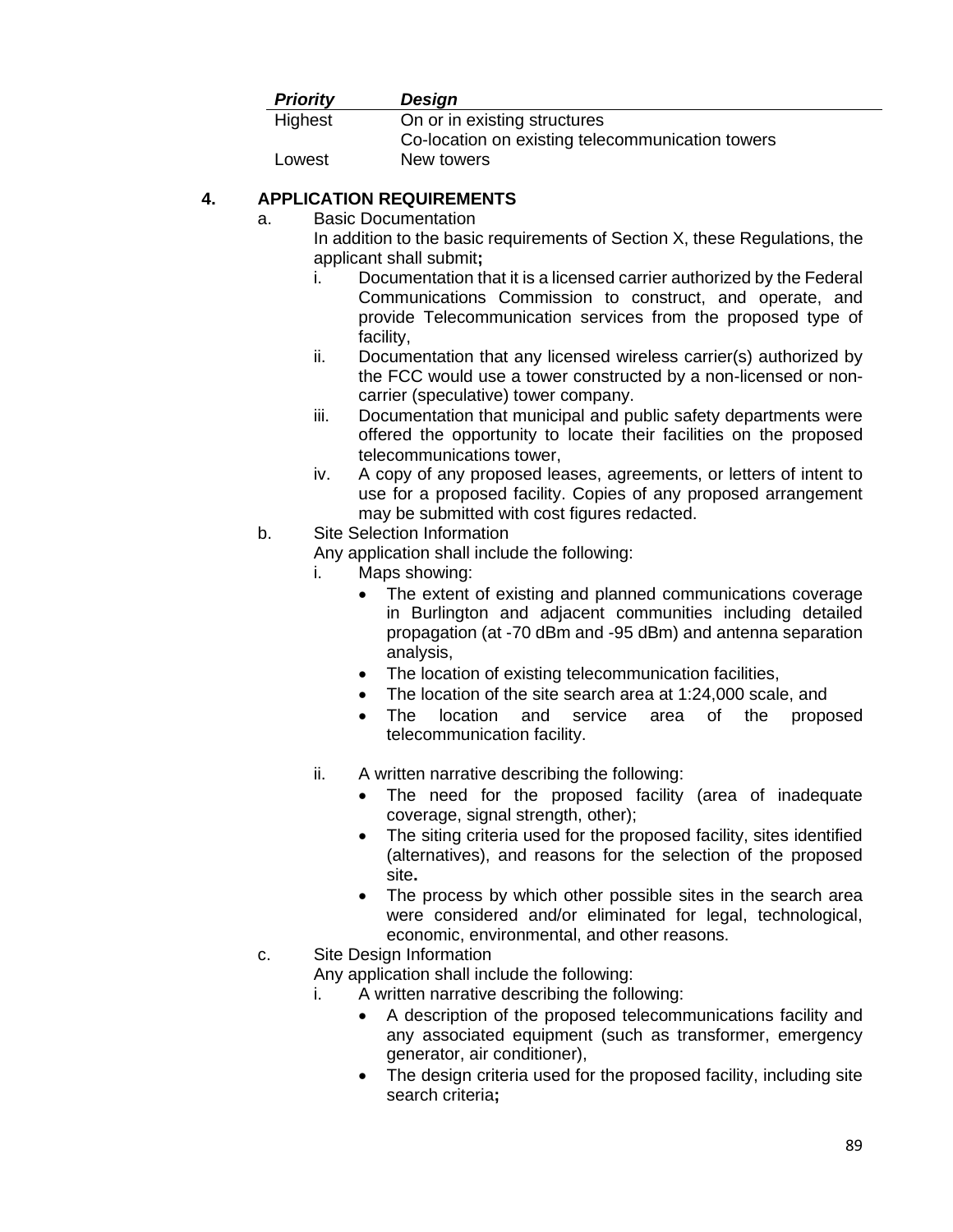- Reasons for the selection of the proposed design (tower, antenna)
- The process by which other possible designs were considered and/or eliminated for legal, technological, economic, or other reasons**;**
- Technological alternatives to the proposed facility and the economic or other implications associated with those alternatives**;**
- How the proposed facility complies with the concept of multiple use and/or concealment and how tower sharing or co-location would facilitate the telecommunication needs of municipalities and other entities to reduce the need to construct additional telecommunication towers**;**
- How the proposed telecommunications tower has been designed to be extended and/or accommodate additional service providers in the future**;**
- How additional service providers will be accommodated on the proposed telecommunications tower in the future; and with potential effects on the characteristics of the facility and the surrounding environment**,**
- Any requirements of other government agencies regarding illumination, colors, airport approach surfaces, or other requirements.
- ii. Maps showing:
	- The proposed facilities and closest occupied buildings,
	- Proposed access including nearest public street, and
	- Any other land uses on the proposed site**;**
- iii. A recent aerial photograph at a scale of 1:2400 showing the proposed facility location and surroundings areas within 1,000 feet of the proposed facility**,**
- iv. Drawings showing:
	- Scaled elevation drawings of the proposed facilities (including tower, existing and proposed antenna mounting locations, ice shields, lights, guy cables, associated equipment shelters, and other structures relevant to the facility)**.**
	- The number and type of antennae that can be accommodated (proposed and future, if known) as well as the proposed location of all mounting positions for co-located antennas and the minimum separating distances for antennas**,**
	- Topographic profiles at no more than 10-foot contours (running up/down slope and cross slope, at a minimum) showing the location of the proposed facilities and sight lines in relation to surrounding areas and structures within 500 feet**,**
	- A colored plan or plans clearly indicating the proposed color of any existing features or proposed facilities or equipment
- v. Architectural or photographic rendering of the proposed facility.
- d. Additional Relevant Information
	- Any application shall include the following:
		- i. A written statement by a certified radio frequency engineer:
			- Indicating the radio frequency electromagnetic power densities at the tower base and nearest property boundary of all proposed antennae, equipment, and facilities operating at maximum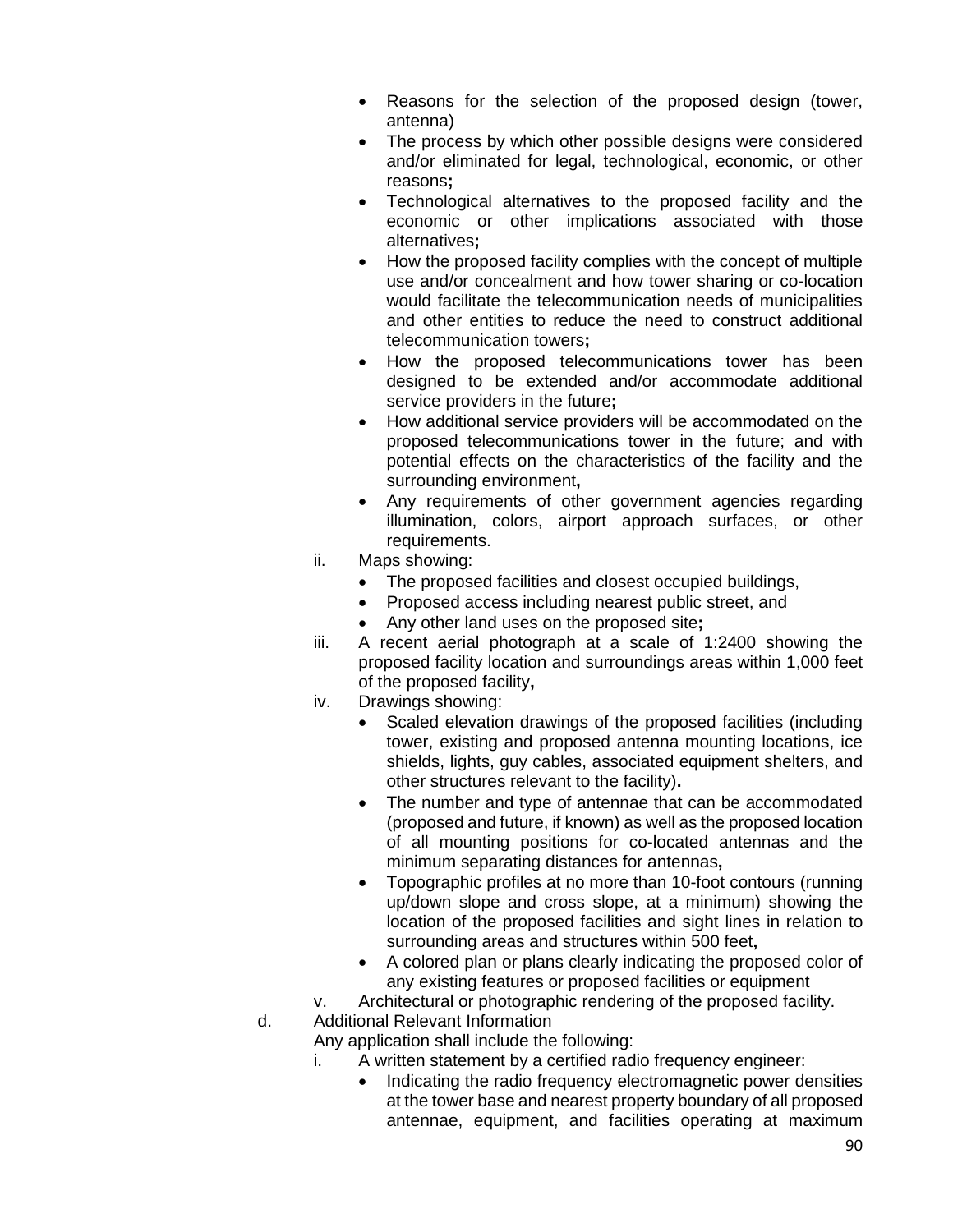power calculated in accordance with FCC OET Bulletin 65 Edition 97-01, as amended**,**

- Each successive new wireless carrier, co-locating on any facility, shall demonstrate that the combination of the electromagnetic, radio-frequency power densities from all existing and proposed antennae operating simultaneously at full output power, will comply with FCC standards.
- Starting that the facility will comply with radio frequency emissions standards, and
- Describing the impact on public health and safety associated with radio emissions (signal frequency, intensity, electromagnetic radiation power density from all antenna**s** operating simultaneously at maximum output power)**;**
- ii. A written statement by a certified structural engineer describing the tower structural integrity**;**
- iii. Consideration of future use or re-use of the site with provisions for facility removal and site restoration**;**
- iv. Proof of mailing of a copy of the legal notice regarding the proposed telecommunications facility to abutting and other property owners within 500 feet of the proposed facility at least ten days prior to the public hearing.

#### **5. STANDARD FOR TELECOMMUNICATION FACILITIES**

- a. Overall Location
	- i. In reviewing an application, the Commission may require the applicant to investigate alternative locations not previously presented and report back to the Commission on their feasibility.
	- ii. Unless waived by the Commission, each telecommunications tower shall be sited below visually prominent ridgelines.
- b. Height
	- i. All accessory structures associated with telecommunication facilities shall not exceed the height requirements of the zoning district in which the structure is located, except as otherwise provided in this section.
	- ii. The Commission may permit telecommunication tower structures including support features such as antenna**s**, aircraft obstruction lights, ice shields and cable guards to extend to a height of not more than 200 feet in height, provided such facility shall not interfere with an airport approach surface.
	- iii. The height of a telecommunications tower structure shall not exceed 125 percent of the linear distance from the tower's base to any adjoining property line unless modified by the Commission.
	- iv. In reviewing an application, the Commission may require the applicant to simulate the telecommunications tower structure height during daylight hours by balloon or other method that will evaluate scenic impact and may require the applicant to publish a legal notice informing the public of the date of such simulation.
- c. Co-Location
	- i. A telecommunication provider shall co-locate on an existing communication tower whenever space is available on such structure, pursuant to the provisions for such sharing as cited in CGS 16-50aa.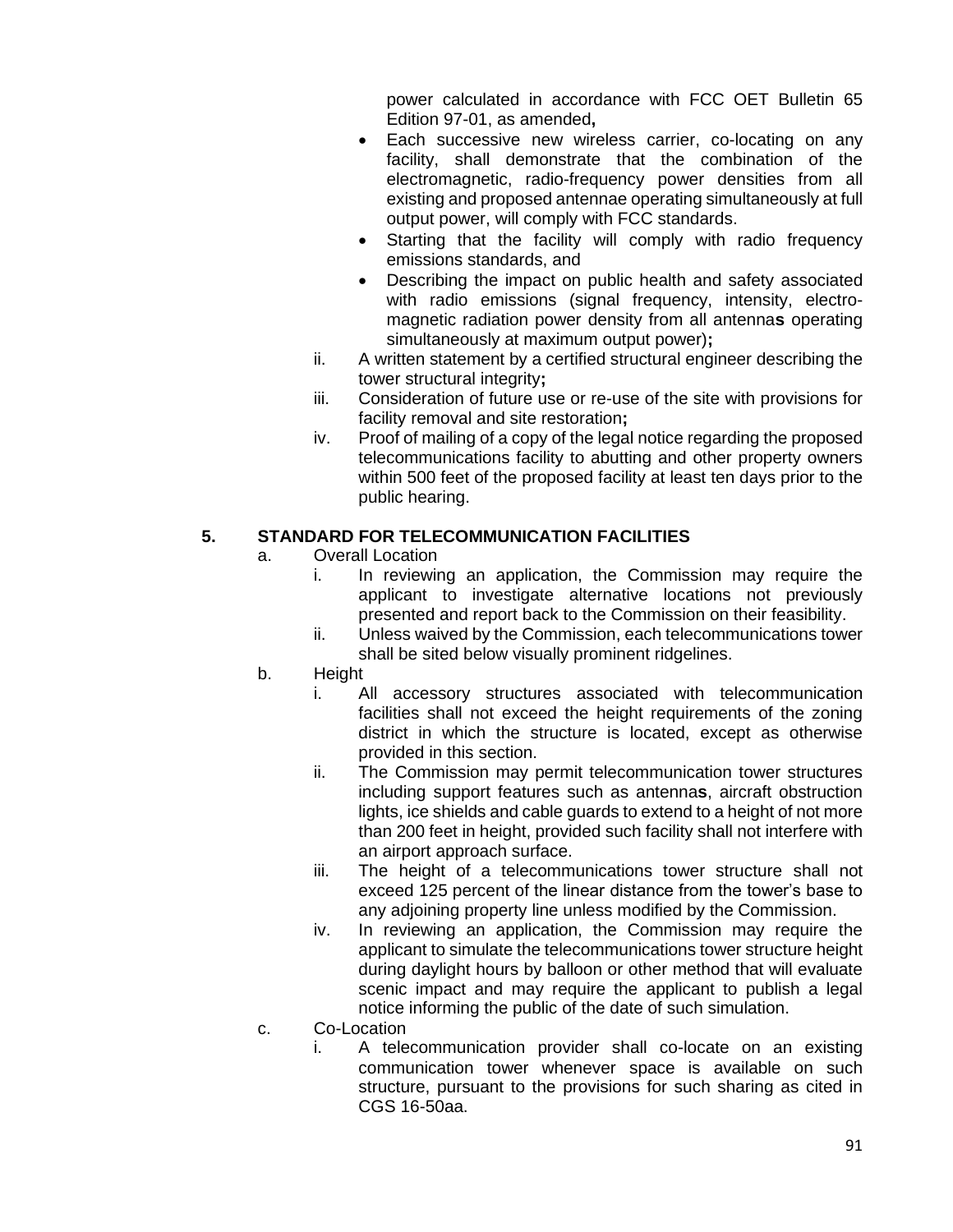- ii. A telecommunications tower shall be designed to provide for a minimum of three co-locations by multiple users unless modified by the Commission.
- d. Construction
	- i. If located in a residential zone, a telecommunications tower structure shall be a monopole design unless otherwise approved by the Commission.
	- ii. Tower design and construction shall be subject to all applicable standards of the American National Standards Institutes ANSI/EIA-222-F manual, as amended.
	- iii. No future antenna additions shall exceed these specifications and wind loading characteristics without tower structural reinforcement and Commission approval.
	- iv. Telecommunication tower structures and associated support features shall have either a galvanized finish or be painted in a noncontrasting gray, blue or other neutral color or otherwise camouflaged in a manner approved by the Commission, to blend as much as possible with the surrounding environment.
	- v. The Planning and Zoning Commission may condition the construction of a tower by a continuous-use-time restriction.
- e. Illumination
	- i. No illumination of any telecommunications tower structure shall be permitted unless specifically requested by the applicant and specifically approved by the Commission.
	- ii. No signs or lights shall be installed on a telecommunication tower structure unless recommended by the Federal Aviation Administration or any other governmental agency having jurisdiction and approved by the Commission.
	- iii. Limitations on illumination shall be made a condition of any approval provided such illumination conforms to all FAA specifications and standards and town requirements.
- f. Site Location & Design
	- i. The location of all structures associated with telecommunication facilities shall be subject to Site Plan approval.
	- ii. All associated structures shall comply with the setback requirements of the underlying zoning district.
	- iii. New buildings used for the housing of telecommunications equipment shall not exceed 250 square feet per carrier in area nor exceed 8 feet in height with a flat roof or 15 feet in height for a pitched roof and shall be finished to a look compatible with the zone unless modified by the Commission.
	- iv. No new telecommunication tower facility shall be established within 200 feet from an existing unrelated building unless modified by the Commission.
	- v. No commercial wireless telecommunication site shall be located within 500 feet of a parcel containing a playground or school, which is primarily attended by persons under 18 years of age. The Commission may, in its discretion and by vote of 5 of 7 of its members, waive this requirement for an area designated as the playground, when the limits of the playground area within the parcel are located more than 500 feet from the commercial wireless telecommunication site. When considering such waiver requests,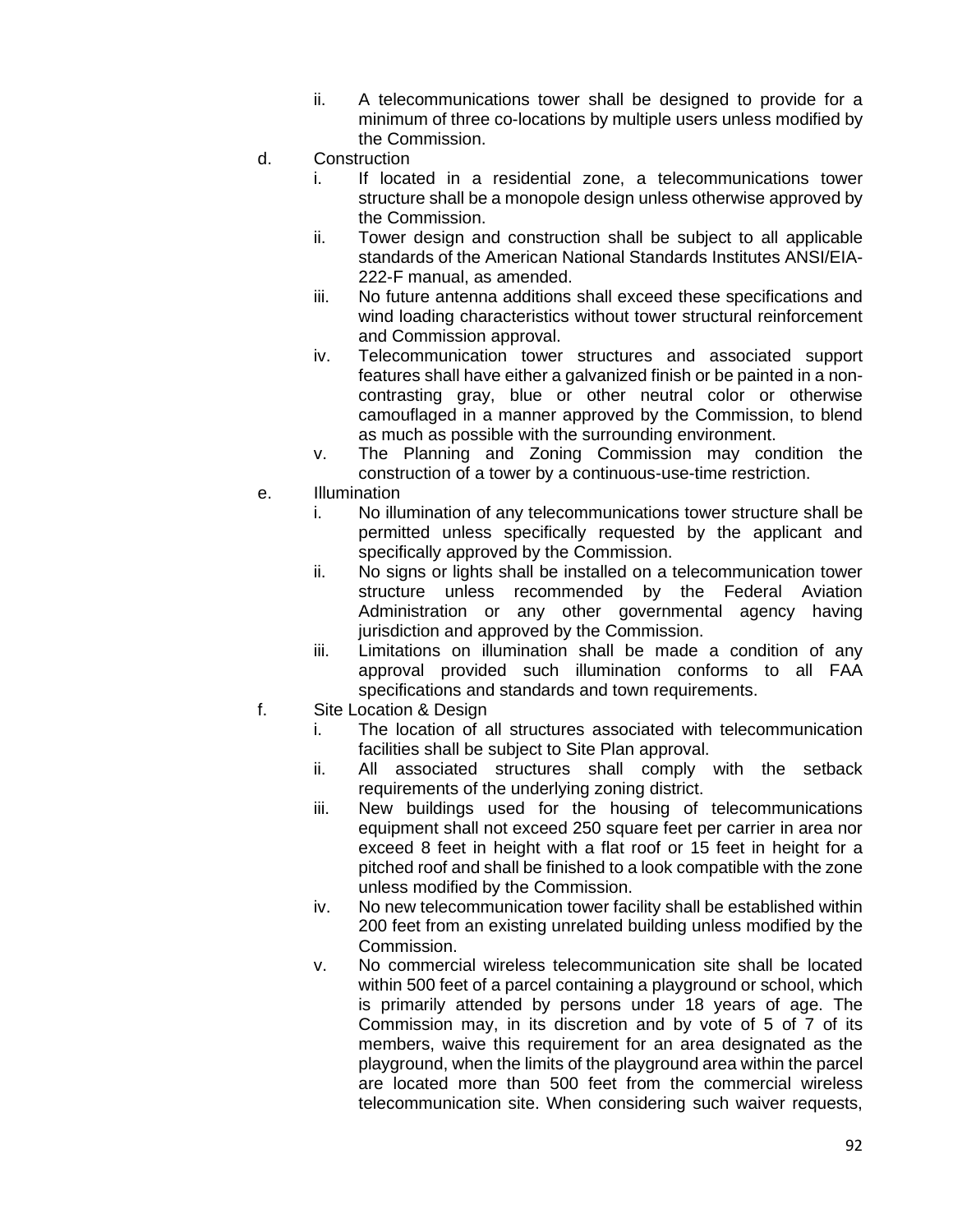the Commission may consider future playground development proposals for any portion of parcel.

- vi. Any telecommunications tower structures shall be designed to collapse upon itself, and shall be designed to fall entirely on the parcel of which it is located.
- vii. All utilities shall be located underground unless otherwise approved by the Commission.
- g. Antennae
	- i. Panel antenna shall not exceed sixty inches in height by twenty-four inches in width by twelve inches in depth.
	- ii. Dish antenna shall not exceed four feet in diameter.
	- iii. Façade-mounted antennae may be attached to a non-residential building or structure provided it shall not:
		- Project more than three feet beyond the wall or façade,
		- Project above the Comice line.
	- iv. Roof-mounted antennae may be attached to a non-residential building of structure and shall be set back at least 10 feet from the roof edge.
	- v. Antenna shall be disguised from view of shall blend with the materials and color of the building to the extent possible
	- vi. The above criteria may be modified by the Commission as a Special Permit when adequate information is provided as to why such modification is technically necessary.
- h. Landscaping and Screening
	- i. Unless modified by the Commission, all associated structures shall be screened from public view by ornamental shrubs, evergreen trees, fences, walls, or other landscaping to maintain a naturallooking environment.
	- ii. Additional landscaping and screening around the facility may be required by the Commission.
	- iii. Telecommunication tower facilities shall be enclosed with a chain link security fence, a minimum of eight feet in height unless modified by the Commission.
- i. Bonding Requirements
	- i. A bond shall be required prior to the construction of any facility to ensure that any required repair, replacement, or removal shall be accomplished.
	- ii. The bond shall identify the Town as an Additional Insured and shall provide for 90 days written notice to the Commission before terminating the bond.
	- iii. The face amount of the bond shall be determined by Town staff.
	- iv. The Commission shall accept a bond in an amount and with security and conditions satisfactory to it. All such bonds shall be subject to the approval of the Town Attorney.

Definition for the purpose of this section, a Bond shall mean one of the following; subject to the approval of the Commission:

- a. A Bond secured by a passport savings account.
- b. A Bond secured by an irrevocable letter of credit
- c. Any other form of security satisfactory to the Commission.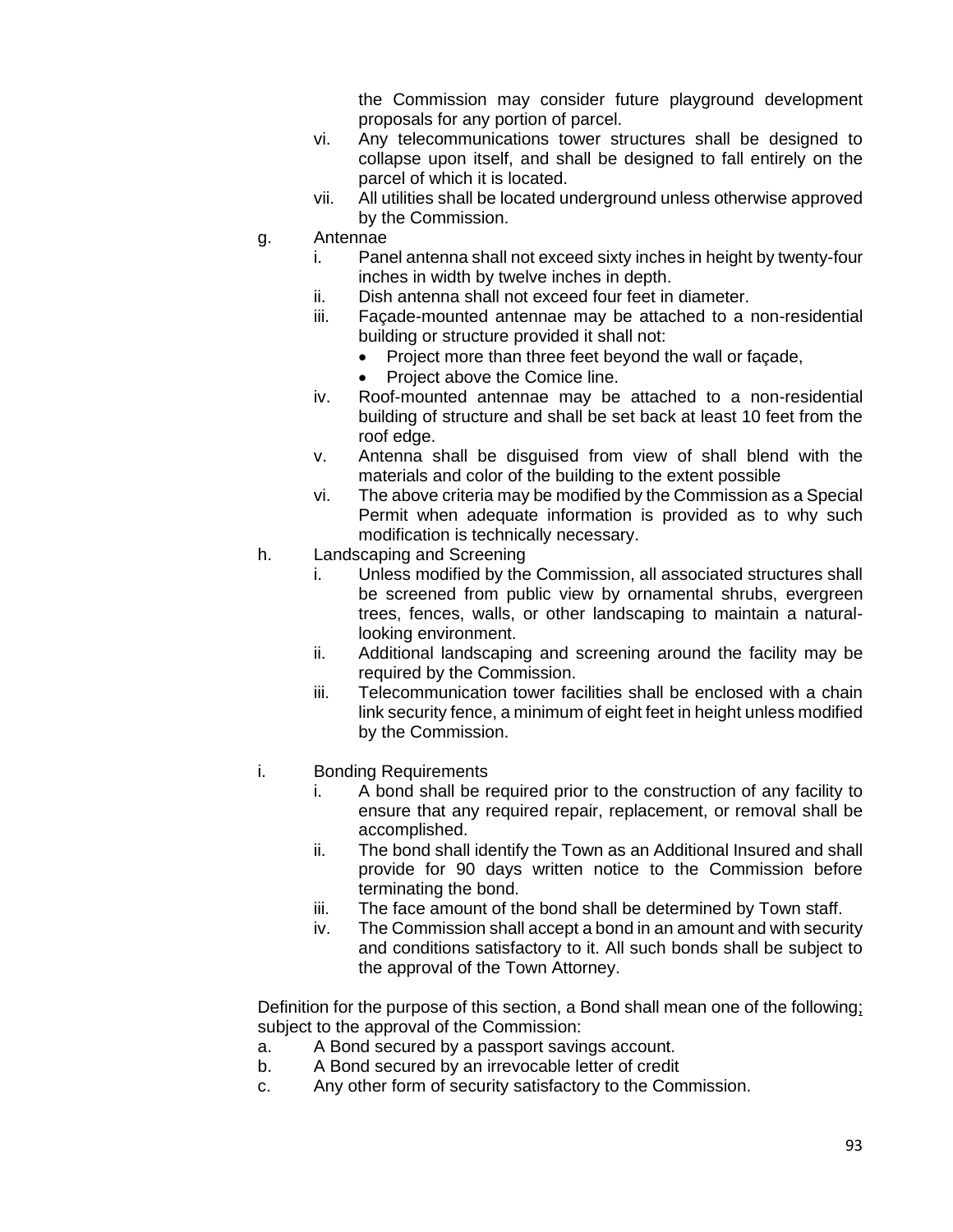- i. *Letters of Credit:* The Commission may authorize the use of Letters of Credit of address bonding requirements, provided the following terms and conditions are met:
	- No letter of Credit shall be accepted in an amount less than \$100,000;
	- At least ten (10) percent of the Commission's bond requirements shall be posted as a cash bond with agreement;
	- All Letters of Credit shall be from a bank licensed in the State of Connecticut that is considered a safe risk by the Commission and the Board of Selectmen. In making this determination, consideration shall be given to the bank's financial record, including total assets, surplus and undivided profits, capitalization ratio, loss reserves and other related financial information deemed appropriate. The Commission and Board of Selectmen also may consider rating service information and other relevant information pertaining to the acceptability of the bank. A Letter of Credit shall be accepted from a bank with a ration of risk=based capital divided by risk-based assets of less than ten percent (see Section 36a-333 CGS as may be amended).
	- All Letters of Credit shall be confirmed, irrevocable and shall be subject to sight payment. The term for the Letter of Credit shall be for at least one year beyond the completion date cited in a required bond agreement between the telecommunications facility owner and the Town.
	- All Letters of Credit shall be accompanied with a bond agreement, which includes project approval references and terms acceptable to the Commission with staff assistance. Said bond agreement shall be referenced in the Letter of Credit and shall authorize the Commission to obtain funds secured by the Letter of Credit for non-compliance with conditions of approval, approved plans and removal or any provision of the bond agreement.
	- A Letter of Credit shall specify that if the Town elects to demand payment and if an Act of God required that the bank be closed, the date of expiration and the collection terms shall be extended for a minimum of sixty-five (65) days after the bank is reopened.
- ii. *Failure to Complete Removal:* Where a Bond has been posted and the improvements have not been installed or removed within the terms of such Bond, the town may thereupon declare the Bond to be in default and require that all the improvements be installed or removed at the time of the Bond is declared to be in default.
- iii. *Partial Release:*When and if the Town Engineer determines that a substantial portion of the improvement or removal called for in the final plan approved by the Commission has been completed, he may recommend one or more partial releases of a portion of the surety, the balance to be sufficient to guarantee completion or removal of the improvements. Such partial release shall be authorized by the Town Manager's Office upon recommendation of the Town Engineer. Releases shall be granted in amounts in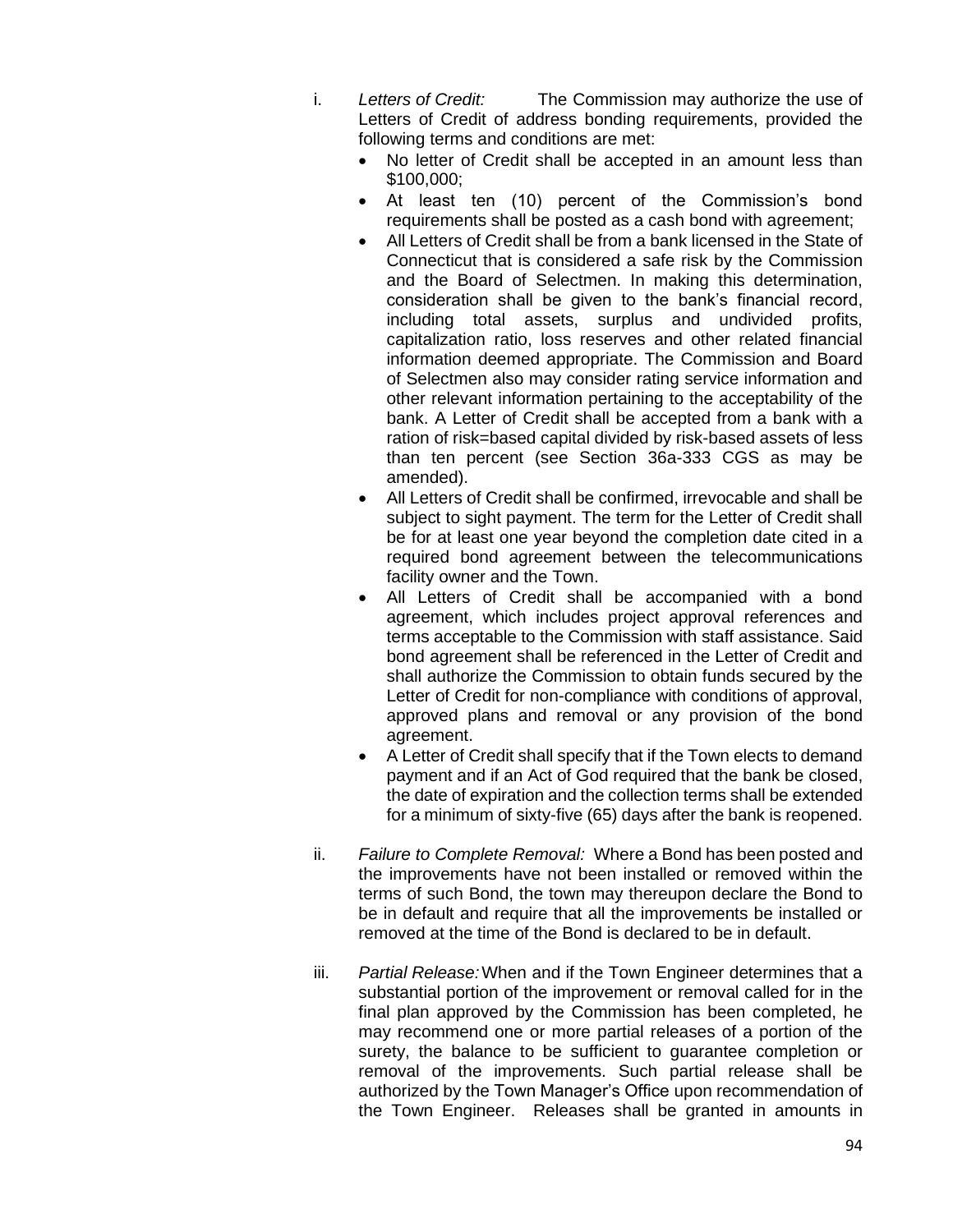excess of \$1,000. In no event shall a Bond be released below 10% of the actual cost of improvements.

iv. *Final Release:* Bonds will not be released until the Town Engineer has submitted a Certificate stating that all required removal has been satisfactorily completed.

#### **6. MAINTENANCE AND ABANDONMENT**

- a. Improvements associated with any telecommunications facility shall be regularly inspected and maintained.
- b. The facility owner shall submit to the Commission or its designee, an annual report, due by each anniversary date of the approval of the application indicating:
	- i. Any changes in facility ownership, owner's representatives, address, or parent company;
	- ii. Whether the facility is in use;
	- iii. That the facility has been inspected on a regular basis and the inspection dates of the facility during the past year;
	- iv. The actual measurements of power densities at various locations around the facility and a statement that the facility is in compliance with standards for radio frequency, electro-magnetic radiation power densities at the designated frequencies and power levels;
	- v. Whether the facility is in compliance with the conditions of any approval;
	- vi. That contact was made with the Zoning Enforcement Officer to identify any issues with regard to the telecommunications tower, who was contacted, what the issues are, and detailing the proposed responses to any issues.
- c. The owner shall, upon reasonable notice, permit the Zoning Enforcement Officer to periodically inspect the facility.
- d. In the event that the Zoning Enforcement Officer shall determine that any component of a telecommunication facility is unsafe or is not in compliance with any requirements, the owner shall, within 30 days of written notification, repair, replace or remove the facility or the unsafe condition to the satisfaction of the Zoning Enforcement Officer.
- e. An owner of an unused tower shall provide an annual statement describing the status of the tower, whether it remains available to future users or will be dismantled and removed. Any telecommunications facility not used, maintained, inspected, shall be considered abandoned and shall be removed by the owner within ninety days following notification and site restored.
- f. In the event that owner fails or refuses to repair, replace or remove the facility within 30 days of notification by the Planning and Zoning Commission, the Commission shall notify the applicant that the bond will be utilized for such repair, replacement or removal.
- g. After repair, replacement, or removal by the Town and restoration of the site, any remaining bond amount shall be released.
- h. Upon final removal of the facility by the owner, the outstanding bond amount shall be released.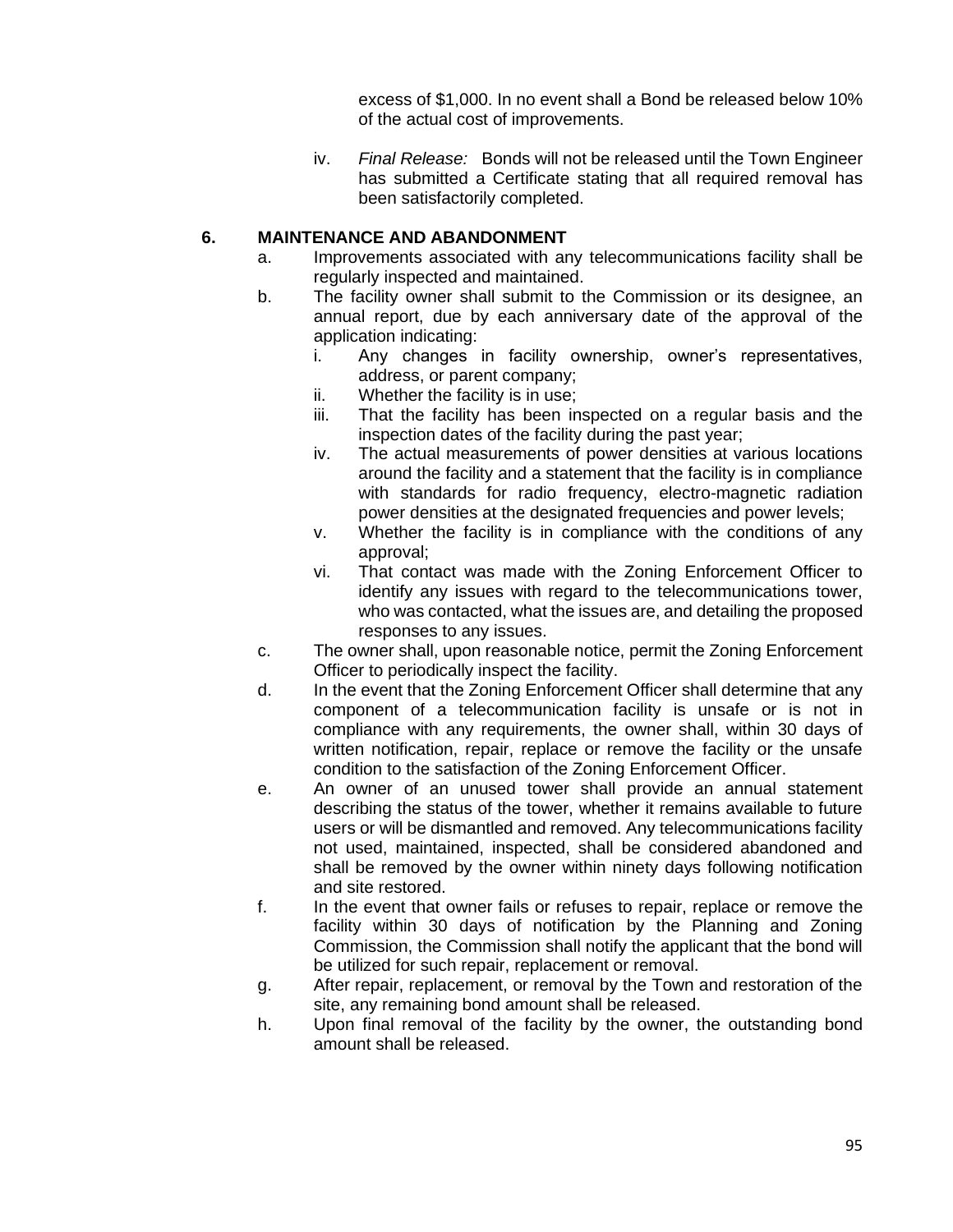# **7. ADDITIONAL CONSIDERATIONS**

- a. The Commission may, at its sole discretion, require the technical expertise and study of an independent third party when reviewing either a special permit or site plan application pertaining to telecommunication facilities or in verifying any information submitted in conjunction with any application. The cost related to any study or verification shall be incurred by the applicant.
- b. The applicant shall provide any additional information required by the Commission in a timely manner.
- c. The Commission may take into consideration the findings or recommendations of any State or regional agency.

#### **G. BREWERY & FARM BREWERY**

#### **1. PURPOSE**

These regulations are intended to permit breweries in the I, CB, NB Zones by Special Permit and Farm breweries in the R-44, NB and I Zones by Special Permit. Farm Breweries will help preserve agriculture by sourcing ingredients used in the brewing process on site and from local providers. This includes grains, hops, fruits, honey and other organic adjuncts.  Permitting breweries and farm breweries in the right locations and within buildings characteristic of the Town helps to preserve the character of Burlington while supporting economic development. 

#### **2. PLAN REQUIREMENTS**

Applications for breweries and farm breweries are subject to the Special Permit Section VII and Site Development Plan provisions and requirements of the Zoning Regulations.

#### **3. GENERAL STANDARDS**

a. Wastewater management design shall be approved by the CT Department of Energy & Environmental Protection and by the Bristol-Burlington Health District.

#### **4. MINIMUM LOT REQUIREMENTS FOR BREWERIES IN THE NB, CB, I ZONES**

a. The minimum area, yard & height requirements for buildings used in connection with breweries shall conform to standards for the zone the property is located in.

## **5. STANDARDS FOR FARM BREWERIES IN THE R-44, NB AND I ZONES**

- a. The narrative outlining the proposed business and operations plan shall be submitted.
- b. The minimum lot area shall be 5 acres.
- c. The location and appearance of brewery structures shall be consistent with the overall character of the lot and/or surrounding neighborhood.
- d. The minimum distance for buildings used in connection with Farm Brewery operations shall be 100' from a lot line unless specifically reduced by the commission but in no case less than 35'
- e. The minimum parking requirements shall in accordance with the requirements for retail stores and service establishments, Section VII B of regulations.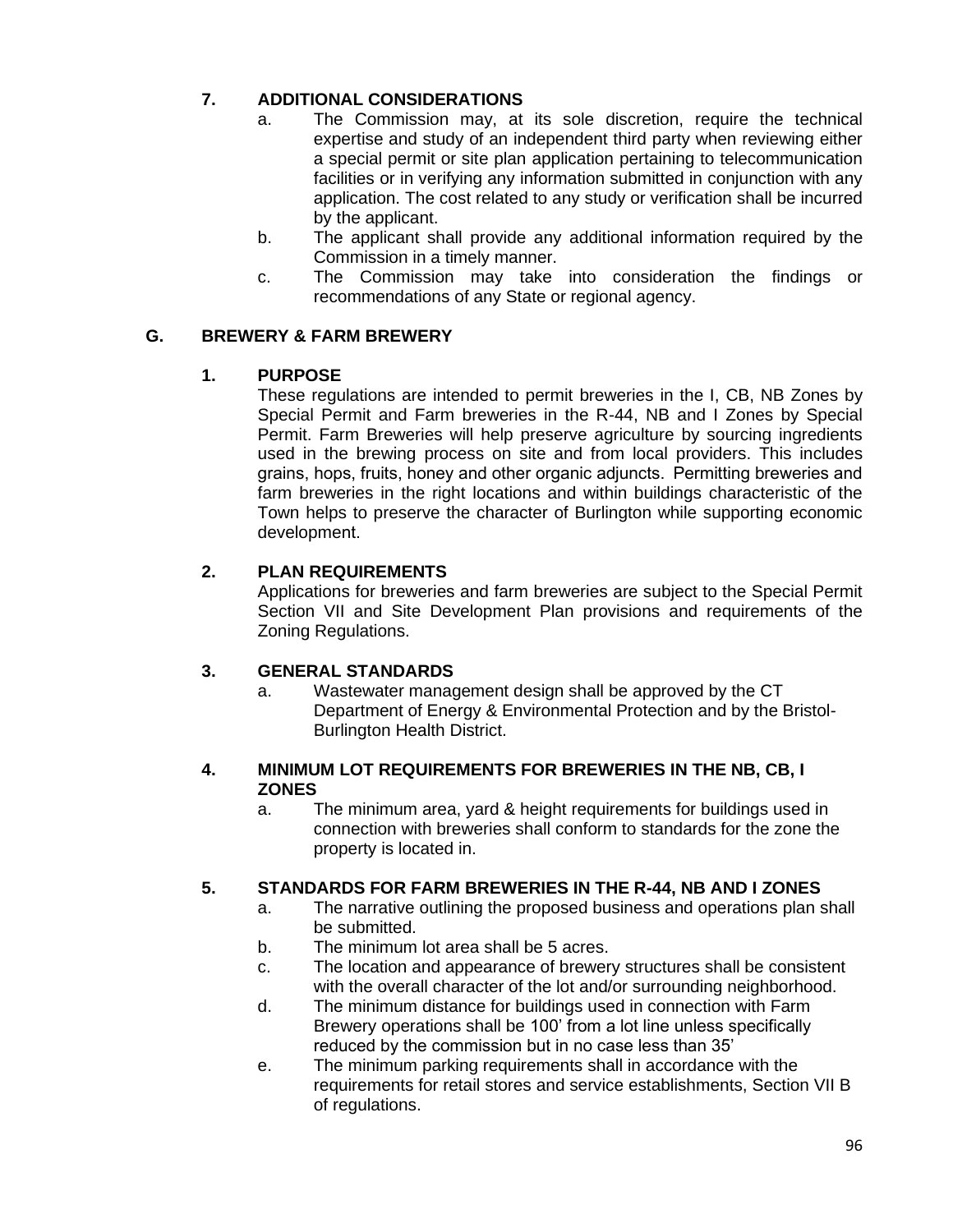- f. Signage shall conform to requirements of Section VII, Site Development Regulations.
- g. Outdoor storage of products, materials and refuse shall be screened for view with fencing, wall or hedge/shrubs.
- h. Property lines shall have a vegetated buffer area at least 20 feet wide, planted with a mixture of evergreen and deciduous trees and shrubs, which shall be properly maintained.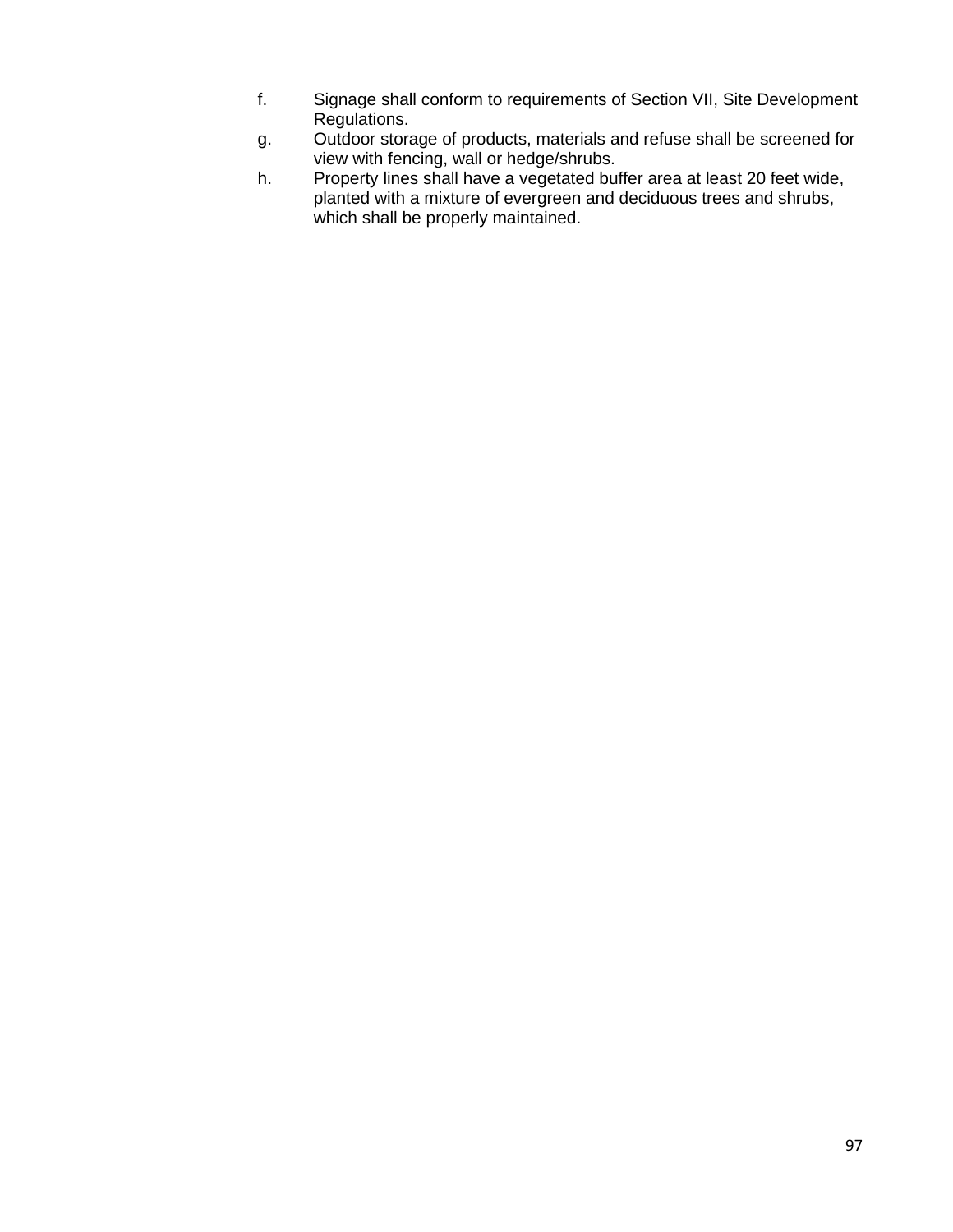## **X. ADMINISTRATION**

## **A. PLANNING & ZONING COMMISSION**

### **1. GENERAL**

- a. Applications to the Commission shall be submitted on forms prescribed with supporting plans, materials and other information required by these Regulations.
- b. Applications, signed by the Applicant or an authorized agent, shall be submitted to the Commission at a regular meeting or at the office of the Building Official.
- c. Applications shall be accompanied by the appropriate fee(s) as established by the Commission.
- d. Proceedings on applications shall be conducted in accordance with the provisions of Chapter 124 of the Connecticut General Statutes, as amended.
- e. The Commission shall hold a public hearing on any application for a Special Permit, Zone Change, or Amendment to Zoning Regulations.
- f. Where a proposed development or activity requires multiple applications, the Commission may conduct the public hearings simultaneously or in the order they deem appropriate.
- g. On any application for a Special Permit or Zone Change, the applicant shall:
	- i. Provide written notice to all adjacent property owners at least ten (10) days prior to the scheduled public hearing and shall submit proof of mailing (on forms obtained from the post office) to the Commission at the public hearing,
	- ii. Post a sign or signs on the premises which is the subject of the application at least twelve (12) days before the commencement of the public hearing,
	- iii. Obtain such signage from the office of the Building Official upon receipt of a cash deposit,
	- iv. Locate and maintain the signage so as to be visible and readable from the street or highway upon which property has frontage for the full time of the required posting**.**
	- v. Submit an affidavit at the public hearing that the signs were posted in accordance with these requirements,
	- vi. Remove such sign or signs within ten (10) days after the completion of the hearing**,**
- h. An application shall not be considered complete until all of the required items have been submitted and received by the Commission at a regularly scheduled meeting.
- i. An incomplete application or an application submitted without the requisite fee shall be denied if such application is not completed or fee paid before the commencement of the public hearing.
- j. In approving any application except for a Zone Change, the Commission may attach conditions and safeguards to its approval.
- k. The Commission may: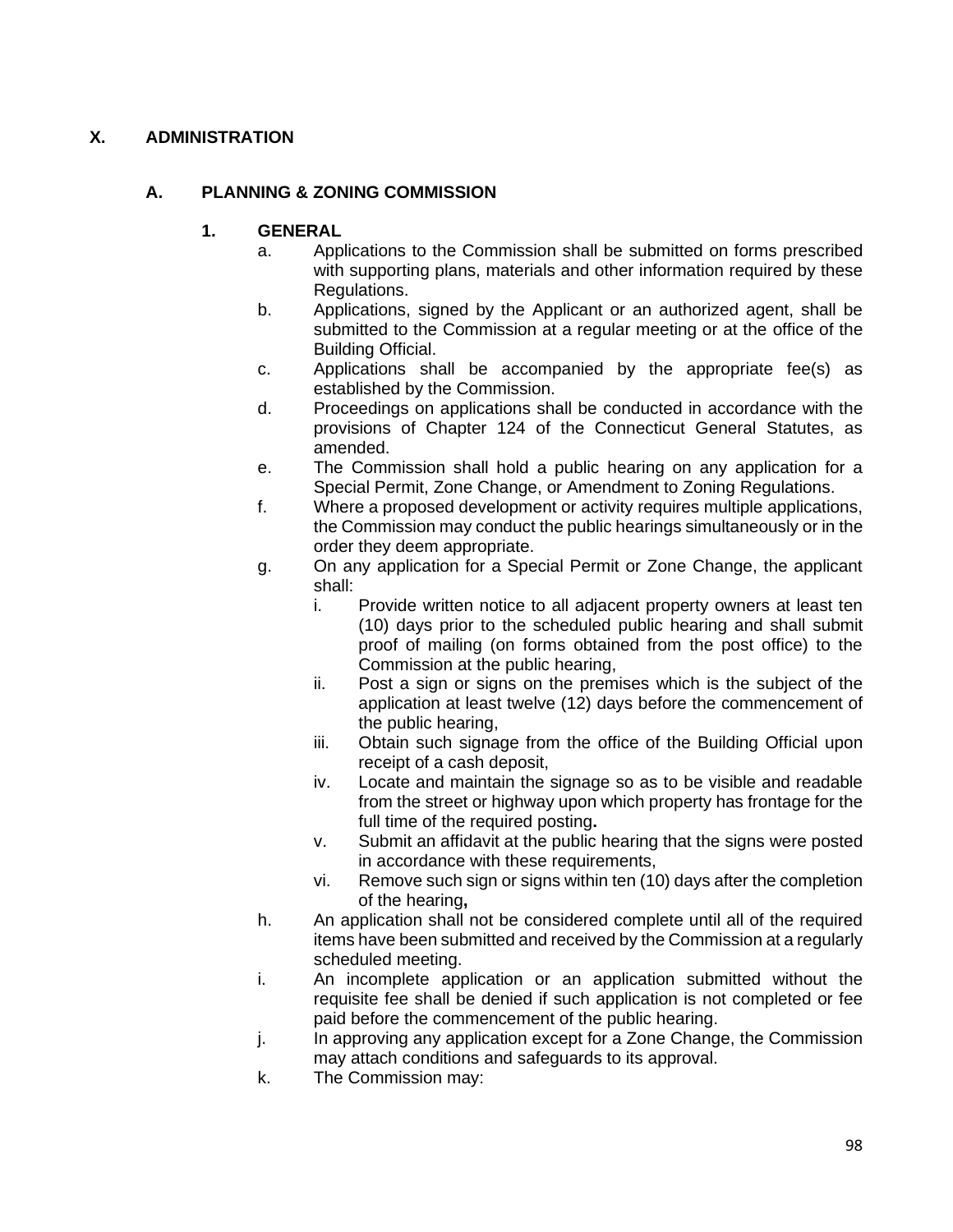- i. Retain an architect, landscape architect, or professional land use planner to review, comment, and guide its deliberations on an application, and
- ii. Require that the applicant:
- Deposit funds with the Commission for such review, or
- Reimburse the Commission for the cost of such review.

### **2. SPECIAL PERMIT APPLICATION**

- a. Each application for a Special Permit shall, unless waived by the Commission, be accompanied by a Site Plan Application.
- b. Whenever the Commission acts upon a Special Permit, it shall state upon its records the reason for its decision.
- c. Any use for which a Special Permit has been granted shall be deemed to be a permitted use in the zone in which such use is located provided that such approval shall affect only the specific activity for which such approval was granted.
- d. Any approved Special Permit shall become null and void if the Special Permit activity or any construction or renovation required prior to activity is not commenced within 12 months of the date of approval and an extension of time has not been granted by the Commission.
- e. No Special Permit shall remain valid if the activity has not commenced within 24 months of the date of approval.

#### **3. SITE PLAN APPLICATION**

- a. Site Plan applications shall be submitted on forms supplied by the Commission for any development of buildings, structures, activities, or uses designated in the Regulations as requiring Site Plan Approval.
- b. Approval may be granted for work which is to be commenced and/or finished in phases provided that no Building Permit shall be issued for any approved phase until a bond with security has been accepted by the Commission to ensure completion and independent viability of that phase, regardless of the state of completion of any other phase.
- c. An applicant shall be encouraged to delineate contemplated future additions or phased expansion and accompanying parking, landscaping, lighting, storm drainage on the initial application.
- d. Applications for Site Plan Approval shall be accompanied by:
	- i. A description of all proposed uses.
	- ii. Approval of, a copy of an application to, or a statement that no permit is required from the Inland Wetlands and Water Courses Commission,
	- iii. A written statement that the applicant has met in the field with the State Department of Transportation concerning any proposed construction within the State Highway.
	- iv. Five copies of detailed plans for review by the Commission and its designees that comply with the requirements of Appendix A.
- e. The Commission may require the submission of additional information as is deemed necessary to make a reasonable review of the application with regard to:
	- i. *Soil conditions* including locations and depth of rock ledge, ground water conditions, and other such information,
	- ii. *A soils-engineering investigation* including a report addressing the nature, distribution, and strength of existing soils and conclusions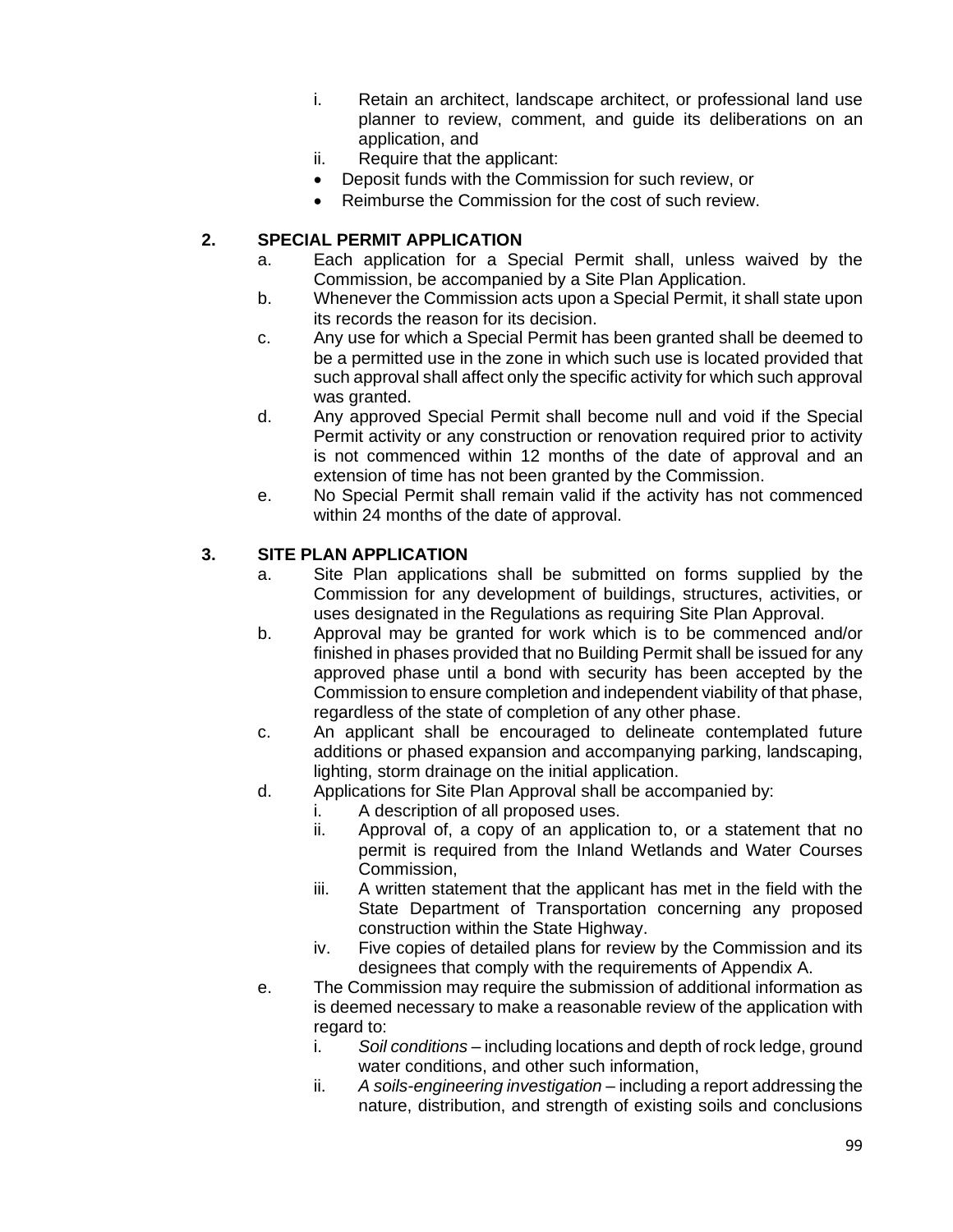and recommendations for grading procedures and design criteria for corrective measures,

- iii. *Easements and/or rights-of-way* including copies of any instrument evidencing such a right and a statement that the applicant has notified such parties of the proposed alterations to the parcel and the impact such alterations would have on the right.
- f. In the review of site plans the Commission shall give specific consideration to the design of the following:
	- i. *Traffic Access*:
		- That all proposed traffic access ways are:
		- Adequate but not excessive in number**,**
		- Adequate in width, grade, sight distances, alignment and visibility; and
		- Not located too near street corners or other places of public assembly.
	- ii. *Circulation and Parking:*
		- That adequate parking and loading spaces are provided for vehicles of any persons connected with or visiting the use, and
		- That the interior circulation system is adequate to provide safe accessibility to all required off-street parking.
	- iii. *Landscaping and Screening:*
		- That all playground, parking and service areas are reasonably screened at all seasons of the year from the view of adjacent lots and streets and
		- That the general landscaping of the site is in character with that generally prevailing in the neighborhood.
	- iv. *Illumination:*

That lighting from the installation of outdoor flood or spot lighting and illuminated signs:

- Are of a reasonable intensity of illumination for the purpose served and
- Will be properly shielded so that such lighting will not adversely affect any abutting property or public street.
- v. *Character and Appearance:*

That the character and appearance of the proposed use, building, and/or outdoor signs will be in general harmony with the character and appearance of the surrounding neighborhood and that of the Town of Burlington.

- g. No work shall be commenced until:
	- i. Record Mylar plans have been submitted by the applicant,
	- ii. The applicant has filed a bond with the Commission in an amount acceptable to the Town Engineer and the Commission and form acceptable to the Town Attorney guaranteeing completion of those items specified by the Commission and these Regulations, and
	- iii. The Chairman of the Commission has affixed his signature to the record Mylar plans.
- h. Site plan approval shall become null and void in one year from the date of approval if the activities have not commenced and the site plan shall be considered to be disapproved.
- i. Bonds will not be released until:
	- i. The release has been requested, in writing, by the developer,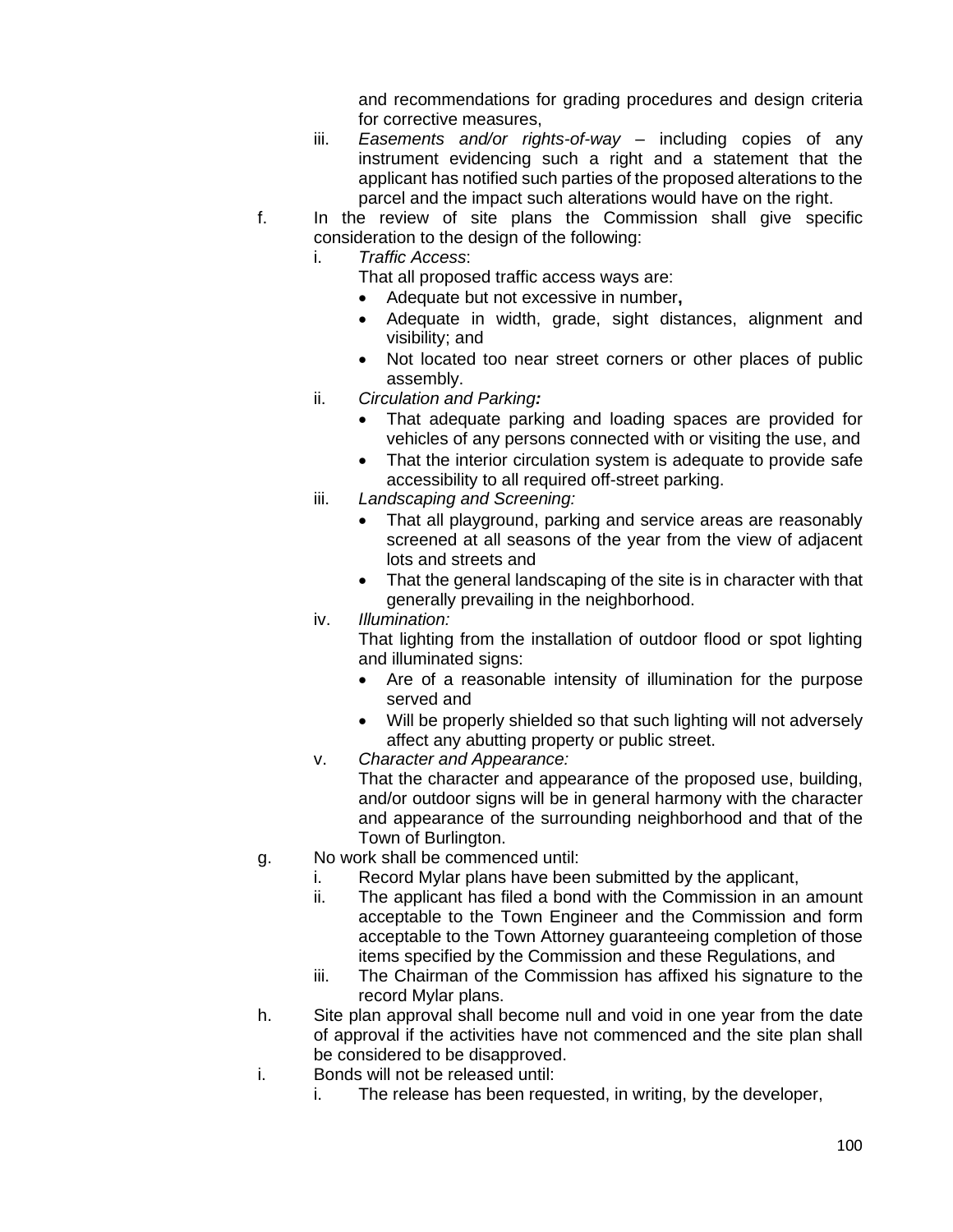- ii. The Highway Superintendent has submitted a letter stating that all required improvements have been satisfactorily completed and that all conditions and requirements of the Commission's approval have been satisfied.
- iii. The applicant's engineer or surveyor has certified to the Commission, through submission of a set of detailed "Record" plans on translucent cloth or polyester film that all public improvements are in accordance with submitted site plans.
- j. Proposed modifications to approved site plans shall be submitted to the Zoning Enforcement Officer for review. Minor changes may be approved by the Zoning Enforcement Official or submitted to the Commission for review. Major changes (additional building area, alteration of building location) shall be submitted to the Commission for additional review.

## **4. CHANGE IN USE OR STRUCTURE APPLICATION**

- a. All additions to existing uses or structures, including any modifications to parking, grading, storm drainage, planting or signing, as well as such changes in or revisions to approved Site Plans, must be submitted to the Town Engineer and Zoning Enforcement Official for review. Such activities may then be referred to the Commission for approval.
	- i. When an applicant is proposing to reuse an existing building, unit, or storefront within a multi-tenant, or complex style development that was part of a previously approved site plan, the applicant may request a waiver from Section X.3, and or Appendix A, including subsections, of these regulations. The section shall not apply to sites that contain one business or a single use.

## **6. CONCEPT PLAN APPLICATION**

- b. At any time prior to submission of a formal application, an applicant shall have the right, but shall not be required, to meet informally with the Commission at either a regular or special meeting to discuss a proposed application.
- c. An informal conference with the Commission can be obtained by submitting a letter to the Commission at a regular meeting specifically requesting such a conference and being placed on the agenda of a subsequent meeting.
- d. Such an informal discussion is recommended in order to facilitate general review of the factors and problems affecting the site plan before the applicant proceeds with formal application and final plans and documentation required for formal consideration by the Commission.
- e. The informal review is provided as a courtesy to the applicant in the belief that plans or concepts presented in preliminary rather than final form, and alterations or changes suggested by the Commission, may be made more readily and economically.
- f. The nature, details, and degree of accuracy of submitted information, studies, reports and maps, shall be at the option of the applicant. It should, however, be recognized that the value of the conference to the applicant will reflect and be directly related to the amount of preliminary data provided at the conference.
- g. Neither informal plans nor the informal review by the Commission shall be deemed to constitute any portion of the official and formal procedure of reviewing and approving site plans.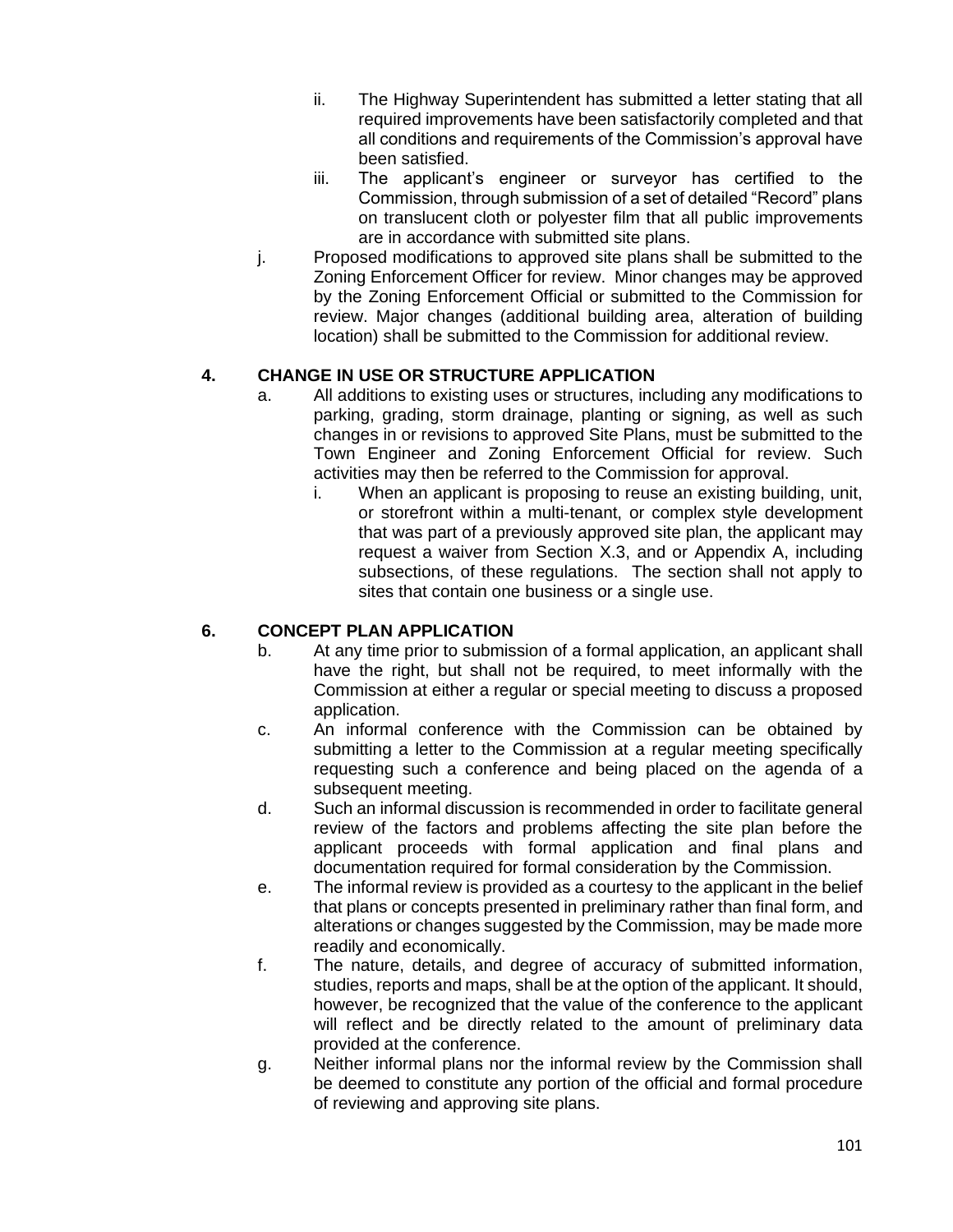- h. The Commission shall take no action either to approve or disapprove such proposed site plans on the basis of such informal conference.
- i. Any plans, maps or other documents discussed by the Commission at the informal conference shall be retained by the applicant.

# **7. ZONE CHANGE APPLICATION**

- a. The boundaries of any Zone District established hereunder may from time to time be amended, modified, or changed by the Commission on its own initiative or by petition.
- b. Unless initiated by the Commission, all petitions for a change of zone must be made by the owners of record of the property involved, their authorized agents, or the holder of an option to purchase.
- c. Any petitions for amendment shall be submitted in writing at a regular meeting of the Commission on forms prescribed.
- d. Applications shall be accompanied by:
	- i. Three (3) copies of a Class "D" survey map prepared at 24" x 36" at the same scale as the Assessor's maps and,
	- ii. The names, addresses and zip codes (when available) of all parcel owners as per the latest Assessor's records, keyed by parcel number, and
	- iii. The appropriate application fee, except that the Commission shall be exempt from any application fee.
- e. The maps shall show:
	- i. Existing zone district lines (depicted by a heavy, broken line)
	- ii. Property for which the zone change is requested (shown in a shaded pattern)
	- iii. A line representing the locus of points 500 feet in all directions from the parcel(s) for which the change in classification is requested
	- iv. Lots and streets lying wholly or partially within 500 feet in all directions
	- v. Appropriate legend indicating the specific request as well as the name of the applicant and owner(s) of land included in the proposed change
	- vi. Lot or parcel numbering consistent with the system used by the Assessor's Office
	- vii. North arrow and location key map at a scale of 1" = 1000'
	- viii. The Town line, when located within 500 feet of a proposed zone change
	- ix. Appropriate professional certification and clarification by a land surveyor
- f. Any amendment or change may be adopted only after due notice and public hearing in accordance with the provisions of Chapter 124 of the Connecticut General Statutes.
- g. In approving any change in the Zoning Map, the Commission shall be guided by the adopted Plan of Conservation & Development.
- h. No petition for amendment which has been rejected by the Commission shall be heard again within one year from the date of rejection except that the Commission may grant a rehearing before one year if it finds, on facts presented in writing, that a material change in the situation justifies this action in the interest of the public as well as the petitioners.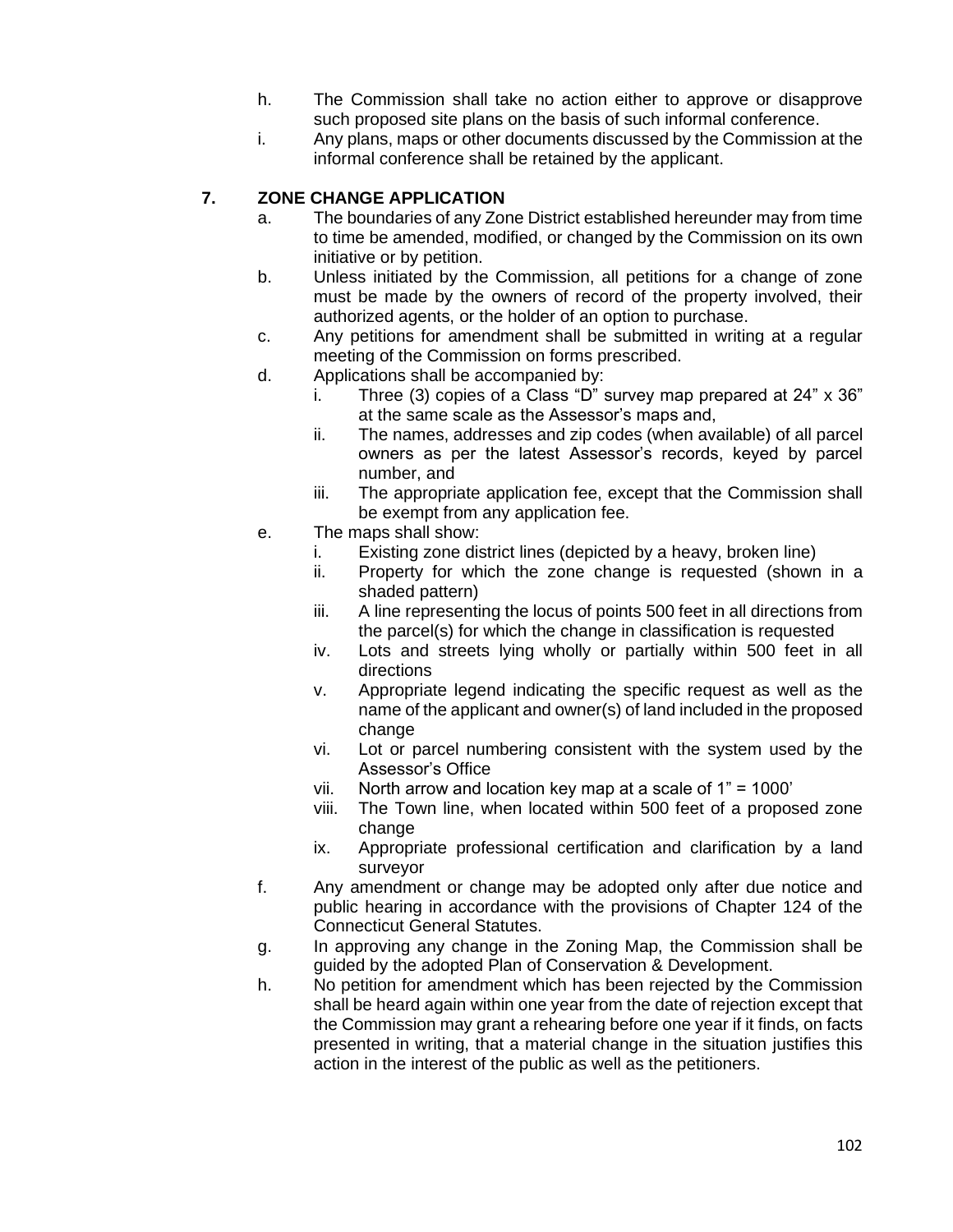# **7. TEXT CHANGE APPLICATION**

- a. These Regulations may from time to time be amended, modified, changed or repealed by the Commission on its own initiative or by petition.
- b. Any petitions for text amendment shall be submitted in writing at a regular meeting of the Commission on forms prescribed and shall be accompanied by the following:
	- i. 10 copies of the precise wording of the existing and proposed text, and
	- ii. The appropriate application fee, except that the Commission shall be exempt from any application fee.
- c. Any amendment or change may be adopted only after due notice and public hearing in accordance with the provisions of Chapter 124 of the Connecticut General Statutes.
- d. No petition for amendment which has been rejected by the Commission shall be heard again within one year from the date of rejection except that the Commission may grant a rehearing before one year if it finds, on facts presented in writing, that a material change in the situation justifies this action in the interest of the public as well as the petitioners.

## **B. ADMINISTRATION BY STAFF**

## **1. ZONING PERMIT**

- a. An application for a Zoning Permit shall be submitted to the Zoning Enforcement Officer prior to:
	- i. The construction, reconstruction, change of use, enlargement, extension, moving or structural alteration of any building, sign, or other structure (other than a permitted fence);
	- ii. Any occupancy, use or change in commercial occupancy or any change in use of any land, building or other structure or part thereof.
- b. A Zoning Permit is not required for repairs or alterations as to existing buildings or structures, provided that such work does not increase the floor area of any building or structure and does not change the use thereof.
- c. An application for a Zoning Permit shall be accompanied by a plot plan certified by a land surveyor showing such information as necessary to enable him to decide whether the proposed building, alteration or use complies with all the provisions of these Regulations and including, at a minimum, the following:
	- i. The actual dimensions of the lot to be built upon,
	- ii. The exact size and location of the existing buildings and buildings proposed to be erected,
	- iii. The dimensions of all open spaces and established building lines, and
	- iv. Existing and proposed water supply and sewage disposal on the premises for which the application is made and within 100 feet of the applicant's premises.
- d. If the Zoning Enforcement Officer finds the proposed use, building or other structure in compliance with these Regulations, he shall issue a Zoning Permit, provided no such Permit shall be issued for a use requiring a Special Permit until such Special Permit has been granted.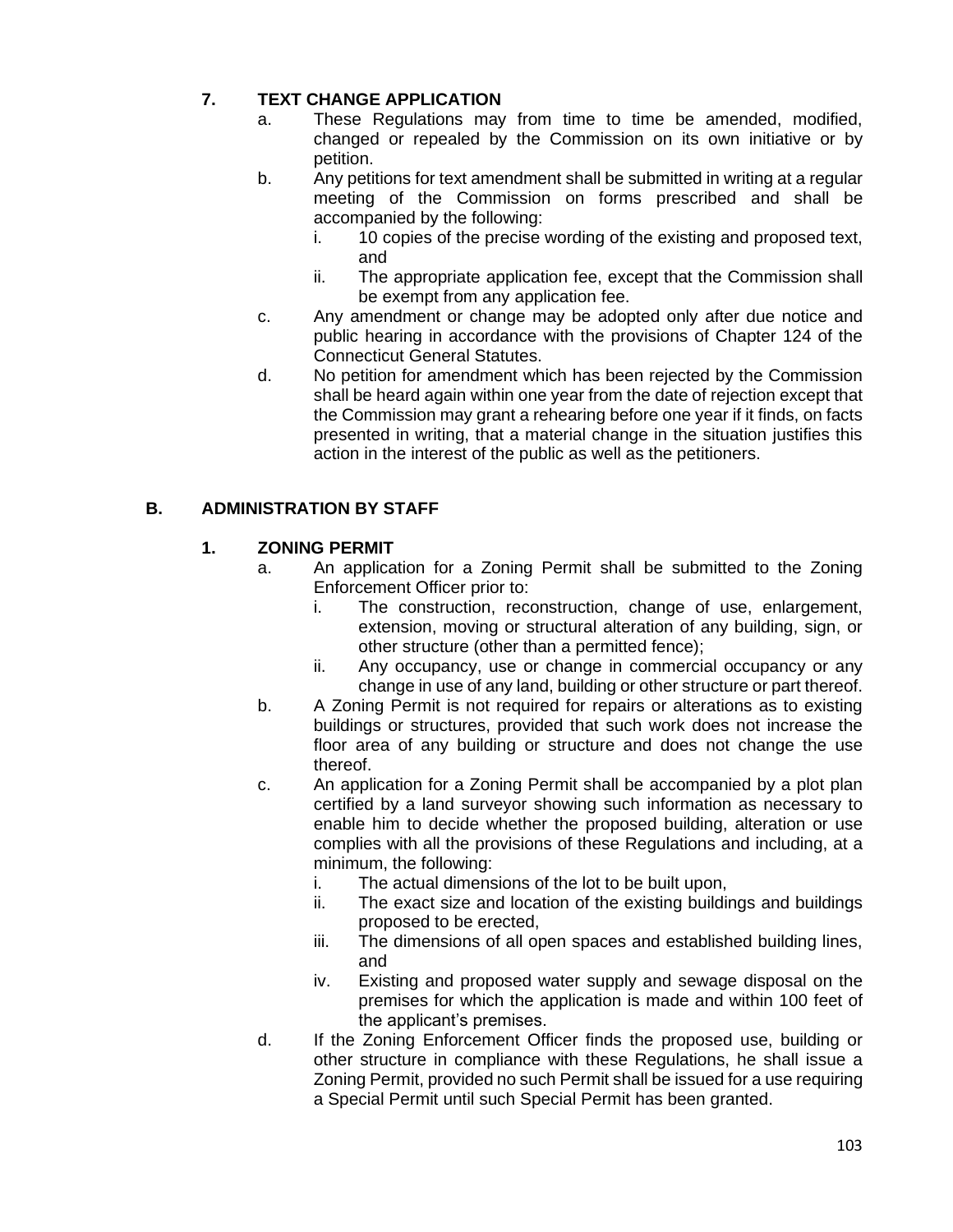e. A Zoning Permit shall automatically become void if construction is not started within a period of one year and shall expire two years from date of issue. A new Permit must be obtained if construction is not completed within two years.

# **2. BUILDING PERMIT**

- a. No building or structure shall be erected, altered or moved until an application therefore has been approved by the Building Official and a Building Permit issued.
- b. No Building Permit shall be issued unless a Zoning Permit has been issued.
- c. No Building Permit shall be issued unless the Health Officer or his agent has approved any existing or proposed water or sewer systems.

# **3. CERTIFICATE OF ZONING COMPLIANCE**

- a. An application for a Certificate of Zoning Compliance shall be submitted to the Zoning Enforcement Officer prior to:
	- i. The issuance of any Certificate of Occupancy by the Building Official,
	- ii. The renewal or change of a non-conforming use.
- b. An application for a Certificate of Zoning Compliance shall be accompanied by:
	- i. A plot plan as required for a Zoning Permit,
	- ii. A letter from the Town Highway Superintendent, or his designee, stating that all site improvements, as approved by the Commission as part of a site plan, have been completed.
- c. The Zoning Enforcement Officer shall issue a Certificate of Zoning Compliance upon finding that:
	- i. The building, structure, sign or use is in compliance with an approved site plan,
	- ii. Special Permit, and with these Regulations,
	- iii. The use legally existed at the time of the adoption of these Regulations, or
	- iv. The renewal or change of the non-conforming use is in conformity with the provisions of these Regulations.
- d. A Conditional Certificate of Zoning Compliance may be issued:
	- i. When winter conditions cause exceptional hardship from the strict application of this section and such conditions delay completion of some required work that is not essential to protection of public health, safety or welfare,
	- ii. For individual buildings within a Special Permit area that are in compliance with the provisions of this Section even though other structures in the complex are not yet in compliance, or
	- iii. Provided a Bond or other surety in an acceptable amount and form has been deposited with the Commission under terms specified in these Regulations.
- e. A Certificate of Zoning Compliance shall be deemed to authorize a use and is required for both initial and continued occupancy and use of the building or land to which it applies, and shall continue in effect as long as such building or land and the use thereof is in full conformity with the provisions of these Regulations and any requirements pursuant thereto.
- f. A Certificate of Zoning Compliance shall become null and void thirty (30) days from the date of the Zoning Enforcement Officer serving notice of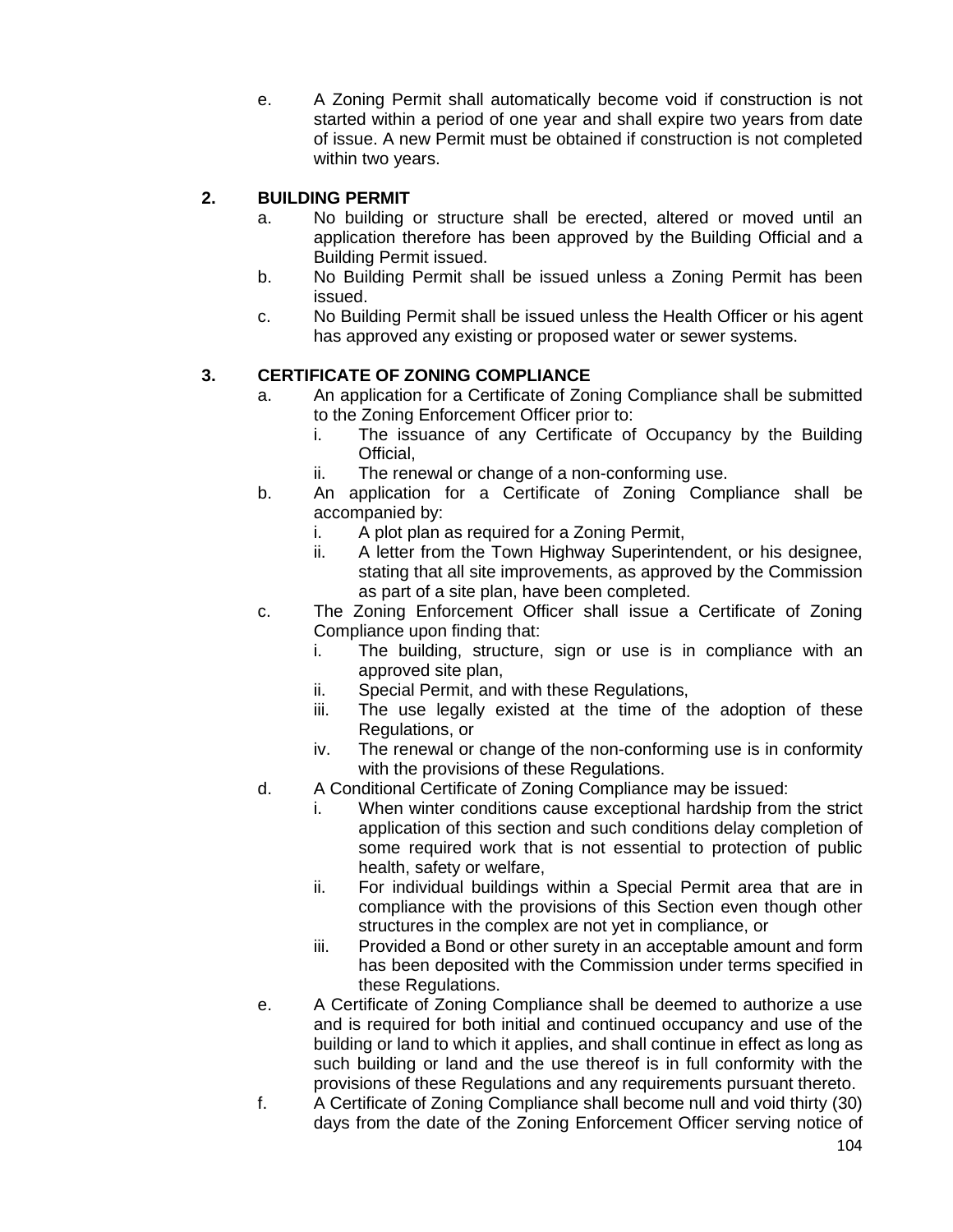any violation of any of the provisions or requirements of these Regulations and a new Certificate of Zoning Compliance shall be required for any further use of such building or land unless:

- i. The violation is corrected within said thirty (30) days, or
- ii. It is shown that the violation does not exist.
- g. A record of all Certificates of Zoning Compliance shall be kept on file in the office of the Zoning Enforcement Officer.

## **4. CERTIFICATE OF OCCUPANCY**

- a. No building or structure or any addition or alteration thereto hereafter erected shall be occupied or used, in whole or in part, for any purpose until a Certificate of Occupancy shall have been issued by the Building Official.
- b. Every application for a Certificate of Occupancy shall submit a written statement from the local Health Official approving the finished water and sewer systems.
- c. An application for a Certificate of Occupancy shall be accompanied by a plot plan as required for a Zoning Permit.
- d. No Certificate of Occupancy shall be issued unless a Certificate of Zoning Compliance has been issued.
- e. No Certificate of Occupancy shall be issued for any dwelling unit until the right-of-way to such building is made accessible to 4-wheel vehicular traffic.

#### **C. ENFORCEMENT**

## **1. AUTHORITY**

- a. These Regulations shall be enforced by the Planning & Zoning Commission.
- b. The Commission may appoint a Zoning Enforcement Officer as the Commission's duly authorized agent for enforcement of these Regulations.
- c. The Zoning Enforcement Officer is hereby authorized to inspect and examine any building, structure, place, or premises and to order, in writing, the remedying of any condition found to exist there in violation of any provision of these Regulations.

## **2. VIOLATIONS**

- a. If the Zoning Enforcement Officer shall find that any of the provision of these Regulations is being violated, he shall notify in writing the person responsible for such violations, indicating the nature of the violation, and ordering the action necessary to correct it.
- b. The Zoning Enforcement Officer shall order:
	- i. Discontinuance of illegal use of land, buildings, structures, additions, alterations, or structural changes thereto,
	- ii. Discontinuance of any illegal work being done, or
	- iii. Shall take any action authorized by these Regulations to ensure compliance with or to prevent violation of its provisions.
- c. Penalties for illegal acts shall be as provided in the Connecticut General Statutes.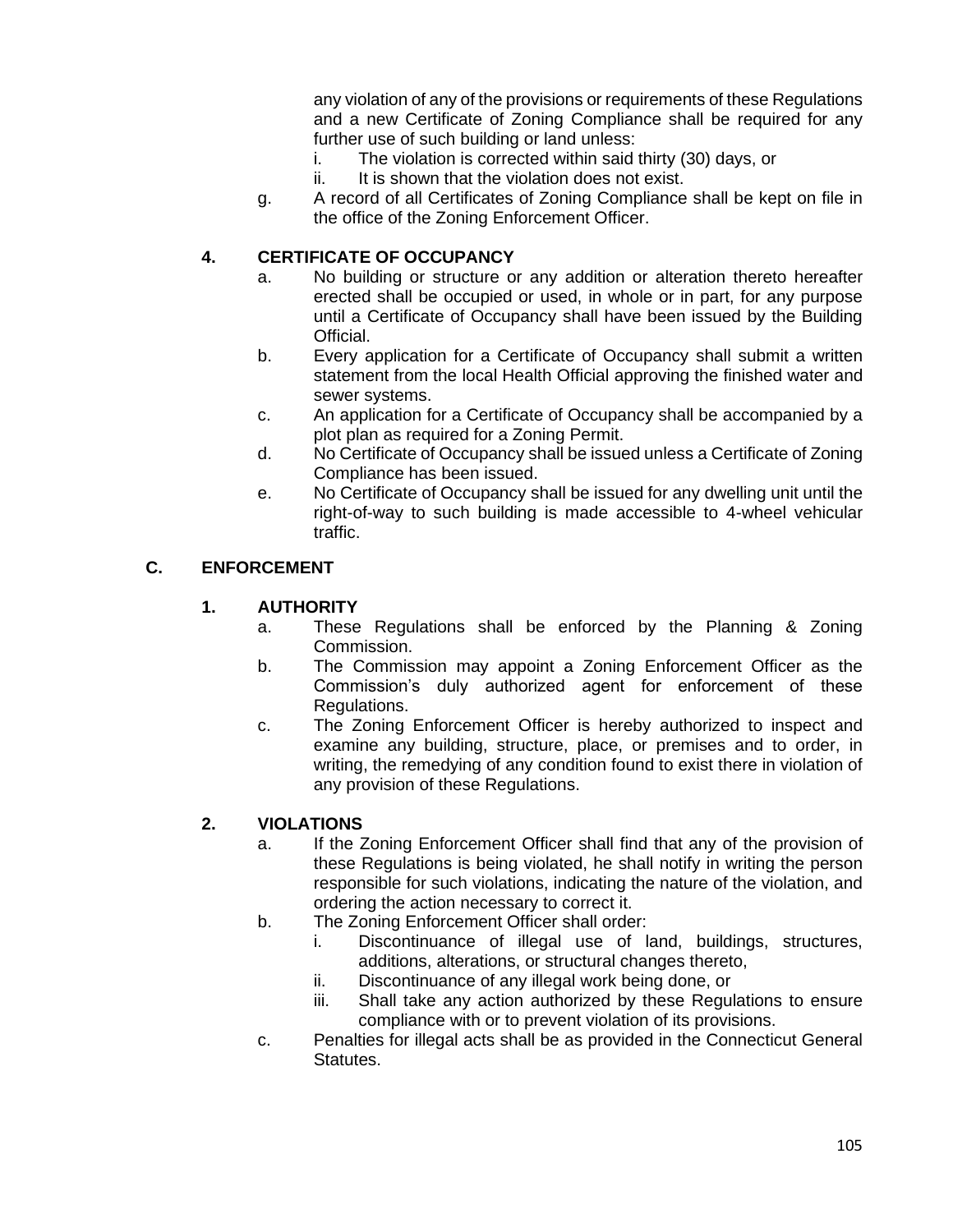## **D. BOARD OF APPEALS**

## **1. POWERS AND DUTIES**

The Zoning Board of Appeals shall have the following powers and duties:

- a. To adopt, from time to time, such rules and procedures as may be deemed necessary to carry into effect the provisions of these Regulations.
- b. To hear and decide appeals in conformity with the terms of these Regulations where it is alleged there is error in any order, requirement, decision or determination by the Zoning Enforcement Officer in the enforcement of these Regulations.
- c. To determine and vary the application of the Zoning Regulations in harmony with their general purpose and intent and with due consideration for conserving the public health, safety, convenience, welfare and property values solely with respect to a parcel of land where, owing to conditions especially affecting such parcel, but not affecting generally the district in which it is situated, a literal enforcement of such regulations would result in exceptional difficulty or unusual hardship so that substantial justice will be done and the public safety and welfare secured.
- d. The Board shall have such other powers and duties as provided in the Connecticut General Statutes.

## **2. PROCEDURES**

- a. Any application to the Board shall be submitted in writing on forms prescribed and available at the office of the Building Inspector/Zoning Enforcement Officer.
- b. Appeals from any order, requirement or decision of the Zoning Enforcement Officer shall be filed within fifteen (15) days of the rendition of such order, requirement or decision.
- c. Completed application forms shall:
	- i. Be filed in duplicate with the Town Clerk and
	- ii. Be accompanied by the appropriate application fee, and
	- iii. Include the data necessary for a clear understanding and intelligent action by the Zoning Board of Appeals.
- d. A Public Hearing shall be held on all applications for variance.
- e. Proceedings on applications shall be in accordance with the provisions of Chapter 124 of the Connecticut General Statutes.
- f. All parties in interest or citizens may appear in person, or by agent or attorney**;**
- g. The concurring vote of four members of the Zoning Board of Appeals shall be necessary to reverse any order, requirement, decision or determination of the Zoning Enforcement Officer, to decide in favor of the application of any matter upon which the board is required to pass under these Regulations, or to vary the application of these Regulations.
- h. In granting any variance, the Zoning Board of Appeals may prescribe appropriate conditions and safeguards in conformity with these Regulations.
- i. Violations of such conditions and safeguards, when made a part of the terms under which the variance is granted, shall be deemed a violation of these Regulations and punishable under the Regulations.
- j. Approval of a variance under this Section shall be conditioned upon the applicant's filing of the variance on the Burlington Land Records within 30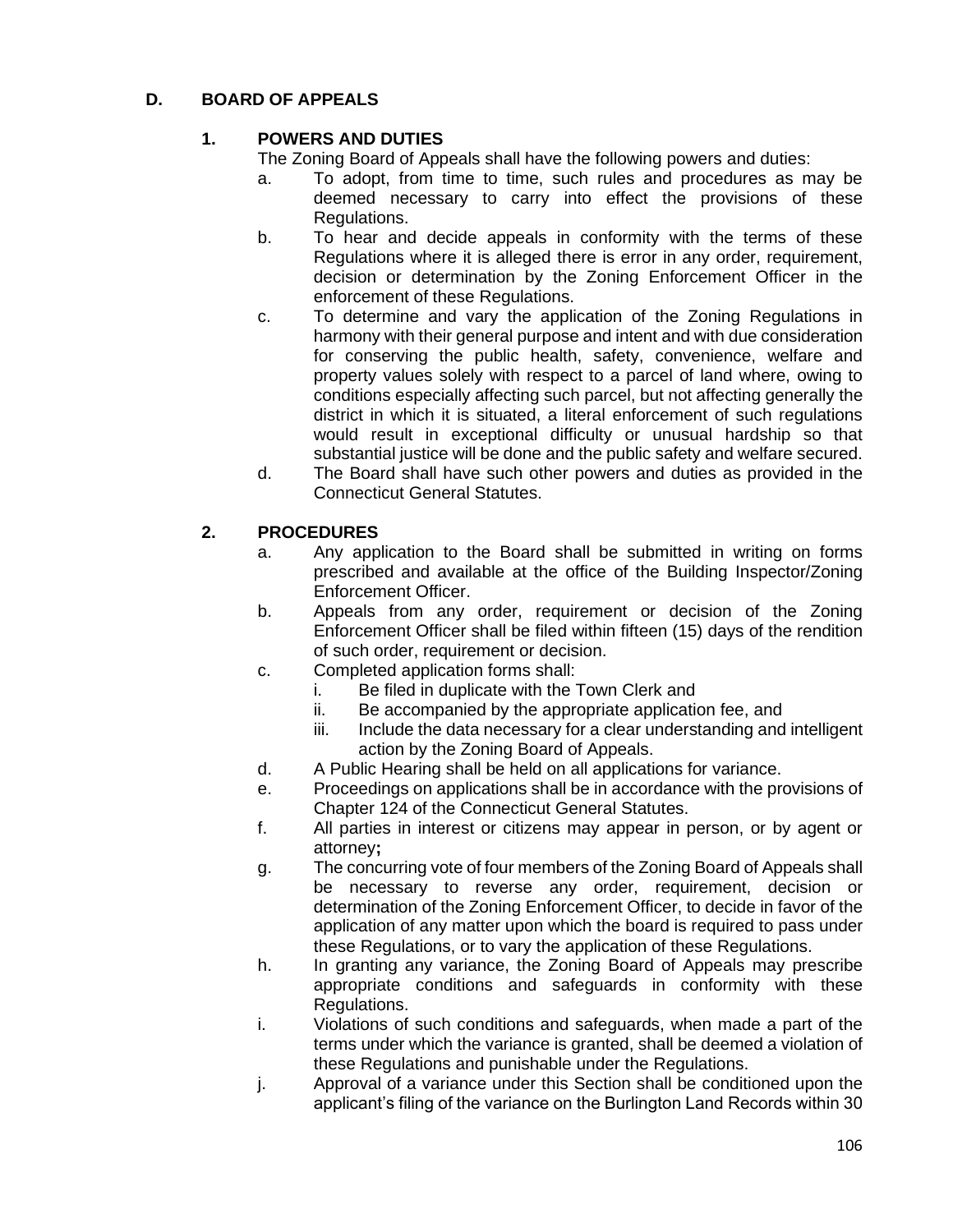days of the publication of the notice of the approval as required by the Connecticut General Statutes.

## **3. VARIANCES**

A variance from the terms of these Regulations shall not be granted by the Board of Appeals unless and until the Board shall make a written finding in its minutes as to all of the following:

- a. That special conditions and circumstances exist that are peculiar to the land, structure, or buildings involved and are not applicable to other lands, structures, or buildings in the area;
- b. That these special circumstances relate to the condition of the land or parcel;
- c. That the special conditions and circumstances are not related to the circumstances of the applicant and have not resulted from the actions of the applicant or any predecessor in title;
- d. That the special circumstances constitute an exceptional difficulty or unusual hardship not of the applicant's making and are not solely a financial detriment;
- e. That literal interpretation of the provisions of these Regulations would deprive the applicant of rights commonly enjoyed by other properties in the same district;
- f. That granting the variance requested will not confer upon the applicant any special privilege or use that is denied by these Regulations to other lands, structures, or buildings in the same district**.**
- g. That these circumstances justify the granting of the variance**,**
- h. That the variance, if granted, is the minimum variance that will make possible the reasonable use of the land, building, or structure; and
- i. That the granting of the variance will be in harmony with the general purpose and intent of these Regulations, and will not be injurious to the neighborhood, or otherwise detrimental to the public welfare.

## **4. ADDITIONAL REQUIREMENTS FOR USE VARIANCES**

- a. A variance shall not be granted which would permit a use that would not otherwise be allowed unless the applicant demonstrates that no reasonable use of the subject property is possible under any permitted use.
- b. No use variance shall be granted by the Zoning Board of Appeals which would permit:
	- i. A use prohibited either implicitly or explicitly by these Regulations;
	- ii. The expansion of a non-conforming use;
	- iii. The number of dwelling units on a lot to exceed the maximum allowed in the zone in which the lot is located; or,
	- iv. A use otherwise allowed by Special Permit in the zone in which the use is located.
- c. In instances where a use variance is proposed, written notice shall also be given, by registered or certified mail, of said hearing, by the applicant to all owners of property within 200 feet from any boundary of the property which is the subject of the application;
- d. Prior to any action on a use variance the Board of Appeals shall submit the application for such use variance to the Planning and Zoning Commission and any report submitted by the Commission shall be read at the Public Hearing and be a part of the record of application.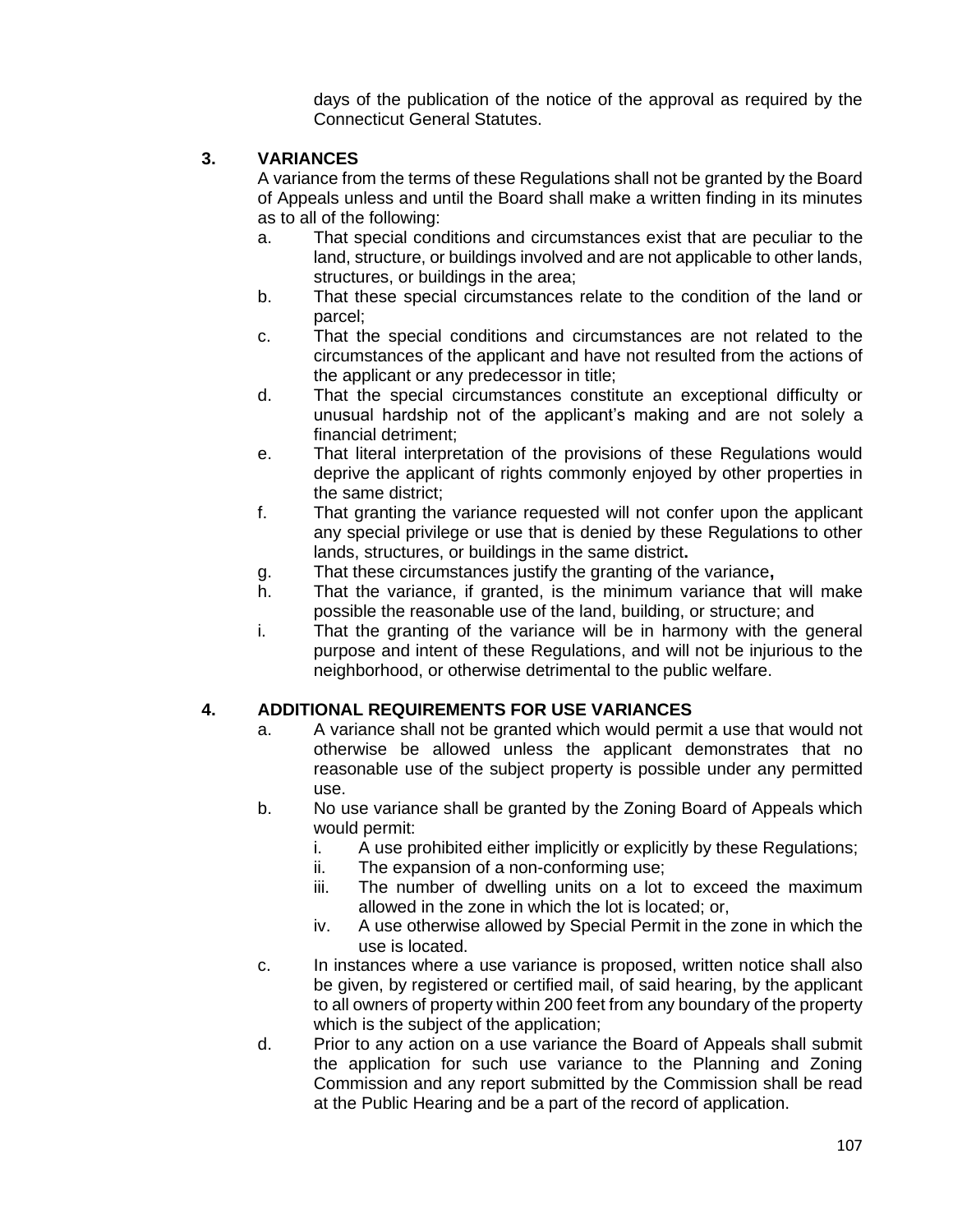#### **5. LIMITATIONS**

No non-confirming use of the neighboring lands, structures or buildings in the same district, and no permitted or non-conforming use of lands, structures, or buildings in other districts shall be considered grounds for the issuance of a variance**;**

#### **E. VALIDITY & EFFECTIVE DATE**

#### **1. REPEALER**

Any previously enacted "Zoning Regulations of the Planning and Zoning Commissions of the Town of Burlington", and all amendments thereto are hereby repealed and replaced with these Regulations as of the effective date hereof.

This repeal shall not affect or impair any act done, offense committed or right accruing, accrued or acquired or any liability, penalty, forfeiture or punishment incurred prior to the times such repeal took effect, but the same may be enjoined, asserted, enforced, or prosecuted as fully and to the same extent as if such repeal had not been effected.

#### **2. SEPARABILITY**

Should any phrase, clause, or section of these Regulations be declared by a court of competent jurisdiction to be invalid or unconstitutional, such decision shall not affect the validity of any other phrase, clause or section of these Regulations.

If a court of competent jurisdiction finds the application of any provision of these Regulations to any use, land or improvement to be invalid or ineffective in whole, or in part, the effect of such decision shall be limited to the person, property or situation immediately involved in the controversy and the application of any such provision to other persons, property or situations shall not be affected.

#### **3. EFFECTIVE DATE**

Zoning Regulations were originally adopted in Burlington with an effective date of March 7, 1958.

These Regulations, and any amendment or change hereto, shall be in full force and effect from the date established by the Commission in accordance with the Connecticut General Statutes.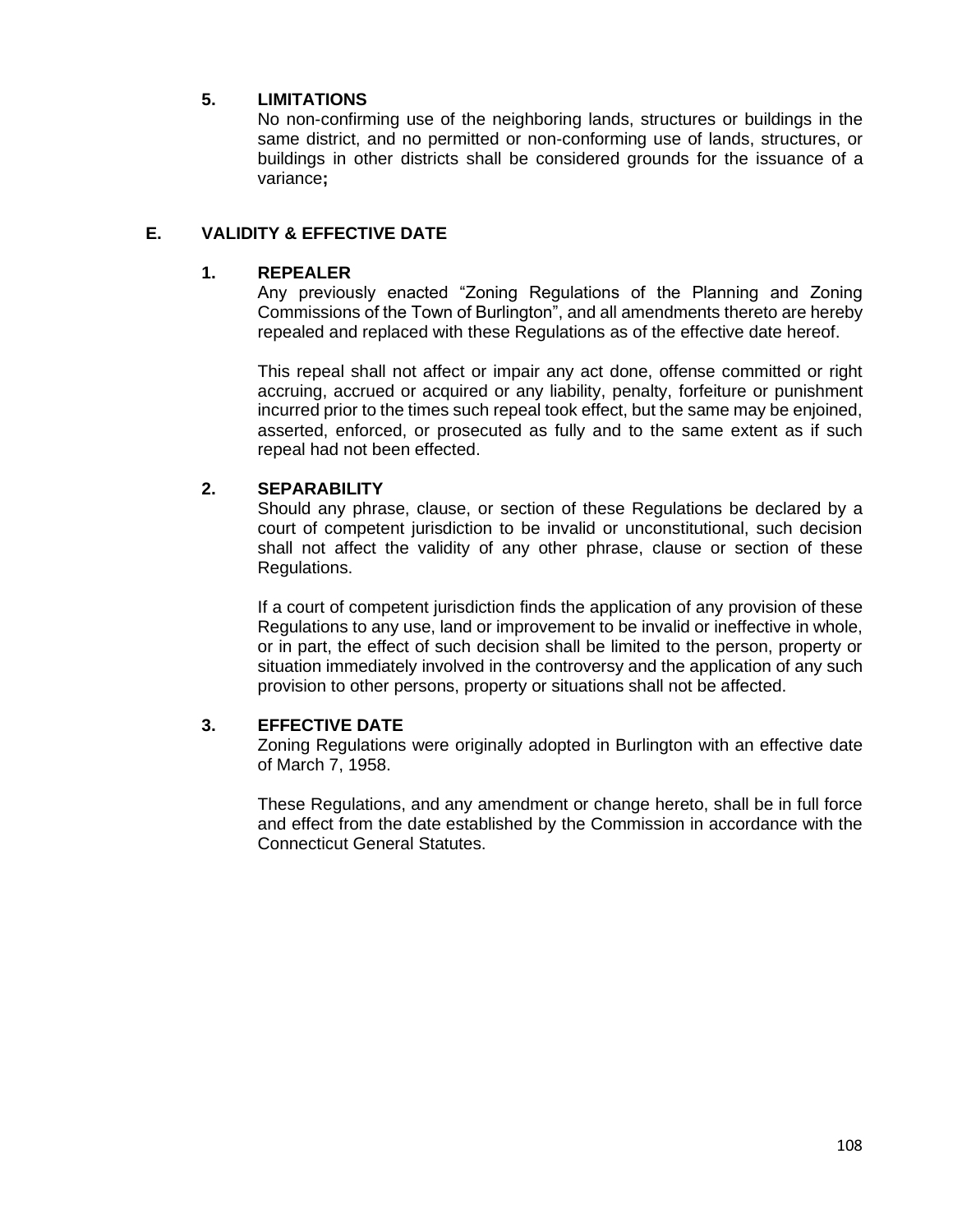## **APPENDIX A SITE PLAN REQUIREMENTS**

### **1. GENERAL**

Each plan submitted shall:

- a. Be prepared by, and bear the seal(s) of a registered professional as appropriate for the type of drawing submitted,
- b. Be on a sheet size of 24" by 36",
- c. Be drawn to a scale of not more than 40 feet to the inch or 100 feet to the inch in the case of an earth removal application,
- d. Contain a title block with property address, names of applicant and owner, date of map
- e. Contain a north arrow, graphic and written scales, and an approval block**.**
- f. Contain a location key map, at a scale of one inch equals 1,000 feet, showing the property and all surrounding property, zoning districts, Town lines, and streets within 500 feet**.**
- g. Be updated to reflect the date, number, and content of any revision.

## **2. PROPERTY SURVEY**

An A-2 property survey plan shall be submitted showing the following information unless specifically waived by the Zoning Enforcement Officer or the Commission:

- a. Certification by a licensed land surveyor**,**
- b. Date of survey,
- c. Total acreage of the parcel**.**
- d. Location and names of owners of record of abutting property and subdivisions, including those located across public or private streets**.**
- e. Location of all existing monuments and pins and the Town Line, where applicable**.**
- f. Lengths and directions of present property lines, with dimensions on all lines to the hundredth of a foot; all bearings or interior angles to the nearest second, and the central angle, tangent distance and radius of all curves.
- g. Rights-of-way, easements, or other property encumbrances or appurtenances including the names of the affected party and the volume and page where the instrument evidencing such right is recorded in the land records.

## **3. SITE DEVELOPMENT PLAN**

A site development plan shall be submitted showing the following information unless specifically waived by the Zoning Enforcement Officer or the Commission:

- a. The professional seal of a registered professional engineer or a licensed landscape architect as appropriate for the type of information presented,
- b. Natural Resource Information
	- i. Existing and proposed contours at two foot intervals, based on field data or aerial photogrammetry with proper ground control,
	- ii. Spot elevations at high and low points for a distance at least 100 feet beyond the construction limits**;**
	- iii. Location of existing waterbodies, water courses, swamps and marshes with the direction of flow and water surface elevations within the property and for at least 50 feet beyond the boundary lines,
	- iv. Accurate delineation of all soil types designated as Inland Wetlands,
	- v. Delineation of flood hazard areas, and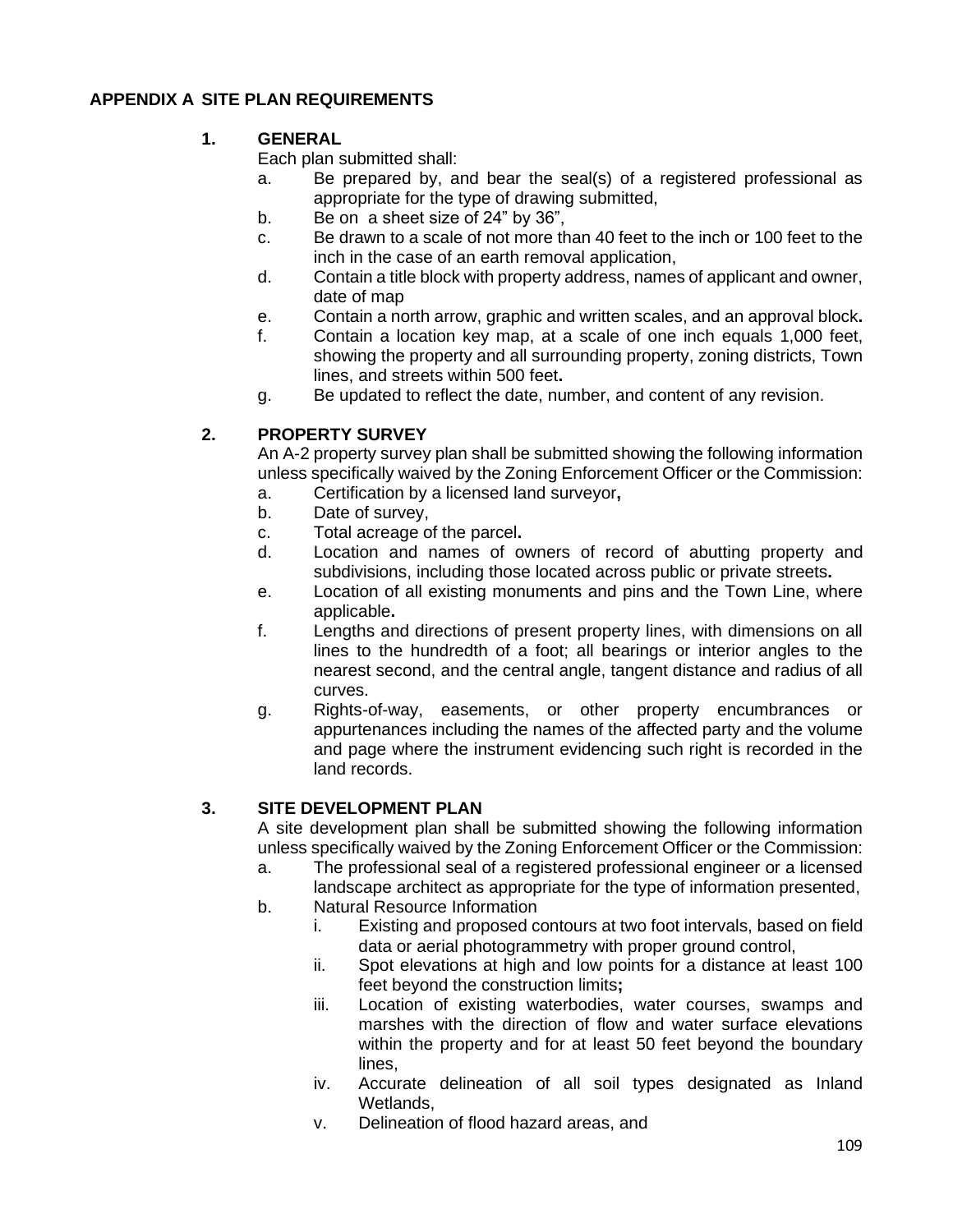- vi. Any existing trees greater than 12 inches in caliper.
- c. Infrastructure Information
	- i. Existing and proposed sewage disposal systems, wells and other uses on the subject property and adjacent properties for a distance of 100 feet from the boundary**.**
	- ii. Size, top of frame, and invert elevations for all existing and proposed culverts manholes, or catch basins,
	- iii. Existing streets and appurtenances adjacent to or abutting the property, including walls, fences, pins, and monuments **of** both sides of such streets, locations and width of pavement, utility poles and their numbers, storm drainage structures, public utilities, driveways, intersections with other streets and street lights.
	- iv. Existing and proposed storm drainage, sanitary sewer and water supply facilities and easements including the location of all facilities as proposed in Burlington's Plan of Conservation & Development.
- d. Development Information
	- i. Existing and proposed buildings on the subject property and adjacent properties for a distance of 100 feet from the boundary.
	- ii. Recognized landmarks, including walls, fences, private roads and ways on the property and adjacent properties for a distance of 50 feet.
	- iii. Location and height of all existing and proposed structures including signs and lighting.
	- iv. Location of all uses not requiring a structure.
	- v. Permanent bench mark plus an additional permanent elevation reference for every 5 acres, or part thereof.
	- vi. Fences or embankments where necessary for the protection and safety of vehicular and pedestrian traffic.
- e. Traffic and Parking Information
	- i. Location of driveways, loading and parking areas showing the number of spaces.
	- ii. Proposed interior traffic circulation system, adequately designed to provide safe accessibility to all required off-street parking as well as providing police and fire protection to all structures, equipment and materials.
	- iii. Proposed provisions for pedestrian traffic including concrete sidewalks and/or easement where required by the Commission.
	- iv. Limits of areas to be permanently paved and provided with lip curbing, and parking and planting islands.

### **4. LANDSCAPING PLAN**

A landscaping plan shall be submitted showing the following information unless specifically waived by the Zoning Enforcement Officer or the Commission:

- a. The professional seal of a licensed landscape architect or a licensed professional engineer.
- b. Existing Conditions
	- i. Present wooded areas indicated by a foliage line,
	- ii. Significant rock outcrops.
- c. Proposed Conditions
	- i. Details of landscaping showing the type, location and extent of all proposed planting or vegetation to be retained or otherwise provided for on the site in order to prevent erosion and related hazards.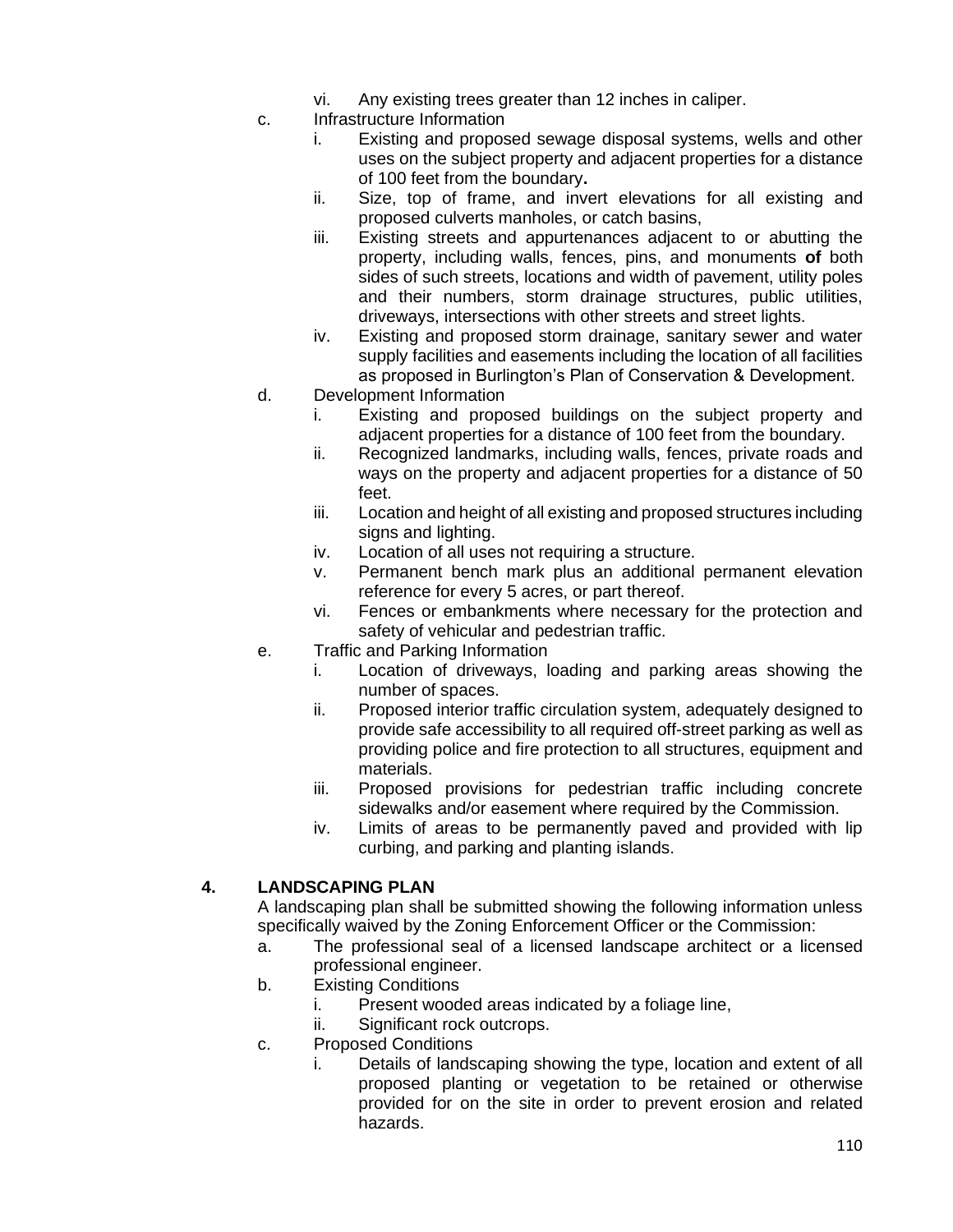ii. Buffer areas and means of screening development from the view of highway traffic and neighboring property owners.

## **5. ARCHITECTURAL PLANS**

Architectural plans shall be submitted showing the following information unless specifically waived by the Zoning Enforcement Officer or the Commision:

- a. The professional seal of a licensed architect.
- b. Schematic architectural floor plans
- c. Exterior building elevations showing:
	- i. Proposed structures and/or changes to existing structures
	- ii. All exterior building materials, clearing labeled.

### **6. ADDITIONAL PLANS**

The following additional information shall be submitted unless specifically waived by the Zoning Enforcement Officer or the Commission:

- a. Erosion and sediment control plans clearly showing:
- b. Proposed safeguards against wind and water erosion,
- c. Those areas where topsoil is to be preserved and seeding is to take place.
- d. Measures to minimize soil erosion and sedimentation resulting from land development that equal or exceed those contained in "Connecticut Guidelines for Soil Erosion and Sediment Control," January 1985.
- e. Construction details including:
- f. Cross-sections detailing the construction of proposed sidewalks, driveways, parking areas, storm drainage structures, and other site improvements.
- g. Storm drainage data showing drainage areas and estimated run-off of the area to be served by existing drainage facilities together with detailed plans and specifications of all proposed drainage facilities and other protective devices to be constructed in connection with proper drainage of the premises both during and after completion of the proposed operation.

## **6. EARTH REMOVAL**

For applications involving the excavation, removal or filling of earth materials, the following additional information shall be submitted unless specifically waived by the Zoning Enforcement Officer or the Commission:

- a. The quantity of material to be removed**,**
- b. The limits of the proposed excavation, removal, filling, grading or processing with limit markers spaced a maximum of 200 feet apart and tied to the property boundary and/or major reference points with accurate bearings and distances.
- c. Detail of the proposed limit markers that shall equal or exceed 2" x 2" wood posts, brightly painted extending minimum of two feet above the surface of the ground.
- d. The proposed location of a permanent bench mark plus an additional permanent elevation reference for every five acres, or part thereof.
- e. Storm drainage data showing all existing and proposed drainage facilities to ensure proper drainage of the premises both during and after completion of the proposed operation.
- f. Buffer areas and adequate provision for lateral support of adjacent properties.
- g. Fences or embankments where necessary for the protection and safety of vehicular and pedestrian traffic.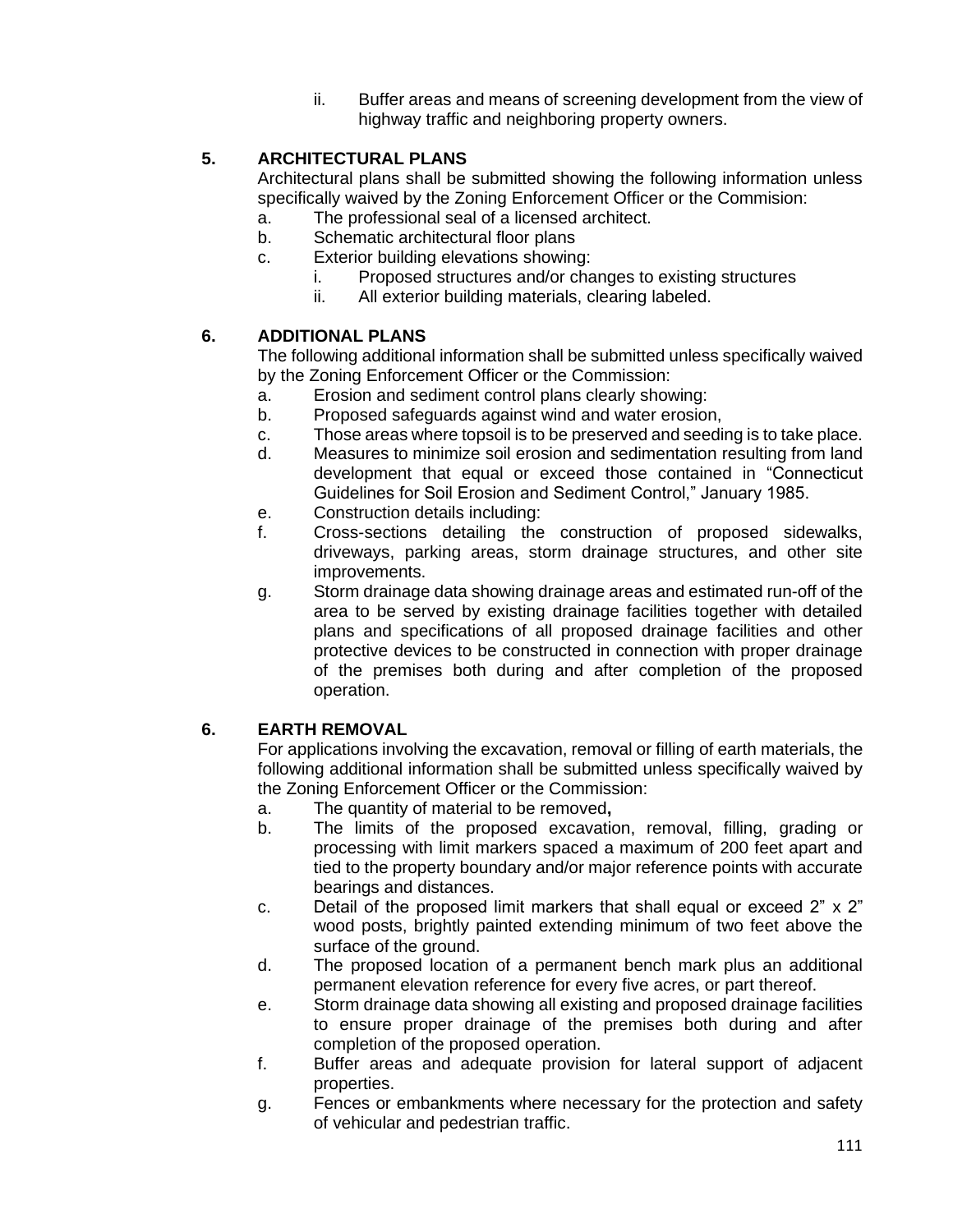- h. Proposed vehicular access to and egress from the site and proposed work roadways within the site.
- i. The limits of any proposed processing and the specific location of any proposed processing equipment.
- j. Location of topsoil test pits together with individual soil profiles.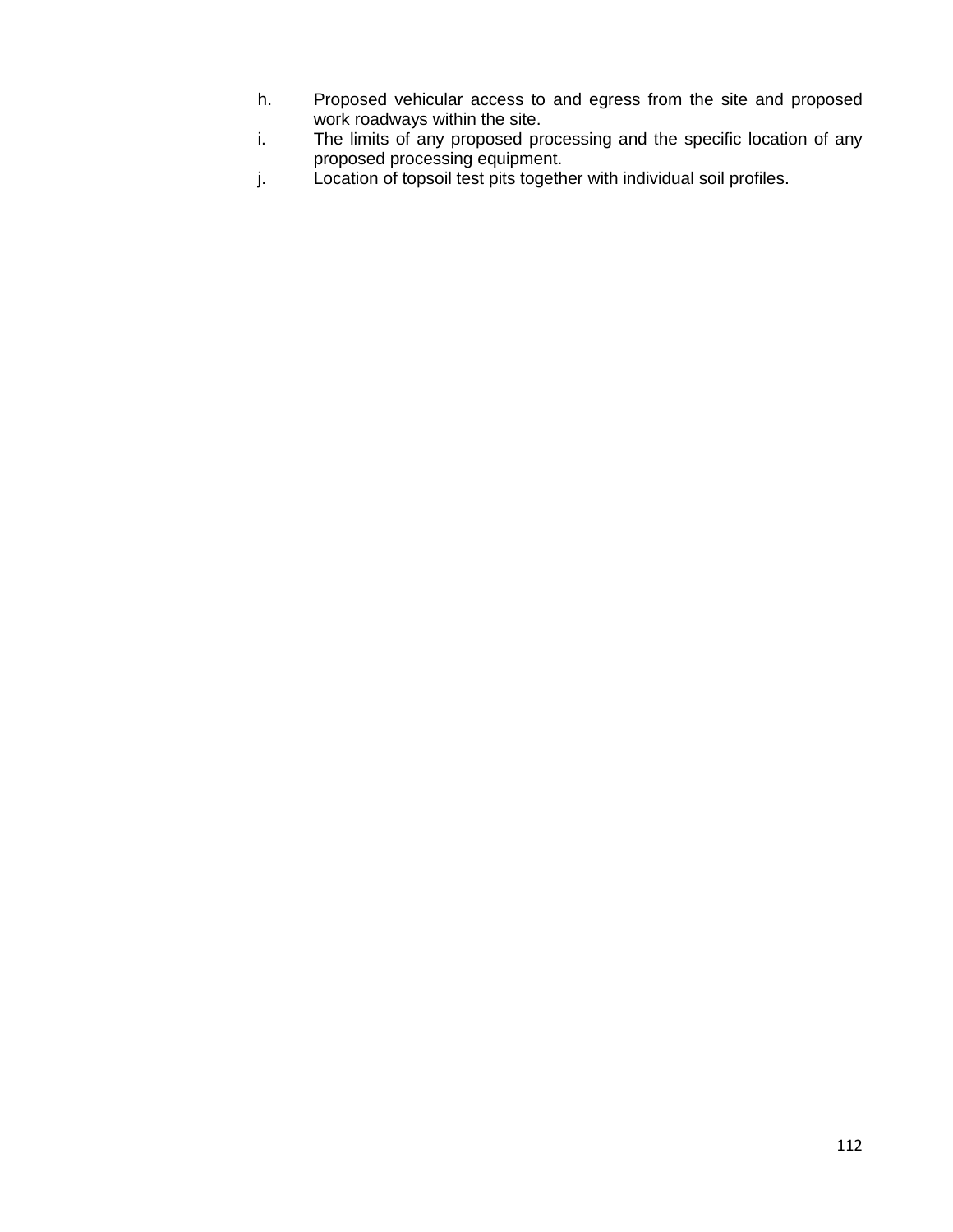### **APPENDIX B CENTRAL BUSINESS OVERLAY ZONE REGULATIONS**

### **1. GENERAL**

The Burlington Central Business Overlay Zone is an overlay zone encompassing all zoned Central Business Districts. The use of land, buildings and other structures within a Central Business Zone Overlay District shall be conducted in conformity with the underlying Central Business District Regulations and with these additional Central Business Overlay Zone Regulations and Burlington Central Business District Design Guidelines. No lot shall be used, any new building constructed, or any existing building substantially improved or enlarged until the Commission makes a determination that it complies with the procedures and informational requirements of this Section.

In the event of any conflict between the Central Business Zone Regulations and the Central Business Overlay Zone Regulations and Design Guidelines, the Commission's interpretation of its **r**egulations shall be final. It is the Commissions intent that these **r**egulations augment, not supersede, existing zoning regulations; the requirements of the underlying zoning regulations shall prevail.

Central Business District means any zoning district designated "Central Business Zone" ("CB") as established by the Burlington Zoning Regulations and the "Zoning Map Town of Burlington" as amended.

#### **2. PURPOSE**

The purpose of these Central Business Overlay Zone Regulations is to promote and accommodate revitalization and aesthetic enhancements and to provide for design review within the Central Business Overlay Zone. This review is not intended to discourage or prohibit the use of property. Rather, its purpose is to enhance the character, landscape and architecture quality of Central Business District consistent with the Plan of Conservation and Development and the Burlington Central Business District Design Guidelines to promote economic development and growth objectives.

### **3. OBJECTIVES**

The objectives of these **r**egulations are to:

- a. Make recommendations for an appropriate pattern and form of compatible land uses; preclude certain inappropriate and inconsistent uses and activities; and, encourage, oversee and guide development in Central Business Districts.
- b. Assist property owners and developers; ensure review of proposals for coordination and conformity with other existing and future development.
- c. Encourage State and local government to make necessary public infrastructure improvements.
- d. Encourage, assist and coordinate efforts of private and quasi-public groups, such as an association of business merchants, a garden club, service organization or other group, in their efforts to maintain an attractive, cohesive and safe central business district.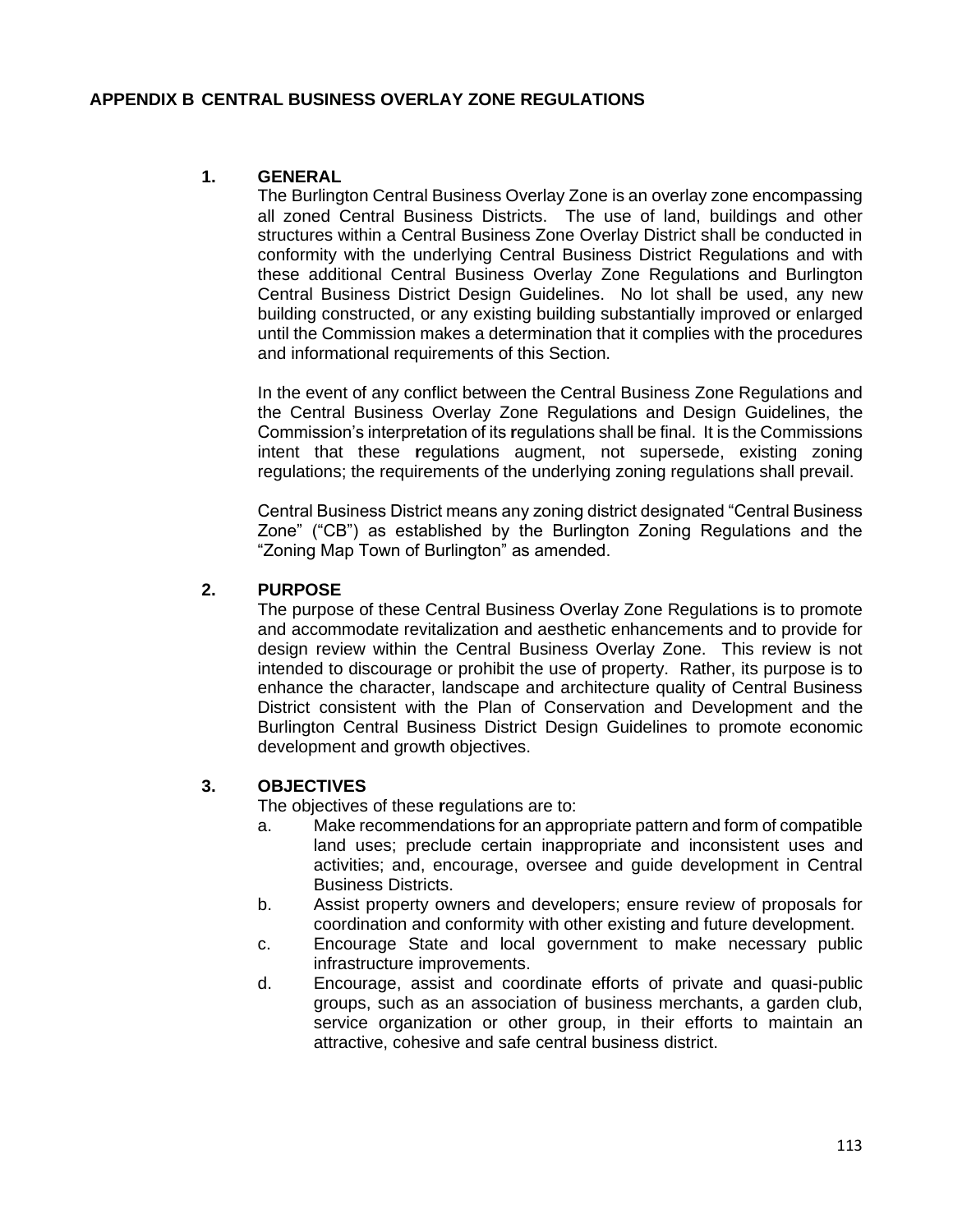# **4. ACTIVITIES AND USES COVERED**

Any construction of any new building, any substantial building improvement or enlargement or any change of use requiring site plan or special permit approval as required by these Regulations, located within a Central Business Overlay District, is subject to the architectural requirements of, and eligible for consideration for special provisions of, the Central Business Overlay Zone Regulations. Advisory Committee review of plans for each new building or structure, substantial building improvement or enlargement, or change of use shall cover the following, to the reasonable satisfaction of Commission:

- a. The design and placement of the building in relationship to the adjacent buildings and public streets.
- b. The maintenance of public views.
- c. The use of paving materials, sidewalk treatments and landscape enhancements.
- d. Façade improvements based on the design guidelines herein. These improvements include façades facing a public street.
- e. The color, size, height and proportion of new buildings and proposed modifications to existing buildings.
- f. Parking layout, sidewalk location and pedestrian accessibility.
- g. Signs: both free standing and attached to building façade.
- h. Lights: both free standing and attached to building façade.
- i. Awnings and awning signs.
- j. Roofing material, color, texture, shape and size.
- k. Access and Circulation.
- l. Proposed use.

# **5. PROCEDURE**

The Commission may, in its sole discretion, on an application by application basis, forward a complete application to an Advisory Committee established or designated by the Commission, for an advisory, non-binding report made to the Commission. Any such report shall be completed within 35 days of the date of receipt of the application by the Commission. Failure of the Advisory Committee to report within the prescribed time period shall be taken as a favorable review. In the case of an unfavorable report the Advisory Committee shall record its reasons and transmit them with its report to the Commission.

## **6. APPLICATION**

An application for site plan and/or special permit approval involving new construction, substantial building improvements or any change of use within the Central Business District shall comply with the "Burlington Central Business Design Guidelines" contained hereinafter and include the following information:

- a. *Description of materials:* Color scheme and texture of major building materials, exterior wall elevations of all adjacent structures, drawn at a minimum scale of 1/8 inch equals 1 foot. In lieu of drawings, photos of like treatments may be submitted.
- b. *Streetscape Façades:* Detailed drawing showing design, color, texture and type of materials of proposed building façade facing the public or private street drawn at a minimum scale of 1/8 inch equals 1 foot.
- c. *Signs*: Detailed drawing showing design, size, color, texture and type of materials. Lettering style, size and color for wall signs shall also be included as well as the illumination and light intensity. Notation as to uniformity of the signs, placement and size consistency with adjacent signs shall also be presented.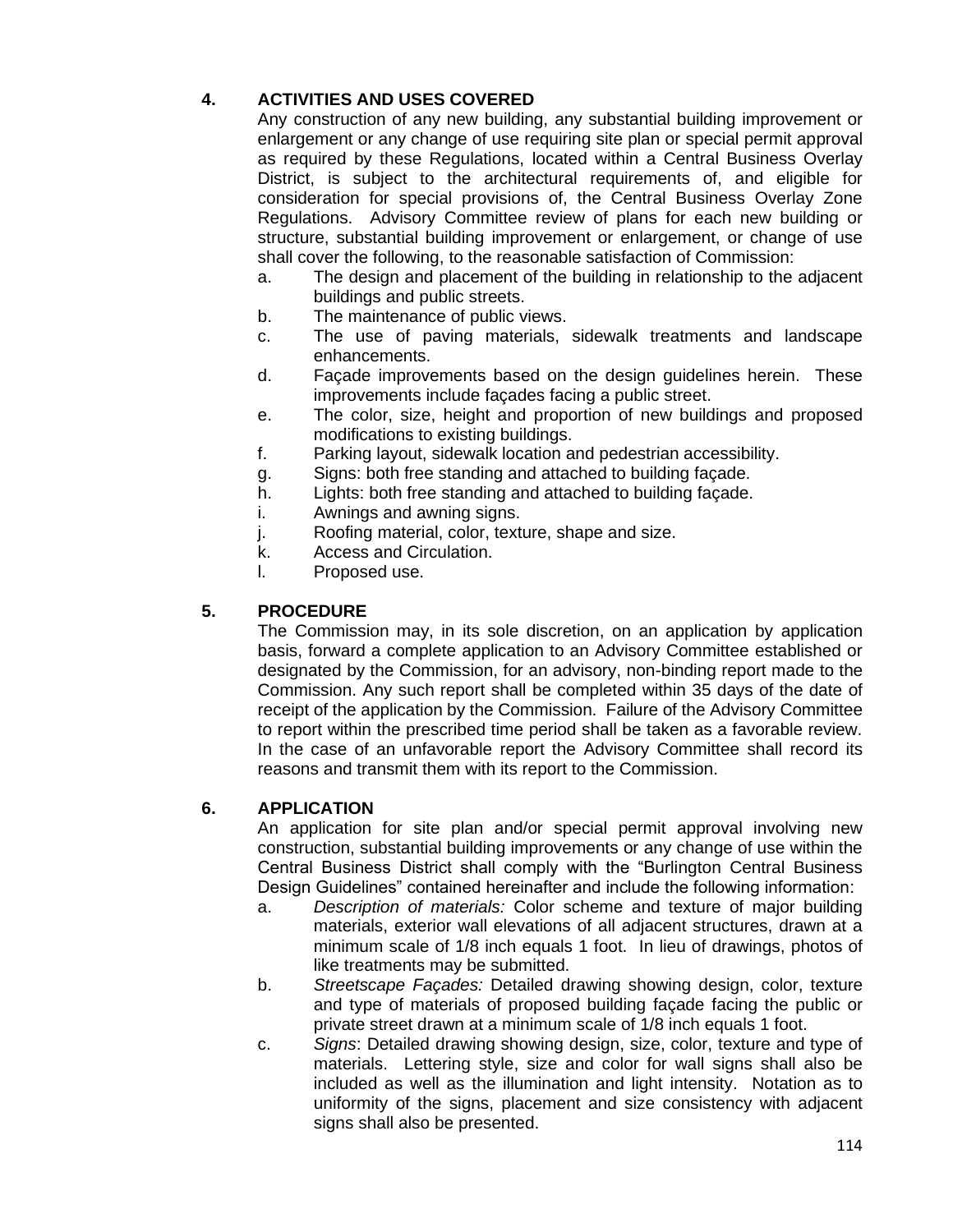- d. *Utilities:* The location of all utilities serving the building such as transformers, HVAC units, gas and electric meters.
- e. *Location:* The placement of new or substantially improved or enlarged buildings in relationship to surrounding properties, public views from roadways and nearby public spaces and parking.
- f. *Lighting:* The design, location and illumination of buildings and light standard fixtures and their consistency with light styles existing in the Central Business District.
- g. *Compatibility:* A statement detailing the proposed new building's or substantially improved building's compatibility with the New England Village nature of the surrounding area in the Central Business Zone and with the "Burlington Central Business Design Guidelines" contained herein and applicable portions of the Burlington Plan of Conservation and Development.
- h. *Architectural Plans:* Except as may be modified or waived by the Commission, all applications involving new construction, substantial exterior renovations, alterations and/or building enlargements shall be accompanied by appropriate drawings, including elevations, representing building façade designs, details and materials, fenestration organization, overall heights, floor to floor and other pertinent dimensions, window treatments, signage design, graphics and colors, etc., all drawn to an accurate scale. Outline specifications describing the proposed building materials and building envelope system shall be provided.
- i. *Sidewalks:* Design and layout.

## **7. SPECIAL PROVISIONS**

Properties which meet the requirements of these Central Business Overlay Zone Regulations and Burlington Central Business District Design Guidelines will be eligible for consideration by the Commission, in its sole discretion, the following incentives to facilitate improvements and uses subject to final approval of the Commission:

- a. Reduction of front yard setback from 75' on a state highway down to 35' or from 40' on a non-state highway down to 25'.
- b. New construction and substantial improvements or enlargements of buildings which provide access and pedestrian sidewalks from the lot may be accepted from any requirement to provide additional new parking and may permitted to share existing parking.
- c. Lowering the parking ratio.
- d. Eliminating side yard setbacks to permit "zero" lot line development. In order for a side yard setback reduction to be approved, applicant must demonstrate compliance with the applicable building and fire safety code for the proposed building.
- e. Modify minimum frontage and lot area when it is determined that the construction, improvement or enlargement or use is compatible with surrounding properties, adds to a block of buildings to create a strong street edge, or creates a street level store front.
- f. Permit off-site parking within the street right-of-way for a limited number of spaces if the Commission determines that the location of the spaces improves street level retail uses, improves pedestrian access, is safe and/or will not impede traffic.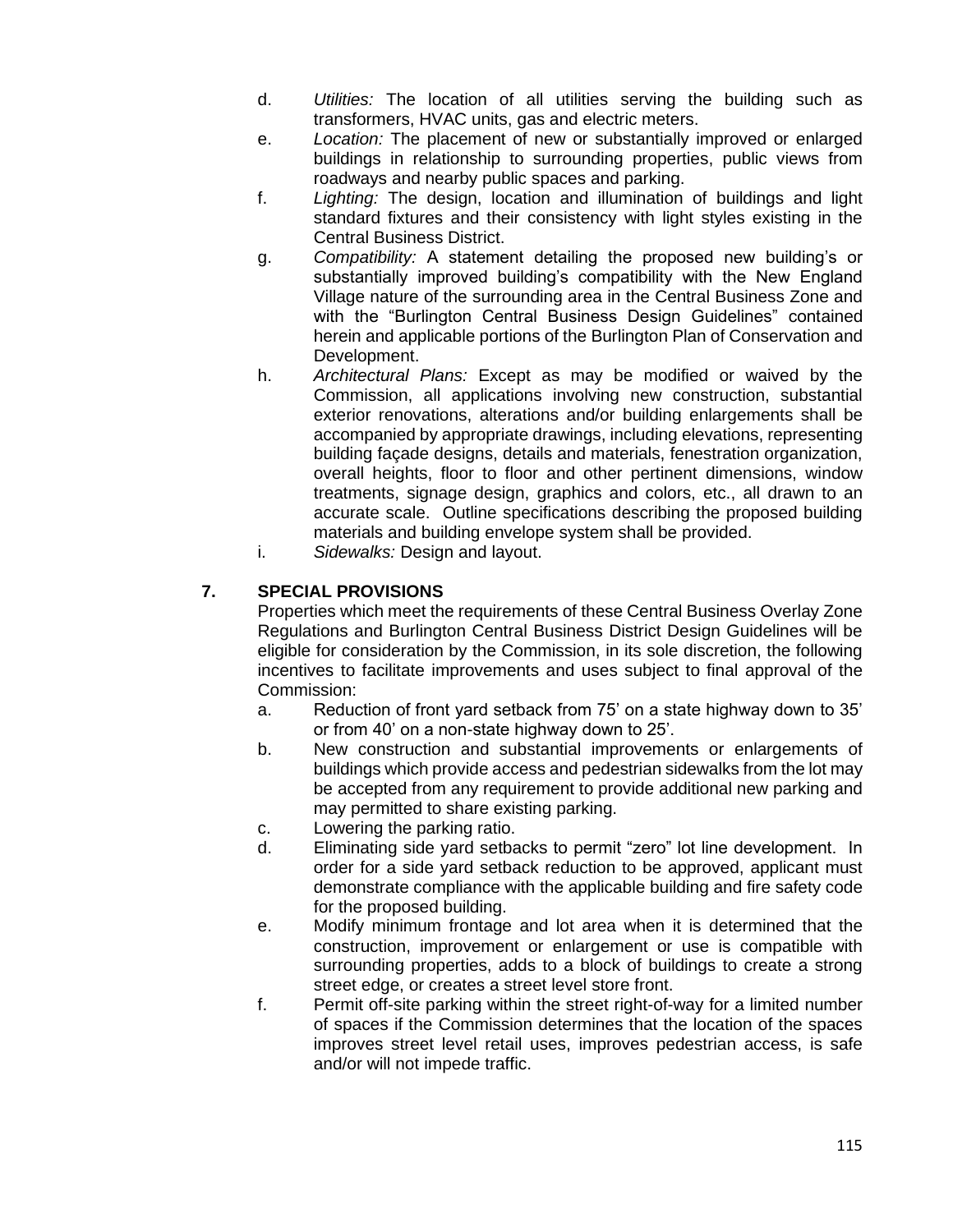## **8. TRAFFIC AND PARKING MANAGEMENT PLAN**

Applicants for Site Plan approval in a Central Business District may be required, at the Commissions discretion, to submit a Traffic and Parking Management Plan which addresses the following. No such study need be provided unless requested.

- a. Traffic impact analysis containing present roadway conditions, existing and projected traffic volumes (ADT, A.M. and P.M. Peaks), existing volume capacity ratios, existing and projected levels of services, site generated traffic and distribution and accident experience.
- b. Parking analysis which contains number of spaces for the proposed development as required by these regulations, the location of the proposed parking, provisions for joint use parking arrangement if any, submission of written agreements for joint use or offsite parking if any, provisions for alternative modes of transportation such as van pools, varied work shifts, public transit.

## **9. DESIGN GUIDELINES**

The desired image or theme for Burlington's Central Business Districts is the New England village. This theme is associated with certain visual elements and organizing principles. The retention of a central town green and the enhancement of a consistent look or architectural theme in a Central Business District is a conscious goal herein.

- a. Architectural styles are to have a colonial theme with a strong sense of history and tradition. Building materials may include clapboard, shingle, brick and stone. Roofs are flat or steeply pitched. Fenestration is to be vertically proportioned.
- b. Modern buildings undergoing renovation, improvement or enlargement or new construction should be renovated or constructed with compatible materials, colors and signage, consistent with the standards set throughout the Central Business District.

## **10. SIGNAGE**

In order to accommodate both pedestrian and vehicular signage needs, a hierarchical signage system for any Central Business District is established. Larger signs may be located to announce the district, extend welcome, indicate merchants located within, and give directions to public parking. This may occur, for example, at strategically located "gateway" elements. Once within the District, individual store signs can identify the merchandise available within. These pedestrian signs should be smaller scaled and appropriately sized for the storefront they announce. Larger and more garish signs are usually associated with the commercial strip and the automobile and are to be discouraged and not allowed. Backlit, translucent canopies, neon, flashing digital signs or other similar signs should be discouraged and not utilized.

Signs must be constructed and placed in conformity with the Burlington Zoning Regulations and must be located so they do not obscure architectural features of historic buildings. In order to create some sense of harmony throughout the District, the same design criteria should be applied to all buildings.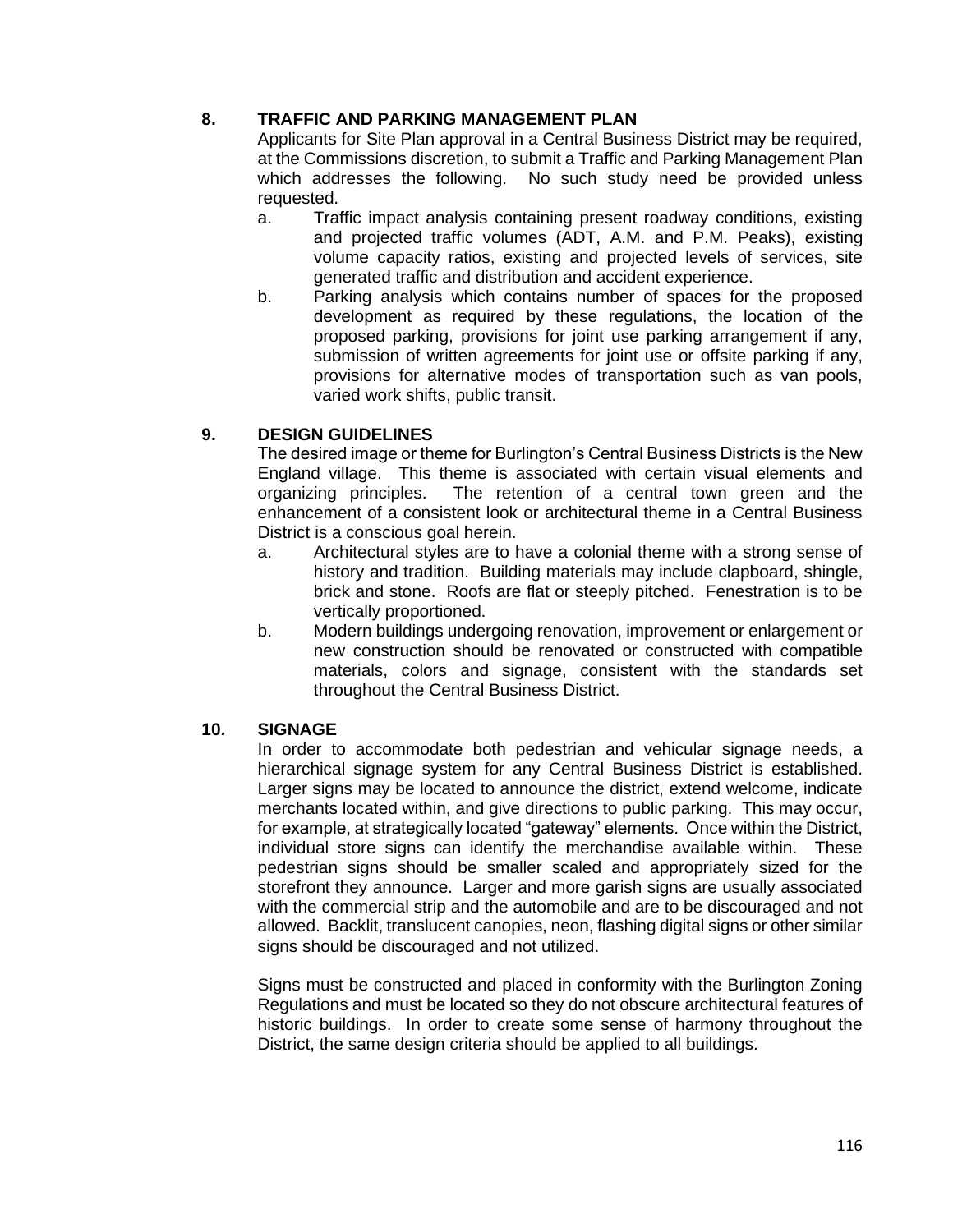## **APPENDIX C BURLINGTON CENTRAL BUSINESS ZONE DESIGN GUIDELINES**

### **1. BUILDING PLACEMENT**

- a. The placement of buildings towards the front of the lot and parking space to the rear is strongly encouraged.
- b. Primary entrances to buildings should be oriented toward the front sidewalk and street.

## **2. BUILDING ARTICULATION**

- a. The building street wall must provide significant modulation in horizontal and vertical rhythms that facilitates a lively relationship between materials, light, shadow, texture, and solids and voids. Such modulation may include, but is not limited to: windows**;** doors; building bulb-outs**;** building recesses**;** façade materials**;** and specific architectural elements such as columns, cornices, sills, distinct bands between floors, and other ornamentation. As a general rule, building modulations should occur at least every 25 to 30 feet of street wall length.
- b. Buildings shall have a significant level of transparency along the ground floor fronting on any sidewalk or street. In general, the ground floor façade should be broken up by windows, doors, or other transparent elements that are subdivided appropriately, where practical. Utilization of plate glass is permitted but the inclusion of grills or other means of creating the look of small panes is strongly encouraged.
- c. Mechanical equipment located outside of a building must be screened from view on all sides in a manner that is architecturally consistent and integrative with the associated building.
- d. Flat roofs are discouraged. Roof treatments shall be harmonious with the built form of the surrounding area. Cornices, roof terraces and other architectural elements that aid in visually terminating the roofline of a building are strongly encouraged and shall be continued around the entire perimeter of the building.
- e. Bay windows, balconies, and other functional or ornamental architectural elements may project a maximum of three (3) feet beyond the front property set-back line. Awnings must be professionally manufactured and mounted. They must be well maintained, and the awning frame must be located no lower than seven feet six inches (7'6") above the ground. Bright colors are acceptable, but gaudy or loud patterns on awnings are not allowed.

## **3. FAÇADE DESIGN**

- a. Façade material for buildings within the Central Business Zone should reflect the preponderance of material types used in the center of Burlington. The use of brick, stone and wood in the building façades is strongly encouraged. Other materials may be utilized provided they produce a level of detailing and quality construction consistent with building façades of brick, stone and wood.
- b. The colors of façade materials of a building should generally coordinate with, but not necessarily match, the colors used in other building façades along the same block. Unusual, bright, or contrasting colors should be limited to the details of the building façade.

### **4. PARKING**

a. Surface parking lots should be located to the rear of buildings.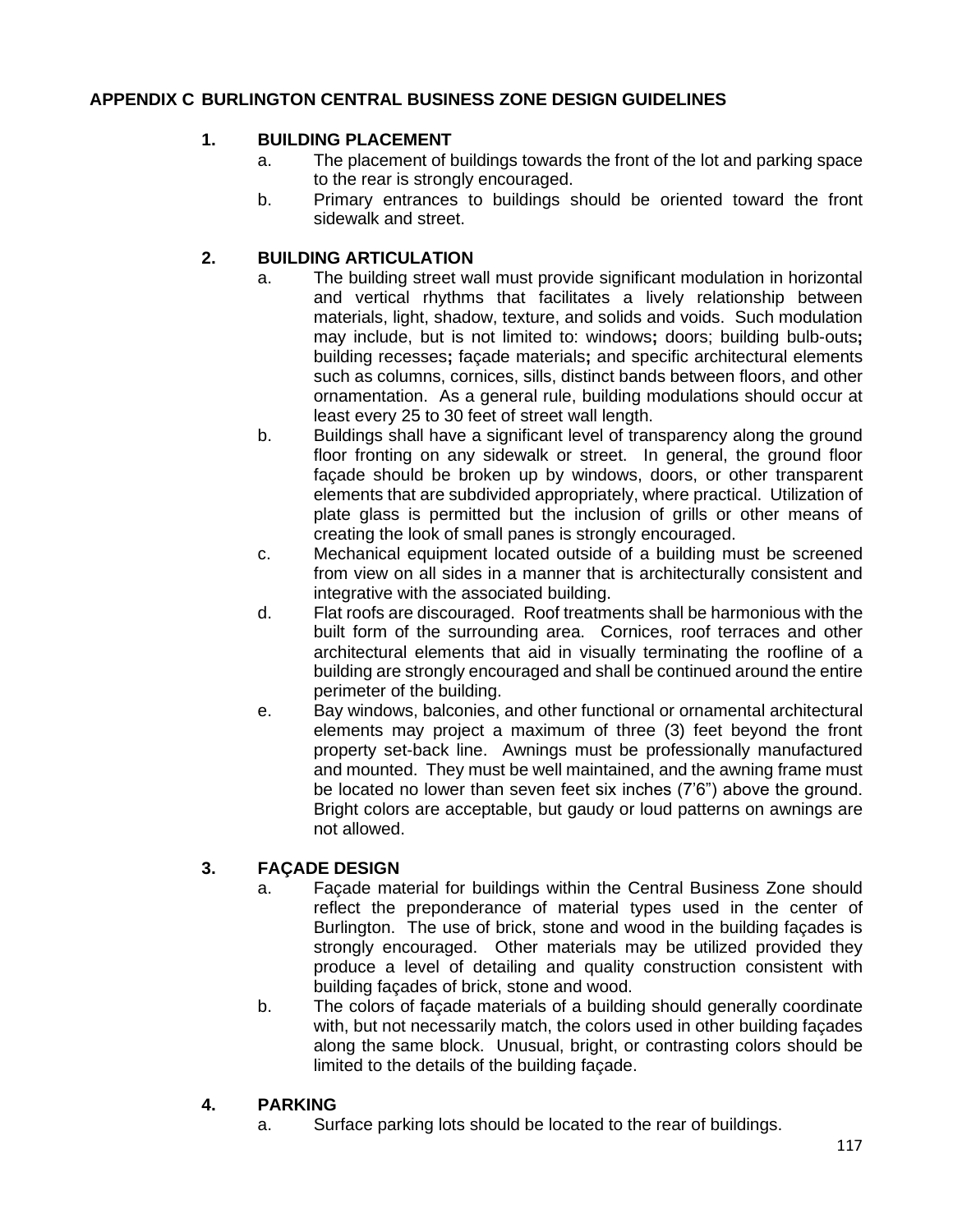- b. Consolidated parcels with common access for ingress, egress and parking purposes are strongly encouraged. (See Section V. A., Zoning Regulations)
- c. Parking lots adjacent to a street must have a low screening wall, hedgerow or similarly opaque feature of three to four feet in height along the length of the parking lot boundary line facing public right-of-way and a four foot-wide landscaped buffer strip between the parking area and the back of the sidewalk. Acceptable materials for a screening wall include decorative concrete, stone, brick or ornamental ironwork**,** the wall, hedgerow or other feature may be open in places to allow free movement of pedestrians into, through and out of the parking area. The general overall design of a screening wall should complement the surrounding building architecture.
- d. Front yards are not to be removed or used for parking.

## **5. ADDITIONS TO AND RENOVATIONS OF EXISTING BUILDINGS**

- a. New additions to existing buildings should be constructed in accordance with these guidelines. Construction of additions should seek to minimize the loss of historic materials on exterior walls. The building finish used for the addition should be similar to the existing structure in the material, quality, color and dimension. If an addition will have too overwhelming an impact upon the architecture and/or the historic qualities of an existing building, visual separation of the addition and the existing structure should be employed to protect the nature of the building.
- b. The scale of an addition should be at a scale compatible with the existing building.
- c. Damaged or deteriorated significant architectural features should be repaired rather than replaced. If replacement is necessary, the new material should match the material being replaced.
- d. The architecture of the additions should complement the existing historic character while still remaining a product of their own time period.
- e. Reuse of existing residential structures for commercial purposes must not diminish the unique village architectural qualities of the Central Business Zone.

## **6. TRANSITION AREA**

Building design on any lot in the Central Business zone which abuts an adjacent zone should complement the density and design of the Central Business District while providing a smooth transition to the less intense surrounding uses.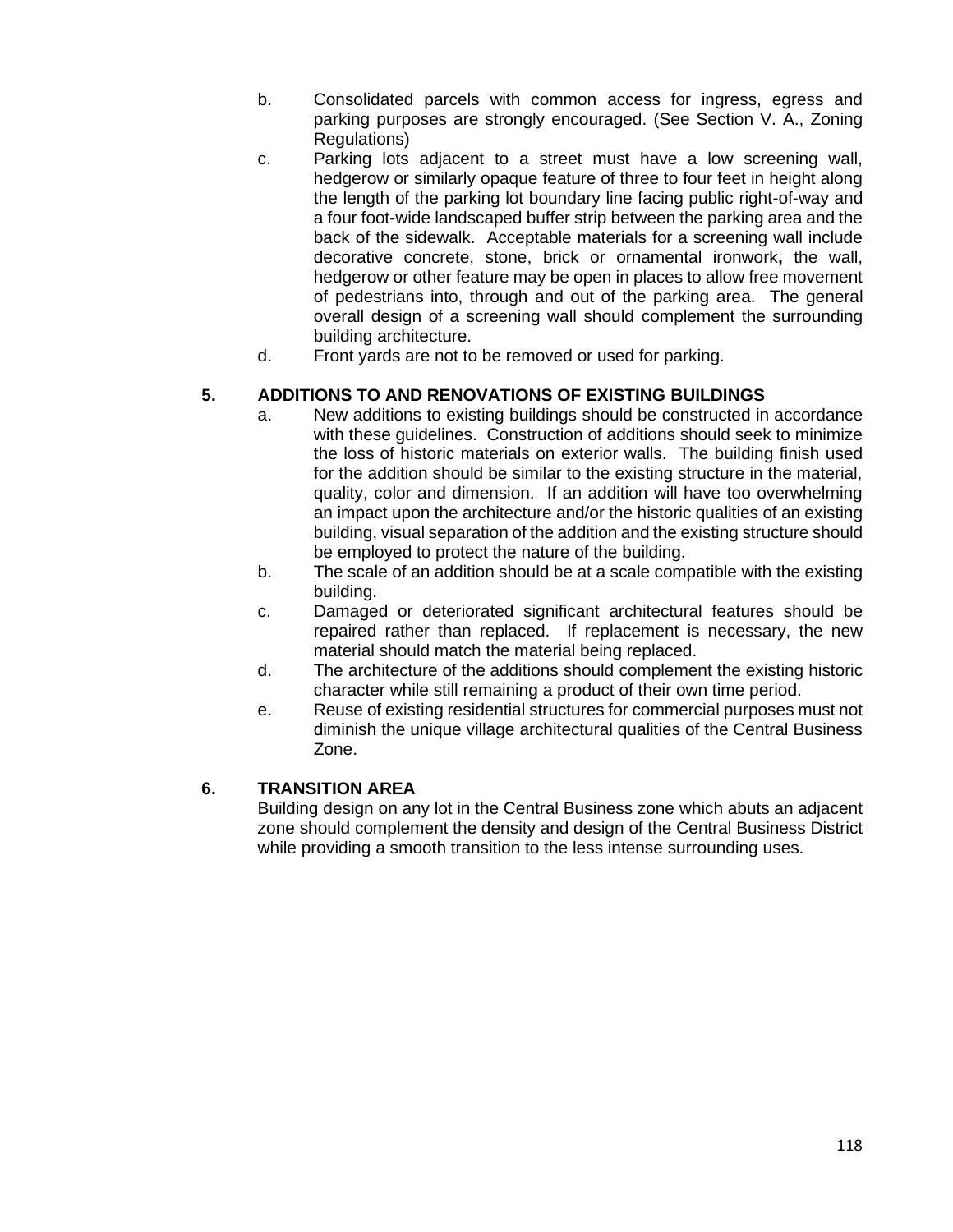### **APPENDIX D BURLINGTON SPECIFICATIONS FOR DRIVEWAYS**

**1.** A driveway serving private property and intersecting with a street or state road shall be constructed in such a manner that it does not interfere with the existing drainage, the movement of traffic or the removal of snow from the abutting street. The owner and/or contractor shall maintain and protect the vehicular and pedestrian traffic during construction for the full length of the project, provide sufficient travel lanes and pedestrian pass ways to move traffic and maintain construction signs and barricades approved by the current The Manual of Uniform Traffic Control Devices so as to forewarn traffic of the construction.

a. Prior to issuance of such a permit, the applicant shall submit plans satisfactory to the Zoning Enforcement Officer for the design and construction of the Apron and the remainder of the driveway where there exists a reasonable question regarding any aspect of the construction within the Apron or the remainder of the driveway the Zoning Enforcement Officer may require plans prepared by a licensed, professional engineer, certifying to their compliance with applicable regulations of the Planning & Zoning Commission and Engineering Standards.

- **2.** The driveway will be constructed in such a manner that it does not permit runoff of water from the abutting street or road to enter the property or adjacent properties.
- **3.** A temporary "tracking pad" using 1 ¾" stone and 12' in length, covering the width of the proposed driveway shall be constructed so as to prevent material being tracked onto the street or road.
- **4.** All slopes within the Town's right-of-way shall be no steeper than 2:1 and shall be covered with a minimum, four (4) inches of topsoil and suitably seeded with a permanent grass type seed mixture or planted with other acceptable vegetative ground cover to prevent erosion. A sedimentation/erosion control plan may be required; such plan shall be submitted prior to issuance of the Curb Cut Permit. Field adjustments may be required to this plan.
- **5.** No more than one combination entrance and exit will be allowed for any property with frontage of less than fifty (50) feet. Parcels having frontage from fifty (50) feet to one hundred (100) feet may be permitted one (1) curb cut to be used by separate driveways. Lots with frontage in excess of one hundred (100) feet shall conform to such driveway layouts as the Town shall approve.
- **6.** Driveways shall not encroach a property within three (3) feet from any property line, except in the case of a shared driveway.
- **7.** Driveways shall not enter a street or road within twenty-five (25) feet of an intersection or corner (exemptions must be in writing and approved by the DOT, the Police Department or Highway Department, as applicable).
- **8.** Driveways shall maintain a minimum sight distance of two hundred (200) feet in both directions. This minimum length may be increased or decreased by written permission of the Town Engineer.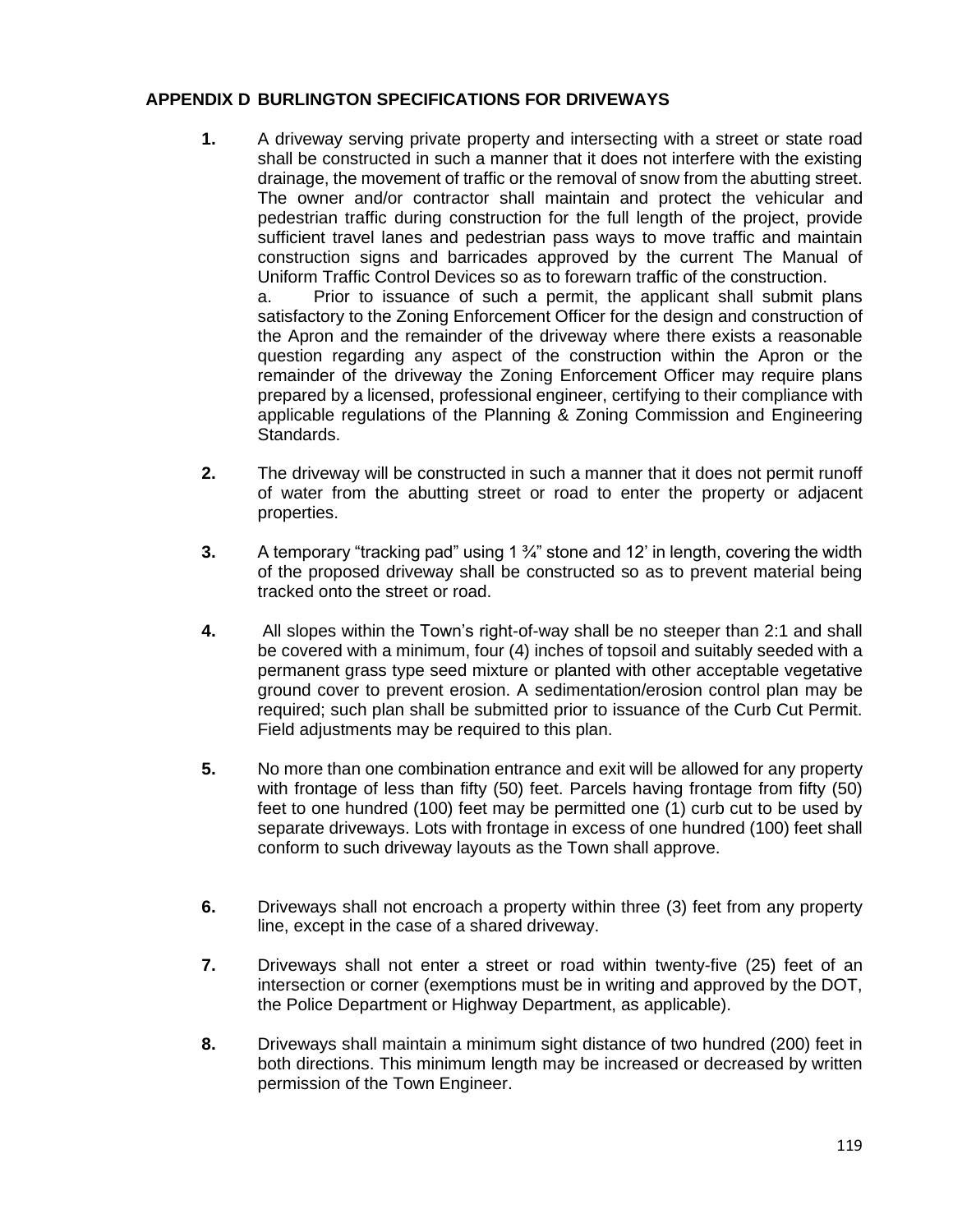- **9.** Driveways shall be paved for a distance of fifteen (15) feet into the private property from the edge abutting street or road paved surface and shall be designed in a manner so as to confine the surface water to the gutter areas and permit free flowage of the water in drainage ways of the street or road.
- **10.** The minimum corner radius at the intersection of a street or state road and sides of a driveway shall be five (5) feet. Each driveway shall meet the edge of the street road or at an angle of not less than 75 degrees nor more than 105 degrees.
- **11.** The grade in the Apron\* shall be not more than a 3% and shall be paved with a material approved by the Director of Public Works, but shall not include millings. Beyond the Apron the maximum grade shall not exceed ten (10%) percent except that a grade of greater than 10% but not more than 15% may be permitted for up to 100 feet provided such section of excessive grade is paved with material approved by the Director of Public Works.
- **12.** The width of a driveway, (not including the flared portion), shall be a minimum of twelve (12) feet up to a maximum of twenty-four (24) feet.
- **13.** Where culverts are required within the Town right-of-way, such culverts will be such size, (not less than fifteen (15) inches in diameter), as to adequately convey surface runoff and shall be expected to withstand AASHTO H-20 loadings. The minimum cover over the top of the culvert shall be a minimum one (1) foot unless otherwise approved by the Town. Inlet and outlet ends shall have flared ends with 6" rip-rap stone.

\*The driveway area from the edge of the paved street or road surface to a line parallel to and fifteen feet from the paved road surface.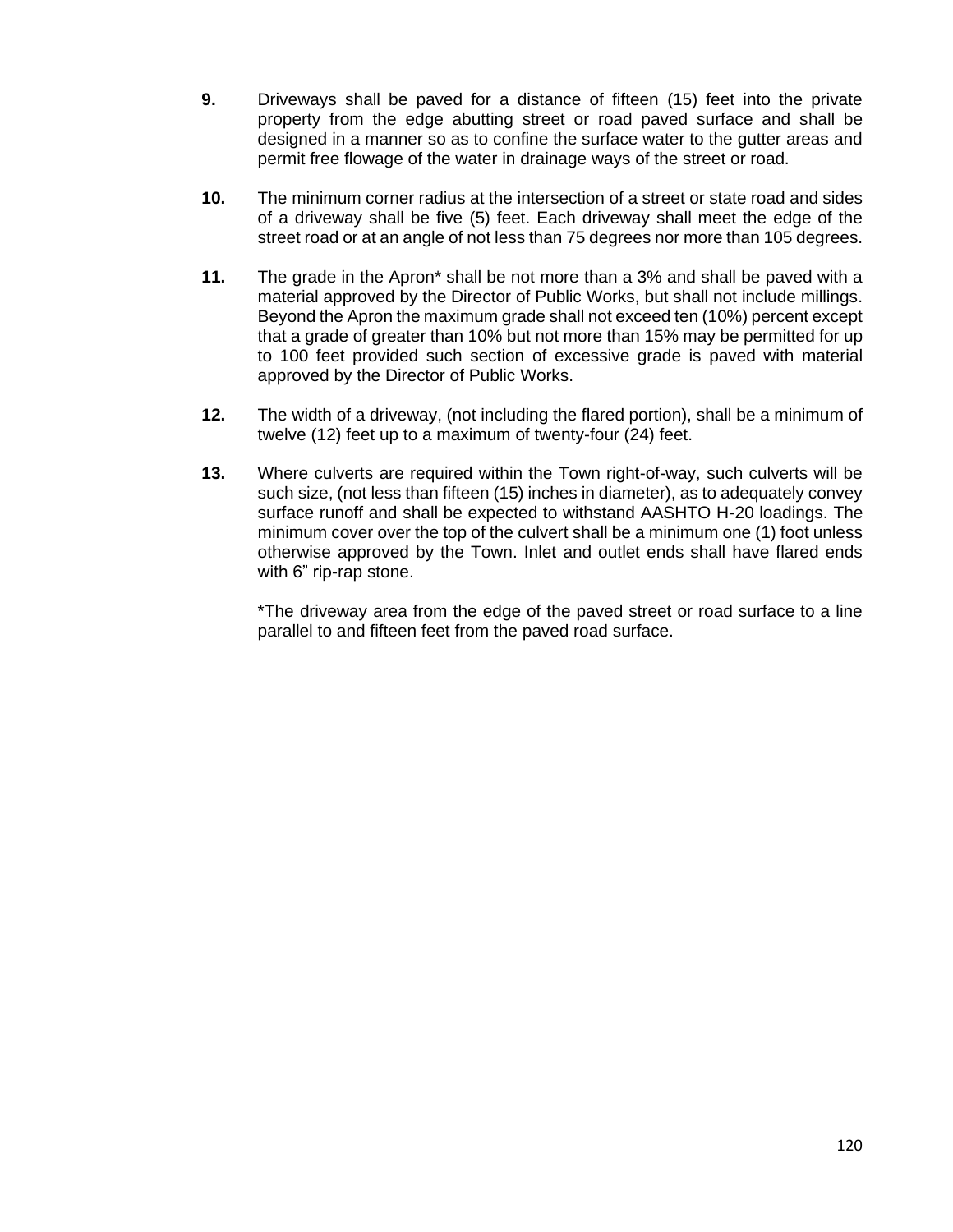#### **DRIVEWAY PERMIT REGULATIONS**

- **1.** The Zoning Enforcement Official and the Public Works Director or designee is the authorized representative of the Commission.
- **2.** Permit Applications for driveway installation or improvement, including for a curb cut permit**,** will be required when installing a new driveway. If the Town's right of way or street needs to be excavated, a Road Excavation Permit will be required also from the Public Works Director.
- **3.** A permit or permits are needed for: Installing a new driveway
- **4.** The Town's duly authorized representatives must inspect the site of the proposed work before any permits for construction is issued.
- **5.** The amount of the fee, payable to the Town of Burlington, for Curb Cut permits shall be: \$25.00 per driveway.
- **6.** All work shall be performed in accordance with the requirements of the Specifications for Driveways (Appendix D).
- **7.** A cash bond shall be posted by the applicant or applicant's contractor to insure completion of work within the "Apron" (the driveway area from the paved road surface edge back a distance of fifteen (15) feet, including the curb cut, as required in paragraph 9 hereof. Failure to complete the construction in accordance with these regulations shall result in the bond reverting to the Town and the work shall be completed within the Apron by the Town.

The bond schedule is as follows: Driveways without culverts \$1500.00 Driveways with culverts \$2000.00

No permit shall be granted by the Town until the receipt of the cash bond to ensure the completion of the work. Said bond will be held for 180 consecutive calendar days after the completion of the work.

- **8.** A Certificate of Insurance must accompany the permit application**:** no permit shall be issued until the Town has received this Certificate.
- **9.** The work within the Apron shall be completed as promptly as possible after the first cut is made but no later than one (1) year after the issuance of a permit. All construction work covered by the permit will be subject to the inspection and approval by the Town. An extension of time may be granted by the Town upon written request by the owner showing good cause of up to an additional six (6) months. Said extension shall not be unreasonably withheld.
- **10.** No dirt, gravel or other material shall be allowed to wash onto or be deposited on the Town roadway; said material will be removed promptly by the owner. Should the owner fail to remove said material, the Town of Burlington may remove said material and make repairs to the Town road that may be necessary. In such event the Town of Burlington shall charge the owner full cost of said removal and repair, and if payment is not received before 180 days after completion, shall thereafter deduct its costs from the Bond sum.